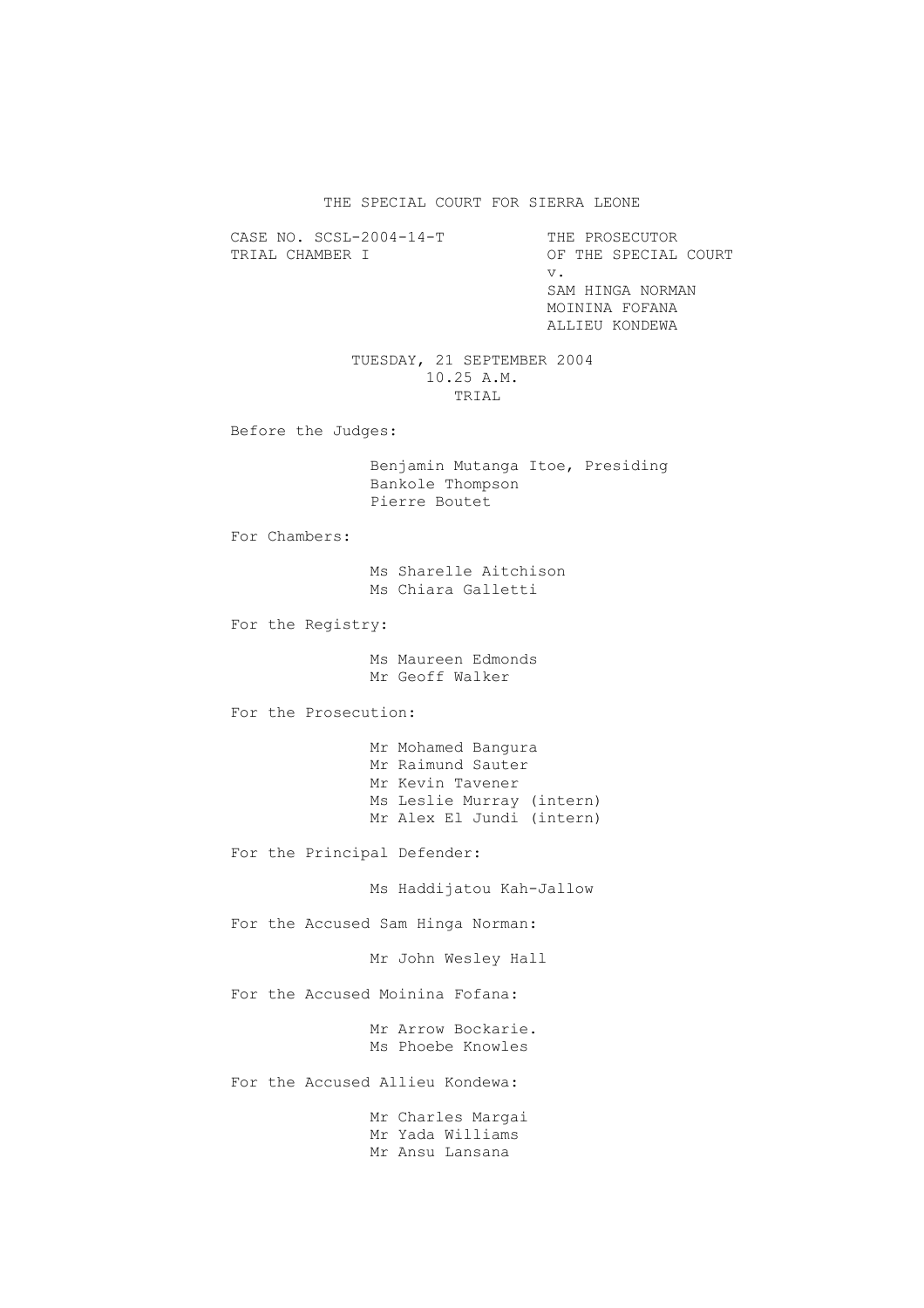NORMAN ET AL Page 1 21 SEPTEMBER 2004 OPEN SESSION

 1 Tuesday, 21 September 2004 2 [In the absence of the three accused] 3 [Open session] 4 [Upon commencing at 10.25 a.m.] 10:22:38 5 PRESIDING JUDGE: The Chamber resumes it's session. Learned 6 counsel, I would like to have it on record that the three 7 accused persons are not present. That would be true, of 8 course; isn't it? The three accused persons are not 9 present. 10:23:00 10 MR MARGAI: It is true -- 11 PRESIDING JUDGE: We are coming to -- we are coming to that, 12 please. 13 MR MARGAI: Sorry. 14 PRESIDING JUDGE: We are coming to that. Yes, stand-by 10:23:40 15 counsel for the first accused, is there any particular 16 reason this morning? 17 MR JABBI: No particular reason, My Lord, but -- 18 PRESIDING JUDGE: We don't want to go back to the reasons 19 we've heard, but he is standing on those reasons to keep 10:23:54 20 out of Court; isn't it? 21 MR JABBI: I suppose that is why he is absent this morning, My 22 Lord. 23 MR HALL: May it please the Court. This morning I filed -- 24 PRESIDING JUDGE: Please, just a minute. And it would be 10:24:40 25 right, Dr Jabbi, to say that he is keeping out because of 26 the reasons expressed in Exhibit 13. 27 MR JABBI: My Lord, I would assume so, but we have not had 28 opportunity to be in contact with him this morning.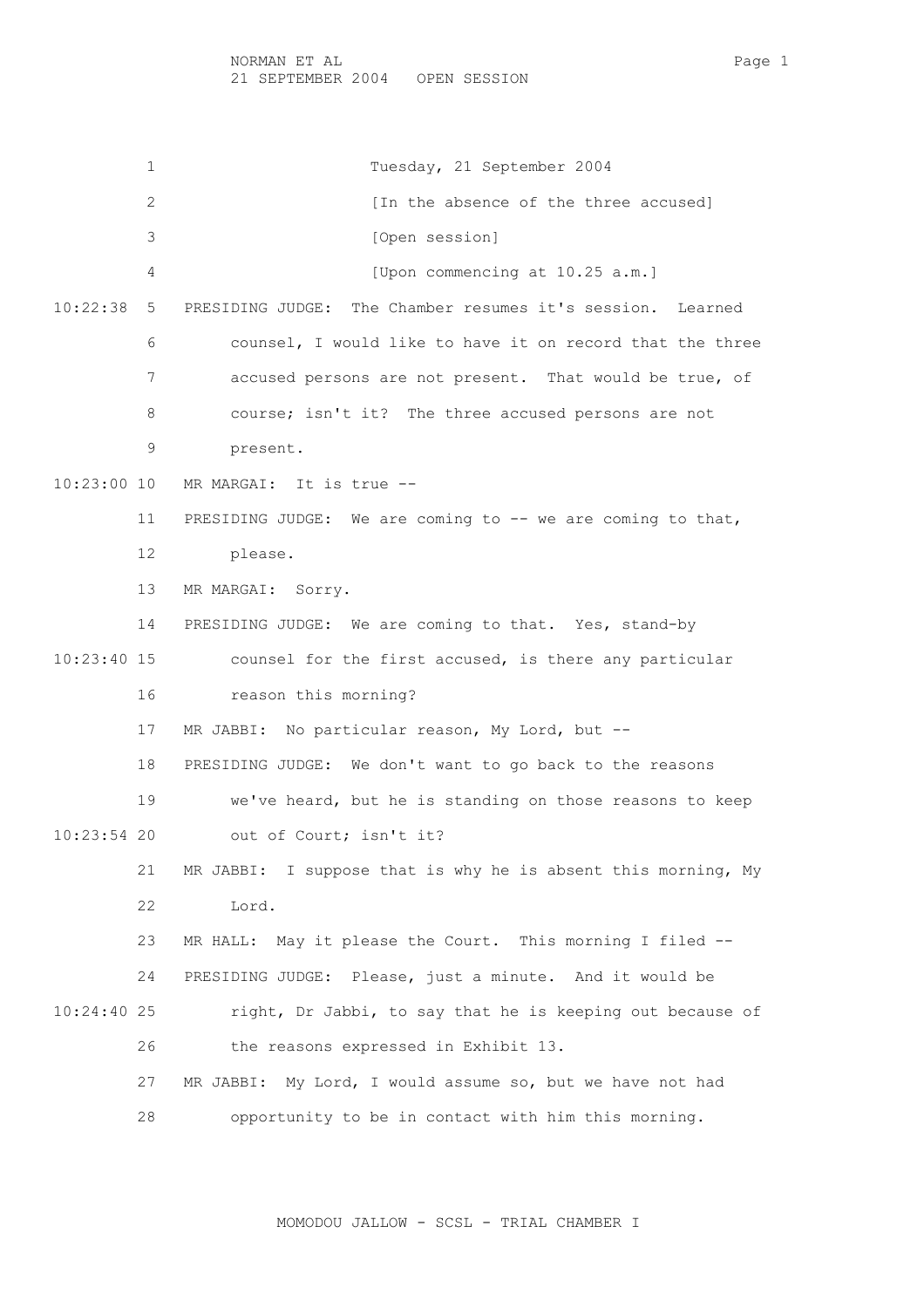1 PRESIDING JUDGE: Well, the Court takes it that he is keeping 2 out because of reasons expressed in Exhibit 13, which we 3 have before us. 4 MR JABBI: That is highly probable, My Lord. 10:25:00 5 JUDGE THOMPSON: Well, I think it is safe to assume that 6 evidence -- they have no evidence to the contrary. 7 MR JABBI: As Your Lordship pleases. 8 JUDGE THOMPSON: Yes. 9 PRESIDING JUDGE: Yes, Mr Hall, you had -- 10:25:24 10 MR HALL: Yes, Your Honour. This morning I filed, about 9.30, 11 a pleading that was prepared actually on Sunday, finished 12 with the [inaudible] on Sunday night and finished up the 13 typing yesterday. For some reason it wasn't filed 14 yesterday, and this is to raise the points a, b and D in 10:25:40 15 that letter to address those -- that formal filing that 16 was done this morning. We can [inaudible] that up if you 17 get it, and we are working on something that deals with 18 point c in the letter and Defence 19 counsel -- 10:25:56 20 PRESIDING JUDGE: Are you saying that you filed a motion? 21 MR HALL: Yes, Your Honour. 22 PRESIDING JUDGE: Yes. 23 MR HALL: We are separately dealing with point c in the 24 letter, Exhibit 13, and Defence counsel -- three Defence 10:26:06 25 counsel are working together, Your Honour, to co-ordinate 26 a response to that. So we will have that done as soon as 27 possible.

28 JUDGE BOUTET: But Mr Hall, this is only one issue. I don't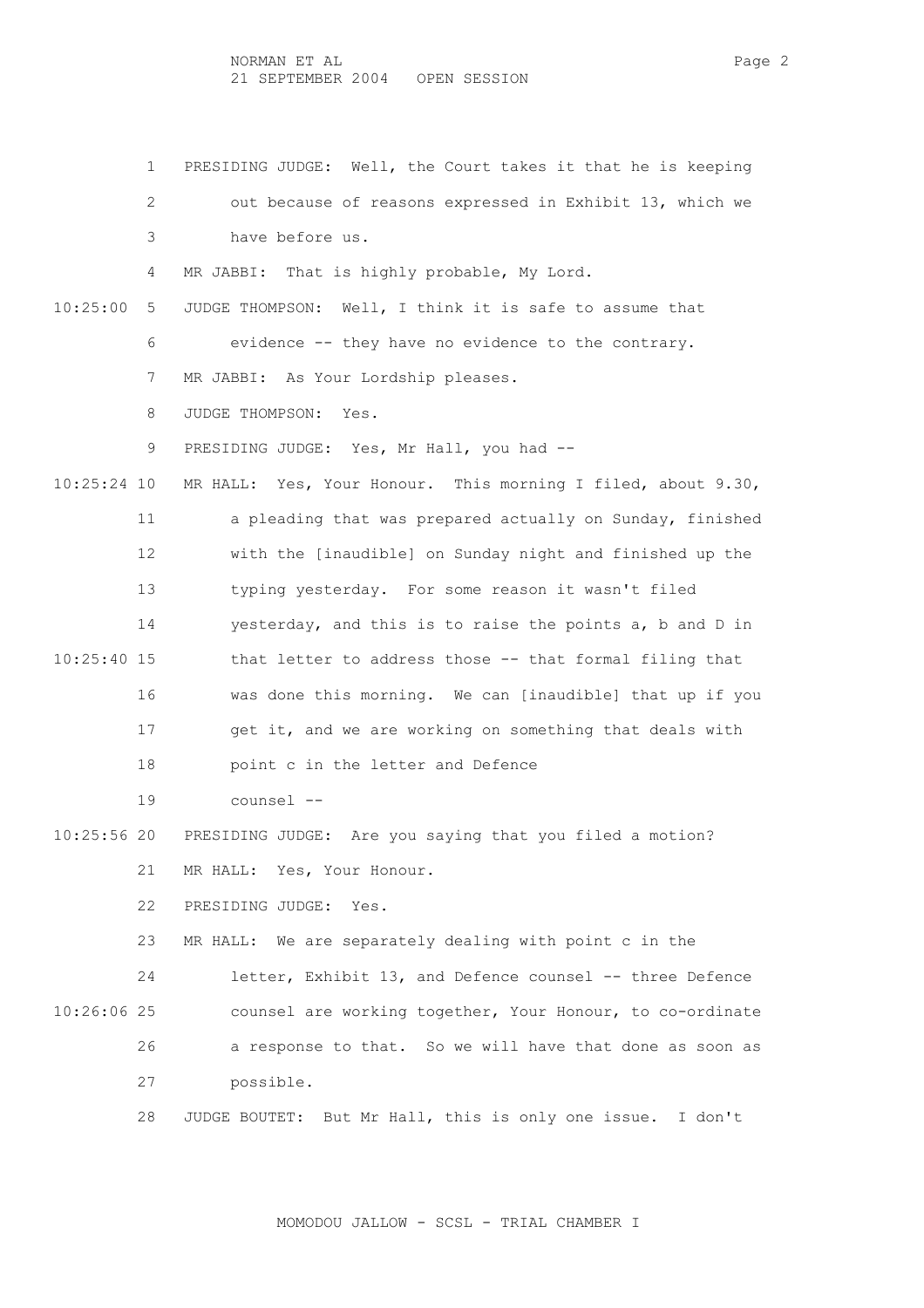|               | have the exhibit in front of me now, but Mr Norman in<br>1                  |
|---------------|-----------------------------------------------------------------------------|
|               | 2<br>that document raised more than one issue. In fact, it                  |
|               | 3<br>was, to my recollection, a restatement of his position                 |
|               | about jurisdiction of the Court -- failure of, I think,<br>4                |
| 10:26:46      | indictment served and all of these. So it is more than<br>5                 |
|               | just the question of witnesses.<br>6                                        |
|               | MR HALL: That's true, Your Honour. I felt that a, b and d,<br>7             |
|               | he had been addressing over and over again as really one<br>8               |
|               | 9<br>When he wrote his letter, it somehow got<br>issue.                     |
| 10:27:06 10   | separated, and I dealt with a, b and d, I believe, in                       |
|               | 11<br>that pleading and you will see it probably during the                 |
|               | $12 \overline{ }$<br>lunch hour. (C) is a separate issue entirely, as I see |
|               | 13<br>it.                                                                   |
|               | 14<br>JUDGE BOUTET: And the motion deals with c.                            |
| $10:27:16$ 15 | MR HALL: No, a, b and d.                                                    |
|               | JUDGE BOUTET: A, b and d?<br>16                                             |
|               | 17<br>MR HALL: C is being dealt with by other Defence counsel               |
| 18            | together.                                                                   |
| 19            | JUDGE BOUTET: Okay.                                                         |
| $10:27:28$ 20 | MR HALL: Because of [inaudible]                                             |
|               | 21<br>JUDGE BOUTET: Thank you.                                              |
|               | 22<br>PRESIDING JUDGE: Right. Mr Bockarie, please.                          |
|               | 23<br>MR BOCKARIE: Yes, Your Honour. There has been a change of             |
|               | 24<br>mind in respect of the second accused, Your Honour.                   |
| $10:27:42$ 25 | I called on him this morning. He is quite willing to                        |
|               | 26<br>continue attending Court. Unfortunately, Your Honour, he              |
|               | 27<br>reported to me that for the whole of last night, he was               |
|               | 28<br>not feeling too well. I got in touch with the Chief of                |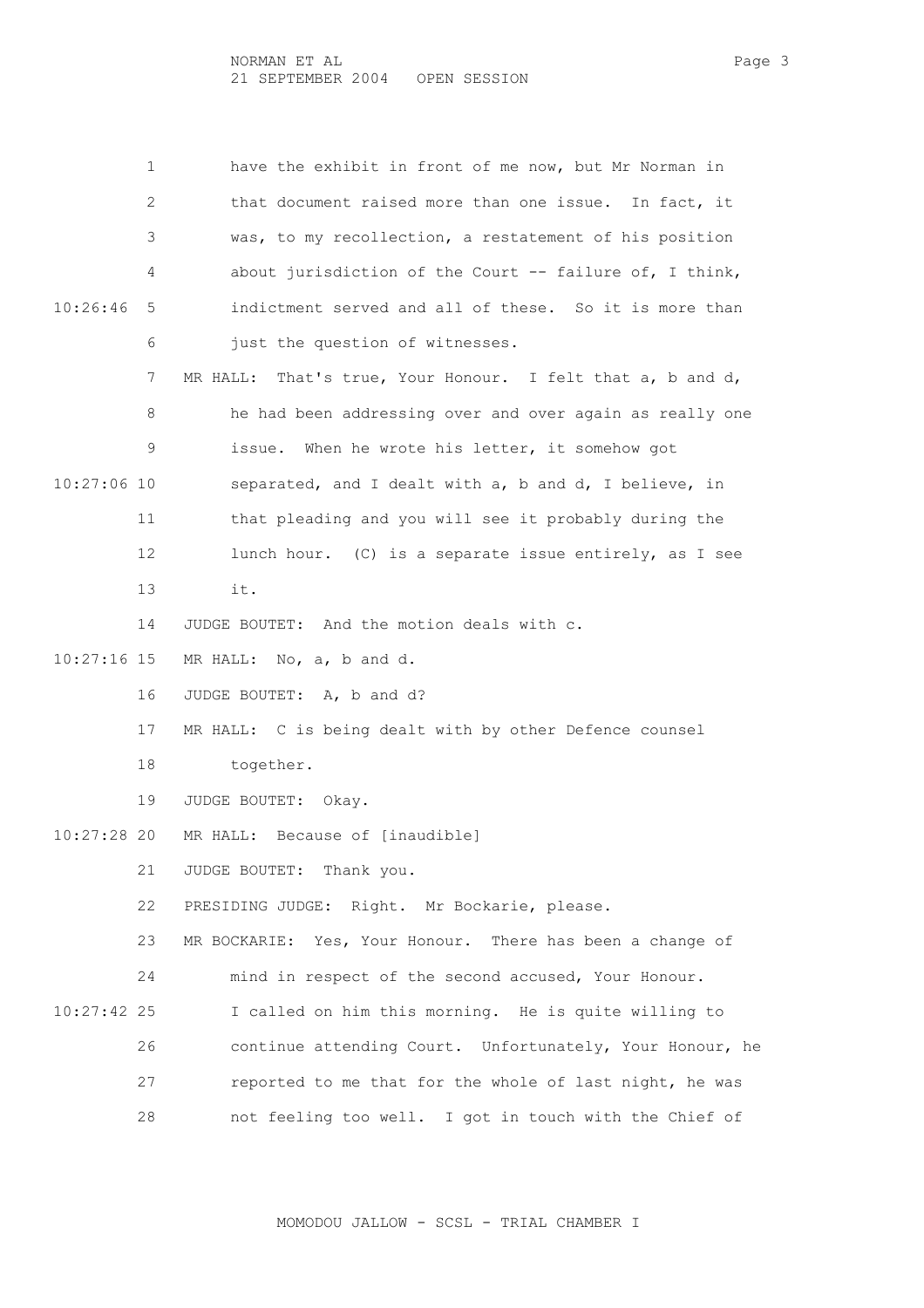1 Detention. He, too, confirmed to me that Moinina 2 reported sick, and Your Honour I'm speaking from the Bar, 3 from his look, though I'm not a doctor, I can tell that 4 that was not the Moinina I used to know. I'm sure after 10:28:30 5 yesterday afternoon's development right up to what must 6 have transpired, I'm not really surprised that he has not 7 been feeling too well, sir. Now we were waiting for the 8 doctor to determine whether he is fit to attend Court. 9 As long as we get that clarification from the doctor, my 10:28:52 10 client is quite willing to be in Court, sir. 11 PRESIDING JUDGE: Yes, Mr Margai, please. 12 MR MARGAI: May it please you, My Lords. I'm informed that my 13 client is waiting to see a doctor, and if I might add, 14 I'm only here today out of respect, because as I said 10:31:08 15 yesterday, I'm not in the best of health. I do hope that 16 in the afternoon I will be able to get Your Lordships' 17 permission to go and see my doctor. 18 JUDGE BOUTET: Mr Margai, can I ask you a question in addition 19 to what you've just submitted? Is it your representation 10:32:00 20 that we can still proceed this morning, given what your 21 client has said himself in Court yesterday? 22 MR MARGAI: Well, based on what my client told this Chamber 23 yesterday, whether he is here or not he has confidence in 24 his team and the Chamber can proceed. Even if I'm not 10:32:22 25 here, Mr Yada Williams will be here to proceed. 26 JUDGE BOUTET: Thank you. 27 PRESIDING JUDGE: Yesterday, the Chamber delivered -- made an 28 oral ruling on the absence of the three defendants, and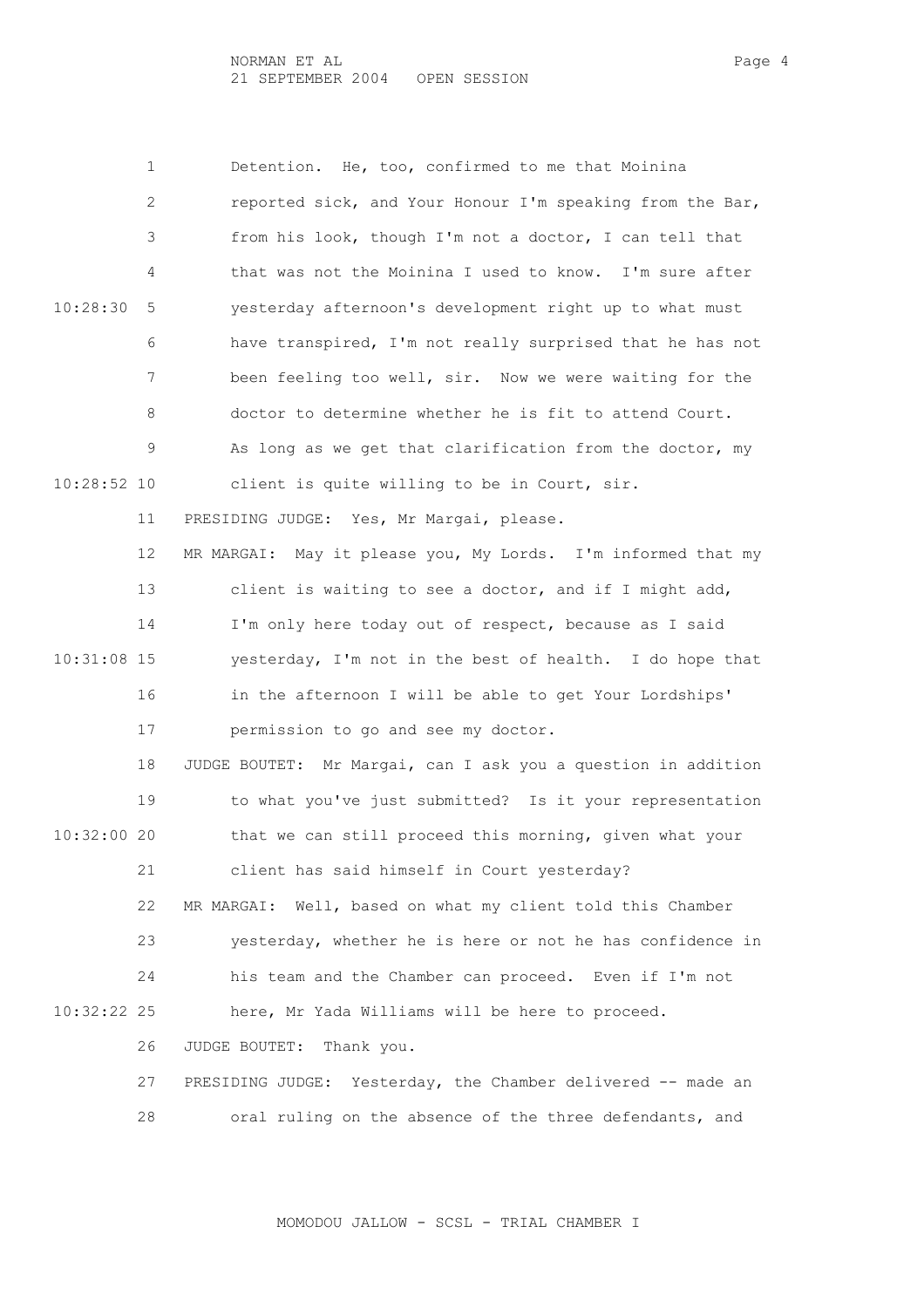1 the Chamber did indicate that the accused persons who 2 were absent had forfeited their right to have the hearing 3 in their presence, and that briefly that we were to 4 proceed under Rule 60. This morning, of course we did 10:33:26 5 say that there would be a written ruling that will come 6 to confirm what we ruled upon briefly yesterday, and 7 which permitted us to continue with the proceedings. For 8 us to continue this morning, the Chamber, as a follow-up 9 to this ruling, and after a further deliberation, rules 10:33:54 10 that the status of counsel -- of stand-by counsel for the 11 first defendant - I mean Dr Jabbi, Mr Hall and Ms Quincy 12 Whitaker - is changed from being a stand-by counsel for 13 the first accused but -- there is a name I omitted here; 14 there is Tim Owen QC. So it is Dr Bu-Bubakei Jabbi, John 10:34:10 15 Wesley Hall, Tim Owen and Quincy Whitaker. They were 16 designated as stand-by counsel when the right to a 17 qualified self-representation was granted to the first 18 accused.

 19 Given the developments, the Chamber has decided, 10:35:04 20 after a deliberation, to alter the status of these four 21 counsel and has decided to appoint them -- to designate 22 them as Court-appointed counsel - Court-appointed

 23 counsel. They are no longer stand-by counsel; they are 24 Court-appointed counsel, who, of course, are answerable 10:35:26 25 to the Court in the conduct of these proceedings, whilst, 26 of course, for now, the issue of the self-representation 27 of the first accused remain in abeyance and to be 28 determined by this Court depending on the developments as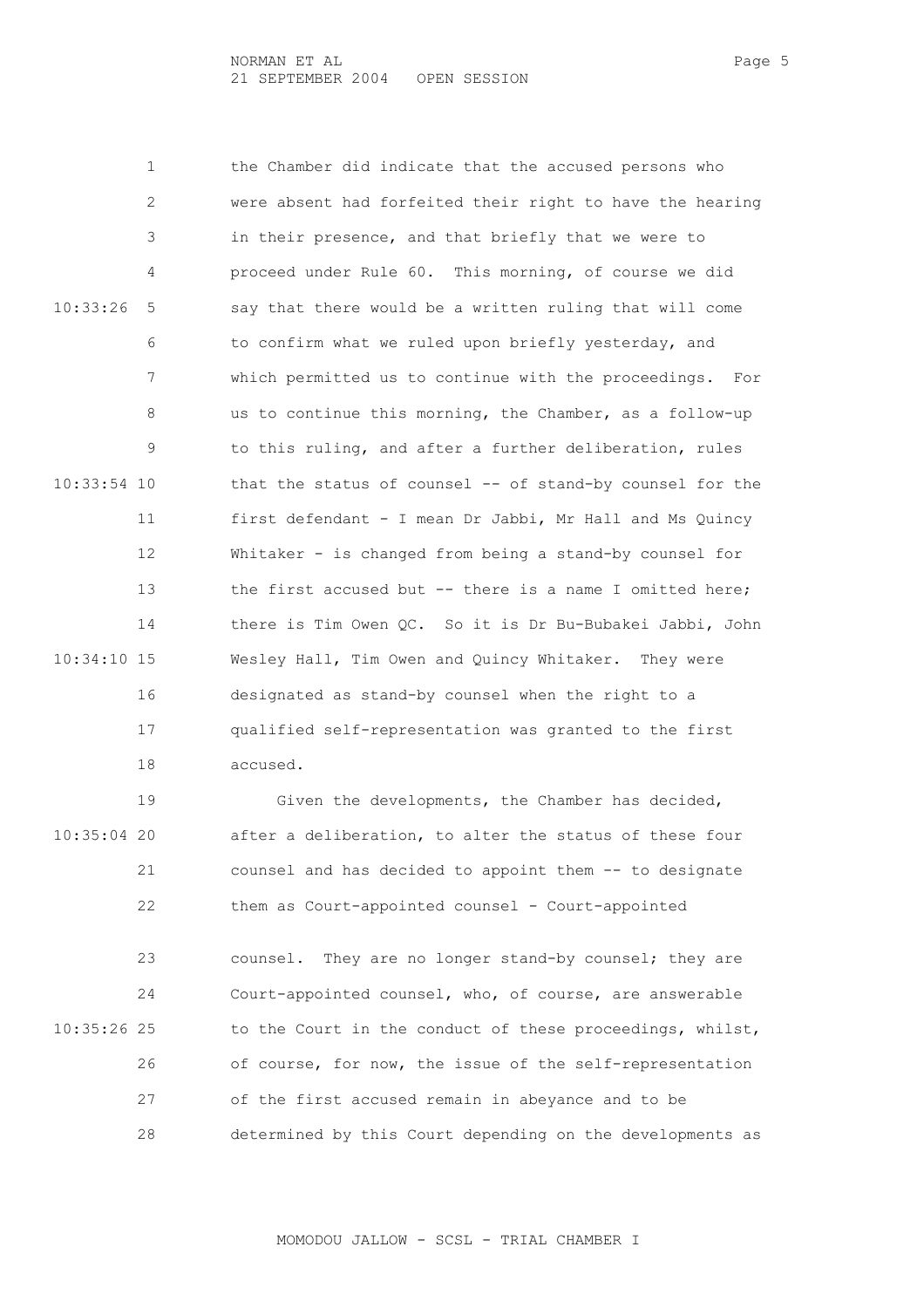1 we see them unfold.

|               | $\overline{2}$  | Counsel for the second accused as well - that is,         |
|---------------|-----------------|-----------------------------------------------------------|
|               | 3               | Mr Pestman, Mr Bockarie and -- I think you have three on  |
|               | 4               | the team $-$ and Mr Koppe - are also, from today,         |
| 10:36:14      | -5              | appointed as Court-appointed counsel. In fact, that       |
|               | 6               | would be their designation for now in order to enable the |
|               | 7               | Court to take charge of the proceedings, but they can     |
|               | 8               | still, you know - I say, you know, they can still take -- |
|               | 9               | have their briefing with their client, the second accused |
| $10:36:42$ 10 |                 | just like the Court appointed counsel for the first       |
|               | 11              | accused can also take -- be briefed, you know, by the     |
|               | 12 <sup>2</sup> | first accused. We note, of course, in Exhibit 13 that     |
|               | 13              | the first accused says that they have no right to         |
|               | 14              | represent him, and we say that, as Court-appointed        |
| $10:37:10$ 15 |                 | counsel, they have a right to represent him whether he    |
|               | 16              | likes it or not.                                          |

 17 We have no comments to make on the representation of 18 the third accused, Mr Allieu Kondewa who was present in 19 Court yesterday, and who was -- who indicated that he was 10:37:32 20 ill, expressed his absolute confidence in his team, and 21 said that even in times of illness he could still ask his 22 team to go on. This has been confirmed this morning by 23 learned counsel, Mr Margai. We only hope, Mr Margai, 24 that the illness will be of a certain duration, and that 10:37:56 25 he will resume his presence in Court; otherwise, it would 26 become disquieting -- it would become disturbing for the 27 Court to be proceeding, you know, in the absence of an 28 accused person. Because, if that is his intention, we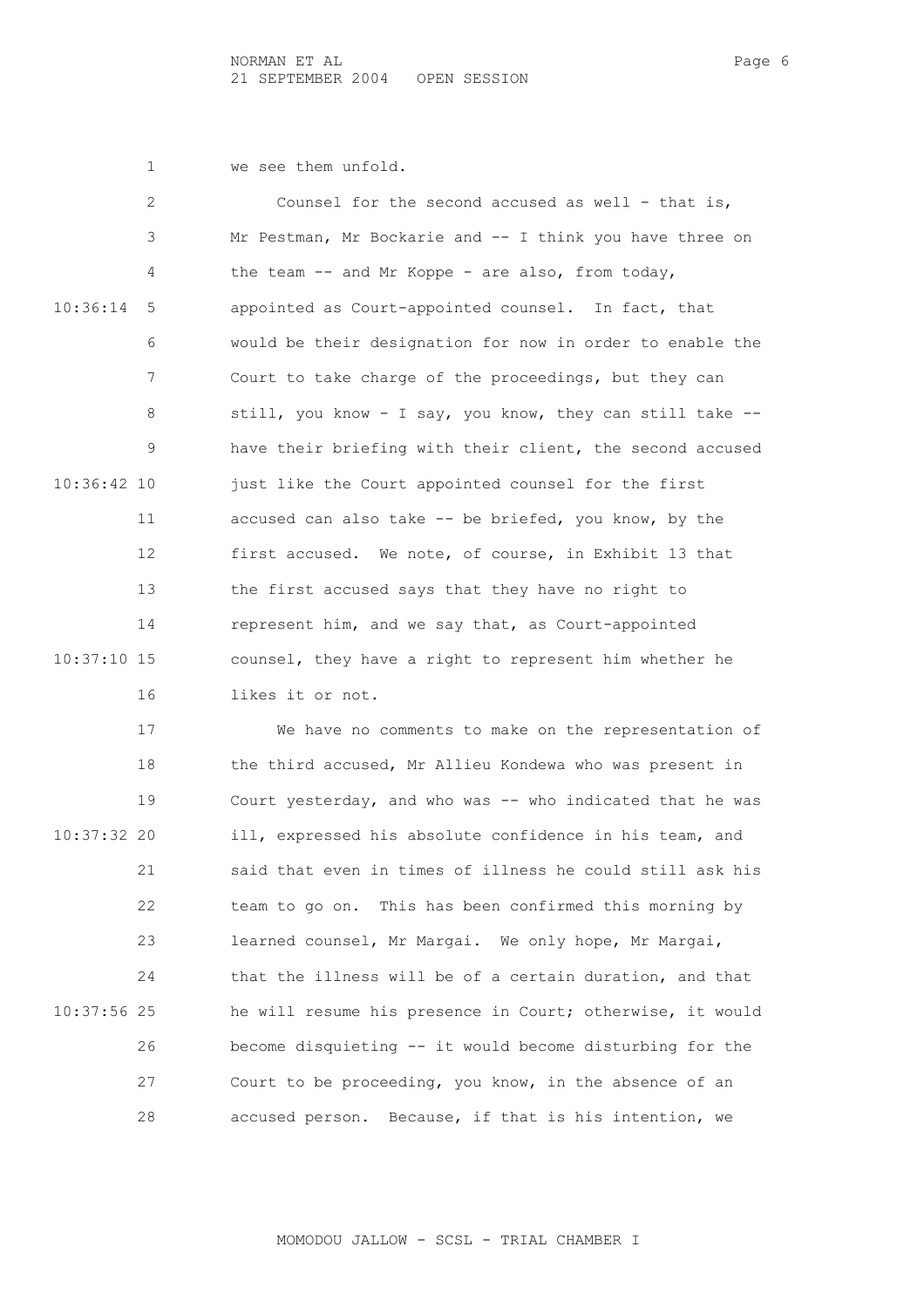1 would like him to come forward and state very clearly 2 that, as a solidarity move of whatever reason, he too is 3 not attending.

 4 In that event, the Chamber will have to take the 10:38:18 5 normal legal steps that are necessary to be taken in 6 those circumstances. And, in any event, there is a 7 medical team that is in charge of the detention, and they 8 will keep the Chamber, you know, through the Chief of 9 Detention, informed on the health situation and status, 10:38:42 10 you know, of the accused persons. So this is -- 11 MR BOCKARIE: Yes, Your Honour. Your Honour I do appreciate 12 what you've just said. You see, Your Honour, after 13 conferring with my client this morning, there is 14 certainly a change, and we are not seeking an alteration 10:39:14 15 of the status so far as his representation is concerned 16 and, My Honour, one can understand when one finds himself 17 in a situation like our client, but after meeting him 18 this morning, he has realised and he is quite prepared to 19 let the trial go on unhindered.

 10:39:36 20 So, My Lord, it's just the designation; we are not 21 seeking an alteration of our respective status for now. 22 I mean, all what we want, if the doctor can only confirm 23 that he is fit to attend trial, he is willing to come 24 now. It's just a confirmation from the doctor, Your 10:39:52 25 Honour, because as I told you earlier on, I met him and 26 he really looked sick, sir. And, Your Honour, further -- 27 sorry, sorry, sir -- and, Your Honour, further, when I 28 met him he said, "Look" - I mean, this one can be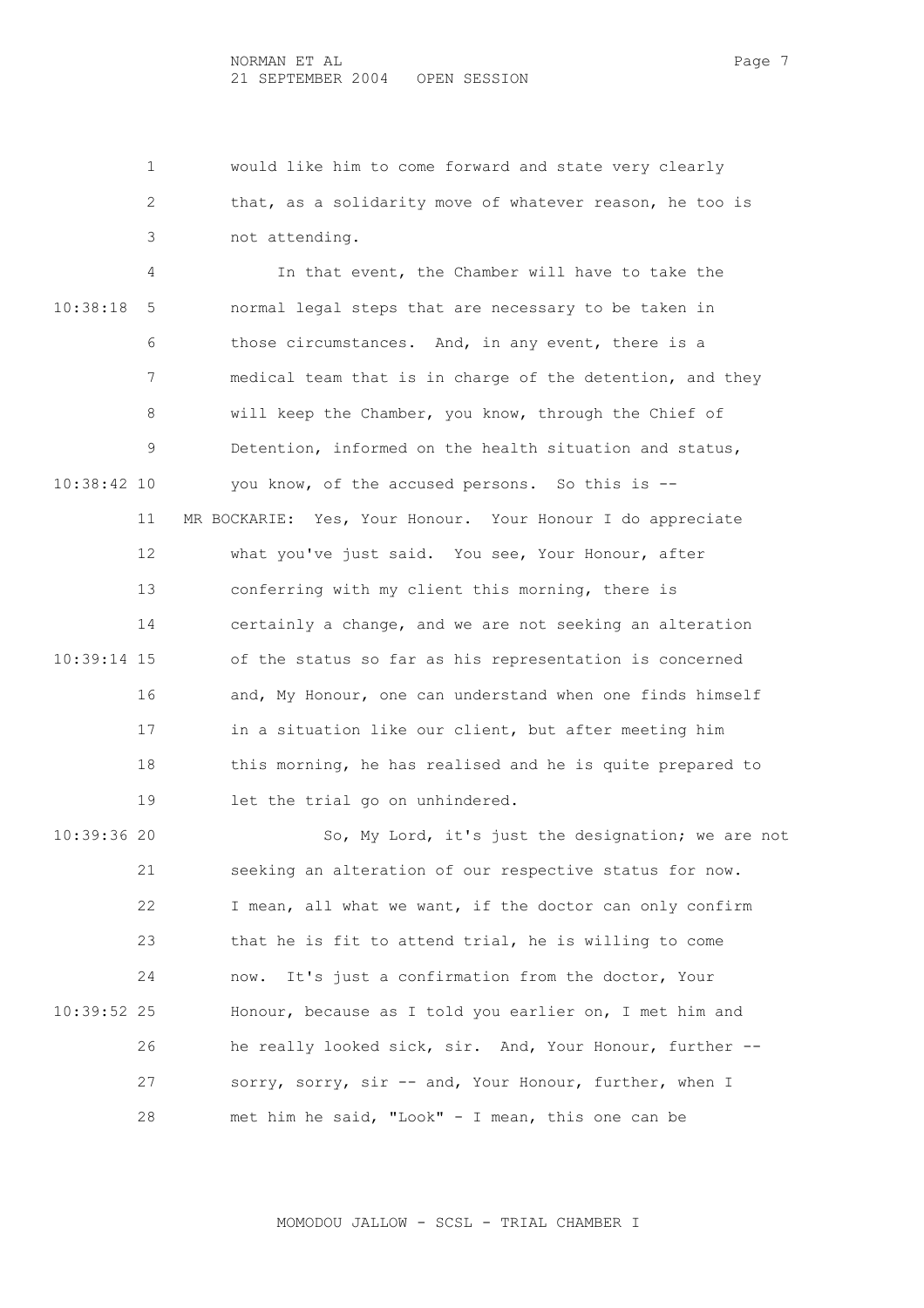1 confirmed by himself - he said, "I've got confidence in 2 my legal team, and I would like them to continue 3 representation on my behalf." 4 PRESIDING JUDGE: Learned counsel, Mr Bockarie, the Chamber 10:43:40 5 has considered your argument and plea on this matter, and 6 we would only like to observe, you know, that yesterday 7 your client was absent from Court, and this 8 notwithstanding the fact that we had evidence, you know, 9 before us from the Chief of Detention that he was in 10:44:14 10 solid health. I would like you to distinguish, you know, 11 his case -- the case of your client and that of the third 12 accused, who made an effort. He, too, was not looking 13 fine, but he made an effort, you know, to be here 14 yesterday to explain his position. In fact, you were 10:44:36 15 here when he talked to the Chamber. This said, the 16 Chamber would stand by its decision on your designation, 17 but the situation may well be reassessed after we must 18 have received some medical evidence on your client, and 19 this if the Court is convinced that your client has 10:45:16 20 really effected a U-turn from what happened yesterday, 21 and that he is prepared to participate in these 22 proceedings. It is only then that we might be minded to 23 revisit our position -- our ruling of this morning, which 24 is made in order to enable this Tribunal to proceed with 10:45:38 25 the cases before it. 26 With this said, our ruling stands, and the 27 proceedings will continue on your designation as we have

MOMODOU JALLOW - SCSL - TRIAL CHAMBER I

28 ruled today. The issue could be revisited in due course.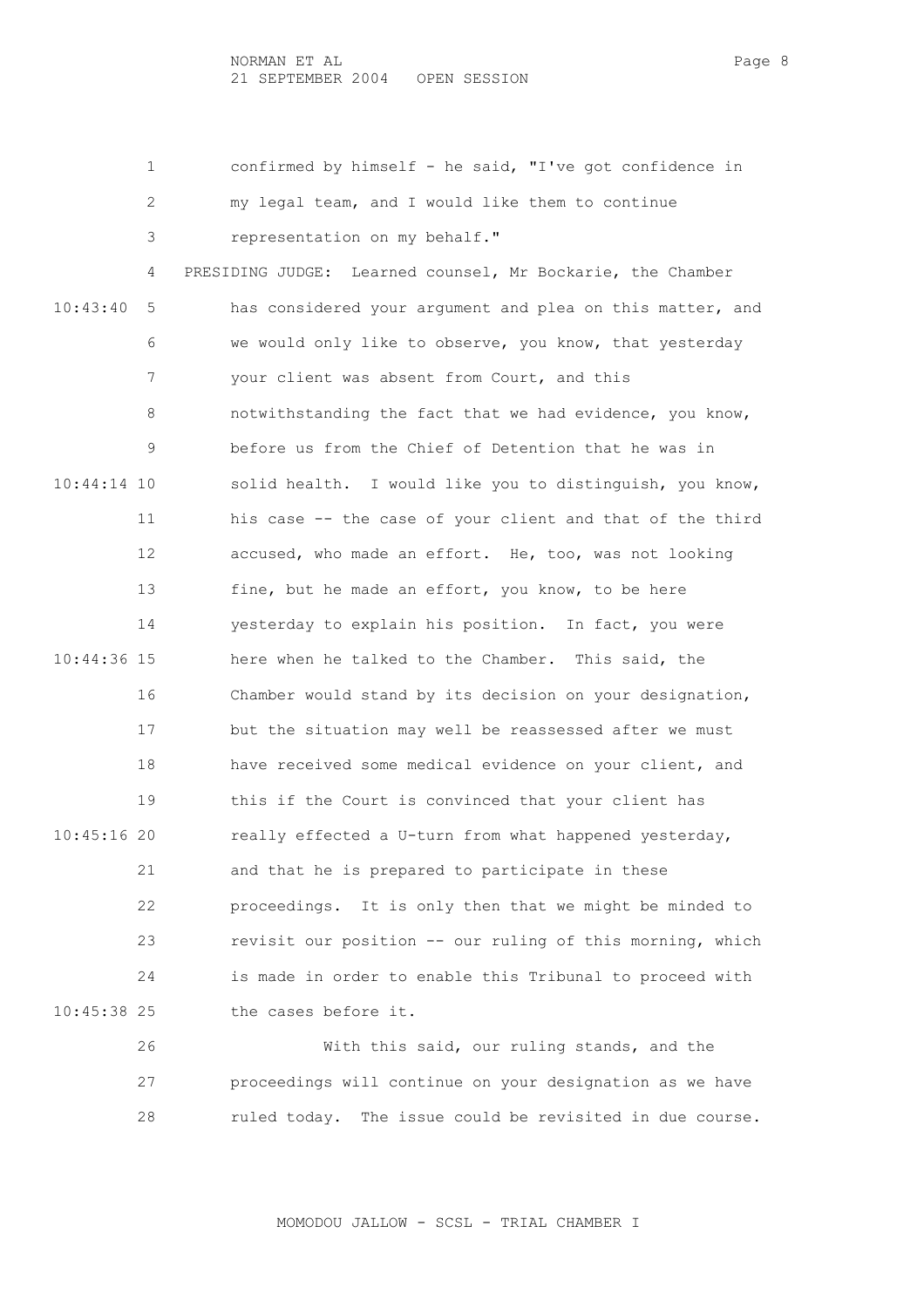1 MR BOCKARIE: As My Lord pleases. Thank you.

 2 MR MARGAI: Sorry, My Lords. Since this is an oral ruling, I 3 wonder if I could must respectfully request -- you see, 4 because it's the change of status to one appointed by the 10:46:22 5 Court -- 6 JUDGE BOUTET: That is only for the first accused. There were 7 no stand-by yet for the second accused. 8 MR MARGAI: I appreciate that. What my concern is the 9 nomenclature; stand-by to counsel appointed by the 10:46:34 10 Court -- Court-appointed counsel. 11 JUDGE BOUTET: One major difference is you have stand-by when 12 you have, in the scenario we used here, the first accused 13 had made an application for self-representation. That 14 self-representation was granted subject to being assisted 10:46:40 15 by Court-appointed counsel. Now, if you have an accused 16 who does not show up in Court, he cannot then comply with 17 self-representation because he is not in Court and, 18 therefore, Court-appointed counsel is those scenarios -- 19 situations where an accused refuses to appear in Court, 10:47:10 20 and the Statute says, "Counsel [inaudible] of Court 21 appointed becomes counsel appointed by the Court," and 22 therefore, may make representation. And their duty is to 23 make every effort to do proper representation of the 24 accused, even though the accused says, "I don't want them 10:47:28 25 to represent me." 26 MR MARGAI: I appreciate that, My Lords, and I take it that 27 the original order was pursuant to Rule 60 in the case of

28 the first accused.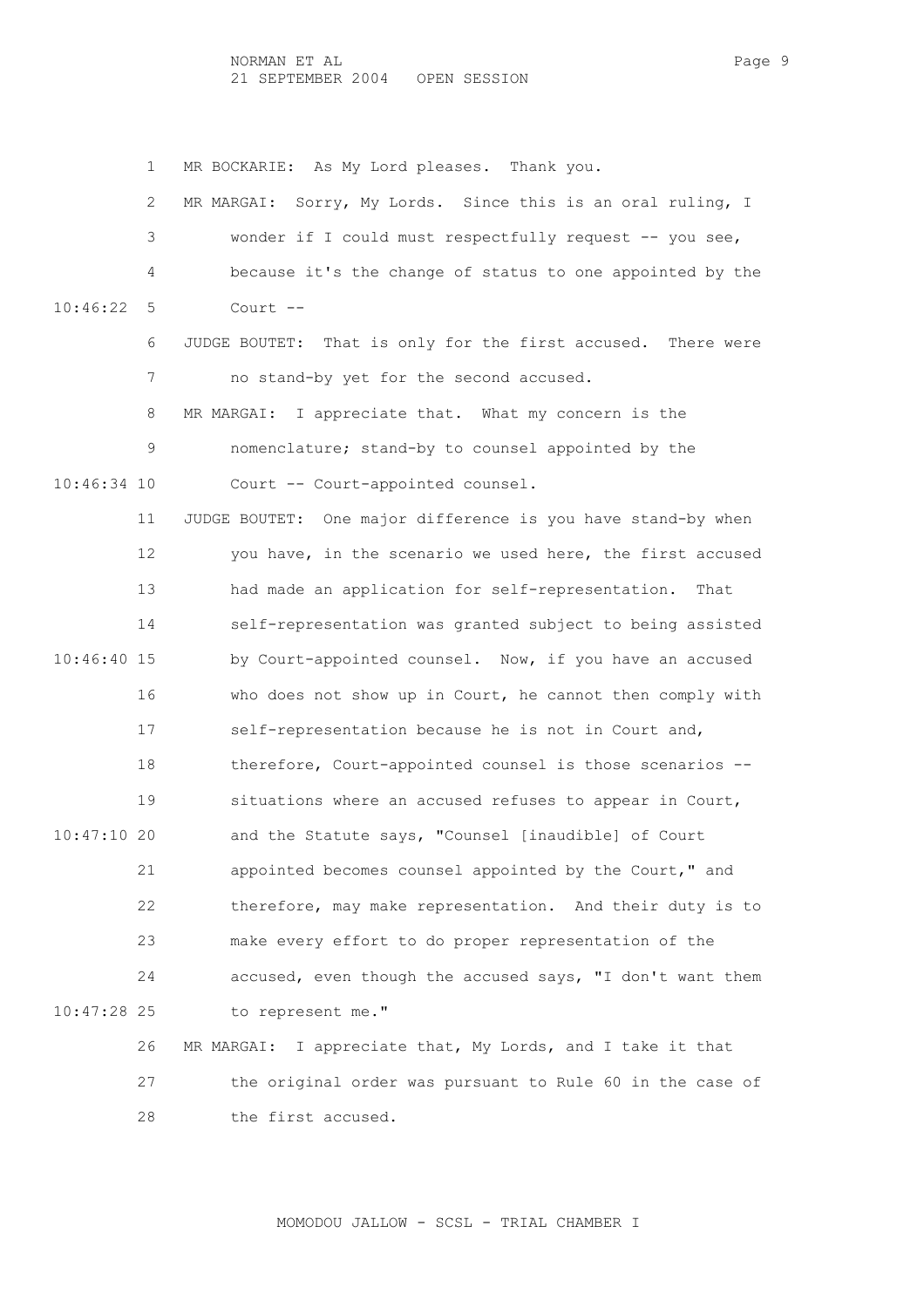1 JUDGE BOUTET: 60, and his request for self-representation,

2 yes.

3 JUDGE THOMPSON: In other words, the concept of

 4 self-representation triggered off the notion of stand-by 10:47:42 5 counsel --

6 MR MARGAI: As My Lords please.

7 JUDGE THOMPSON: -- but the scenario has changed.

 8 PRESIDING JUDGE: And, as I mentioned, you know, we may well 9 have to, if necessity arises in due course, revisit the 10:48:04 10 status of the first accused and his qualified right to 11 self-representation that was granted to him by this

12 Court.

13 MR MARGAI: As My Lords please.

14 PRESIDING JUDGE: Right.

 10:48:16 15 MR BOCKARIE: Your Honour, I -- may I crave the indulgence of 16 the Court if I can have audience with my client for the 17 next 30 minutes, please.

18 JUDGE THOMPSON: I think I -- much as I sympathise with the 19 position in which learned counsel Bockarie finds himself, 10:49:08 20 but I think I need to remind the Court that the interest

 21 of justice also includes pre-eminently the interest of 22 the Prosecution presenting their case, and making sure 23 that they present the case in a manner which is 24 consistent with the interest of the international 10:49:38 25 community. And the doctrine of equality of arms requires 26 that we take that interest into consideration. 27 It would seem to me that a lot of time has been lost

28 having to sort out the question of representation,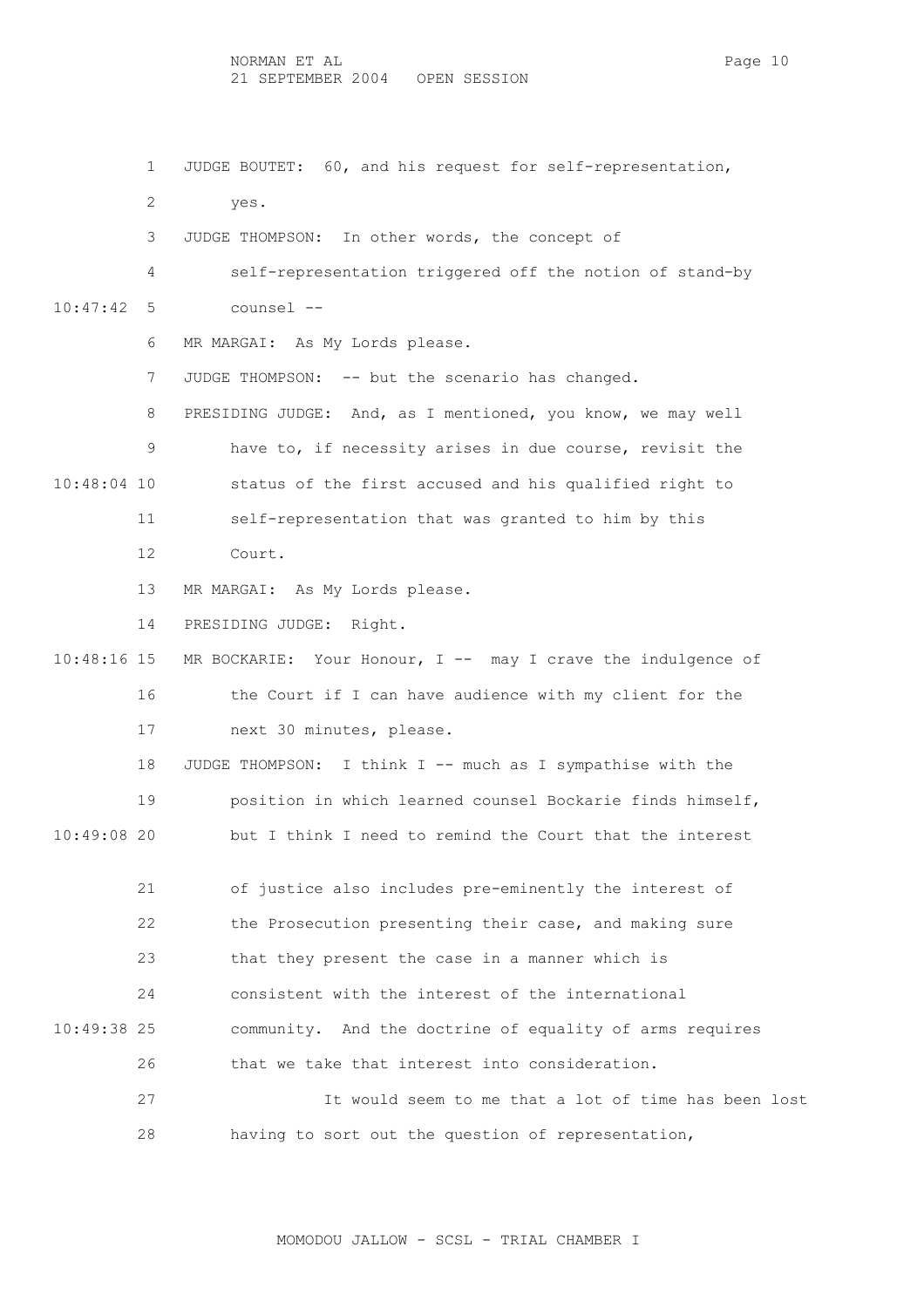NORMAN ET AL Page 11 21 SEPTEMBER 2004 OPEN SESSION

 1 because certain accused persons - who have been 2 constantly reminded that they are presumed innocent until 3 their guilt is proved; that they will enjoy the benefit 4 of the panoply of rights and guarantees to ensure that 10:50:14 5 their trial is fair - decide to engage in conduct which, 6 in my submission, is disrespectful of the rule of law. I 7 think it's time to move on so that we give the 8 Prosecution a chance of proving their case. They have 9 brought the charges against the accused persons, and they 10:50:38 10 should not be inhibited in presenting the case for the 11 determination of this Tribunal. And I understand the 12 position in which learned counsel finds himself, but I 13 think that our ruling is reasonable in the circumstances. 14 My learned brother the presiding judge has even indicated 10:51:02 15 that we may revisit it, even though some of us may take 16 even a different view, but we accede to his position. So 17 I think we should really go on with the trial. 18 PRESIDING JUDGE: Mr Bockarie, to re-echo what my learned 19 brother has said, I think we should go on with the trial, 10:51:24 20 because after all, your client has expressed the same 21 confidence that the third accused expressed on his legal 22 team and that is that, you know, we could go on with the 23 trials, you know, without him, because of his ill health. 24 So maybe, when we do rise today, you would have all the 10:51:50 25 time to talk to your client. So may we proceed, please. 26 MR BOCKARIE: Yes. 27 PRESIDING JUDGE: Thank you. Can the Prosecution call its

28 next witness, please.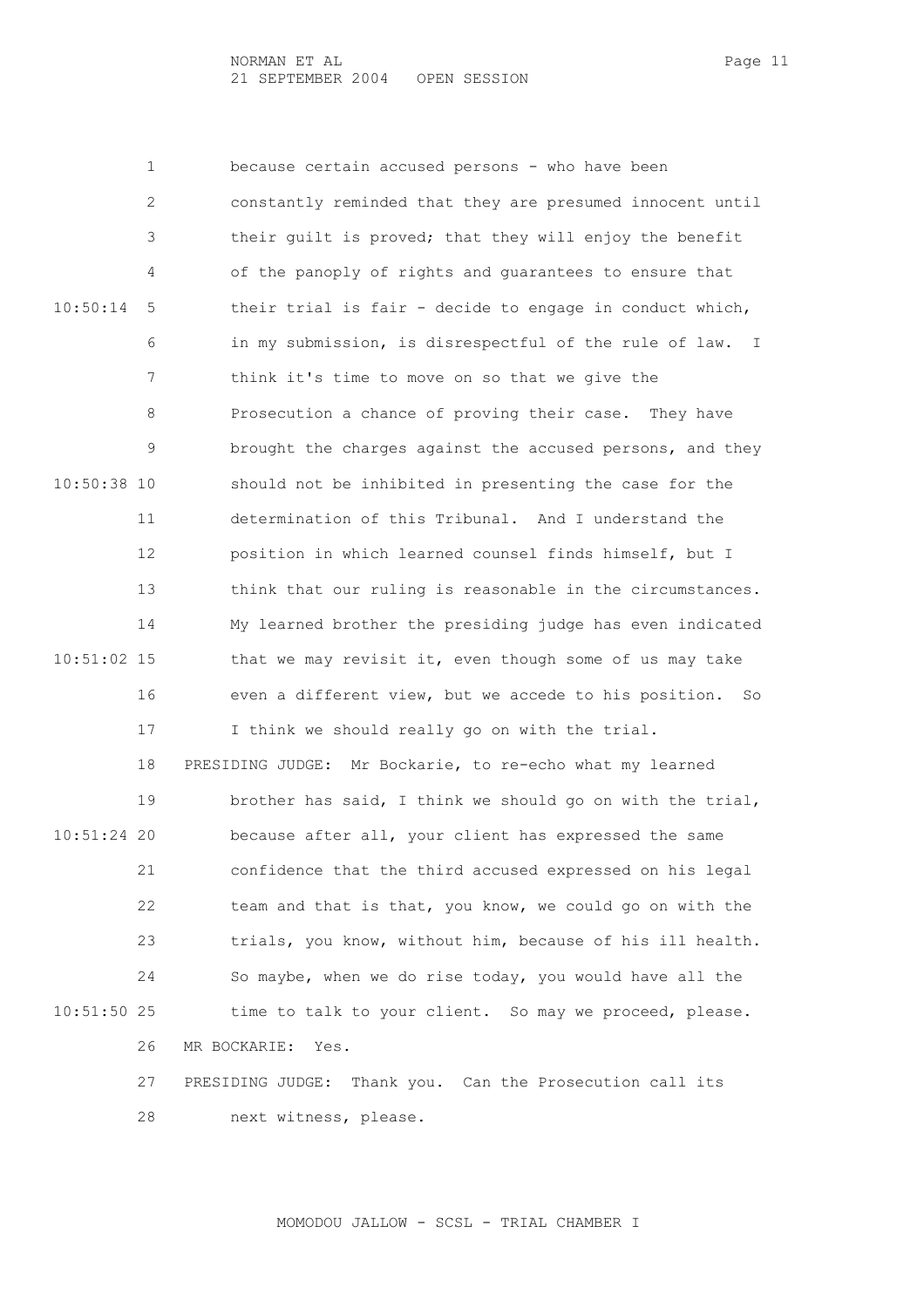NORMAN ET AL Page 12 21 SEPTEMBER 2004 OPEN SESSION

 1 MR SAUTER: Your Honours, the Prosecution calls witness 2 TF2-040. He is a Muslim and will testify in Mende. 3 PRESIDING JUDGE: TF2? 4 MR SAUTER: TF2-040. 10:52:10 5 MR HALL: May it please the Court. Before you call this 6 witness and in the light of your ruling that we are now 7 an adjunct for the Court - not a stand-by counsel - I 8 would like to withdraw so that Mr Bockarie is going to 9 conduct his cross, and I would like to add something to 10:52:34 10 this motion now. You could ignore the first one and the 11 second one [inaudible] as soon as possible that might 12 facilitate your dealing with that issue. 13 PRESIDING JUDGE: That what? 14 MR HALL: I could add something to that motion in the light of 15 our changed status that might facilitate the Court 16 dealing with that issue. Now I would like to do that as 17 soon as possible. [Microphones not activated]. 18 JUDGE BOUTET: When you say "Withdraw"; in other words, you 19 will not be present in Court, but will not withdraw from 10:53:10 20 the case? 21 MR HALL: Correct. I will be back as soon as possible. I may 22 only be gone as little as ten minutes. 23 JUDGE BOUTET: That's fine. 24 PRESIDING JUDGE: That's all right; that's okay. Dr Jabbi is 10:53:30 25 there, he can take care of -- Mr Margai. 26 MR MARGAI: Yes, Your Honour. 27 PRESIDING JUDGE: We were disturbed about your health. 28 Please, if you feel -- if you really feel indisposed, you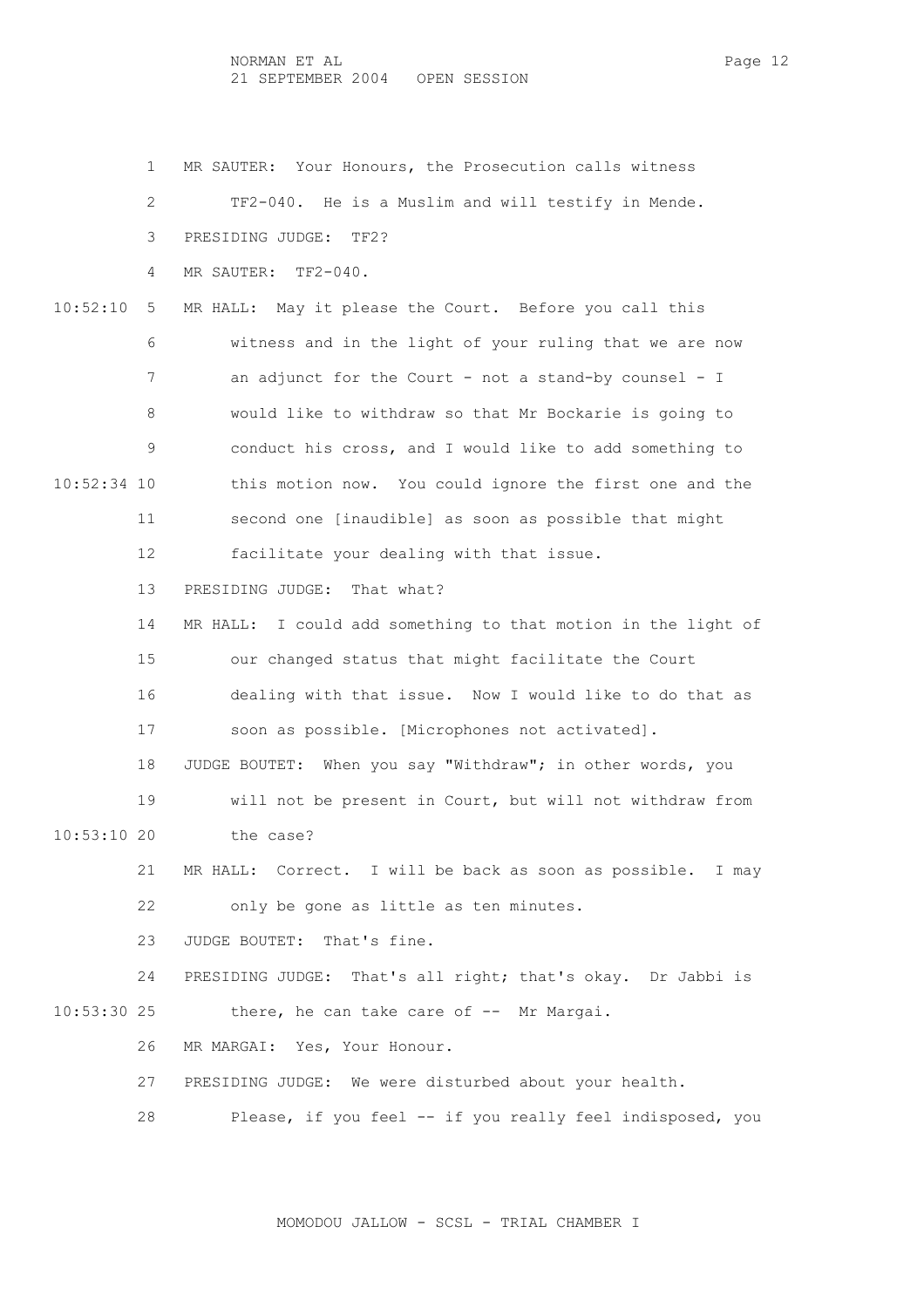1 may feel free, if you so desire, to leave as well. You 2 could leave immediately and have a rest. 3 MR MARGAI: I will sit in for a while, and depending on how I 4 feel, I shall just [inaudible] out. 10:54:10 5 JUDGE THOMPSON: We want to see you in the best of health. 6 MR MARGAI: Thank you. 7 PRESIDING JUDGE: This should be the 12th witness. 8 MR SAUTER: Yes, Your Honour. 9 PRESIDING JUDGE: The 12, yes. 10:55:48 10 [Witness entered Court] 11 WITNESS: TF2-040 sworn 12 **12** [The witness answered through interpretation] 13 PRESIDING JUDGE: Yes, Mr Sauter, you can go on, please. 14 EXAMINED BY MR SAUTER: 10:56:48 15 Q. Mr Witness, you are here to testify. Please speak 16 slowly. Everything of what you are saying has to be 17 translated and has to be recorded, so please give the 18 translators and the recorders the opportunity to do so 19 properly. 10:57:14 20 A. Okay. 21 Q. Mr Witness, how old are you? 22 A. I am 45 years old. 23 Q. Are you married? 24 A. Yes. 10:57:28 25 PRESIDING JUDGE: He says he is how old? 26 THE WITNESS: 45 years old. 27 JUDGE THOMPSON: He said he is married. 28 THE INTERPRETER: Yes, he said he is married.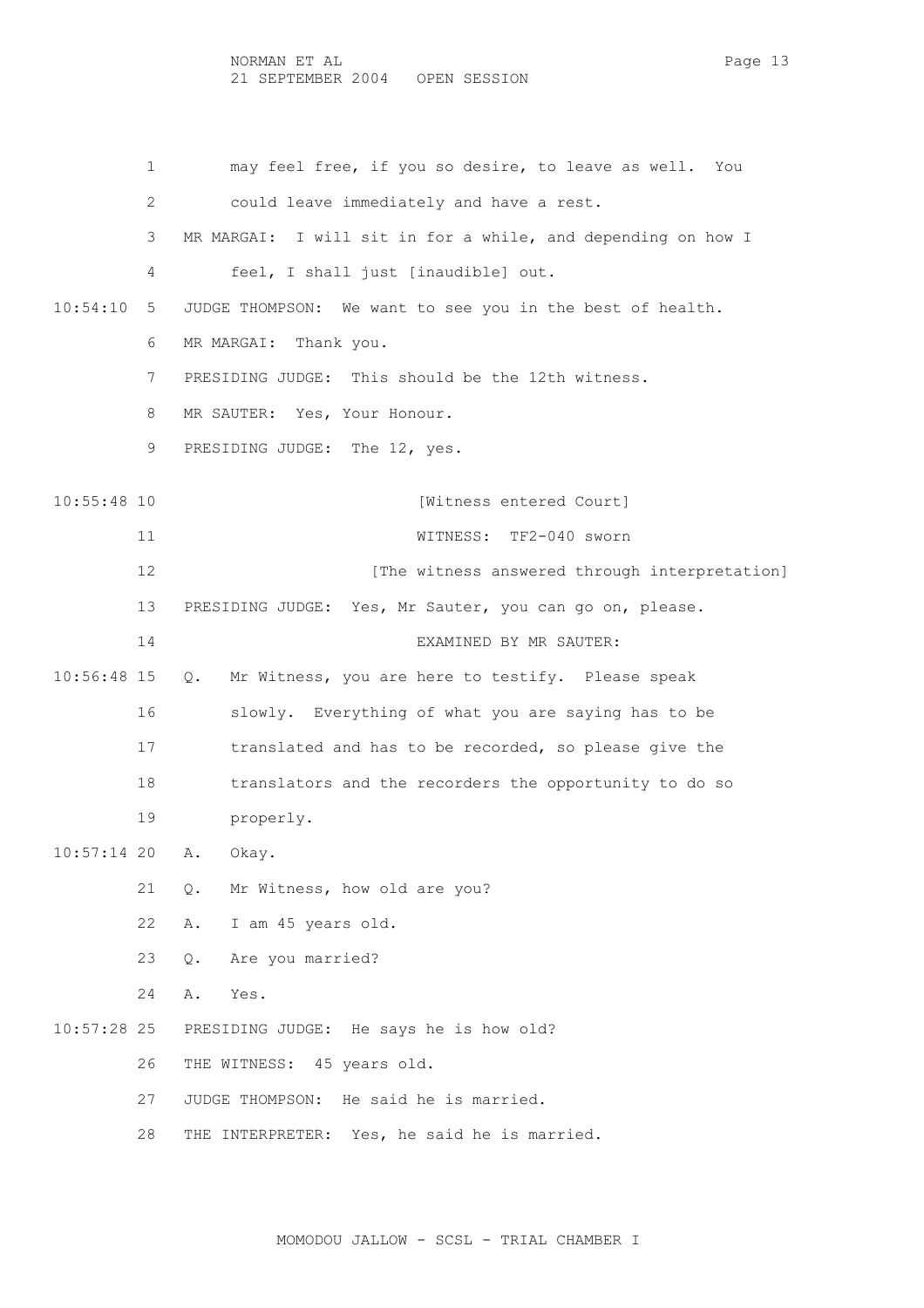- 1 MR SAUTER:
- 2 Q. You said you are married?
- 3 A. Yes.
- 4 Q. Do you have children?

10:58:10 5 A. Yes.

- 6 Q. How many, please?
- 7 A. Five children.
- 8 Q. Did you attend school?
- 9 A. No, I only learnt Arabic; Koran as such.
- 10:58:32 10 Q. What languages are you speaking?
	- 11 A. I speak Mende and Krio, but the Mende is what I am good 12 at speaking.
	- 13 Q. And, Mr Witness, what is your profession?
	- 14 A. I am a policeman.
- 10:58:58 15 Q. When did you take up your office as a policeman?
	- 16 A. xxxxxxxx; that's when I joined the police.
		- 17 Q. And did you do police work uninterruptedly since xxxxxxxx?
		- 18 A. No. Since I joined the police I have been working; I've 19 never left.
- 10:59:38 20 Q. I'm sorry, I did not understand your answer. Could you 21 please repeat it?
- 22 A. Yes. I said I am a policeman and I'm still a policeman. 23 Q. Okay. So far to your personal data, Mr Witness, as you 24 can see, there are some measures in place to protect you 11:00:14 25 from being identified by the public, as, for example, the 26 shield behind you. Did you ask the Prosecution or 27 whomsoever for those measure?

28 A. Yes, yes.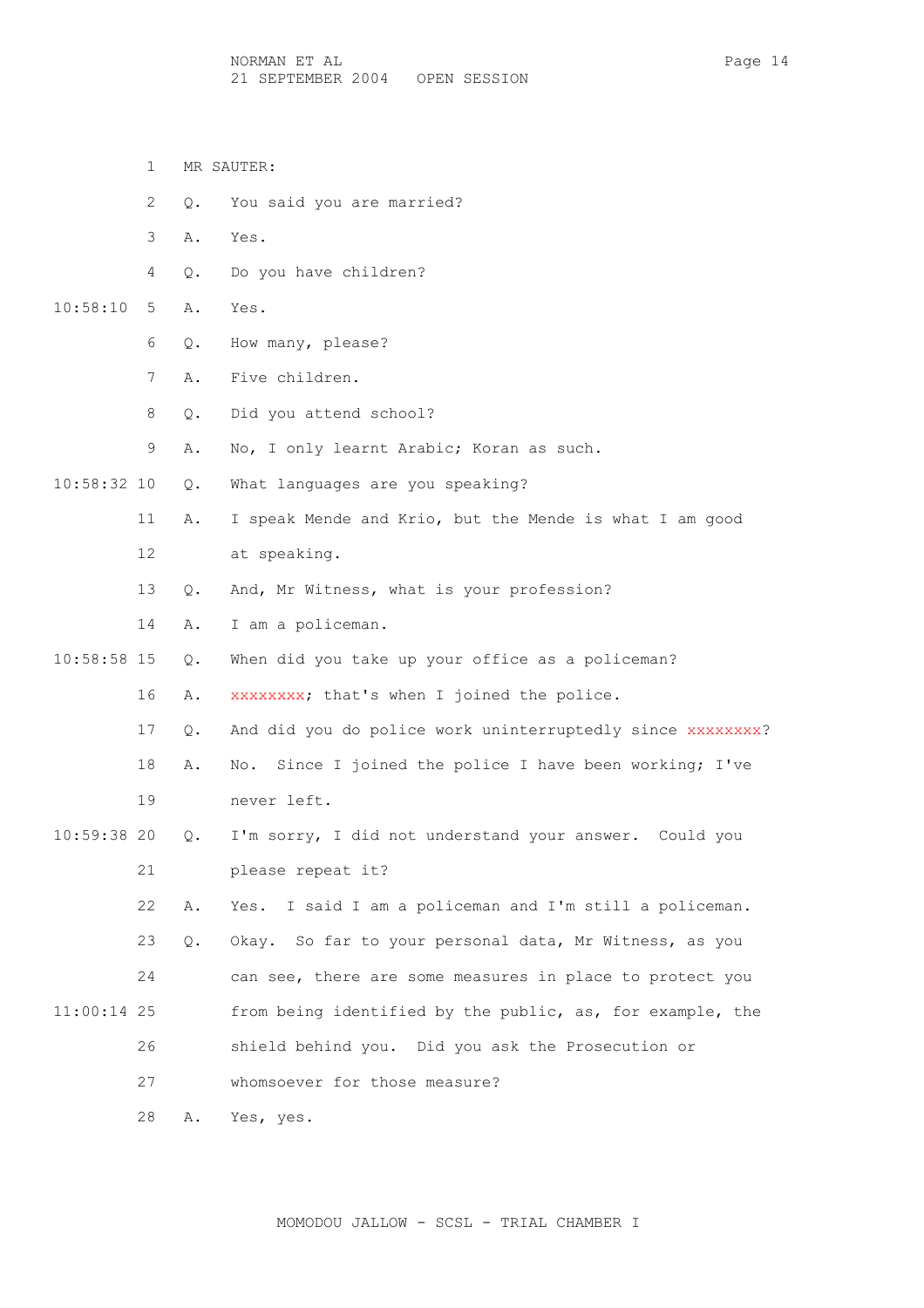1 Q. And is it still your --

2 JUDGE THOMPSON: Counsel, let's get that.

3 MR SAUTER:

- 4 Q. And are you still interested in not being identified by 11:01:18 5 the public?
	- 6 A. Yes, very well.
	- 7 Q. Am I correct saying that this means you want to continue 8 this protective measures?

9 PRESIDING JUDGE: No, this man is a policeman, please.

- 11:01:42 10 Don't --
	- 11 JUDGE THOMPSON: Yes, quite. I mean, why do you ask him that? 12 PRESIDING JUDGE: You know, he is a policeman. Let him tell 13 us. You know, he says he asked for the protection. He 14 should tell us why he asked for the protection
- 11:01:46 15 JUDGE THOMPSON: And he says also, "I'm very much interested 16 in not being identified by the public."
	- 17 MR SAUTER:

 18 Q. Thank you, Mr Witness. I would like to come now to the 19 year of 1998. Can you recall where you have been in the 11:02:20 20 first month of 1998?

- 21 A. Yes.
- 22 Q. Where?
- 23 THE INTERPRETER: My Lord, can the Prosecutor please speak
- 24 into the microphone?
- 11:02:38 25 MR SAUTER: I will.
	- 26 Q. I will repeat my question. Can you recall where you have 27 been in the first months of the year 1998?
	- 28 A. I was in the police barracks.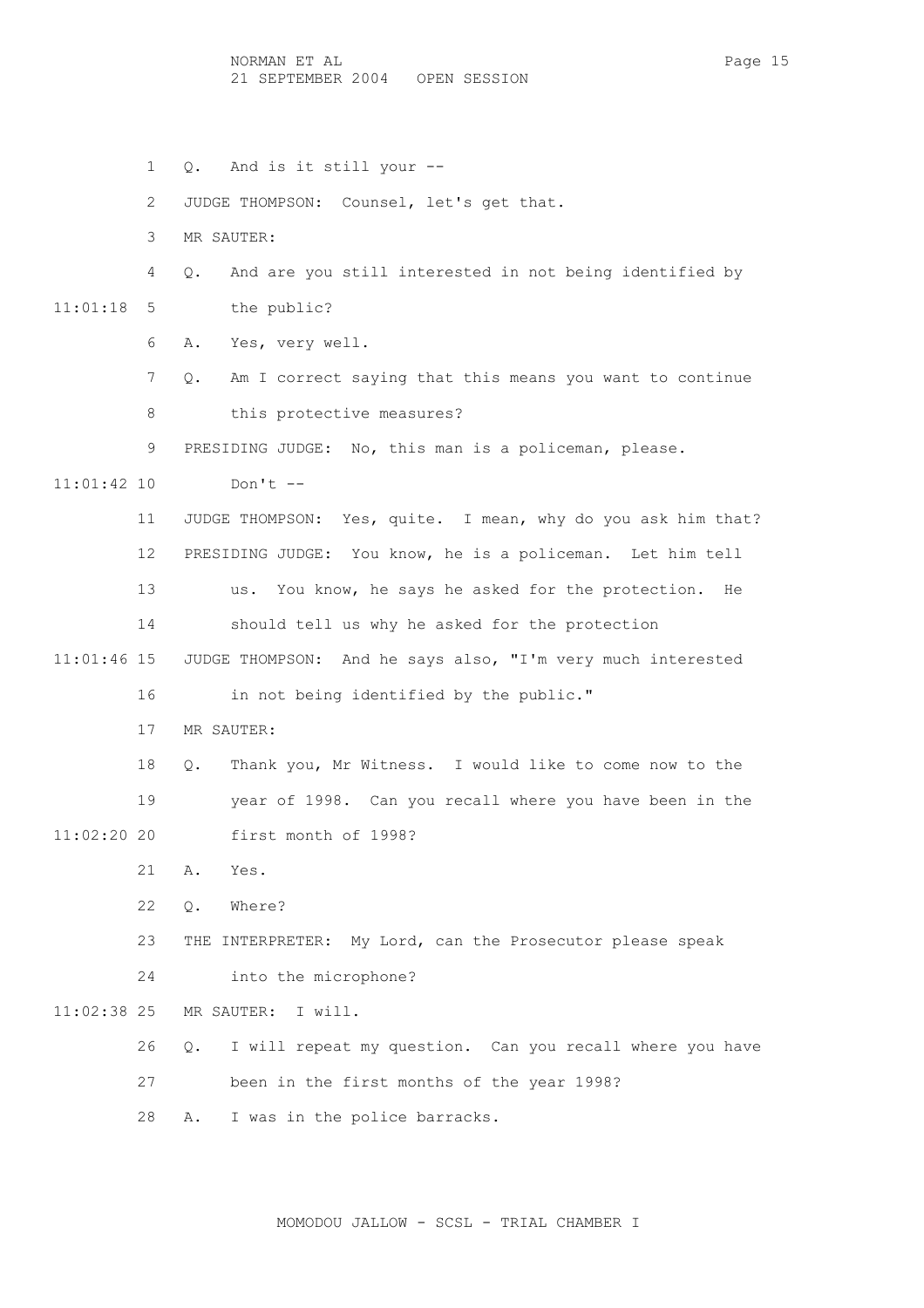NORMAN ET AL Page 16 21 SEPTEMBER 2004 OPEN SESSION

1 Q. Police barracks of which town?

2 A. Kenema.

3 Q. Did you live with your family in the police barracks of

4 Kenema?

11:03:18 5 A. Yes, we were in our house -- my house.

- 6 Q. And am I right that at this time you performed police 7 duties?
- 8 A. Yes.
- 9 Q. Is there any specific police unit you belong to at this 11:03:50 10 time - 1998?
	- 11 A. We were on beach patrol.

12 Q. I did not understand.

- 13 PRESIDING JUDGE: Mr Witness, which unit?
- 14 A. General duty.
- 11:04:20 15 MR SAUTER:
	- 16 Q. Thank you. Have you been armed as a policeman at this 17 time; did you carry a weapon?
	- 18 A. No, I had nothing. We were just on patrol. I had

19 nothing. General duty policemen do not carry guns.

- 11:04:42 20 Q. Mr Witness, 1998, what was the situation in Kenema?
	- 21 Could you describe who was in control over Kenema?
	- 22 MR BOCKARIE: Objection to that question.
	- 23 JUDGE THOMPSON: Double-barrel.
	- 24 PRESIDING JUDGE: Double-barrel. Sustained.
- 11:05:06 25 MR SAUTER: Thank you.
	- 26 Q. Mr Witness, who in 1998 was in control of Kenema?
	- 27 A. The Kamajors.
	- 28 Q. The whole time of the year 1998?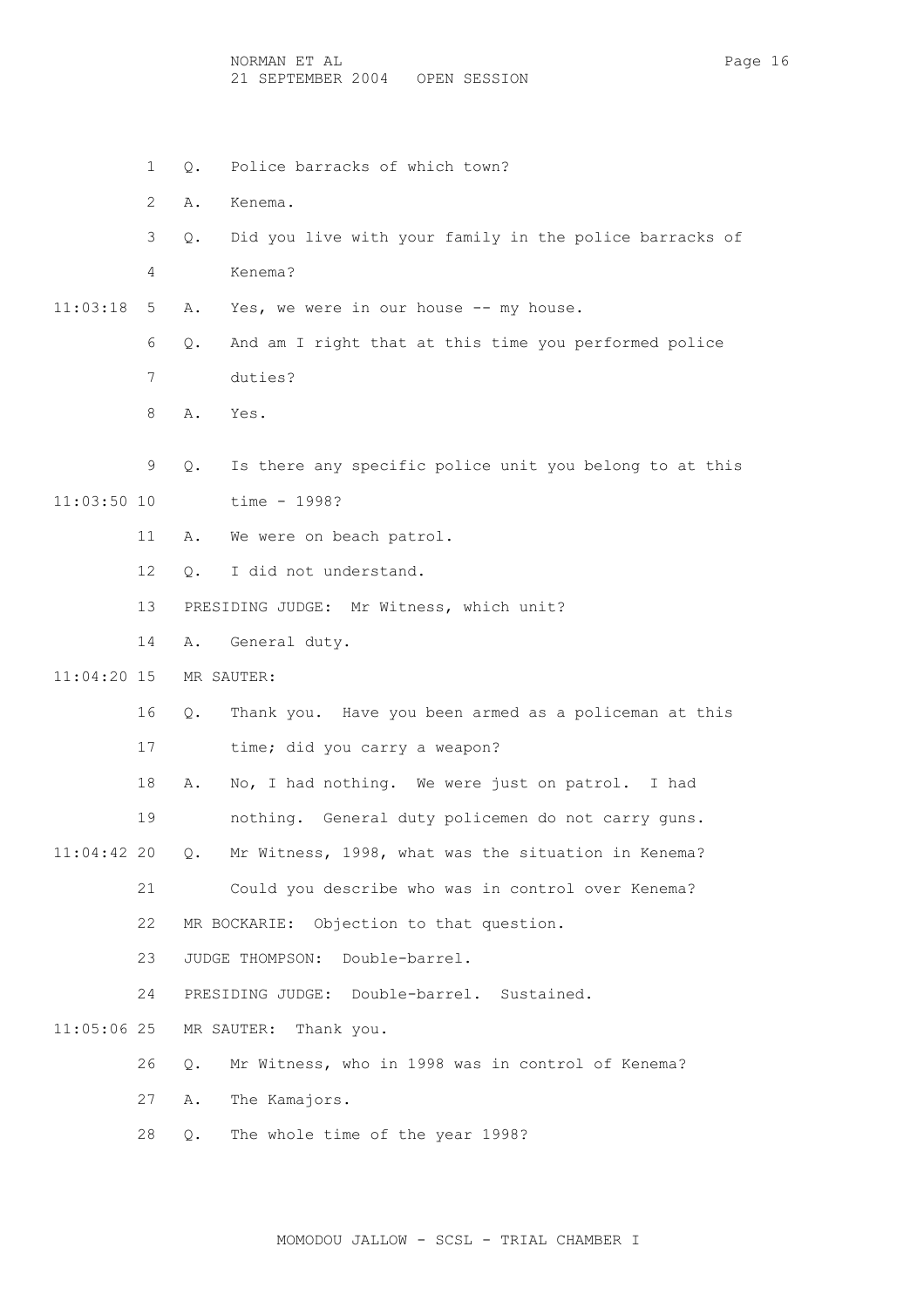NORMAN ET AL Page 17 21 SEPTEMBER 2004 OPEN SESSION

 1 A. No, the juntas were there - the juntas were there, and 2 the soldiers. 3 Q. Until what time -- or let me ask first. What do you mean 4 if you say, "The juntas were there"? 11:05:48 5 A. RUF and the soldiers; RUF and the soldiers. 6 Q. RUF and the soldiers? 7 A. Yes. 8 Q. Until -- 9 PRESIDING JUDGE: So to him the junta is the RUF and the 11:06:20 10 soldiers? 11 THE WITNESS: Yes. They were initially in control of Kenema. 12 MR SAUTER: 13 Q. When you say "initially," what do you mean by 14 "initially"? 11:06:40 15 A. The soldiers and RUF were in Kenema. The soldiers were 16 in Kenema and the RUF came from the bush and joined them 17 and they were in the town together. 18 Q. Have the RUF and soldiers been in control over Kenema all 19 year 1998? 11:07:16 20 A. No, sir. 21 Q. Did they leave? 22 A. No, they left and the Kamajors took over. 23 Q. Can you recall when they left Kenema - the juntas, RUF 24 and soldiers? 11:07:38 25 A. It looks like -- I can't remember the date, but it's 26 quite a long time now. 27 Q. If you can't tell us a date, would you be able to tell us 28 a month?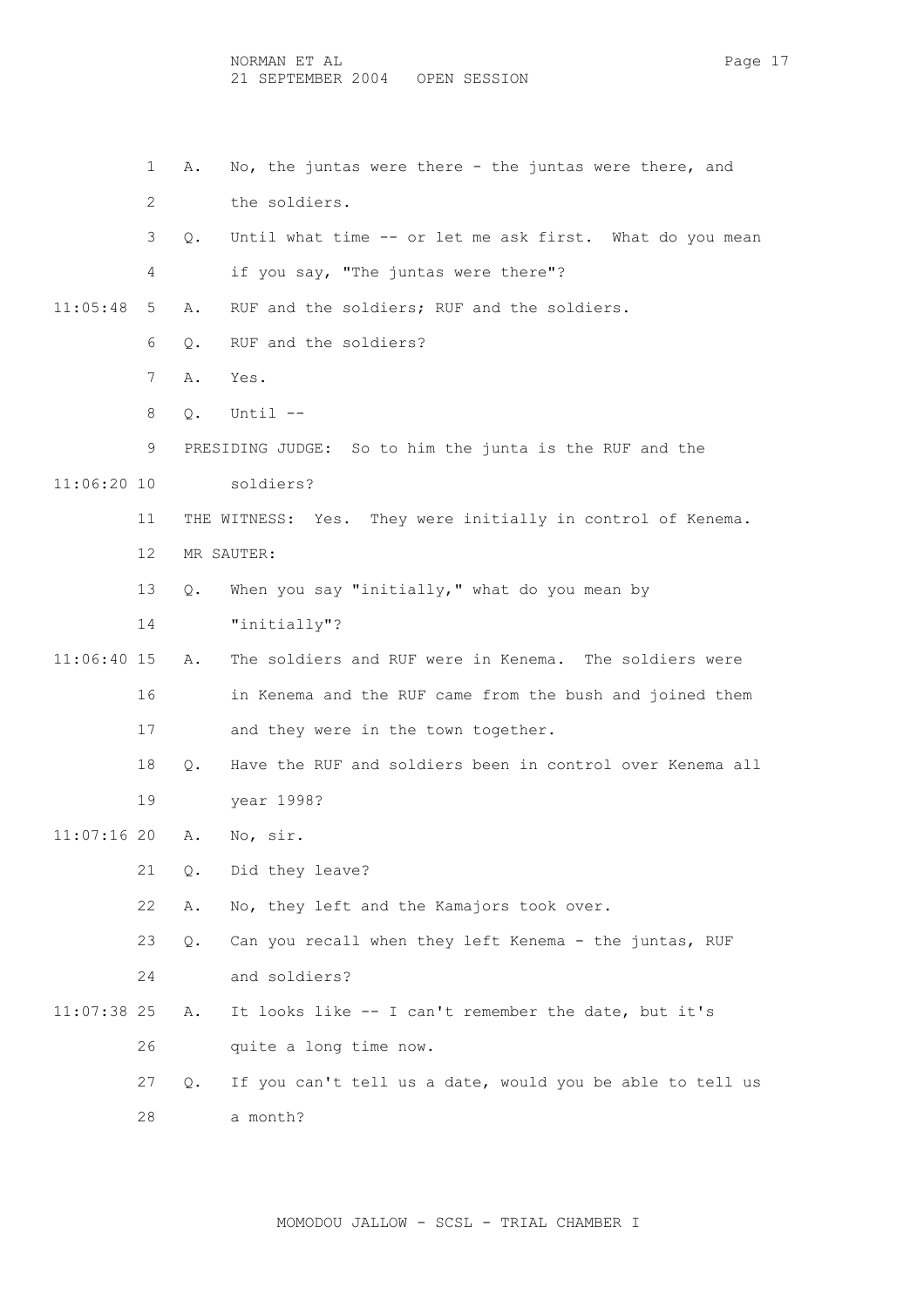1 MR WILLIAMS: My Lord, I think there should be a finality. 2 My Lord, the witness has said he cannot remember. I 3 don't know what my learned friend is now seeking from 4 him. 11:08:14 5 PRESIDING JUDGE: Mr Witness, please. We have it on record 6 that you are a policeman and we want you to be very 7 precise in your evidence. Of course, if you know, say 8 you do not know. If you know, give us precise answers. 9 Please, don't be moving forward and backwards; try to be 11:08:36 10 very precise. Do you understand? 11 THE WITNESS: Yes, I understand. 12 JUDGE THOMPSON: And if you can't remember, say you can't 13 remember. I got you down as saying that they left 14 initially -- 11:08:50 15 THE WITNESS: That's what I said, that I can't remember the 16 date; I have forgotten the date. 17 JUDGE BOUTET: But we would allow the question as to what 18 month. The objection is overruled. 19 MR SAUTER: 11:09:16 20 Q. Mr Witness, once again -- 21 PRESIDING JUDGE: Because the date is different from the 22 month. 23 MR SAUTER: So, Mr Witness, once again, my question -- you 24 said you cannot remember the date when the soldiers and 11:09:22 25 RUF left Kenema. Can you remember the month when this 26 happened? 27 A. No, I have forgotten that. I gave that statement quite a 28 long time ago. I have not been reading the statement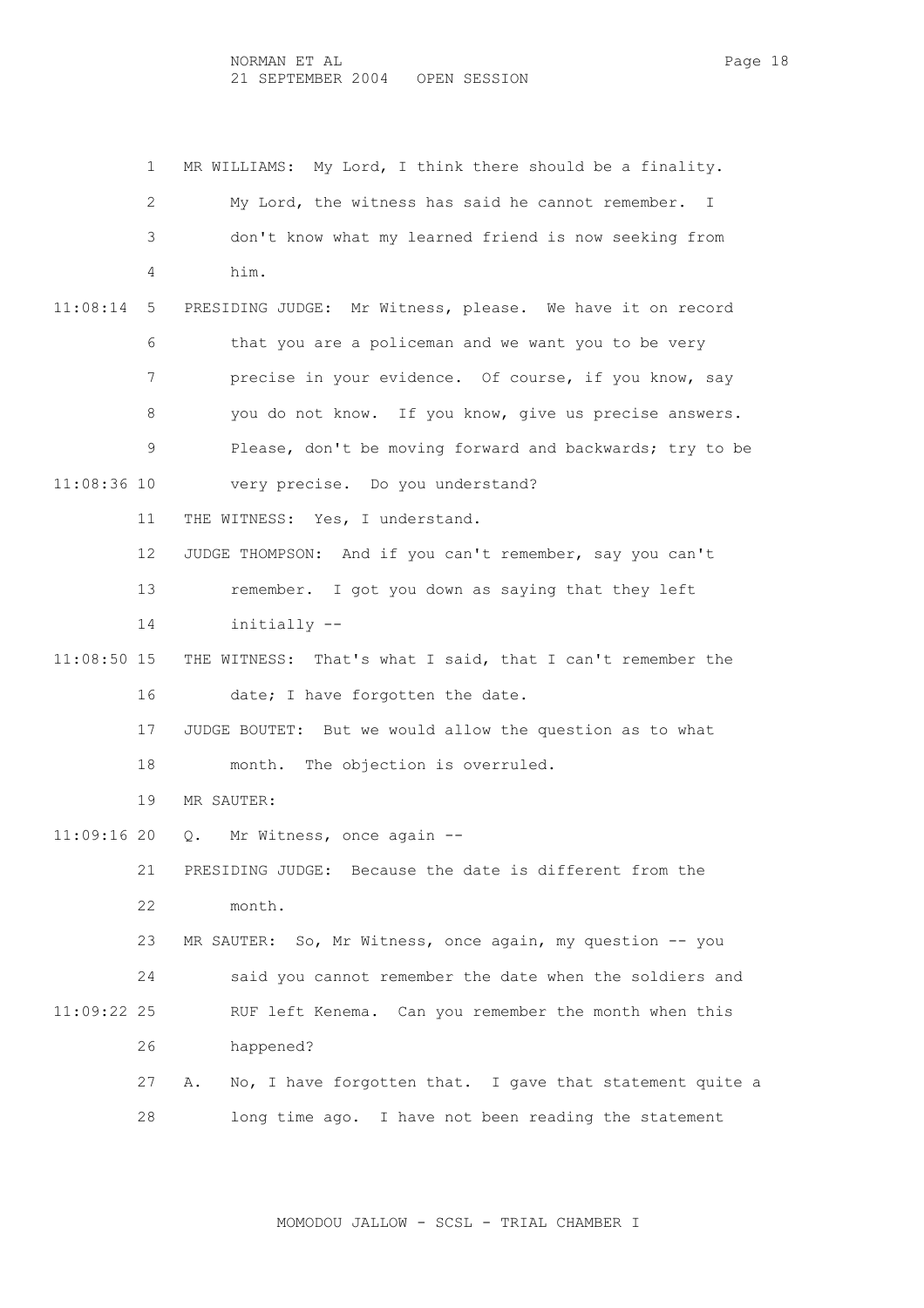1 JUDGE THOMPSON: He cannot remember the month; is that what he 2 is saying? 3 THE INTERPRETER: That's what he said. He cannot remember the 4 month. 11:10:02 5 THE WITNESS: That's what I said, that I have forgotten the 6 date because I didn't put it on paper. I gave the 7 statement quite a long time ago. 8 MR WILLIAMS: Perhaps we can be magnanimous and allow the 9 Prosecutor to lead on this. 11:10:20 10 PRESIDING JUDGE: It is not for you to determine whether you 11 are magnanimous or not; it is for us to determine whether 12 the question should be taken or not. If you have raised 13 the objection, you stand by the objection. If you want 14 to withdraw your objection, withdraw it. Don't say 11:10:32 15 magnanimity; that's not part of the rules of the game. 16 JUDGE THOMPSON: I agree with my learned brother; the rules 17 here are not going to be a basis for negotiation between 18 both sides. 19 MR WILLIAMS: As my -- 11:10:44 20 PRESIDING JUDGE: Because you may say you are magnanimous and 21 we say no, we refuse you magnanimity; we won't allow the 22 question. 23 MR WILLIAMS: I thought my learned friend was struggling, My 24 Lord. 11:10:54 25 JUDGE THOMPSON: Civil proceedings, yes. 26 MR SAUTER: But, anyway, I am grateful for the hint I gave you 27 [inaudible] to raise for the objection. 28 Q. Mr Witness --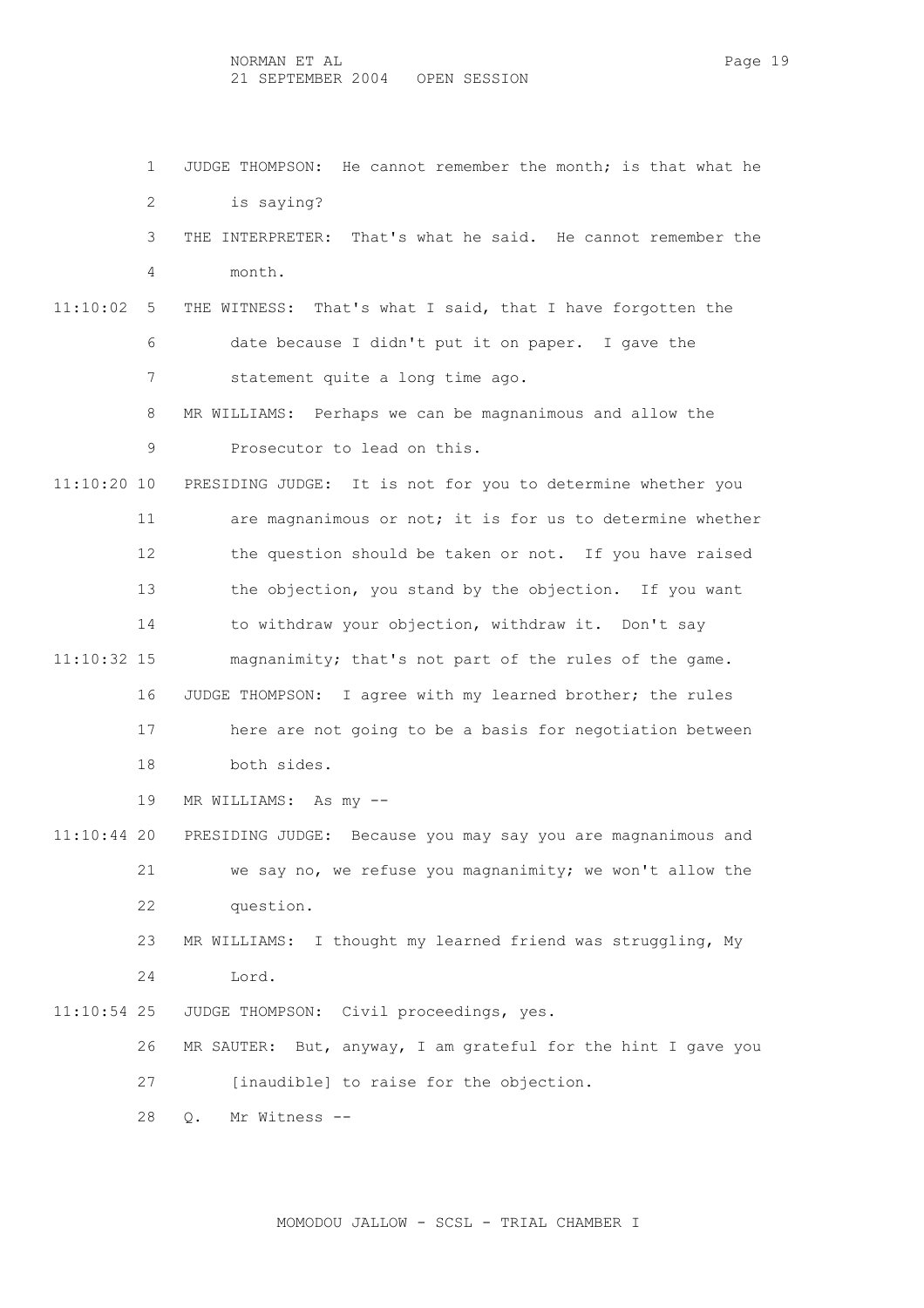1 A. Yes.

|               | 2  | Could it have been in the month of February when soldiers<br>0.  |
|---------------|----|------------------------------------------------------------------|
|               | 3  | left Kenema?                                                     |
|               | 4  | PRESIDING JUDGE: This man says he doesn't remember anything.     |
| 11:11:30      | 5  | I would like him to answer questions which he can                |
|               | 6  | remember.<br>I wouldn't want him -- you are leading him          |
|               | 7  | in-chief. So this is -- he is police witness. If he              |
|               | 8  | cannot remember, we take him on record as not                    |
|               | 9  | remembering.                                                     |
| $11:11:54$ 10 |    | JUDGE THOMPSON: I think we can also be a little flexible here    |
|               | 11 | and allow learned counsel for the Prosecution and the            |
|               | 12 | learned counsel for the Defence to jog his memory.               |
|               | 13 | MR SAUTER: My Lord, the witness has stated initially that he     |
|               | 14 | is almost illiterate. So I think he need some guidance           |
| $11:12:10$ 15 |    | to refresh his memory.                                           |
|               | 16 | JUDGE THOMPSON: As I say, for me, I think you can jog his        |
|               | 17 | memory. After all, I do not share your view that because         |
|               | 18 | a witness is illiterate they may not remember dates.             |
|               | 19 | PRESIDING JUDGE: I don't accept the fact that he is              |
| $11:12:32$ 20 |    | illiterate, otherwise he wouldn't be a member of the             |
|               | 21 | Sierra Leonean police force.                                     |
|               | 22 | MR SAUTER: I said "almost illiterate."                           |
|               | 23 | Okay. So coming to another point, Mr Witness, could you<br>$Q$ . |
|               | 24 | describe how was the relationship between the juntas and         |
| 11:12:50 25   |    | the population of Kenema?                                        |
|               | 26 | No, it was not very cordial. When the juntas were in<br>Α.       |
|               | 27 | Kenema, it was not a very good relationship, because they        |

MOMODOU JALLOW - SCSL - TRIAL CHAMBER I

28 were doing bad things to people, but they did not kill.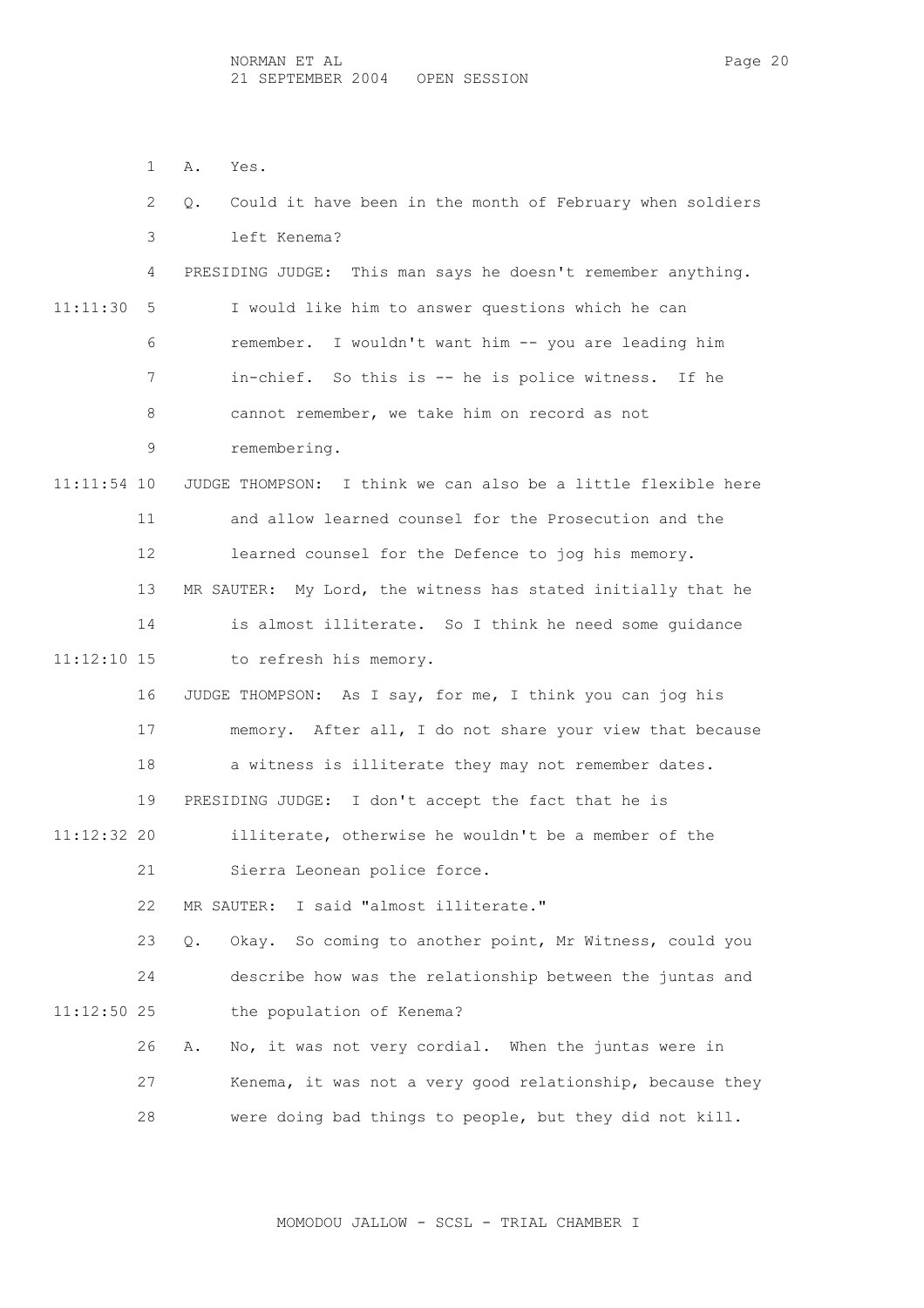1 Q. Could you tell us what you mean by "bad thing" they were 2 doing to people? 3 A. Yes. They were taking people's property by force. They 4 will take peoples' properties by force and they will take 11:13:50 5 them away. Yes, I did see that happening. 6 Q. Did the fact that the junta had control over Kenema 7 affect you as a policeman in performing your duties? 8 A. Yes. We were working. Sometimes we will go to the 9 station and we will work and we would conduct patrols. 11:14:24 10 Yes, they did allow us to work. 11 Q. Did they allow you to work properly? 12 MR WILLIAMS: Objection, My Lord. I take an objection, 13 My Lord. This is quite leading, whether they allow the 14 witness to work properly -- 11:14:46 15 JUDGE BOUTET: Objection maintained. 16 MR WILLIAMS: As My Lord pleases. 17 MR SAUTER: 18 Q. You said at the time you cannot remember the juntas were 19 leaving Kenema. Have you been happy when you learnt that 11:15:10 20 the juntas were leaving Kenema? 21 A. Yes, I was happy; I was very happy. 22 Q. This was you personally. Do you know anything -- what 23 about the general attitude of the population of Kenema? 24 Was there a general feeling of happiness when they left 11:15:52 25 Kenema? 26 A. Yes. They were happy because they opened the shops and 27 looted people's property. So people were very sad and 28 people were happy when they saw them going away. They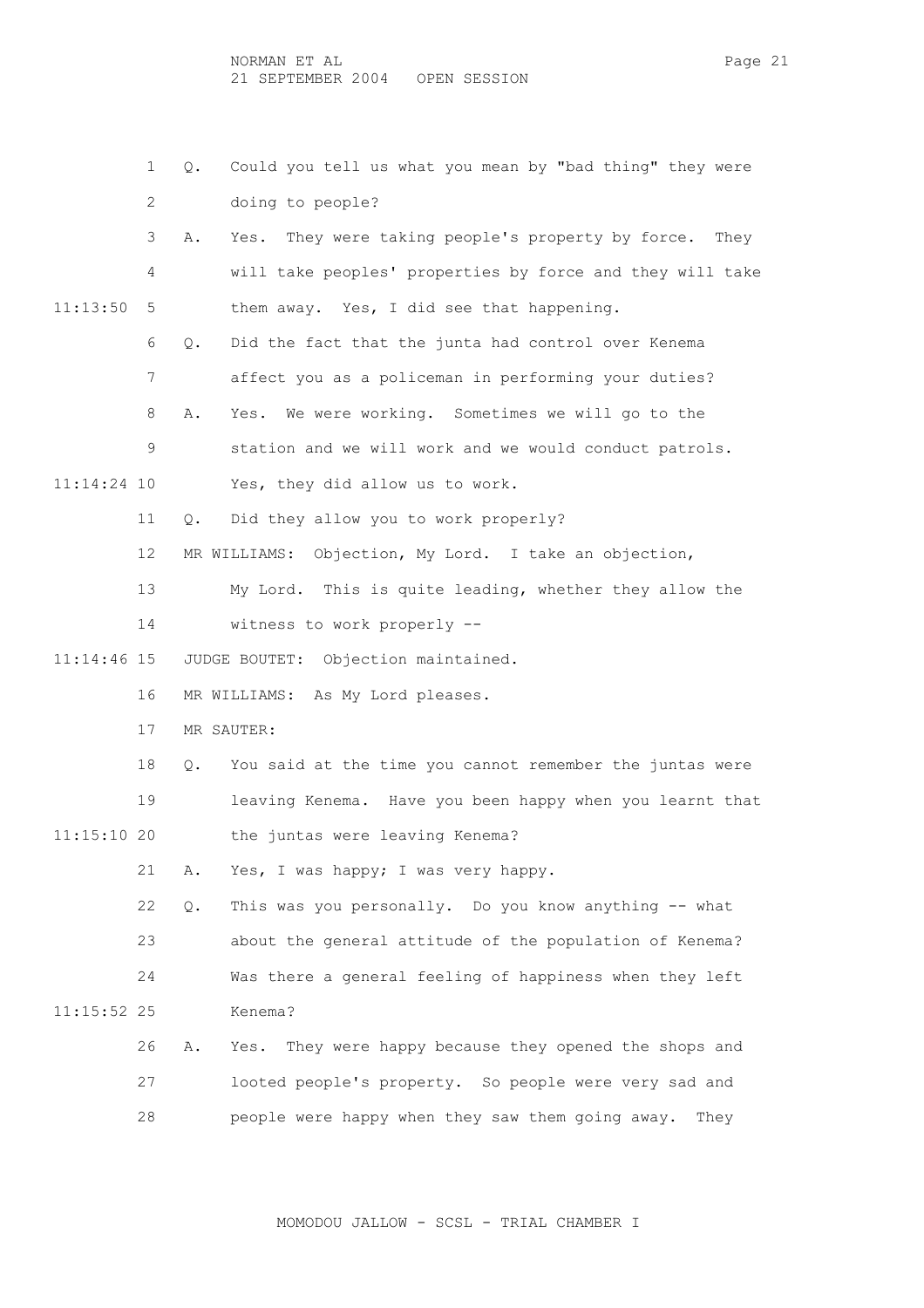NORMAN ET AL PAGE 22 21 SEPTEMBER 2004 OPEN SESSION

 1 opened all the shops and took away people's properties as 2 they were going. 3 Q. Mr Witness, you said previously, after the junta had left 4 Kenema the Kamajors came; is that right? 11:16:30 5 A. Oh, yes. 6 Q. Can you recall the day - not the date - when the Kamajors 7 came? 8 A. Yes. Can I explain? 9 Q. Yes, please. 11:16:56 10 A. January 15th, on Sunday, that's when we saw them in 11 Kenema in the morning. 12 Q. You said, "We saw them in the morning." Who is "we"? 13 A. We saw Kamajors. We were many, we were many. I was in 14 my house after I had left my work place, and we saw them 11:17:30 15 coming; they were more than 100. Others were coming from 16 Sannoh Street, others from Suppui Street, and they came 17 to the barracks. I was laundering my clothes. 18 Q. Where exactly have you been when you saw the Kamajors 19 coming? 11:17:54 20 A. After I had left my work place, I had gone to my house, I 21 was laundering my clothes by the tap that was opposite my 22 house when I saw them coming by Sannoh Street and Suppui 23 Street and they came into the barracks. They were many, 24 and they were saying that, "We are in control of the 11:18:16 25 barracks. There are no policemen, there are no soldiers. 26 We are the soldiers and we are the police." But they 27 didn't say anything to me. I was laundering my clothes. 28 Q. Before interrupting you, let's go step by step, please.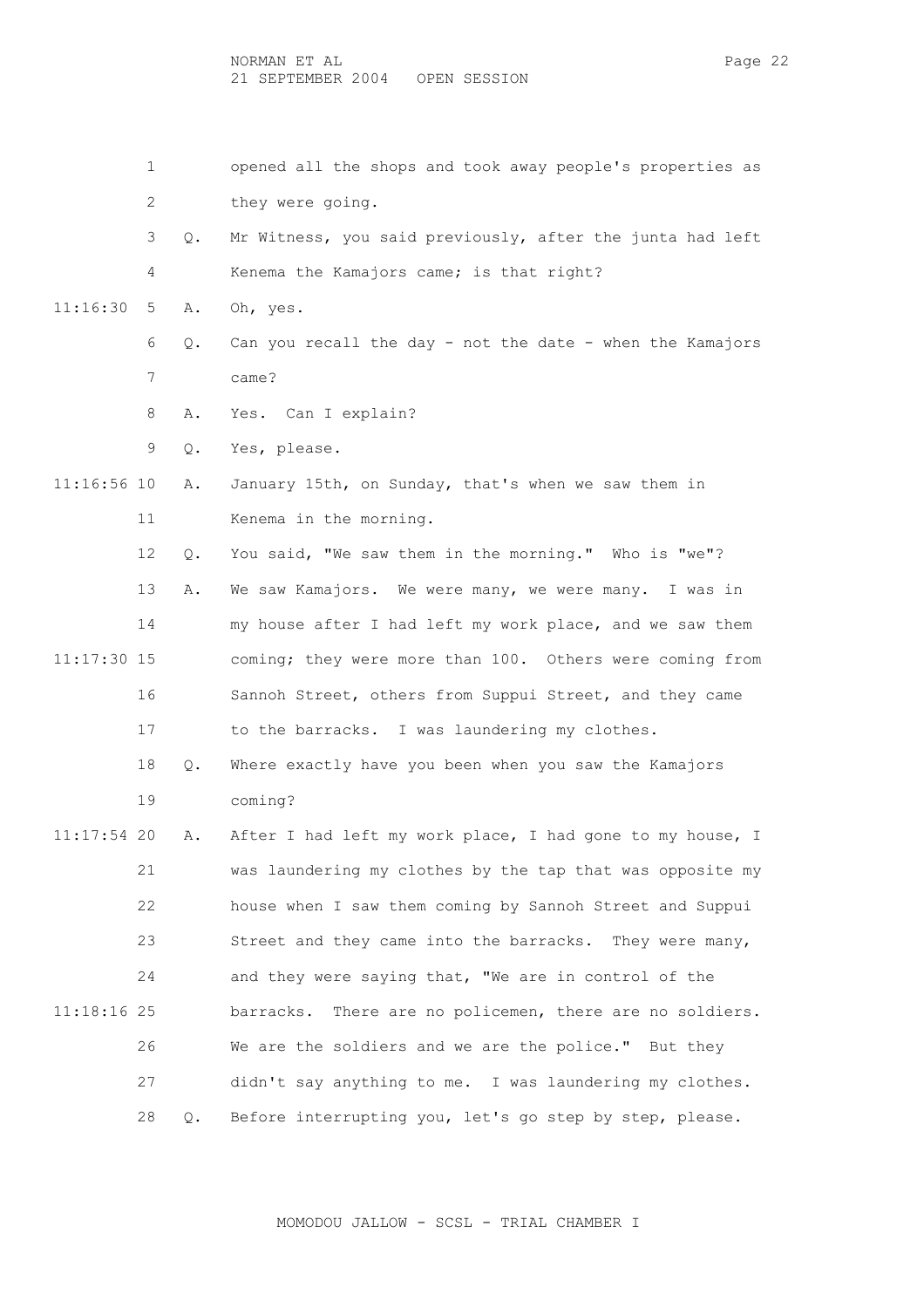1 So you said you were at the pump laundering your clothes? 2 A. Yes, I was laundering my clothes at the tap when I saw 3 them coming into the barracks. 4 Q. How did you recognise that they were Kamajors who were 11:18:48 5 coming? 6 A. Some of them had that traditional dress and they had 7 something smeared on their faces and the cap on their 8 heads. They were very fearful; they had guns, they had 9 bows -- cutlasses, but they didn't say anything to me, 11:19:02 10 but they said, "Today, we are in control of the barracks. 11 There are no policemen and there are no soldiers," and 12 they went past me, and I was there laundering my clothes. 13 Q. To whom did they say, "Today we are in control of the 14 barracks"? 11:19:24 15 A. I was laundering my clothes and they passed by - a large 16 crowd. They were in two groups - one from Sannoh Street 17 and one from Suppui Street. They came into the barracks 18 and they said, "Today we are in control of the barracks. 19 There are no policemen and there are no soldiers." They 11:19:38 20 passed me, but they didn't say anything to me. They were 21 Kamajors. 22 Q. When you said, "A large crowd came," what do you 23 understand as a large crowd; could you give us an 24 estimate of how many people, approximately? 11:20:02 25 A. The ones that I saw, they were in two groups. They could 26 be about 100, the ones that I saw with my own eyes. 27 Q. The two groups together about 100, or each group about 28 100?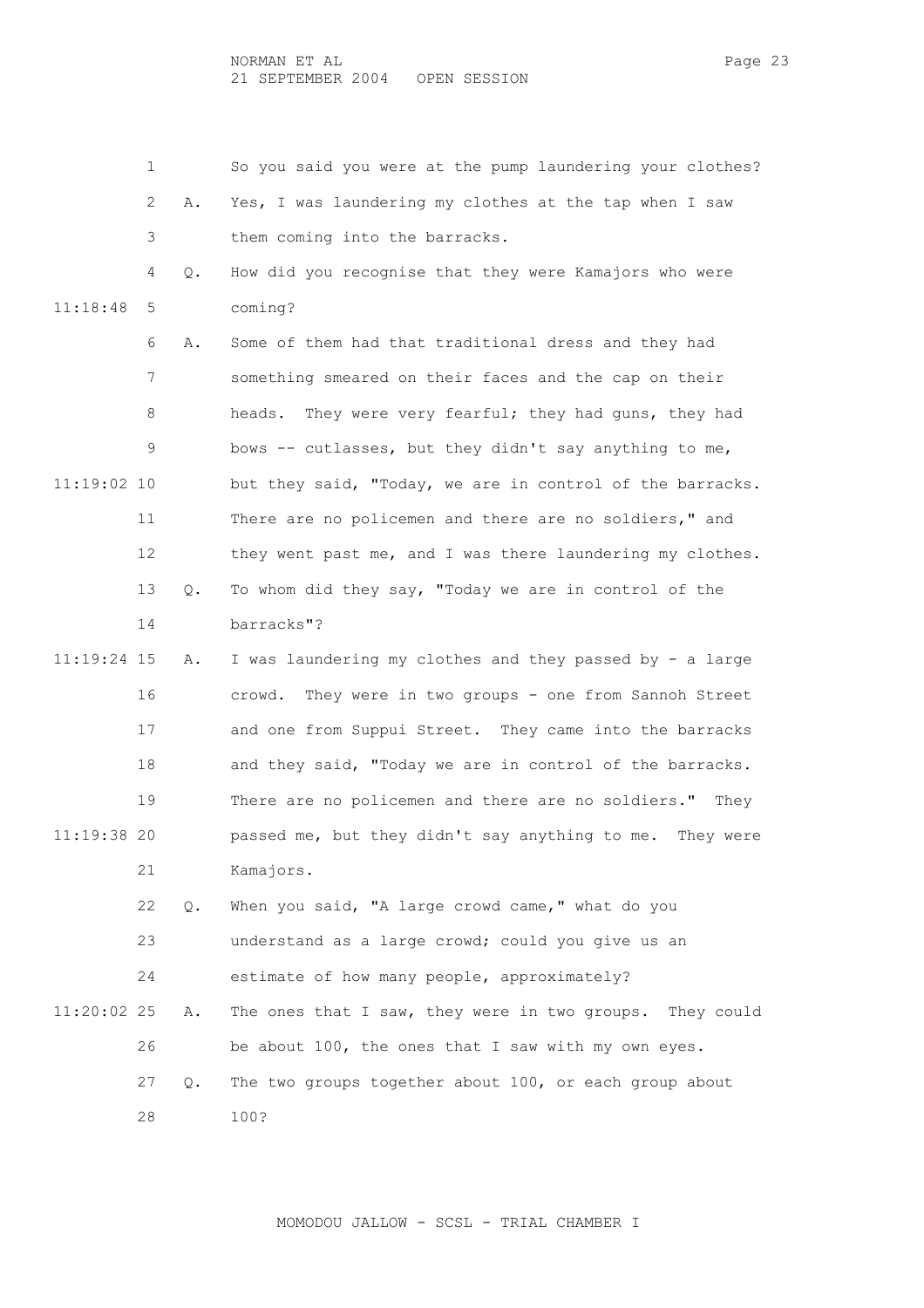1 PRESIDING JUDGE: He has said 100; he has said 100. This 2 Witness said 100, you know, before. He said he saw 3 Kamajors, they were many; they were about 100. That is 4 what he said. 11:20:30 5 MR SAUTER: Thank you, My Lord. 6 PRESIDING JUDGE: If you want some other responses, you know, 7 from him, you should think the way you frame your 8 question, because if he had said 100, you know, you

 11:20:46 10 know -- conceive your questions, you know, in a manner 11 that you would get the sort of response you want without 12 an objection, which may not be accompanied by another act 13 of generosity from the other side.

9 wouldn't say was it in two groups, another group, you

14 MR SAUTER: Thank you.

|               |    |    | 11:21:06 15 Q. So, Mr Witness, did you see the Kamajors doing anything |
|---------------|----|----|------------------------------------------------------------------------|
|               | 16 |    | after they entered the police barracks compound?                       |
|               | 17 | Α. | When they first entered, we were -- they didn't do                     |
|               | 18 |    | anything. When they went down, because the barracks was                |
|               | 19 |    | large -- they went down and we were on the other side                  |
| $11:21:38$ 20 |    |    | Suppui Street, but when they came, then one of my                      |
|               | 21 |    | brothers called me and said, "Come here." He was in his                |
|               | 22 |    | veranda and he called me. Then I moved in from the tap                 |
|               | 23 |    | and I went there.                                                      |
|               |    |    |                                                                        |

 24 Q. And do you know for what reason your brother, you said, 11:22:10 25 called you?

26 A. Yes.

27 Q. So, please, tell us.

28 A. He was in town; he wasn't in the barracks. He was on the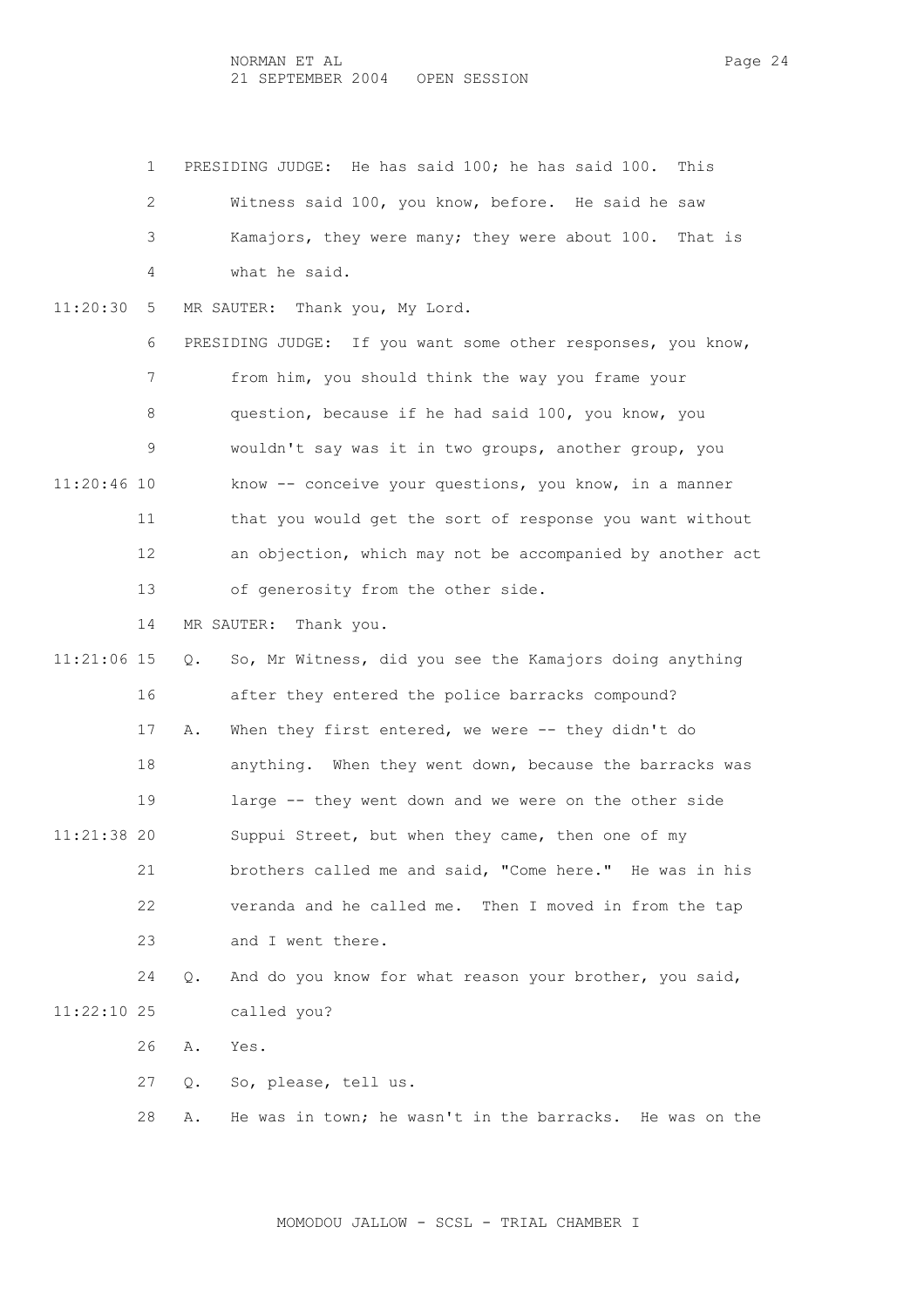1 Sannoh Street end. So he said he had heard that there 2 are no more policemen nor soldiers; that they have come 3 and they were coming to kill all of us on this very day, 4 that fellow. 11:22:42 5 Q. Do you know the name of this person you called your 6 brother? 7 A. Yes. 8 Q. Please, tell us. 9 A. Can I show his name to you here? Can I show his name? 11:23:04 10 JUDGE BOUTET: Mr Prosecutor, is that consistent with the 11 protective measures decision? 12 MR SAUTER: I think so, yes. 13 PRESIDING JUDGE: I don't think so until I am convinced. So  $14$  do  $-$  so do  $-$  11:23:12 15 JUDGE BOUTET: Because the witness has said, "Do I have to 16 give that now?" 17 MR SAUTER: The person he is calling his "brother" is not a 18 relative of his. He is using the term "brother" in a 19 general sense. So -- 11:23:32 20 PRESIDING JUDGE: In a general sense, but it could still be an 21 identifying mark around him, whatever it is. That 22 question is overruled. Please, continue elsewhere. 23 MR SAUTER: 24 Q. So what did you do after having met your brother? 11:23:54 25 A. He told me that there are no policemen, and there are no 26 soldiers; that if they had caught me, they would have 27 killed me. That's why I came to you. 28 Q. My question was: What did you do after you had spoken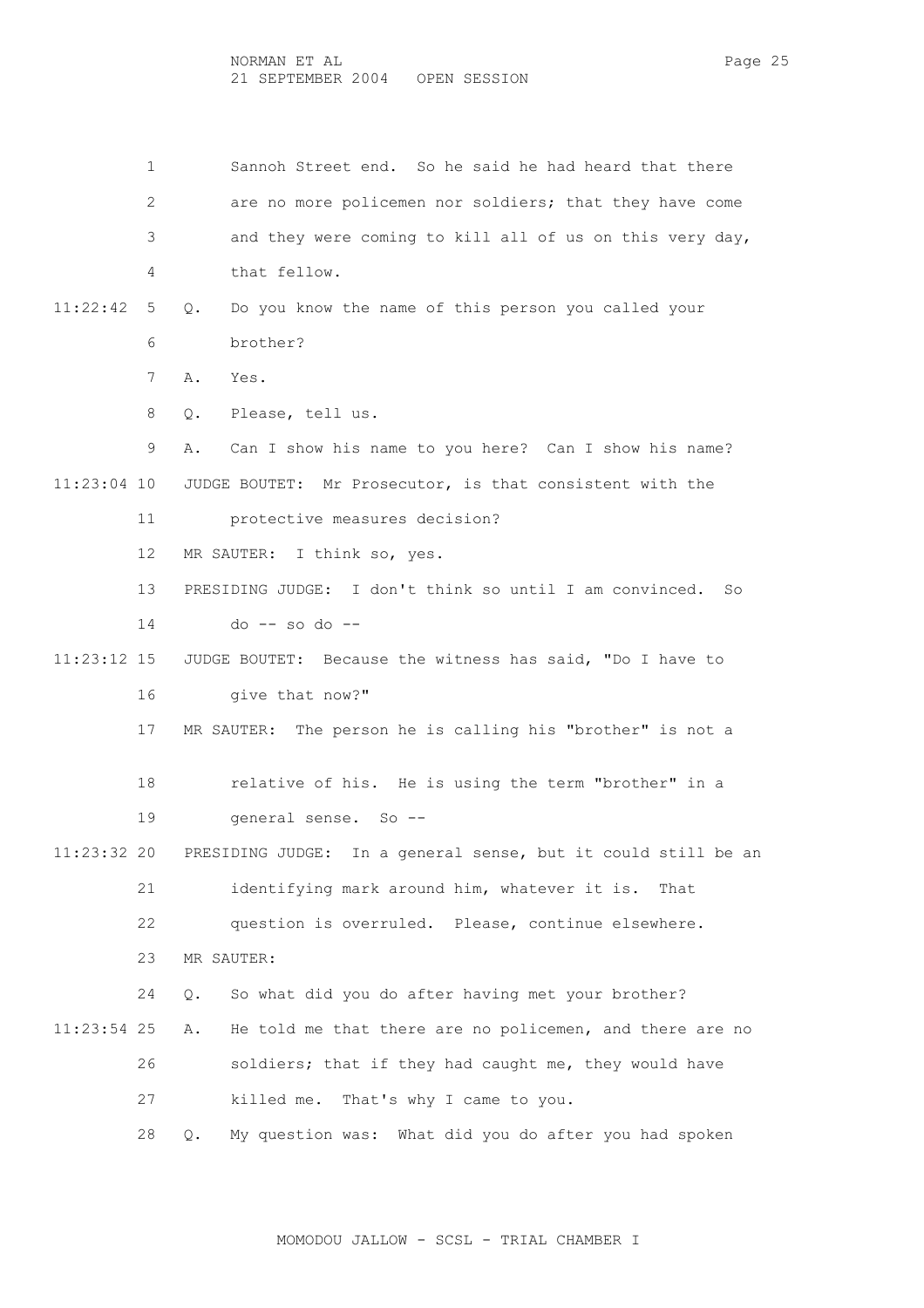|             | 1            |    | with your brother?                                         |
|-------------|--------------|----|------------------------------------------------------------|
|             | $\mathbf{2}$ | Α. | All those clothes -- I closed the door, and my compound    |
|             | 3            |    | was protected; it had a fence. Then we were all inside     |
|             | 4            |    | and I gathered my uniforms and I dumped them in a toilet.  |
| 11:24:28    | 5            |    | So we were all lying down under the bed; we were lying     |
|             | 6            |    | down inside the house. My wife and my brother, we were     |
|             | 7            |    | lying under the bed.                                       |
|             | 8            | Q. | I understood that you were hiding your uniform; am I       |
|             | 9            |    | right? You dumped it to some place, you said. Am I         |
| 11:24:50 10 |              |    | right that you were hiding your uniform?                   |
|             | 11           | Α. | Yes, I did hid my uniform - I dumped them in the toilet.   |
|             | 12           |    | [11.27 a.m. H N210904B]                                    |
|             | 13           | Q. | In order to hide it from the Kamajors; am I right.         |
|             | 14           | Α. | Yes, because maybe if they come they would enter the       |
|             | 15           |    | house, that's why I took all of them and put them in the   |
|             | 16           |    | toilet.                                                    |
|             | 17           | Q. | Did anything happen after this?                            |
|             | 18           | Α. | As we were -- as we were lying under the bed, we were      |
|             | 19           |    | hearing gunshots. Yes, we were hearing gunshots as we      |
|             | 20           |    | were lying inside the house. Later, after quite some       |
|             | 21           |    | time, the gunshot ceased. Can I proceed?                   |
|             | 22           | Q. | [Inaudible]                                                |
|             | 23           | Α. | Then the gunshot stopped. Then I saw some civilians        |
|             | 24           |    | passing. And they said, "They've killed police -- some     |
|             | 25           |    | policemen down there." And I peeped through the door and   |
|             | 26           |    | I saw people moving. Then when I asked, they told me       |
|             | 27           |    | that they've killed policemen down there.<br>Then I opened |
|             | 28           |    | the window and I saw the civilians moving. Then I wore a   |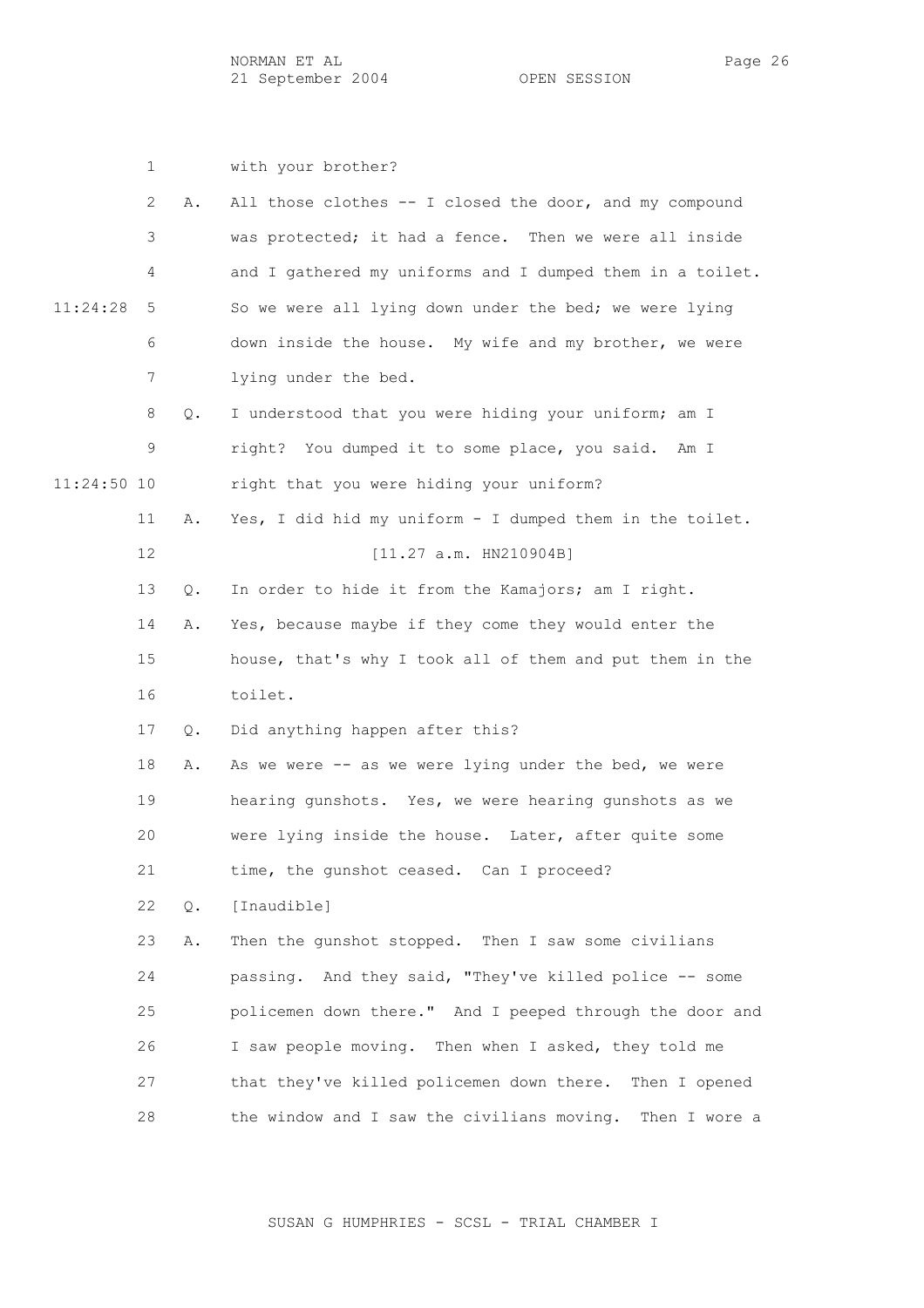1 short trousers and a T-shirt and I came out to go and buy 2 cigarette. 3 Q. For what time about you stayed inside your house before 4 you went out? 5 A. When I moved in from the top and came into the house. 6 Q. You say you entered your house, you were under your bed 7 and you stayed there for some time. Can you tell us for 8 what time, approximately, you stayed in your house? 9 A. I didn't have a watch on me, but was it up to one hour. 10 I didn't have any watch on me. 11 Q. Okay. 12 A. It was not up to one hour, but I didn't have a watch. I 13 didn't have a watch at that time. 14 Q. When you heard people speaking outside and saying that 15 policemen were killed, did you hear the name of any 16 policeman allegedly had been killed? 17 A. No. No. No. I don't know their names. I just saw 18 people passing by. I just peeped through the window. I 19 saw them moving, civilians, but I don't know them. They 20 said, "They've killed policemen down there," but I don't 21 know their names. 22 Q. You said after this you went out to buy cigarettes. 23 A. [Inaudible] 24 Q. Where were you going in order to buy cigarettes? 25 A. Well, you -- when I heard that the civilians were 26 passing -- the civilians were passing. Then I opened the 27 window and I saw people passing and I opened the door. I 28 came out. Then I took 500 Leones, I said, "Let me go and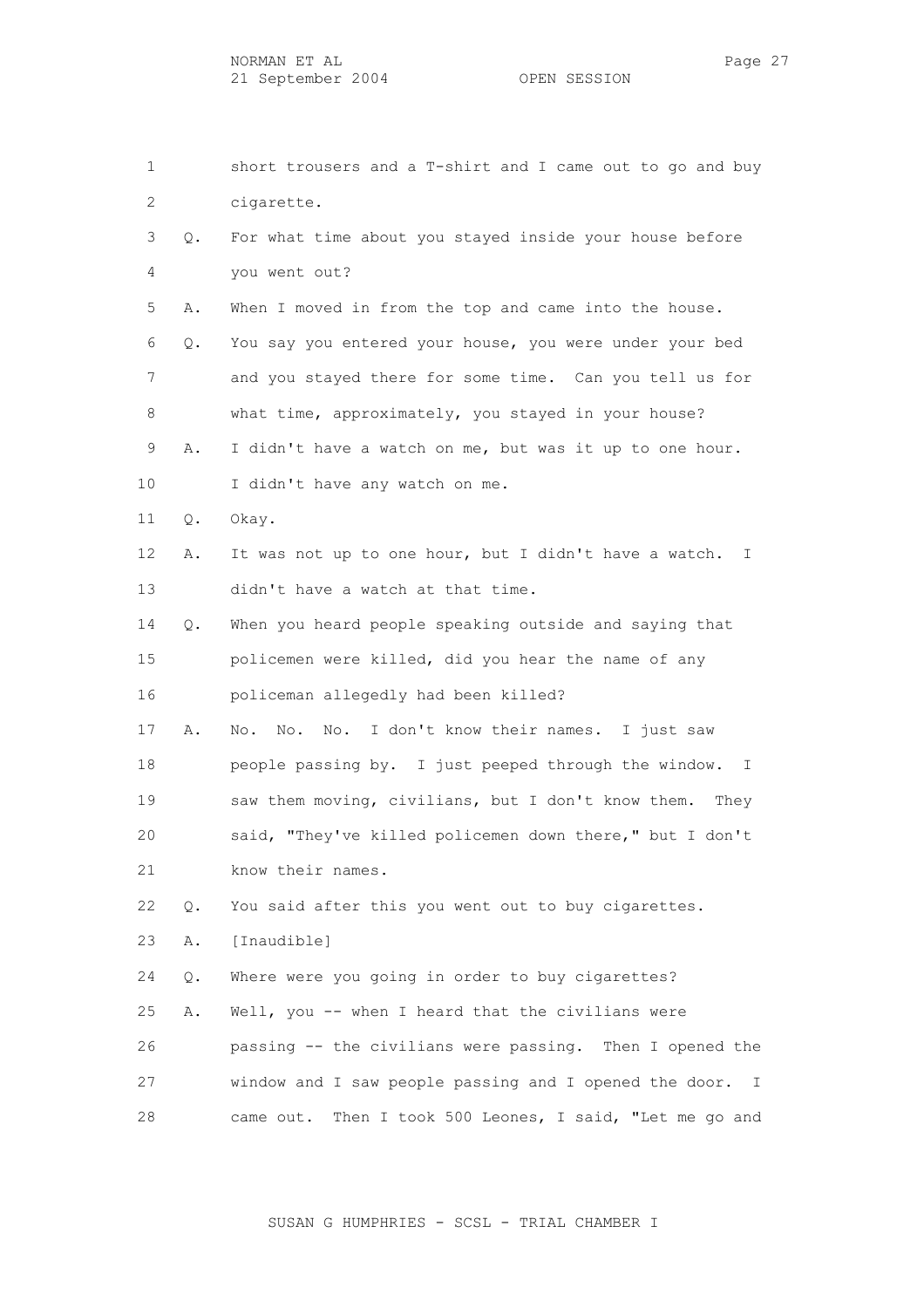NORMAN ET AL Page 28 21 September 2004

 1 buy cigarettes." By then people were passing now. They 2 passed one house, OC Brima's house, down there. Then I 3 saw a corpse, say like from here to that wall. 4 Q. Would you repeat the name you have just mentioned, 5 please? 6 A. When I was going to buy the cigarettes, I passed one 7 house, the second -- at the second house, I saw a corpse. 8 Say, like, from here to that wall. Then I saw this 9 corpse. Then I reached the place and I looked at this. 10 We had an OC; his name was Brima. Then I passed there. 11 Then I went and bought the 500 Leones cigarettes and put 12 it in my pocket. I left the place. Then I said -- I 13 said, "Let me reach Sergeant Mason's place." Then I met 14 Sergeant Mason's corpse as well. Then at that other 15 house -- you know, the houses were closer. Then at 16 Momoh's house and Fandai's house, their verandas were 17 closer. They were lying on the floor outside. 18 Q. [Microphone not activated] 19 A. Dead; Momoh Tawol and Fandai were dead. Then I passed 20 them. Then I said, "Let me go back to my house." I 21 said, "This thing is so awful. Let me go back to my 22 house." Then when I was going back I saw Desmond Pratt 23 lying -- lying under the mango tree; dead. Then Sergeant 24 Turay -- again, they were staying in the same block. 25 Then I saw Sergeant Turay's corpse as well at the back of 26 the house; dead. Then I ran and went to my house. I 27 told my wife that they had killed my colleagues. Then I 28 told -- I told her the names of my colleagues. I said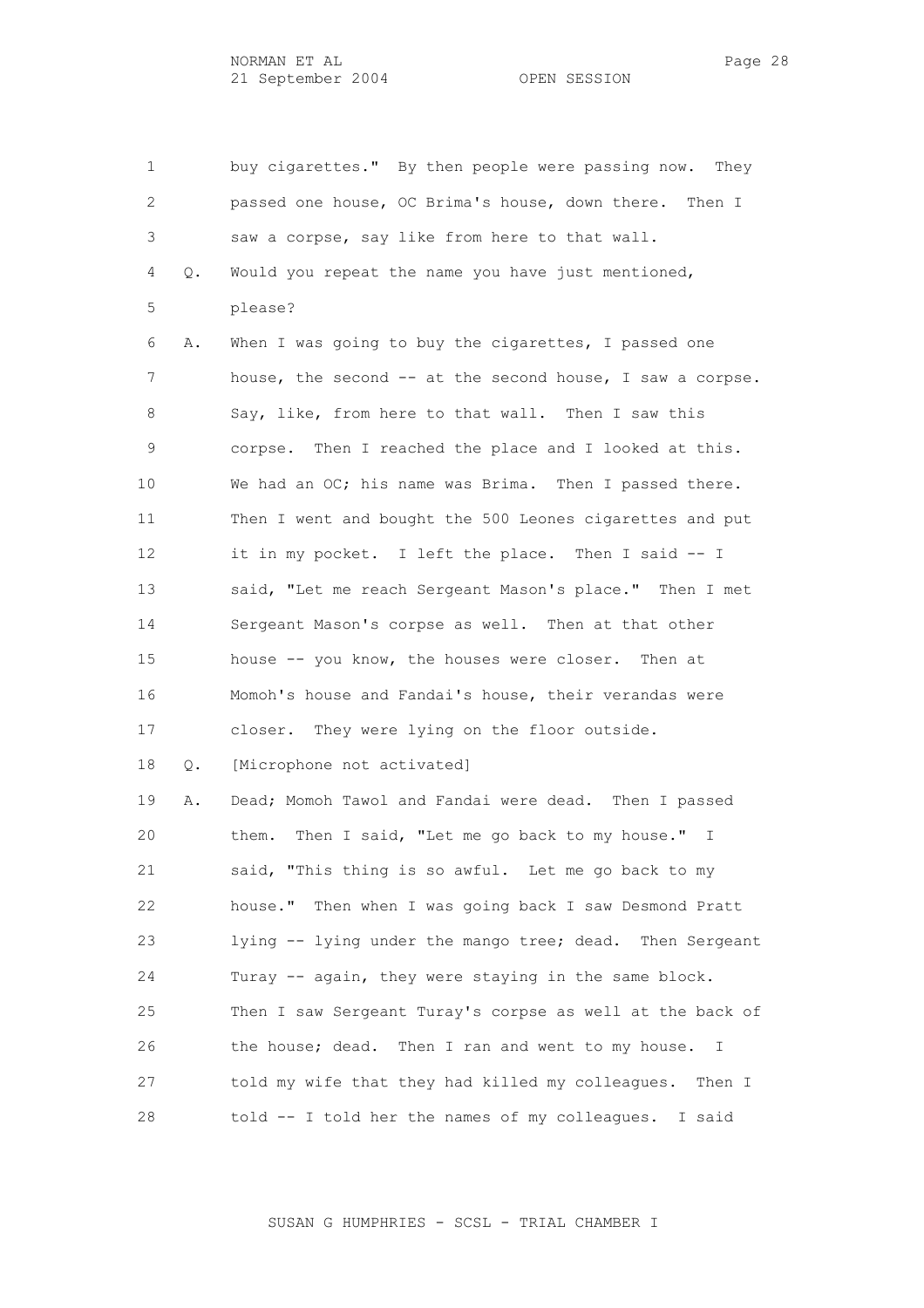1 they had killed a lot of my colleagues. Then I said, 2 "Let's be here." Then we were there. 3 Q. Mr Witness, to make it clear, could you please repeat the 4 names of those persons of your colleagues you saw dead 5 lying on the ground? It was first, Mr Who? The first 6 one you saw was the one of Mr? 7 A. OC Brima, when I went to buy the cigarettes. 8 JUDGE THOMPSON: He is saying -- he is saying -- I am 9 repeating the names of the -- is that the evidence? 10 MR SAUTER: Yes. 11 JUDGE THOMPSON: I am repeating -- 12 MR SAUTER: 13 Q. The second one? 14 JUDGE THOMPSON: The first one you said was what? 15 MR SAUTER: 16 Q. First one, OC Brima. 17 A. I said OC Brima. 18 Q. The second one? 19 A. Sergeant Mason. 20 Q. The third one? 21 A. Momoh Tawol. Momoh Tawol. 22 Q. More? Did you see more corpses? 23 A. Then Fandai. Vandi. Vandi. 24 Q. Any more? 25 A. And Sergeant Turay. May I continue? 26 Q. Yes, please. 27 A. When I was going back to my house I saw Desmond - Desmond 28 Pratt. It is from his house that you will go to my own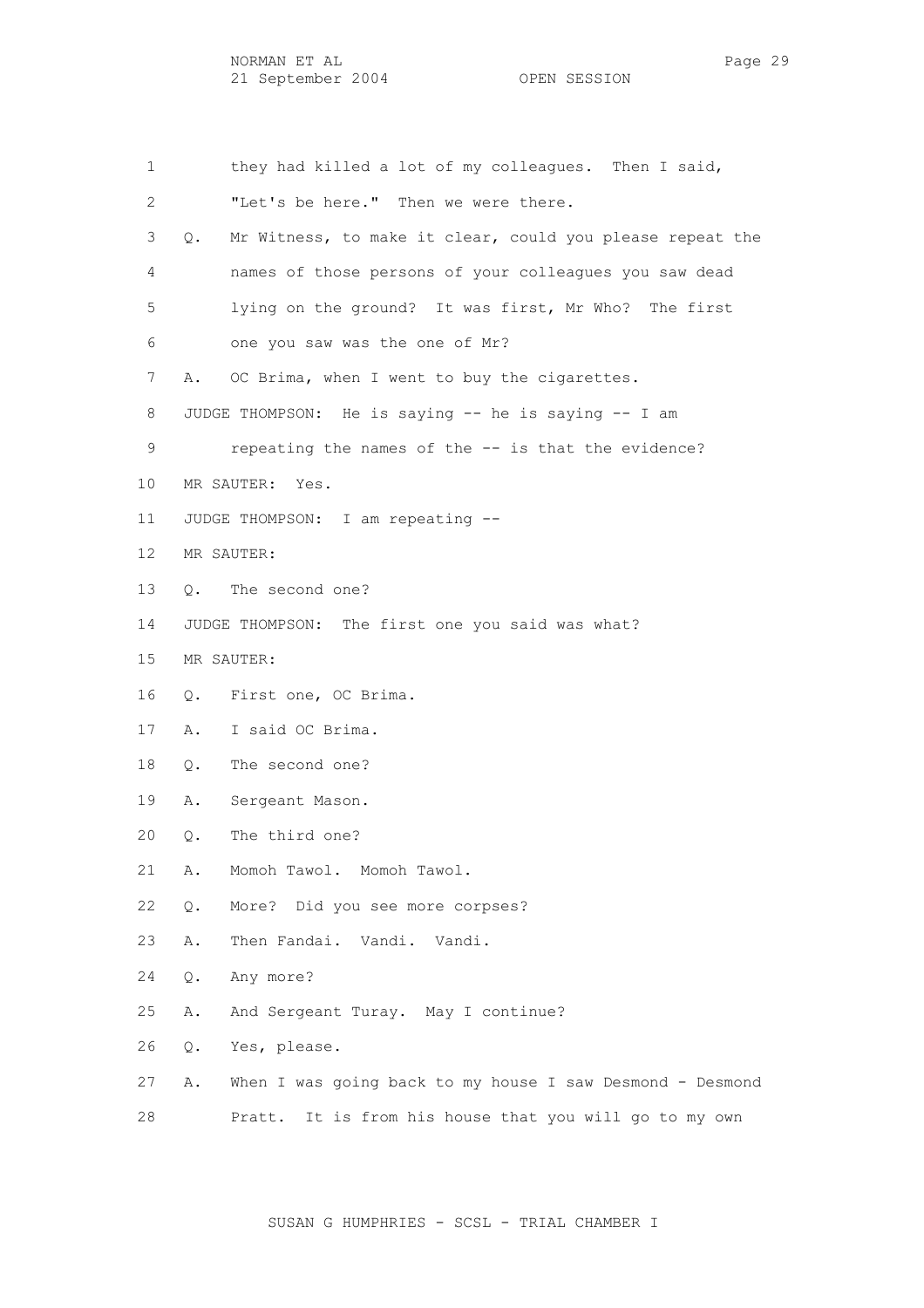1 place. I also met his corpse, Desmond Pratt, in that 2 same barracks. Then I went and told my wife. I said, 3 "They have killed all of my colleagues," those six 4 people. 5 Q. When you say you saw the body of Desmond Pratt, to your 6 impression was Desmond Pratt dead as well? 7 A. Yes, he was dead. He was killed. 8 Q. What did you do after having returned to your house? You 9 said you told your wife, "They have killed our 10 colleagues." What did you do after? 11 A. Then she said, "Let us be here. Stop going about the 12 place. If you've -- lest they will kill you. So let us 13 just stay here. Stop be going about the place." 14 Q. I understood you were staying together with your family 15 in your house. That's correct? 16 JUDGE THOMPSON: "She told me to stop moving around," is it? 17 THE WITNESS: Yes, yes, My Lord. Yes, she said we should stay 18 at home. We closed all the doors in the compound. She 19 said I should stop moving around, we should stay in the 20 house. When I had seen and explained to her all the 21 things that I had saw, she said, "Stop moving about. Let 22 us stay here." And we stayed and we were sitting in the 23 compound. 24 MR SAUTER: 25 Q. For what time, approximately, you stayed inside your 26 house? 27 A. It didn't take up to one hour, but our house is 28 compounded within a fence. I was moving about, coming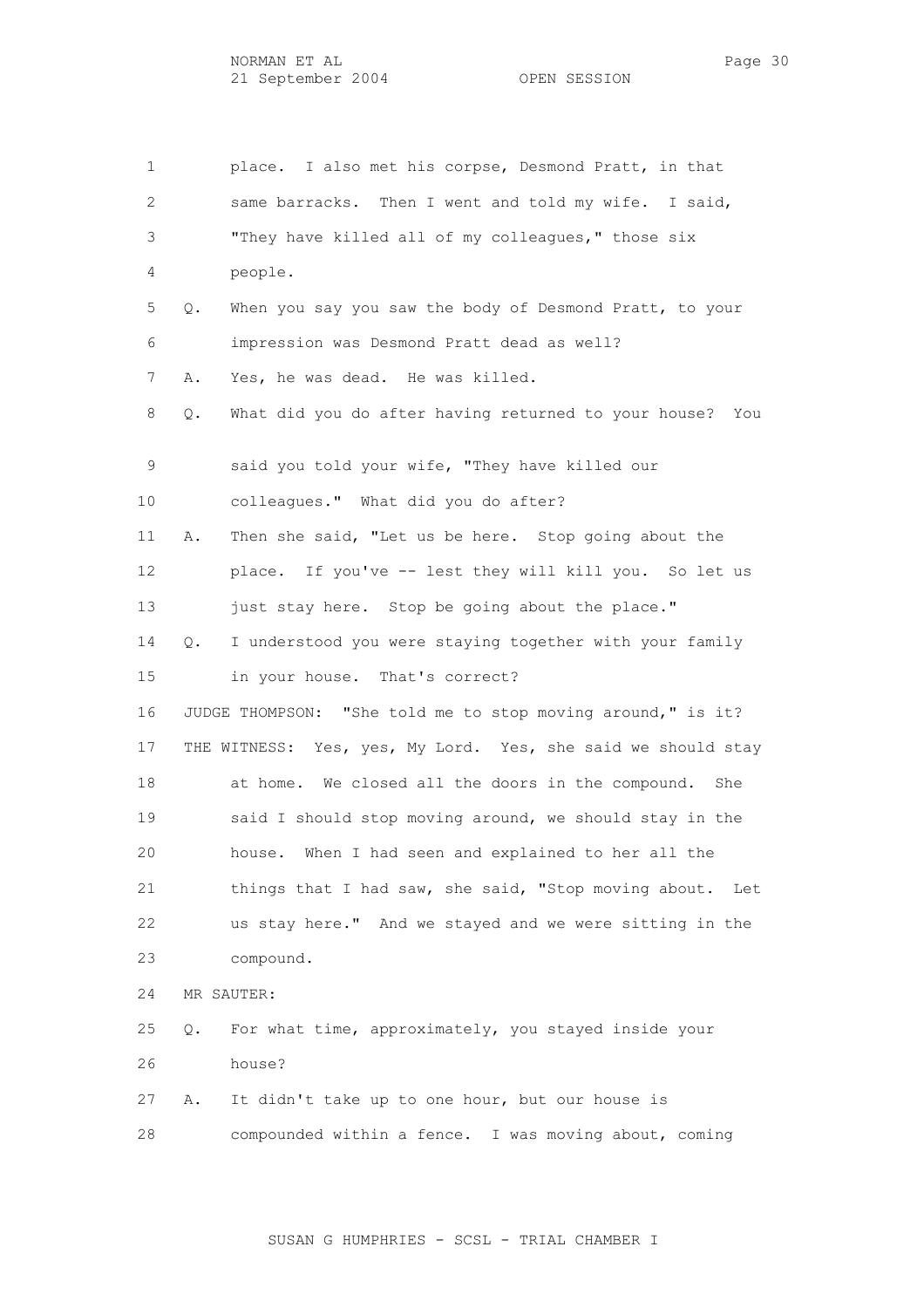1 again. We were there about two or three days, but I 2 would open the door, go out, and would not take a long 3 time - I return. We were up to two or three. On the 4 second -- on the third day, I moved out again to go and 6 Q. What did you see -- 7 JUDGE THOMPSON: [Microphone not activated] so wait, is he 8 saying that even though his wife had told him to stay at 9 home and stop moving around --

10 MR SAUTER: I understood --

5 buy cigarette.

 11 JUDGE THOMPSON: He did decide to keep moving around and to 12 buy cigarettes; is that the evidence?

 13 MR SAUTER: I understood that after four days being in his 14 house he went out to buy cigarettes.

15 JUDGE THOMPSON: Okay. Thanks. All right.

 16 THE WITNESS: It took two days while I was in the house and 17 then I was really -- I felt like smoking and I said,

18 "Well, let me go and buy cigarettes."

19 MR SAUTER:

 20 Q. So now you are saying you stayed for two days in your 21 house?

 22 A. Yes, on the third day then -- it was two days. Then on 23 the third day I said, "I want to move out of the house 24 and go and buy cigarettes," because I was feeling -- I 25 felt like smoking.

 26 Q. Okay. And when you went out of your house, what did you 27 see outside?

28 A. I met Sergeant Michael -- sorry, one of my colleagues,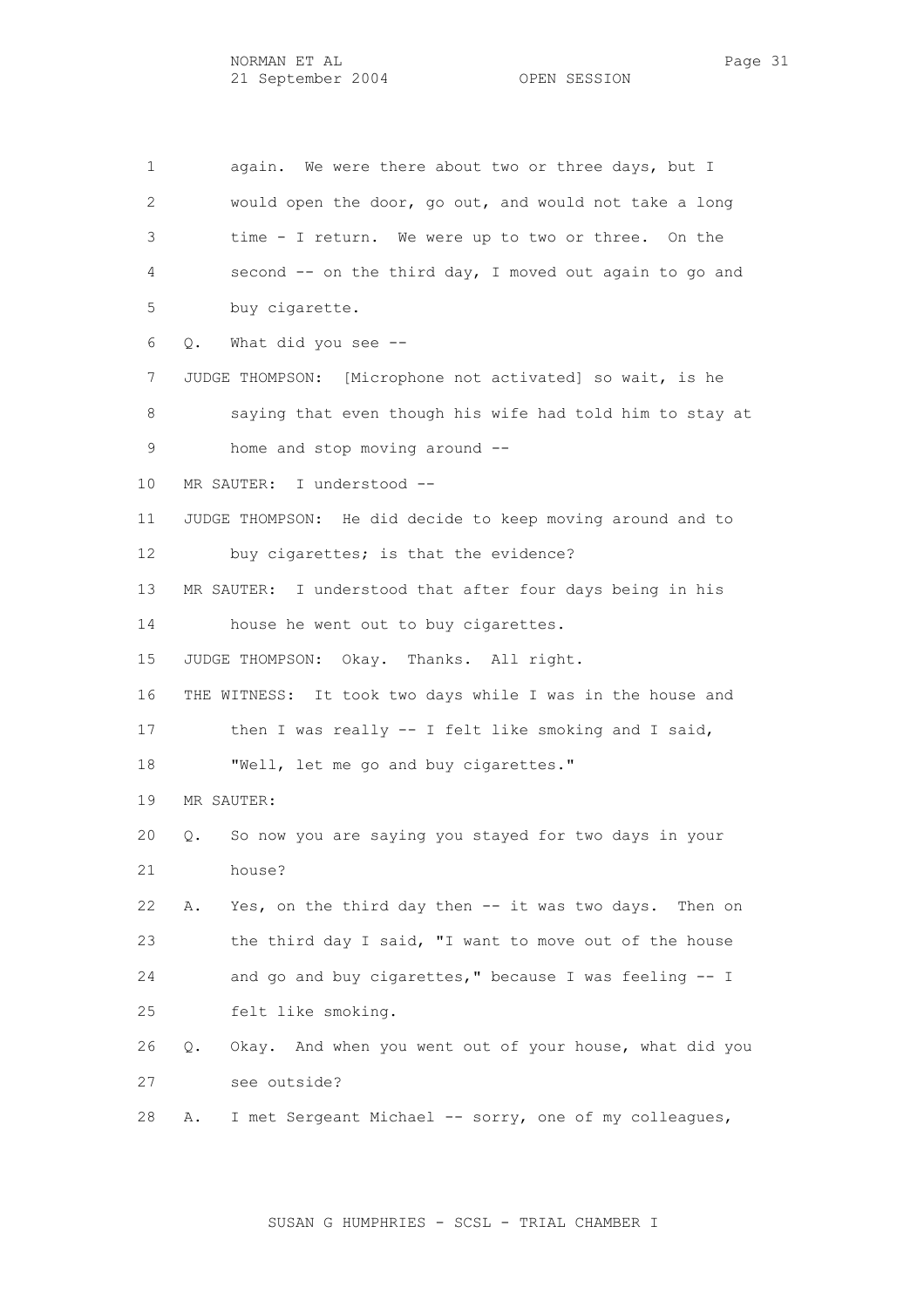OPEN SESSION

 1 one of my brothers, one of our colleagues. I met them 2 digging a hole - four of them digging this pit for these 3 corpses to be buried. I said, "What you are doing, 4 fellows?" Then he said, "We are burying people." I 5 said, "I don't know, I'm staying far away from here." He 6 said, "Come and join us, come and help us." Then he 7 said, "Even one man was killed, this guy is killed, 8 SI Mimor." I said, "He is lying there at his house at 9 the back of our own place. He is lying there. His 10 corpse is lying there. He was also killed." Then he 11 said, "Let us go for him." Then he gave me two other 12 guys and we went to bring the corpse. Then we brought

 13 the other six people. Mimor was the seventh person - was 14 the seventh corpse. Then I helped them to bury the 15 corpses.

 16 Q. Could you tell us where the grave is located? 17 A. Oh, yes. Some of them were decomposed already. When I 18 met them digging the grave and I joined them in the 19 barracks - it was in the barracks; it was in the barracks 20 that the grave was dug.

 21 Q. So you say seven persons were buried in this grave; is 22 that right?

 23 A. No, no, there were six people. I had met the -- one 24 person had been buried already in another grave. Then I 25 said, "There is one other man -- one other corpse out 26 there." Then he said, "Go and bring it." 27 PRESIDING JUDGE: [Microphone not activated] we've heard this,

28 we've heard this. Let him move. One other corpse then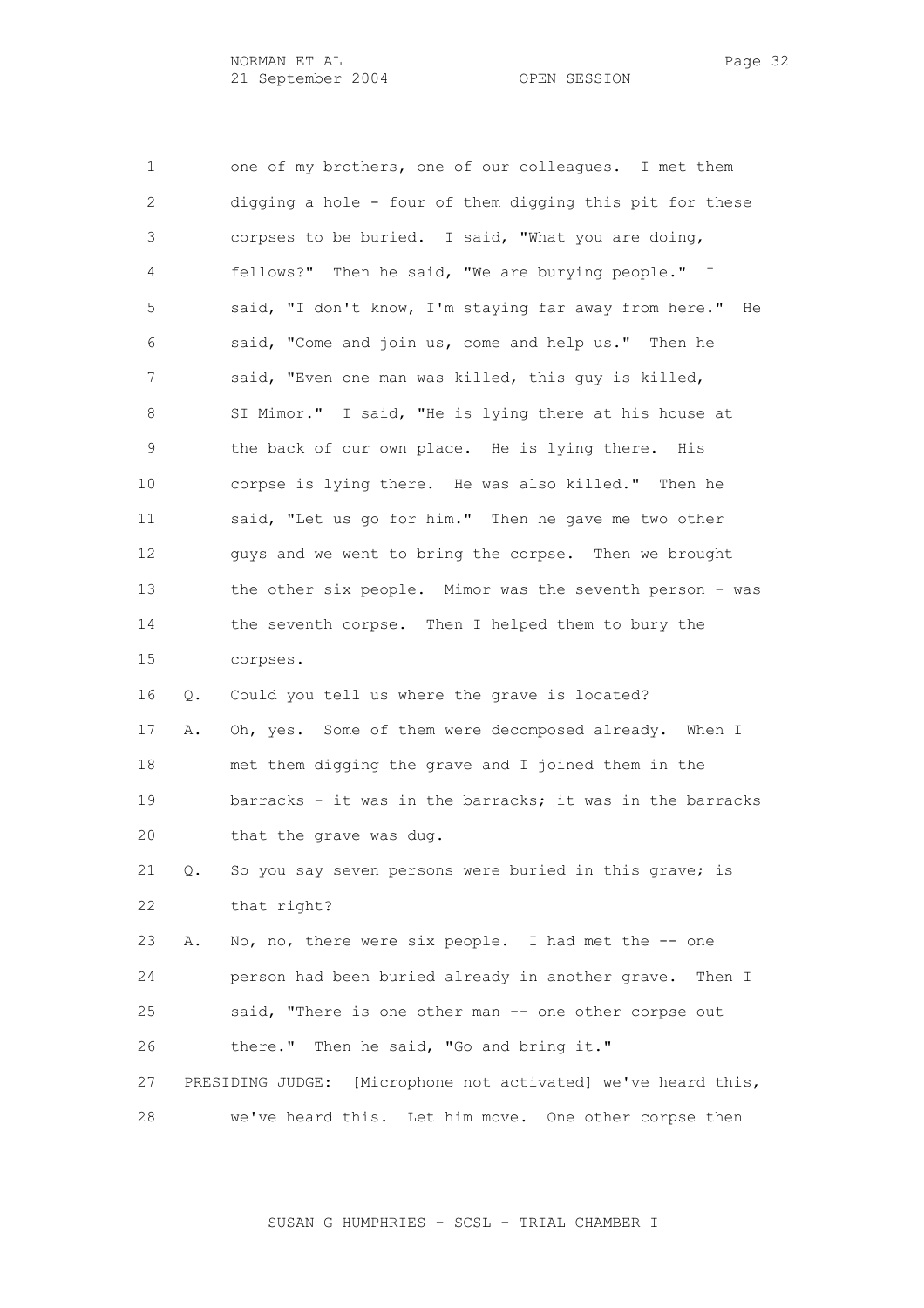1 you went back. You are moving forwards and backwards, 2 forwards and backwards. We don't have time, please. 3 This Court has a limited mandate. Please, let's move 4 forwards instead of moving forwards and backwards, you 5 know. 6 THE WITNESS: It's because he's asking me, that's why. 7 MR SAUTER: 8 Q. Please tell us the total number of persons having been 9 buried in this grave. 10 A. In that one grave there was -- there were six people. 11 Then the other one I had already met him buried, who made 12 -- six people were buried in one grave and another one 13 buried in a separate grave. 14 Q. In all the persons having been buried, six in one, 15 another person in a separate grave, were they, all of 16 them, policemen to your knowledge? 17 A. As I -- as I -- as I heard it, they were policemen; those 18 seven people were policemen. 19 Q. What did you do after having been present at the burial? 20 A. Then I went back to my house. Then the other guys that I 21 also met also went to their own various houses. I went 22 back to my house. 23 Q. How long did you stay this time inside your house? 24 A. We were there up to two days. Then on the third day, 25 then ECOMOG came. We heard that ECOMOG had come. 26 Q. You say you heard that ECOMOG had come. 27 A. Yes, sir.

28 Q. Who told you that ECOMOG had come?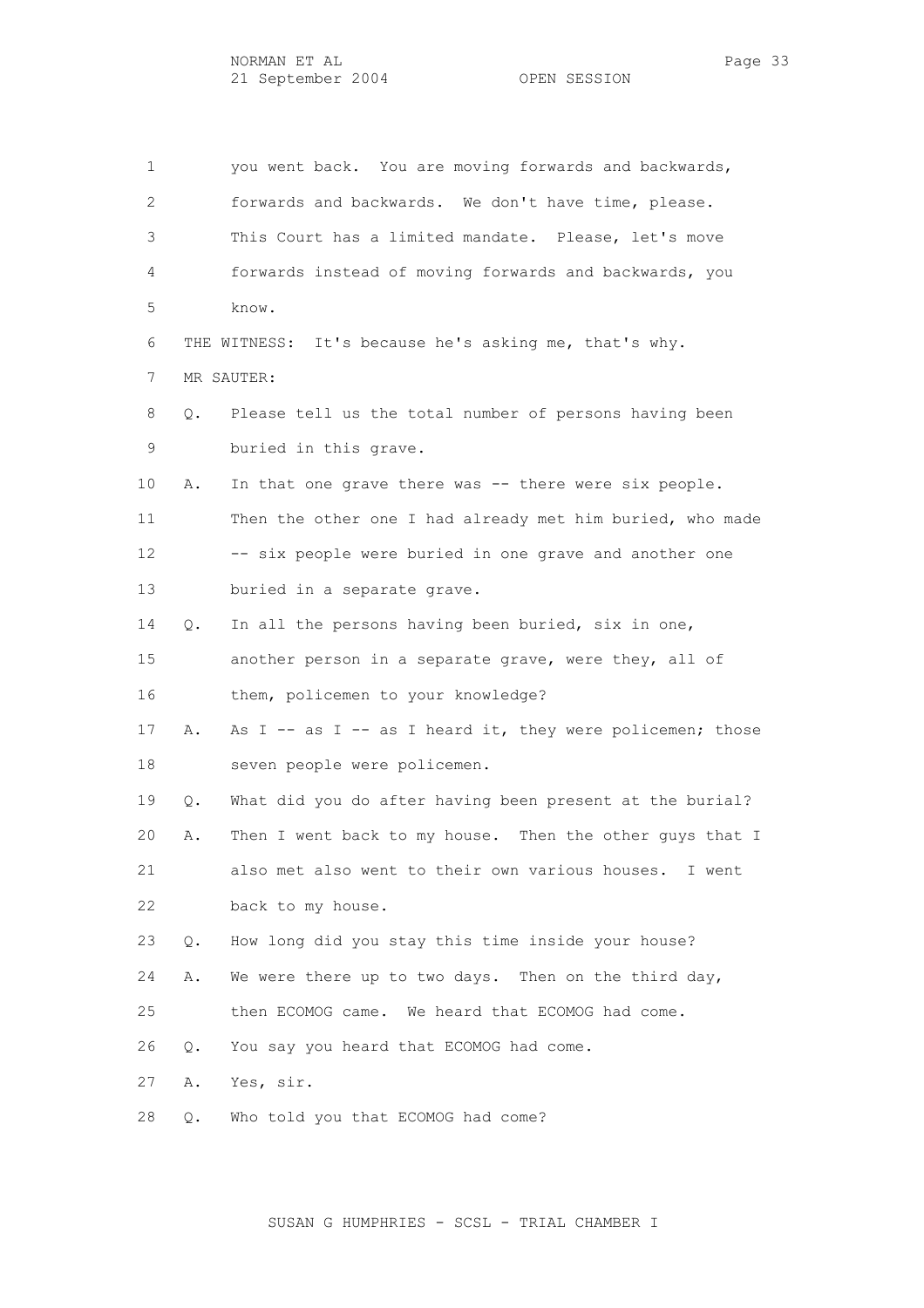| 1  | Α.    | Well, we were -- we were in the house and we heard it       |
|----|-------|-------------------------------------------------------------|
| 2  |       | over loud speakers that ECOMOG had come. That everybody     |
| 3  |       | would come out. ECOMOG had come. We heard it over loud      |
| 4  |       | speakers.                                                   |
| 5  | Q.    | [Microphone not activated]                                  |
| 6  | Α.    | That all government workers, police, soldiers, all other    |
| 7  |       | government workers, should come out.                        |
| 8  | $Q$ . | What did you do after having heard this announcement?       |
| 9  | Α.    | Then I opened the door, then I saw ECOMOG soldiers          |
| 10 |       | outside. Then I told my wife, I said, "Let us come out."    |
|    |       |                                                             |
| 11 |       | I put up my hand and said we were here. Then they took      |
| 12 |       | us -- put us in their vehicle and took us - took us at      |
| 13 |       | NIC building, where the headquarters was, and it was        |
| 14 |       | there that we went and surrendered.                         |
| 15 | Q.    | So you said you were brought by ECOMOG personnel to NIC     |
| 16 |       | building and you surrendered. And you surrendered to        |
| 17 |       | ECOMOG; that's right?                                       |
| 18 | Α.    | Yes, myself and my family in that large compound.<br>That's |
| 19 |       | where they were.                                            |
| 20 | Q.    | And after having surrendered to ECOMOG, what happened;      |
| 21 |       | what did you do?                                            |
| 22 | Α.    | After they had taken down our names, our places of work,    |
| 23 |       | all government workers' names, we slept there for one day   |
| 24 |       | and they told us that -- "Then whosoever want to go and     |
| 25 |       | watch his house, you should go there," and then I said,     |
| 26 |       | "I want to go to my house." And they said, "Okay." And      |
| 27 |       | I took permission. On my way going -- as I was going by     |
| 28 |       | railway line, I saw two people lying dead by the            |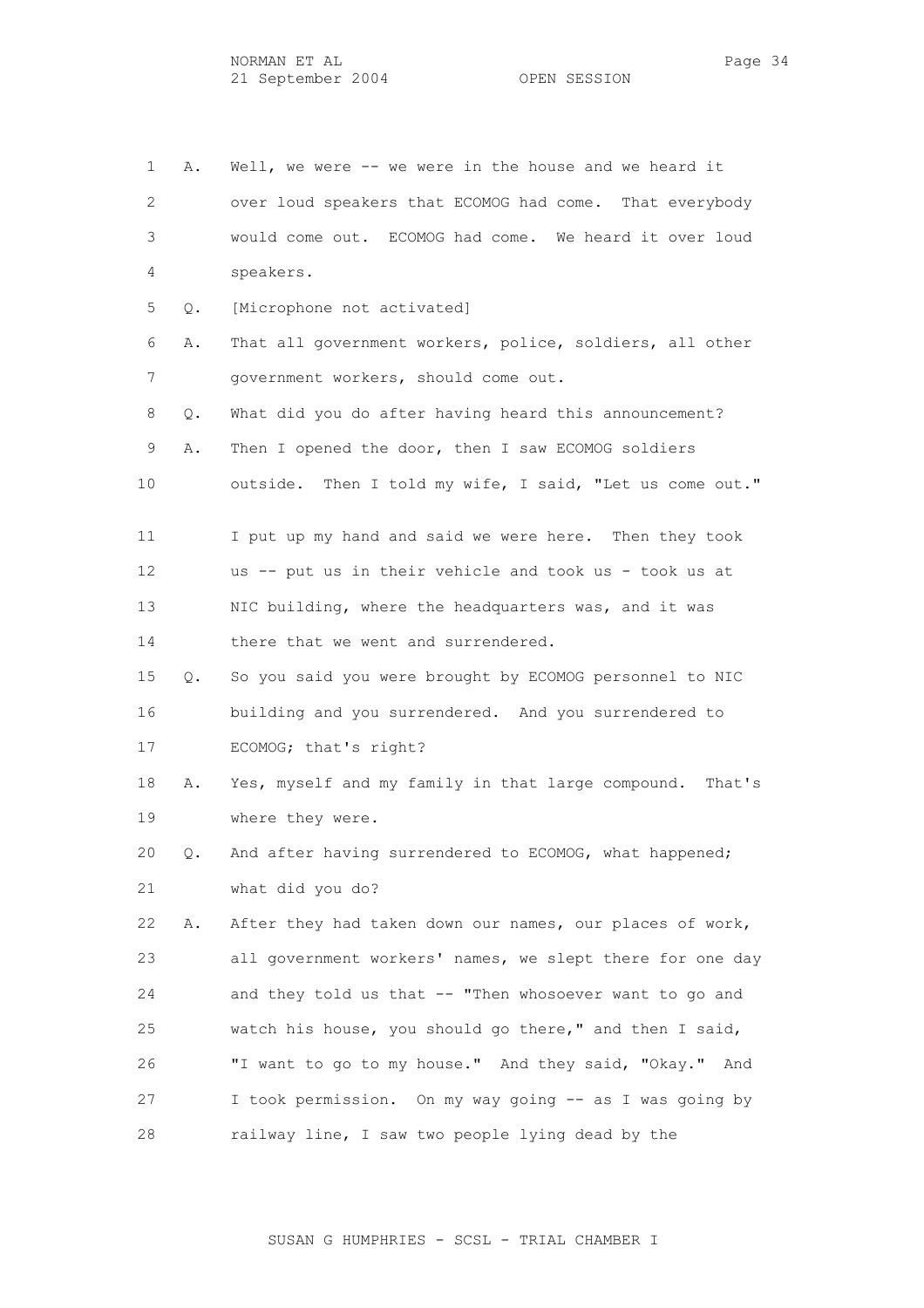1 supermarket - by the supermarket. 2 Q. Could you see what people they are? Are they civilians, 3 or soldiers, or Kamajors? 4 A. They were civilians, but I didn't know them. There are 5 two at the back of the supermarket, but I didn't know 6 them. They were civilians at the back of the supermarket 7 lying dead. 8 Q. On your way home, did you see more corpses? 9 MR WILLIAMS: My Lord, I take an objection, My Lord. My Lord, 10 let the witness be allowed to tell his story. I mean, 11 this is quite clearly leading. I mean, what did you say 12 would have been the proper question? 13 JUDGE THOMPSON: Objection sustained. 14 MR SAUTER: 15 Q. Mr Witness, when you went home from ECOMOG, did you 16 see -- did you make any observations? 17 A. Yes, I said I met two people dead at the back of the 18 supermarket. I passed there. Then, when I was going 19 back, I saw others. I saw two other people lying at 20 Short Street. 21 Q. Can you remember when you took up your police duties once 22 again? 23 PRESIDING JUDGE: That is in addition to the first two 24 corpses. He saw two more? 25 MR SAUTER: Two more. 26 THE WITNESS: Yes, it's because he said I should be explaining 27 step-by-step. But as I -- by the school field I saw 28 another person. At that bicycle field, I saw two -- one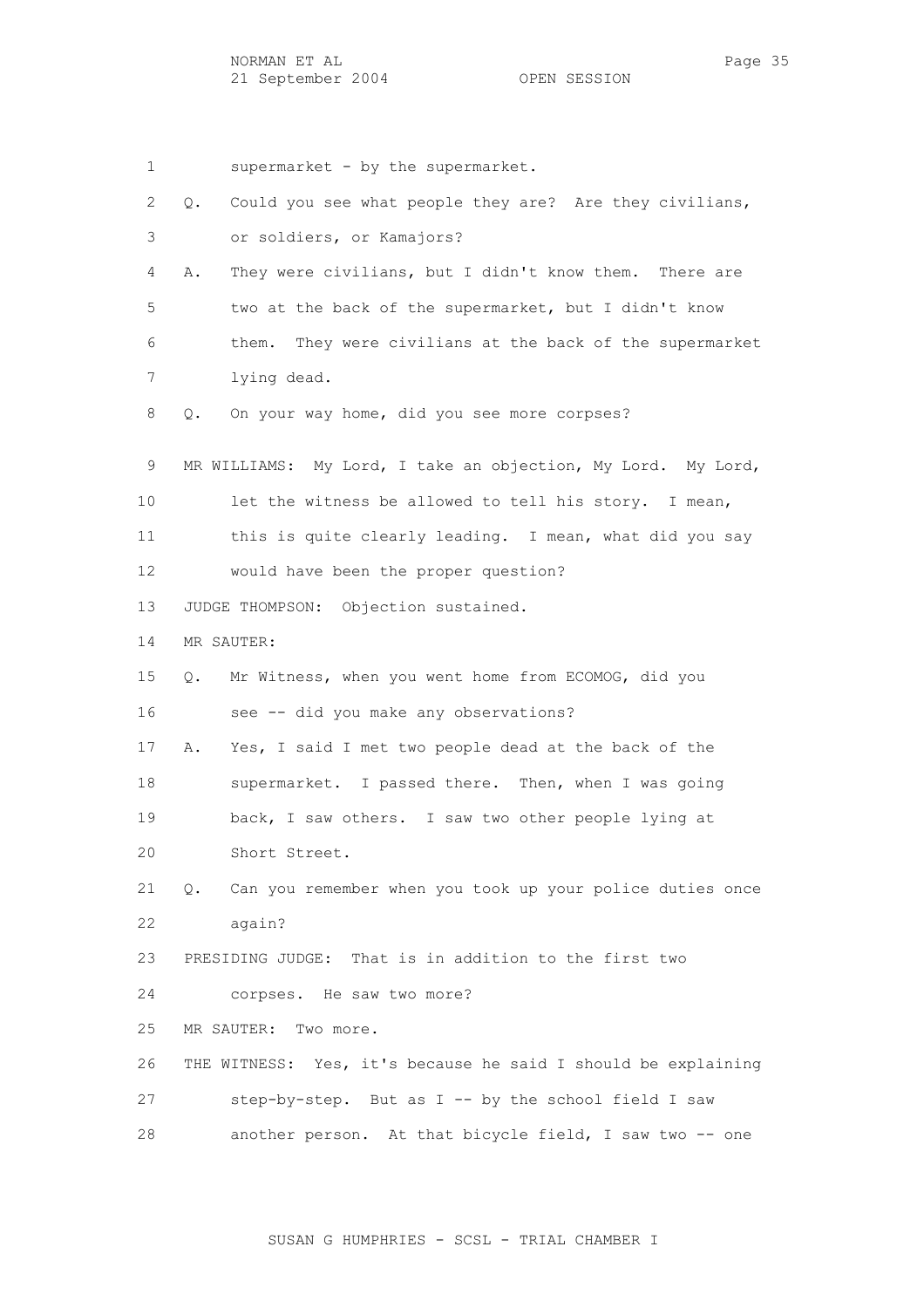OPEN SESSION

 1 other person dying; a civilian, dead. 2 MR SAUTER: 3 Q. So, if I am right, now we have a total of five corpses 4 you saw; that is right - two at the supermarket, one at 5 the bicycle field, two at another place. 6 A. Yes, five people. 7 Q. Thank you. My last question was when did you return back 8 to your office as a police officer? 9 A. No, we were not completed. When I passed those corpses 10 and reached the barracks, I went round my house. I 11 didn't enter the house. I went back to ECOMOG where I 12 had come from. I went through Hangha Road. I didn't use 13 the road that I used initially when I was coming. I met 14 my doors locked. I didn't enter the house and I went 15 back. 16 Q. My question was: when did you take up office as a 17 policeman after you had surrendered to ECOMOG? 18 A. Well, we were not doing much of the police work again. 19 We had on civilian clothings because all our offices were 20 open and everything was scattered about. They told us 21 they cleaned the office after three days. We met all the 22 drawers opened, and we were gathering our wares and 23 wasted papers and we were gathering all our property and 24 keeping the place tidy once more - and burning them. We 25 were not doing any other thing again besides -- we were 26 just going to the office, coming back. We were just 27 going to clean and come back to our houses and living.

28 Q. Am I right that at this time the Kamajors were in control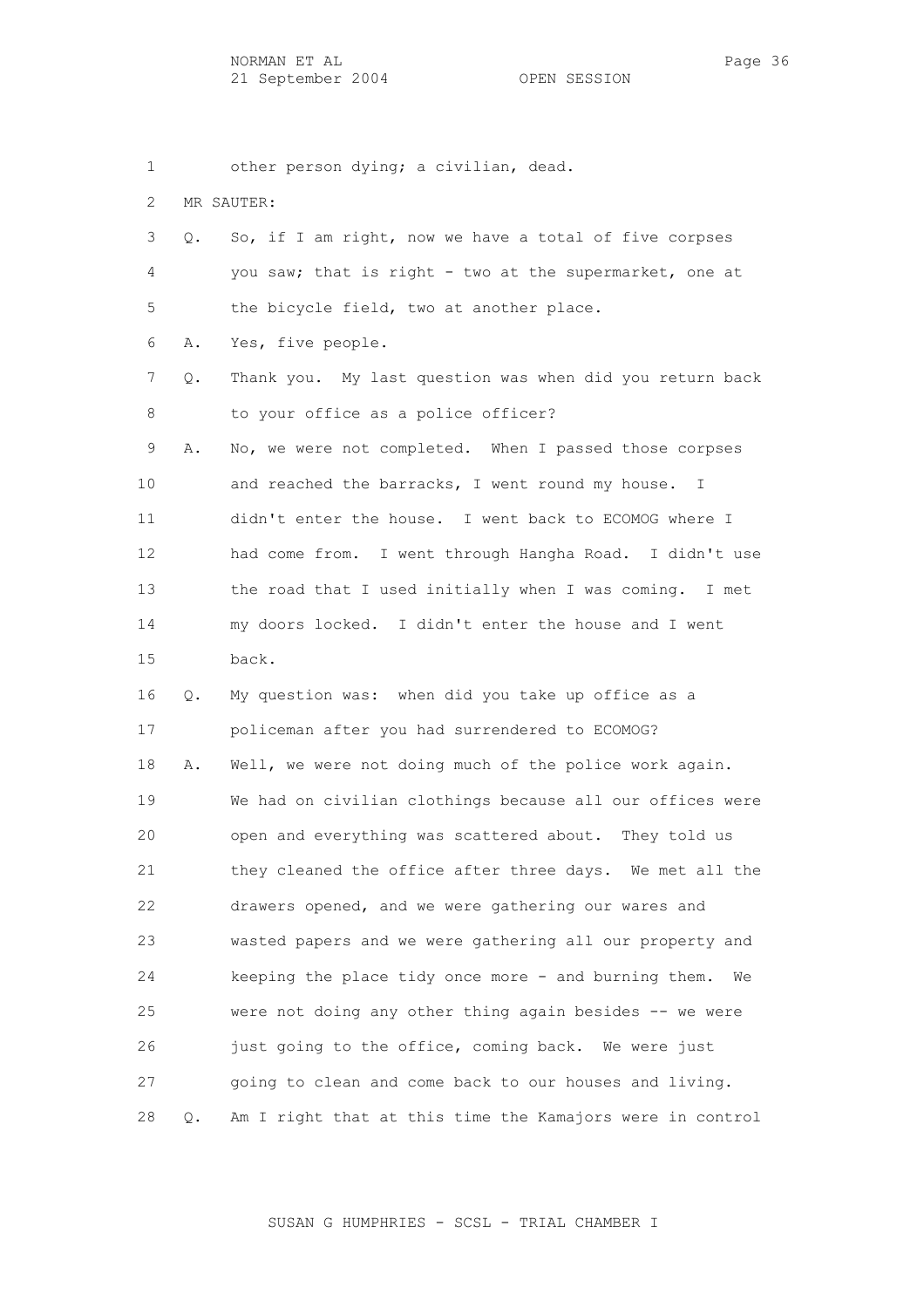1 over Kenema? 2 A. At that time, I said no. ECOMOG had come and they had 3 taken over. At that time ECOMOG had come and Kamajors 4 hadn't much power. So Kamajors, soldiers, and all of us 5 were now under ECOMOG. So ECOMOG was in control. ECOMOG 6 was in control. 7 Q. Thank you. 8 MR SAUTER: That's it, My Lords. Thank you very much. 9 JUDGE BOUTET: Thank you. Dr Jabbi. 10 MR JABBI: Yes, Your Honour. 11 JUDGE BOUTET: You may proceed with your cross-examination. 12 MR JABBI: My Lord, I just start with the clarification from 13 the Bench. In light of the new status of court-appointed 14 counsel, may I take it that I may still cross-examine 15 more or less as if I were doing so on behalf of the first 16 accused? 17 PRESIDING JUDGE: Yes. 18 JUDGE BOUTET: Absolutely. 19 PRESIDING JUDGE: Absolutely, yes. 20 JUDGE BOUTET: Without any limitation given the normal 21 limitation of cross-examination. 22 MR JABBI: Thank you very much, My Lord. 23 JUDGE BOUTET: So please proceed. 24 CROSS-EXAMINED BY MR JABBI: 25 Q. Now, Mr Witness, to begin from the beginning, on what 26 day -- on what day did the Kamajors enter Kenema when the 27 Junta were in control -- on what day - day? 28 PRESIDING JUDGE: Dr Jabbi, I wish you luck.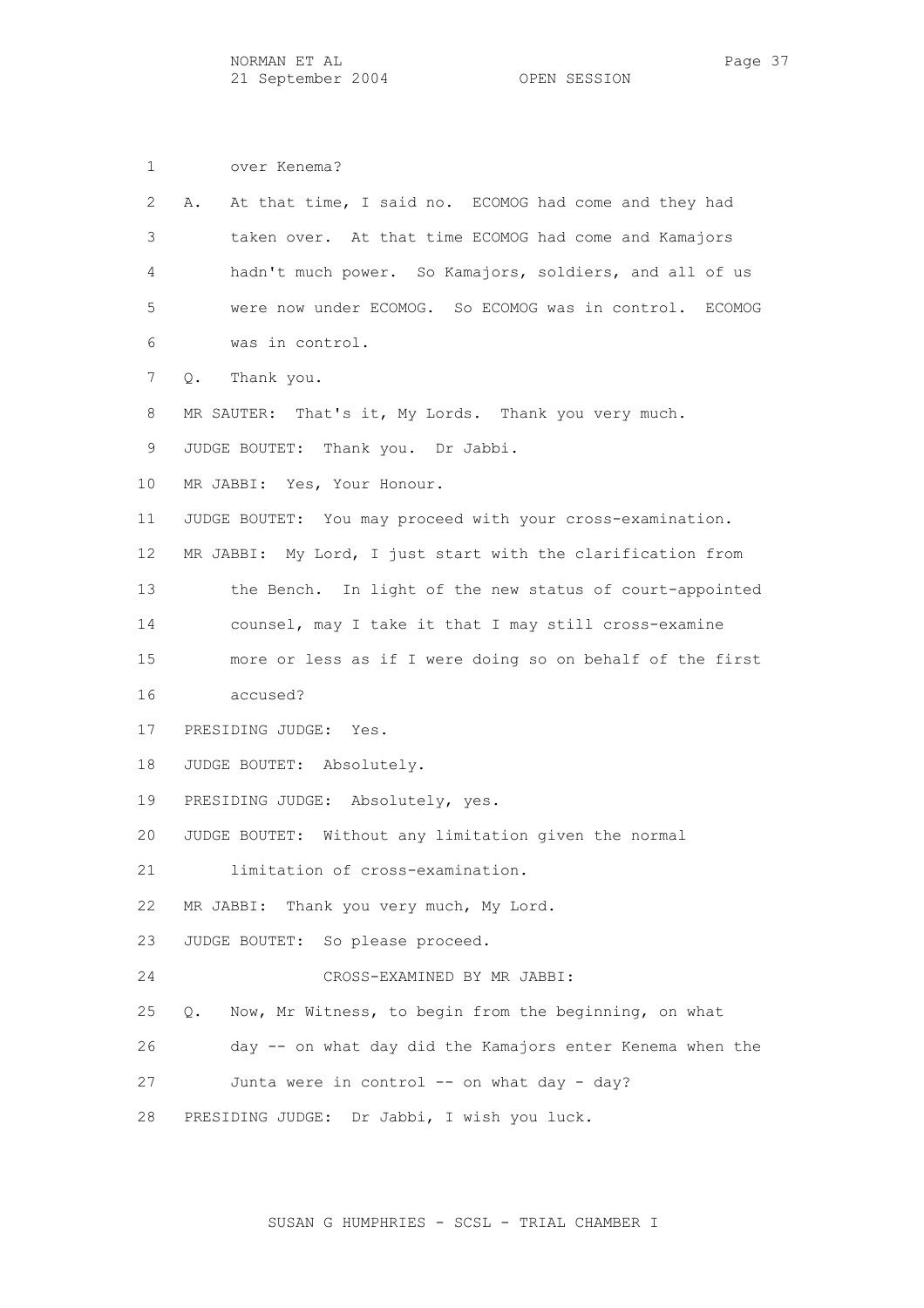1 THE WITNESS: When the Kamajors entered Kenema, what's the day 2 that they entered Kenema? 3 MR JABBI: 4 Q. You have said in your examination-in-chief that the junta 5 were in control of Kenema in the initial months of 1998, 6 and that the Kamajors later came and took over from them. 7 My question is: on what day of the week did the Kamajors 8 take over in Kenema? 9 A. No, on that day, I said I can't remember that day. 10 Q. I am not asking for a date; I am asking for a day like 11 Monday, Tuesday, Wednesday, Thursday, Friday, Saturday, 12 Sunday. On what day? 13 A. Okay. It was Sunday that they took over Kenema. It was 14 on the Sunday that they took over. 15 PRESIDING JUDGE: But you had earlier said, you know, that 16 they took over on the 15th January 1998, which was a 17 Sunday. 18 JUDGE THOMPSON: [Microphone not activated] 19 PRESIDING JUDGE: 20 Q. I have you on record here. 21 A. That's what I have said again, I said it was on a Sunday. 22 Q. You say you cannot remember the date, but that you 23 remember the day. When counsel insisted you said, "Yes 24 it was a Sunday," but earlier on you had said it was on 25 the 15th of January 1998, which was a Sunday. 26 A. Yes, but I remembered it again. 27 MR JABBI: 28 Q. Now, when the junta were in control in Kenema, you gave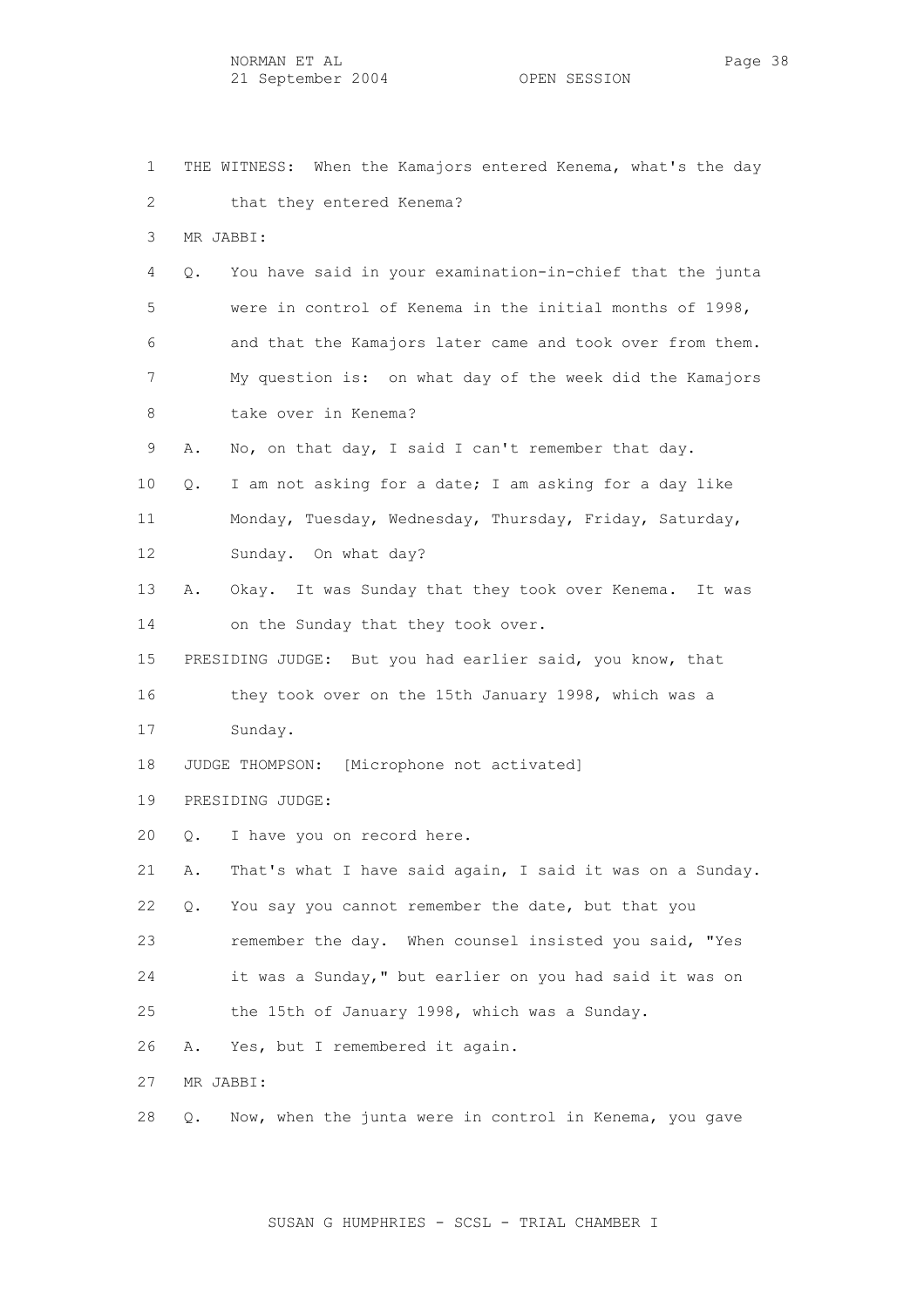1 evidence as to that, that their relationship with the 2 people of Kenema was bad. Can you go over any examples 3 of this bad relationship? 4 JUDGE THOMPSON: [Microphone not activated] not ask him to 5 give specific. 6 MR JABBI: Specific examples, My Lord. 7 JUDGE THOMPSON: [Microphone not activated] and go over the -- 8 THE WITNESS: At that time, themselves and the civilians? 9 MR JABBI: 10 Q. Yes. When they were in control in Kenema. 11 A. You said what relationship existed between themselves and 12 civilians. 13 Q. That you had said the relationship was bad. My question 14 is whether you can give specific examples of their bad 15 conduct to the people. 16 A. They were looting people. They would just enter a shop. 17 If you have anything there, they would loot everything; 18 they'd take it from you. They would take it by force 19 from you. They were looting people, taking their 20 property away from them. 21 Q. Was this happening more or less over the whole period 22 they were in control? 23 A. Yes, when the juntas were there. Yes, they were looting 24 people. 25 Q. Apart from that example of looting, is there any other 26 specific bad conduct? 27 A. No, I didn't see or hear about any other thing. 28 Q. Now, you also in your examination-in-chief spoke about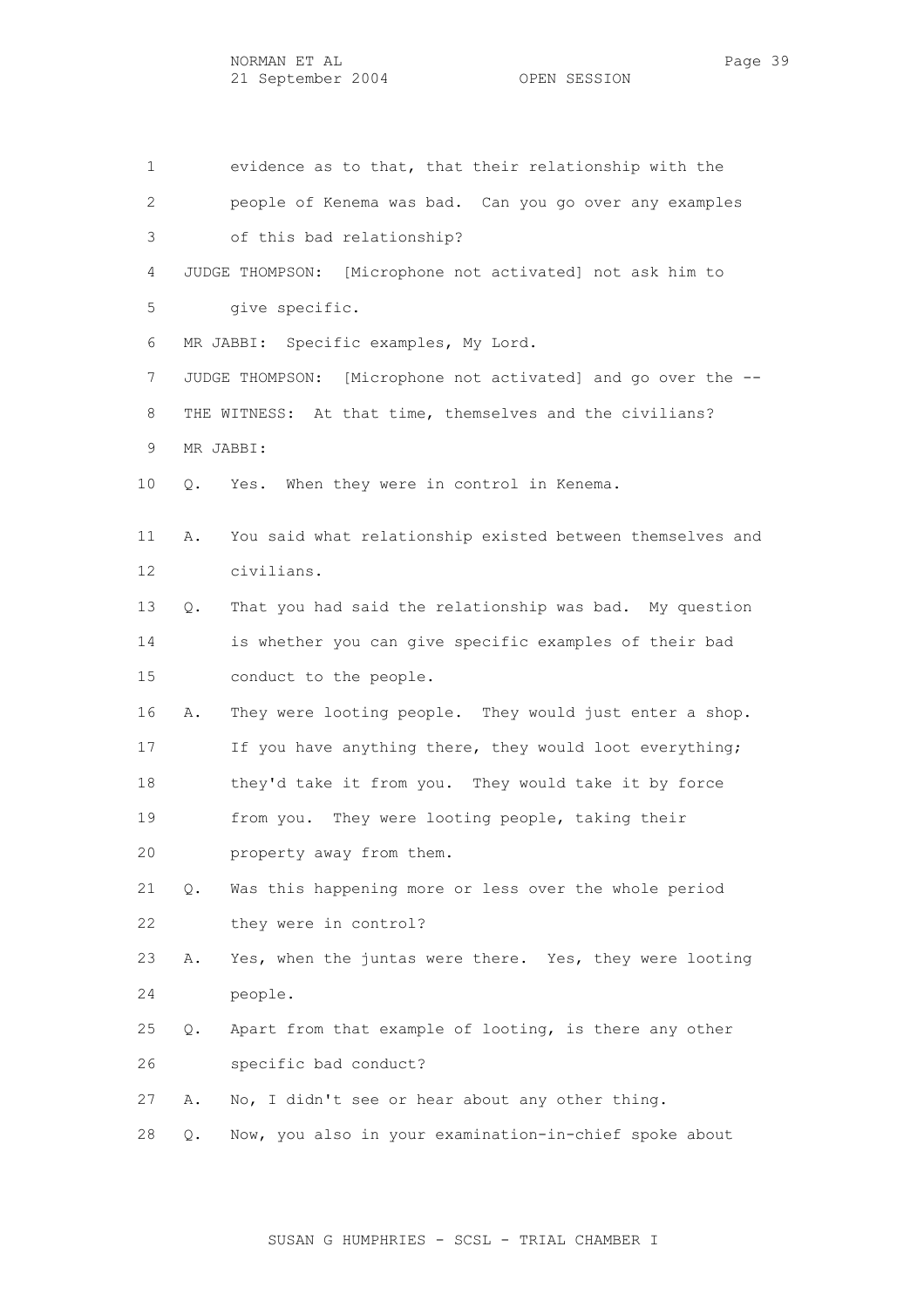1 what the junta did before they left Kenema. Can you 2 explain that? When the Kamajors were coming in and the 3 RUF and soldiers had to leave Kenema, what specifically 4 did you say they did on their leaving. When they were 5 going back, they opened all the shops and they looted

 6 everything. They took everything. People's food, 7 people's money were taken away from them and they were 8 carted away. They took everything out -- looted people. 9 There was no shop that was not opened by them in Kenema 10 when they were going -- when they were going back. They 11 opened all the shops and looted. I saw that happen. 12 Q. This is the conduct of the AFRC and the RUF when they 13 were pulling out; is that so?

14 A. Yes.

 15 Q. Now, if I may go back to the time of the arrival of the 16 Kamajors. You said they came on a Sunday, 15th January 17 1998. This is the only specific date you have given. 18 Might it perhaps be February rather than January? 19 A. It was in that same month, that same week that I have 20 just called.

21 Q. February. [Inaudible]

22 A. I think it was in February.

23 Q. You now say it was February, not January?

24 A. Yes, it was in January. At times I get confused.

25 Q. Now, you again said it was January and not February?

26 A. At times they asked the questions, I get confused.

 27 Q. Now you say that when the Kamajors came, you went to lie 28 in hiding in your house for a long time and there were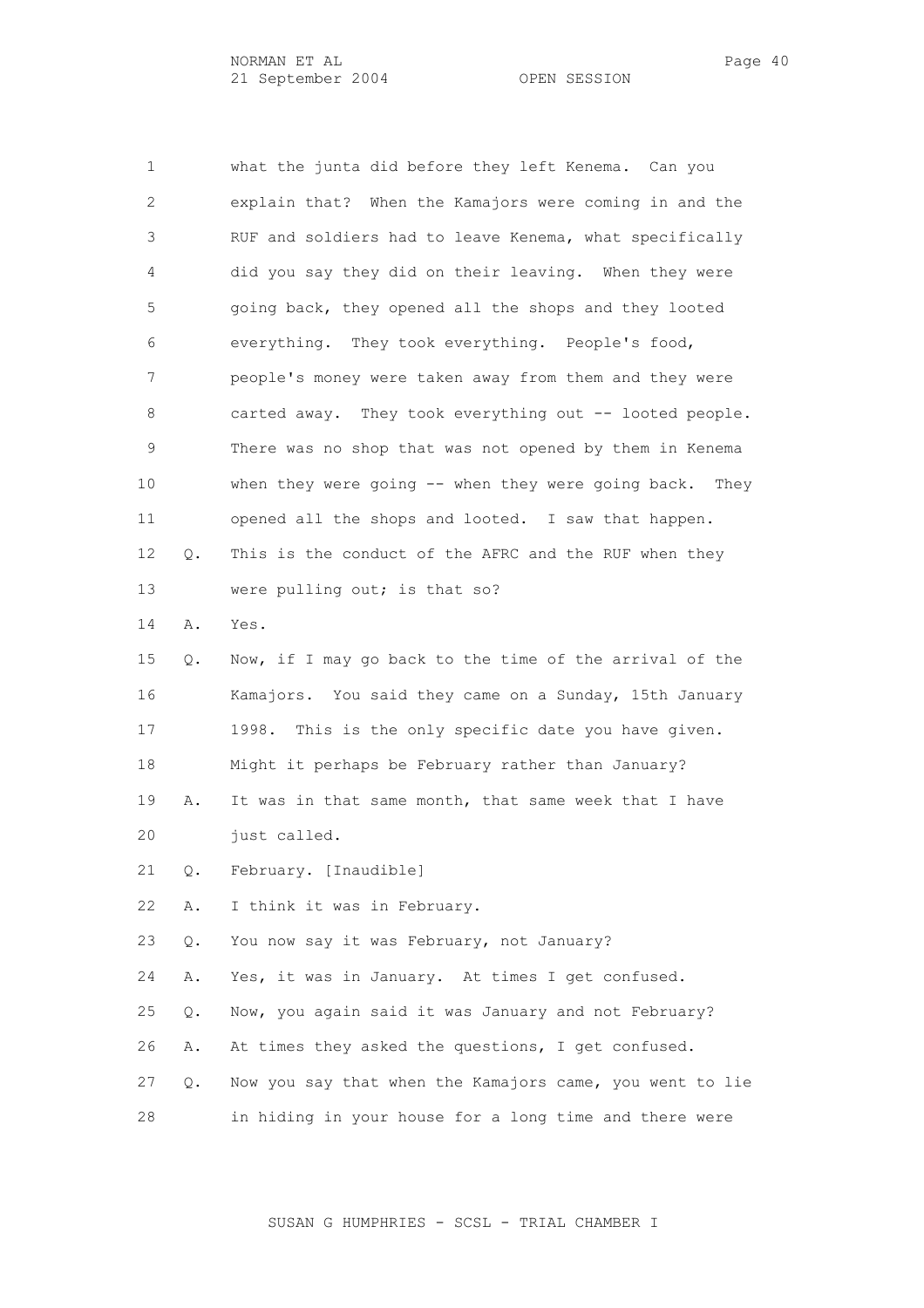1 gunshots for a long time. Can you estimate roughly how 2 long the shooting took place whilst you were lying down 3 in your house or under the bed? 4 A. It was not up to one hour and they didn't take so long in 5 the barracks. They went up to the brigade, just after 6 some -- some -- some -- as you could say 15 hours or one 7 hour. No, it didn't take up to one hour. 8 PRESIDING JUDGE: [Microphone not activated] the question. 9 THE WITNESS: It was up to one hour. 10 MR JABBI: 11 Q. Was the shooting widespread in the barracks whilst you 12 were lying in your house? 13 A. No, from our own end we were just hearing the gunshots 14 down -- down the road there. We were hearing the 15 gunshots from down -- down the road. 16 Q. My question was whether the shooting was widespread. 17 A. I can't say so, because I was in my house and while 18 lying -- I was lying down. We were just hearing the 19 gunshots. I can't see, so no. I can't say whether they 20 were all about the place. 21 PRESIDING JUDGE: Dr Jabbi [Microphone not activated] change 22 the word "widespread," so that you can bring the message, 23 you know -- 24 MR JABBI: 25 Q. Was the shooting -- was the sound of shooting you were 26 hearing, was it coming from a lot of directions, many 27 directions? The sound of shooting, did it come from many 28 directions?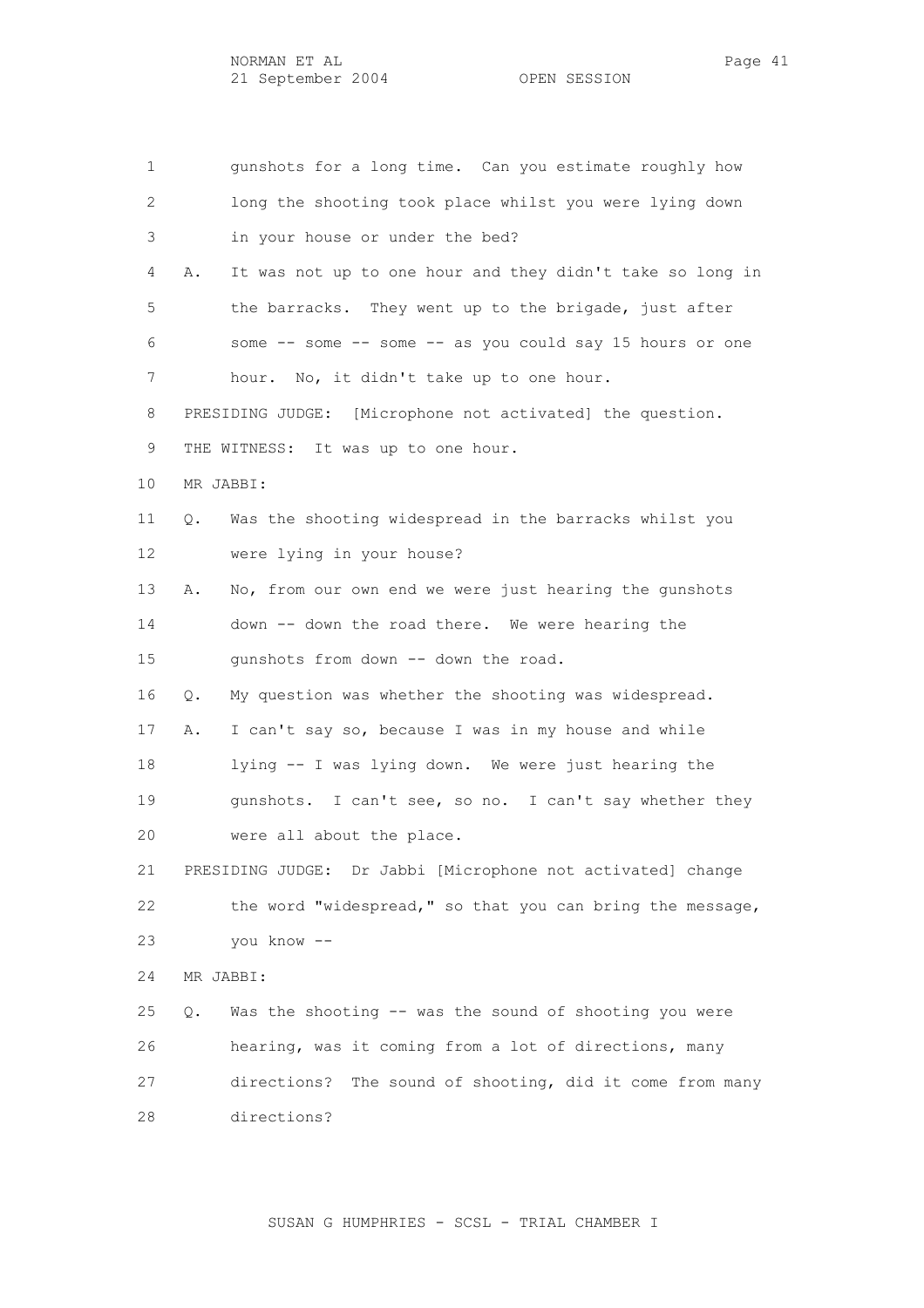1 A. It was down the barracks; we were up the barracks. It 2 was from down the barracks that I was hearing the 3 gunshots. Who were in Sumbuya Street up the barracks 4 were hearing the gunshots from down the barracks. 5 Q. Was it heavy shooting? 6 A. You want me to tell a lie? I said we were lying in the 7 room. I wasn't outside. It was not up to one hour and 8 they went -- went back. I didn't come out while the 9 firing was on. 10 Q. I don't want you to tell a lie, but it may be you would 11 want to speak the truth. So, if it was you were lying in 12 your house, you could at least say whether the shooting 13 you were hearing was heavy shooting. Was it? 14 A. I was just hearing gunshots. No, it was not something 15 like RPG. I was hearing it from down the barracks. 16 Q. If I may slightly alter the question to help you. Was 17 the shooting - the sound of shooting - you were hearing, 18 sporadic? 19 A. I was not so -- it was -- it was not sporadic. 20 Q. Now, how long did it take you to come out of your house 21 after you had started hearing the shooting? How long did 22 it take you to come out of your house after you had 23 started hearing the shooting? 24 A. It didn't take up to one hour. I have said it before, it 25 was just about 15 minutes. I have said it before. When 26 we were in house it didn't take up to one hour. 27 PRESIDING JUDGE: [Microphone not activated] You have said it

28 before. Answer counsel's questions.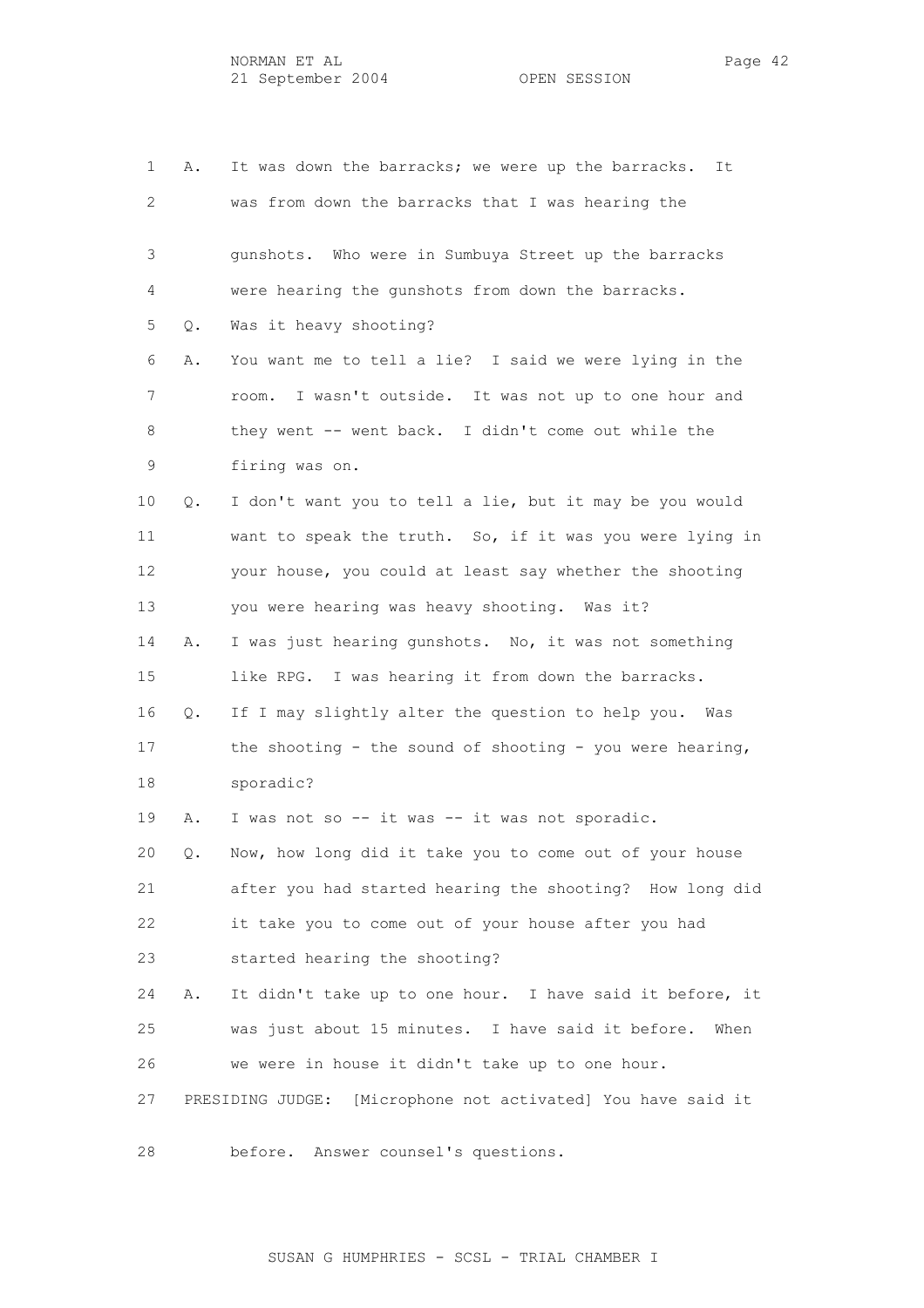- 1 THE WITNESS: It was not up to one hour. 3 Q. Did you say it was around 15 minutes? 4 A. Yes, yes, that's what I said. 5 Q. Now, what did you feel when you heard that sort of 6 shooting all over the place, as you said? How did you 7 feel? Not what did you think, but how did you feel?
- 8 A. I -- I -- I knew that people were coming and that people 9 had been killed.
- 10 Q. Were you, for instance, afraid?
- 11 A. Oh, yes.

2 MR JABBI:

- 12 Q. For your life?
- 13 A. Yes, sir.
- 14 Q. And yet, according to you, you still decided to go out to 15 buy cigarettes?
- 16 A. After the gunshots had quelled down. It was later that I 17 came out after the firing had stopped. Then people were 18 fast moving about. It was then that I came out. The 19 gunshots didn't just stop, then I came out. I saw people 20 going down there and they said they had killed people 21 down there. Then I said, "Let me go out and buy 22 cigarettes." Then the gunshots had quelled down a 23 little.

 24 Q. I will ask you again, how long did it take you, after you 25 started hearing the gunshots, to come out of your house? 26 A. I said when the firing stopped, then I don't hear any 27 firing any more. Then I said, "I should go out and buy 28 cigarettes."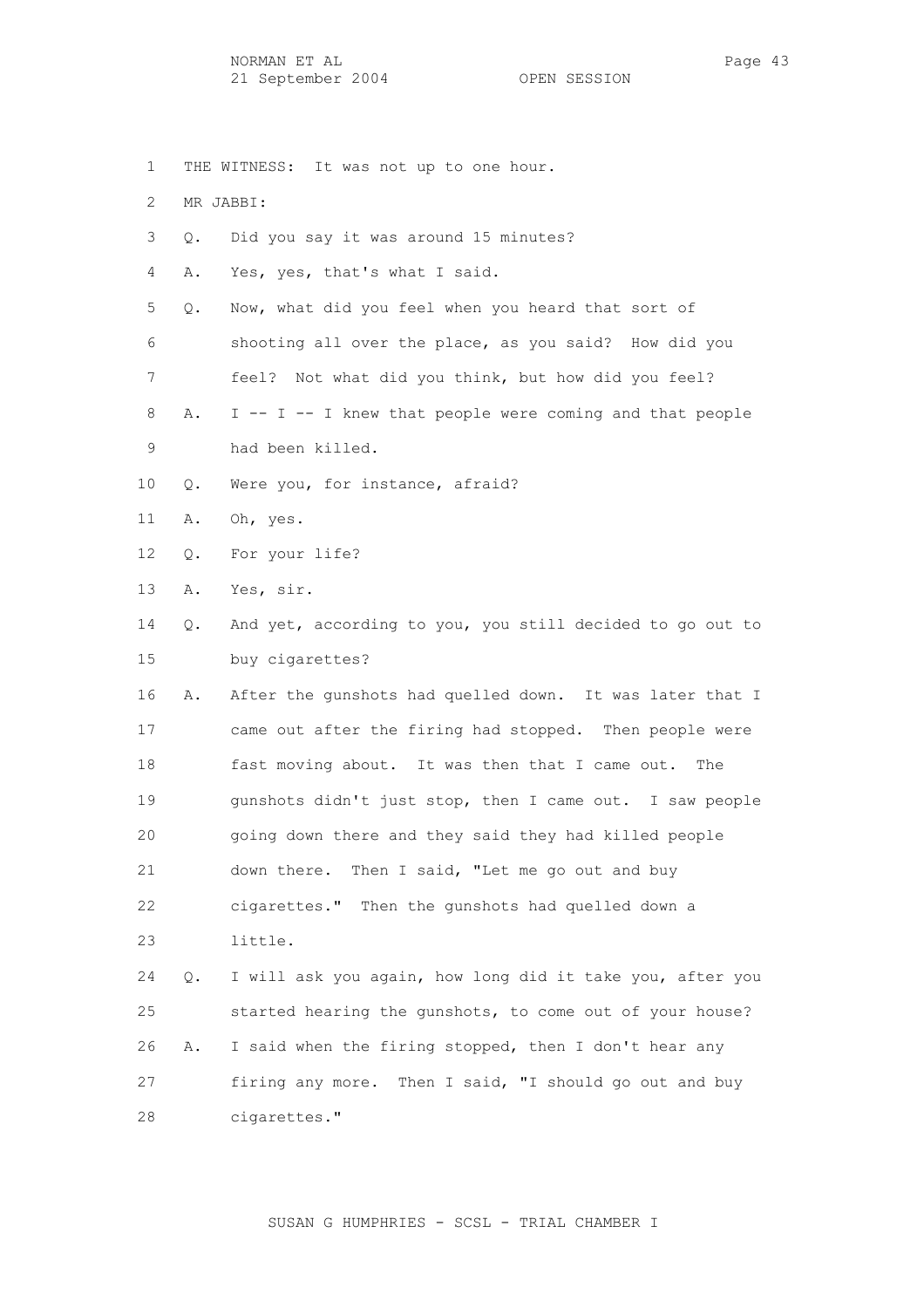1 Q. That doesn't answer the question. The question is: How 2 long did it take you from the time the shooting started 3 to the time you came out of your house? Give us a rough 4 estimate of time. 5 A. I said after the firing had stopped it took some time. 6 After the firing -- after the gunshots had stopped, then 7 I said, "Let me go out and buy some -- and buy 8 cigarettes." 9 Q. [Microphone not activated] some time that I want you to 10 assess. Give us an estimate. It took so long, roughly. 11 PRESIDING JUDGE: About how many minutes? 12 MR JABBI: 13 Q. How many minutes, how many hours, something like that? 14 A. It didn't take up to one hour. It took about 15 minutes 15 and then the gunshots stopped. 16 PRESIDING JUDGE: [Microphone not activated] how much time? 17 THE WITNESS: I said it took up to 15 minutes, then the 18 gunshots quelled down. That's what I first said. 19 MR JABBI: 20 Q. So it took about 15 minutes from the time you started 21 hearing the shooting to the time you went out of the 22 house; is that what you are saying? 23 JUDGE THOMPSON: Isn't that what he is saying? 24 MR JABBI: No, My Lord, he is using two time frames. He 25 said -- 26 THE WITNESS: No, no, no, no. 27 MR JABBI: [Inaudible] first of all. 28 THE WITNESS: No.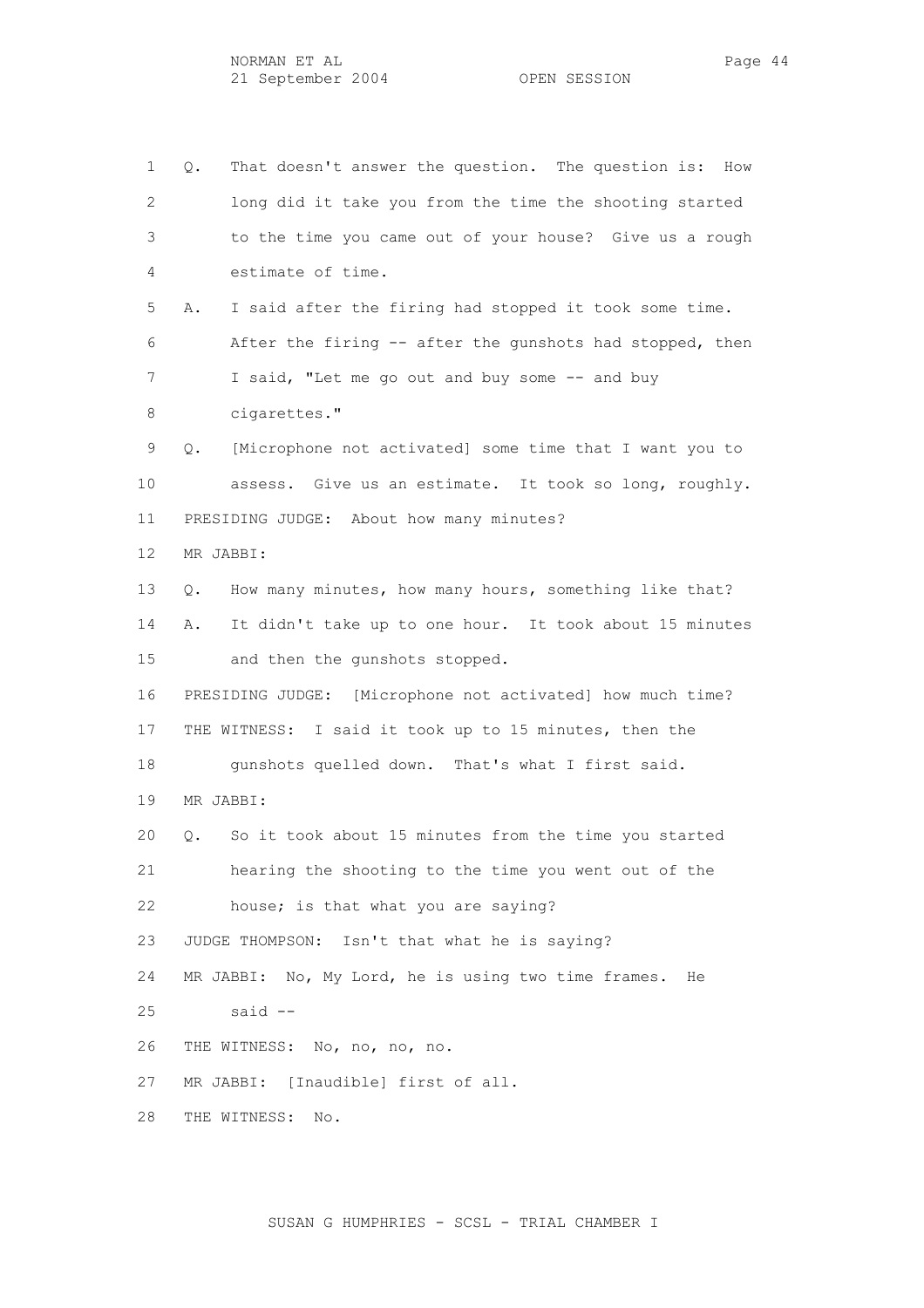1 PRESIDING JUDGE: Yes.

| 2                 | MR JABBI: The shooting took about 15 minutes.                  |
|-------------------|----------------------------------------------------------------|
| 3                 | JUDGE THOMPSON:<br>[Microphone not activated]                  |
| 4                 | MR JABBI: But my question was how long it took him from the    |
| 5                 | time the shooting started to the time he went out. And         |
| 6                 | he had already said that it took some time after the           |
| 7                 | shooting before he went out.                                   |
| 8                 | JUDGE THOMPSON: I think --                                     |
| 9                 | MR JABBI: But when I asked the latter question, he is not      |
| 10                | distinguishing between these two time frames.                  |
| 11                | JUDGE THOMPSON: It's a perfectly clear question and, as a      |
| $12 \overline{ }$ | police officer, I think he should be able to give              |
| 13                | approximations - estimates here. I mean, after all, from       |
| 14                | his testimony so far he carefully listen to everything.        |
| 15                | THE WITNESS: Could you please repeat the question?             |
| 16                | MR JABBI:                                                      |
| 17                | Now, the question is: How long did it take you to go out<br>Q. |
| 18                | of your house, beginning from the time you had started         |
| 19                | hearing of the shooting? This question is not how long         |
| 20                | did the shooting take place - not how long did the             |
| 21                | shooting take place - but from the time the shooting           |
| 22                | started to the time you decided to go out of the house to      |
| 23                | buy your cigarette, how long, roughly, was it?                 |
| 24                | I said it didn't take up to 15 minutes. Then the<br>Α.         |
| 25                | gunshots quelled down, 15 minutes, then the gunshots           |
| 26                | quelled down.                                                  |
| 27                | [Microphone not activated] time frame. From the time the<br>О. |
| 28                | gun -- the shooting quelled down, how long did it take         |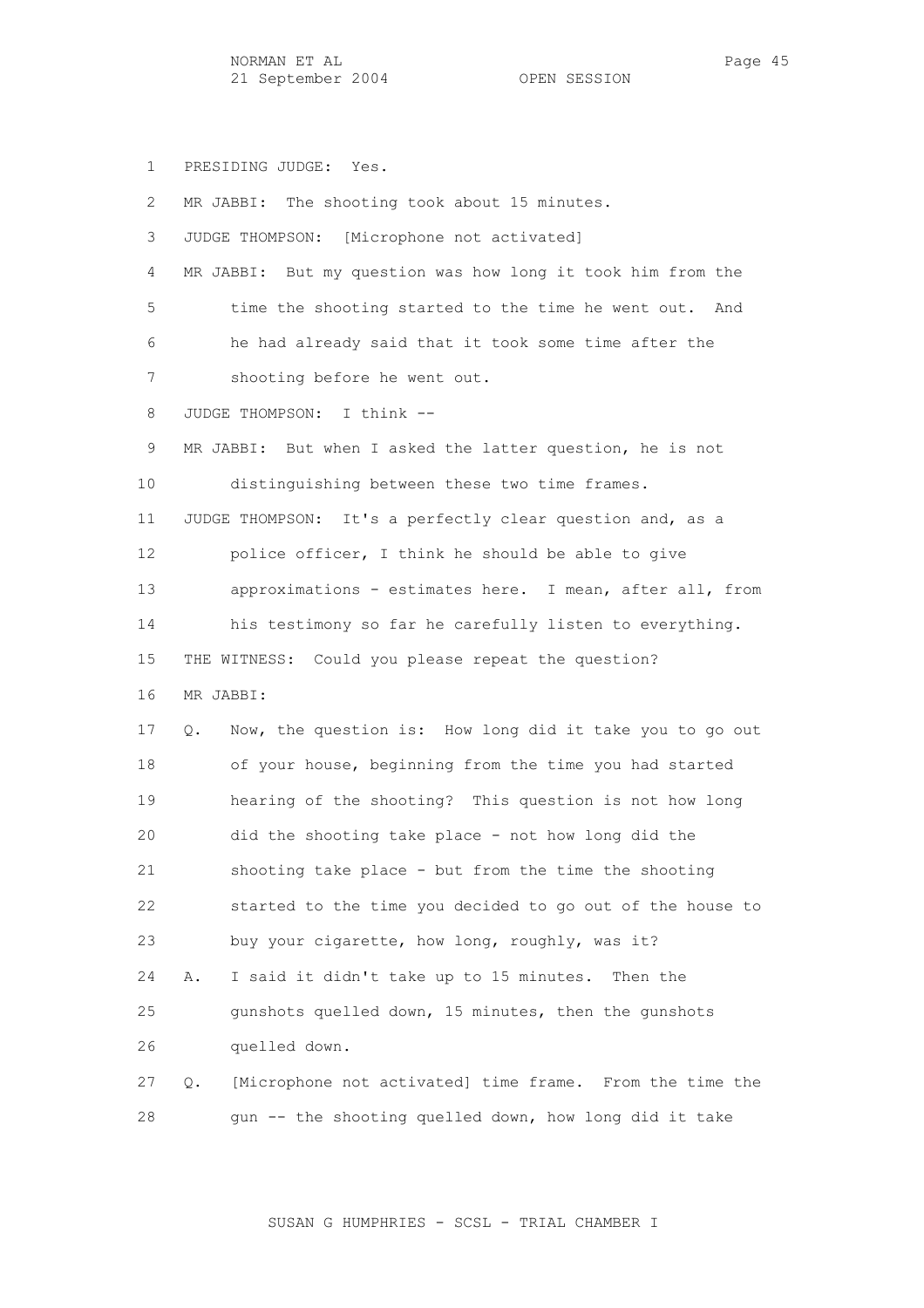1 you to leave your house? Give me a rough estimate of 2 that. 3 A. After the gunshots had quelled down, then I went out to 4 go and buy the cigarettes. You are asking me to tell you 5 the time it took? 6 Q. The time frame, yes. 7 A. When I was going to buy these cigarettes, I took up to 8 seven minutes, because when I saw the corpse, I was going 9 from house to house. It took about seven minutes. 10 PRESIDING JUDGE: 11 Q. [Microphone not activated] the question. Mr Witness, 12 guns stopped firing. After that you saw people -- you 13 looked outside and you saw people moving around and you 14 decided to go out yourself to buy cigarettes. From the 15 time guns stopped shooting to when you went out -- to 16 when you left your house, how many minutes? When the 17 guns stopped shooting, how many minutes did it take you 18 to leave your house to go and buy cigarettes. 19 A. When I went to buy the cigarettes I didn't have a watch 20 on me. I didn't have a watch on me. When I said I 21 should go and buy the cigarettes say, for example, I 22 should be having a watch and looking at it, I didn't have 23 a watch when I went to buy the cigarettes. 24 Q. [Microphone not activated] please, we want you to -- 25 A. Because when I was [inaudible] I was afraid. 26 Q. [Microphone not activated] please. Try to estimate the 27 time. How many minutes did it take you, after the

SUSAN G HUMPHRIES - SCSL - TRIAL CHAMBER I

28 gunshots, for you to leave the house? You can say this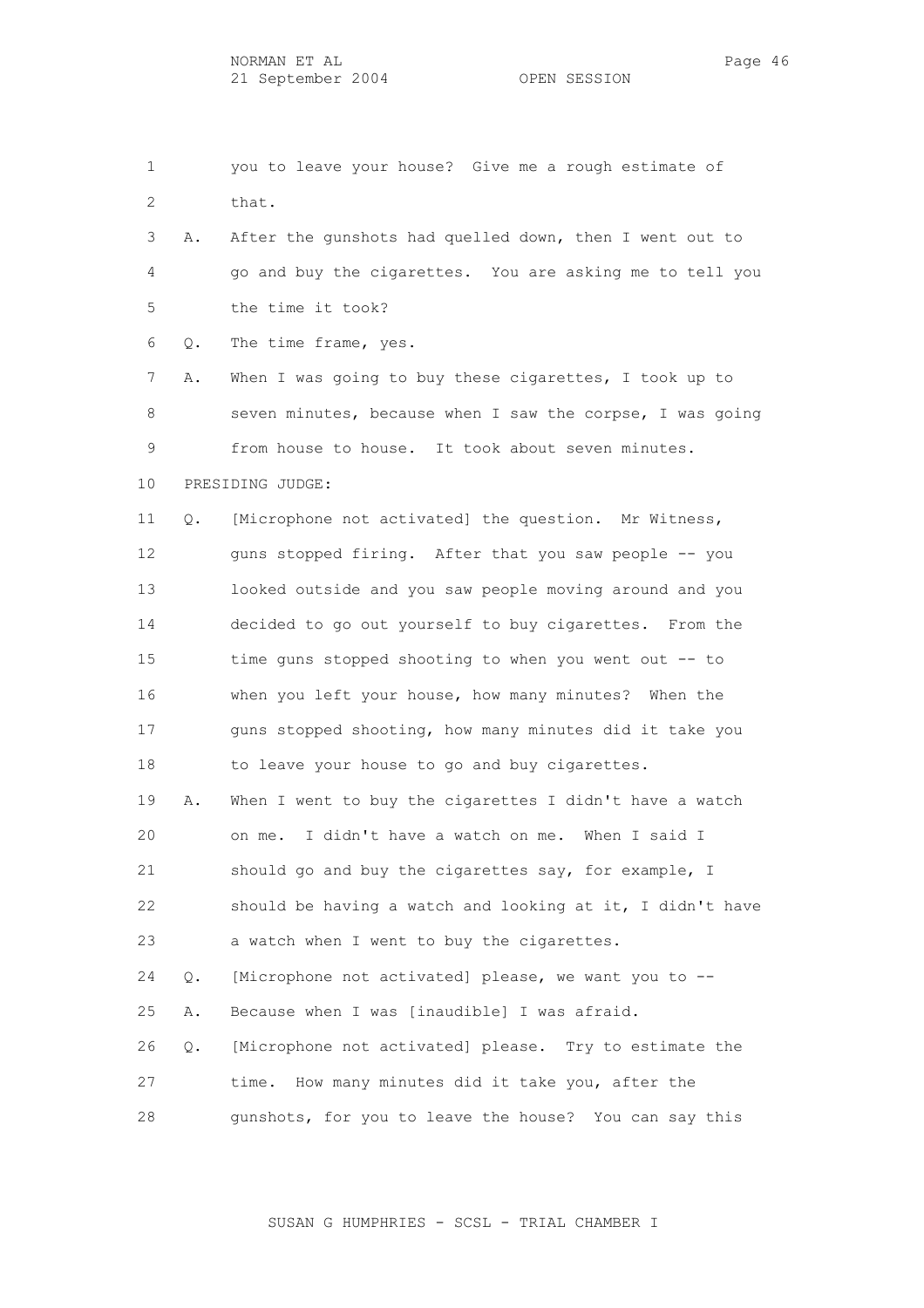1 even if you didn't have your watch? 2 A. It took about ten minutes, ten minutes, because I was 3 moving about, passing about. 4 MR JABBI: Now, My Lord, I am sorry that his answer actually 5 seems to be very off the question, because what he has 6 just said is, "It took about ten minutes, because I was 7 going from body to body." 8 PRESIDING JUDGE: No, we -- He has said that it took him -- I 9 put the question clearly to him. 10 JUDGE THOMPSON: Yes. 11 PRESIDING JUDGE: He says it took ten minutes from the time 12 gunshots, you know, ceased; it took him ten minutes to 13 leave his house. 14 MR JABBI: But he added -- 15 PRESIDING JUDGE: Because I insisted, you know, that he should 16 estimate time. He said he didn't have a watch. 17 MR JABBI: After his [overlapping microphones] My Lord. 18 PRESIDING JUDGE: I said he should estimate time. 19 MR JABBI: Yes, after your insistence, My Lord, his answer 20 ended with "because I went from body to body looking at 21 the bodies. [Overlapping microphones] 22 JUDGE THOMPSON: [Microphone not activated] 23 PRESIDING JUDGE: No, you see, that is where, you know -- 24 JUDGE THOMPSON: [Microphone not activated] annexed that to 25 his answer. 26 PRESIDING JUDGE: Yes. 27 JUDGE THOMPSON: But it seemed as if -- 28 PRESIDING JUDGE: Yes, he was going to something else --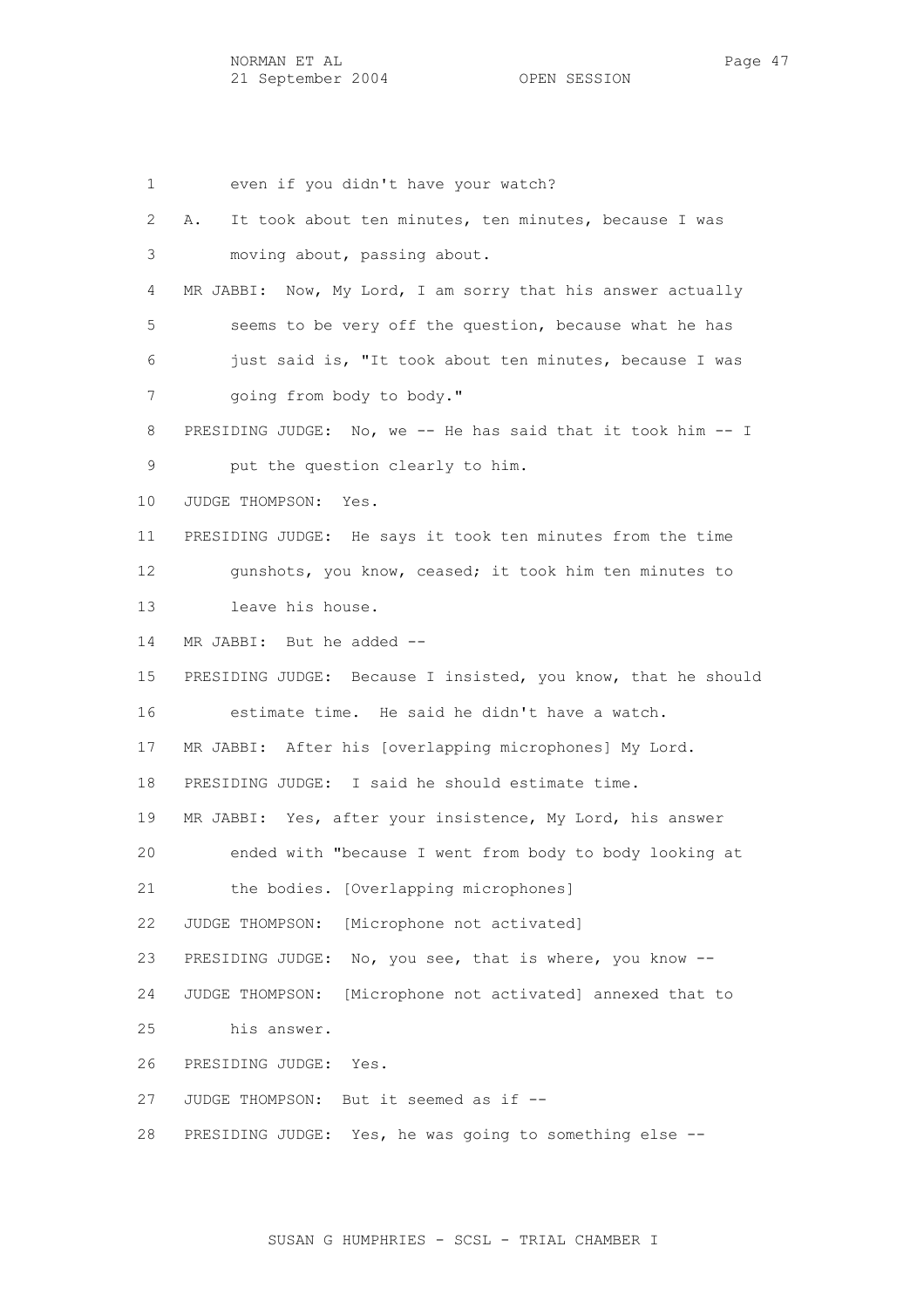NORMAN ET AL Page 48 21 September 2004

 1 JUDGE THOMPSON: Yes, he was very [Overlapping microphones]. 2 PRESIDING JUDGE: -- which had no relevance to your answer. 3 JUDGE THOMPSON: [Overlapping microphones] quite right. 4 MR JABBI: 5 Q. Now, Mr Witness -- 6 PRESIDING JUDGE: [Overlapping microphones] question, rather. 7 MR JABBI: 8 Q. -- can you also tell the court how long it took you to 9 trace all the bodies in question? 10 A. It was about ten minutes. By then I have cigarette on me 11 and I was going about. 12 Q. So for the period you went to buy the cigarette and then 13 come across all the bodies in question, that was about 14 ten minutes; is that what you are saying? 15 A. Yes; yes, sir. 16 Q. Now, I go back to your first 15 minutes; that is, the 17 period of the shooting. I want to put it to you that 18 those 15 minutes of shooting, when the Kamajors arrived, 19 must -- was exchange of fire between the police and the 20 Kamajors. 21 A. No, that didn't happen. 22 Q. I put it to you that when the Kamajors arrived in the 23 barracks -- 24 PRESIDING JUDGE: Just wait, just wait, just wait, Dr Jabbi. 25 Yes [inaudible] 26 MR JABBI: 27 Q. I put it to you that when the Kamajors arrived in the 28 barracks, it was the police who started shooting at them.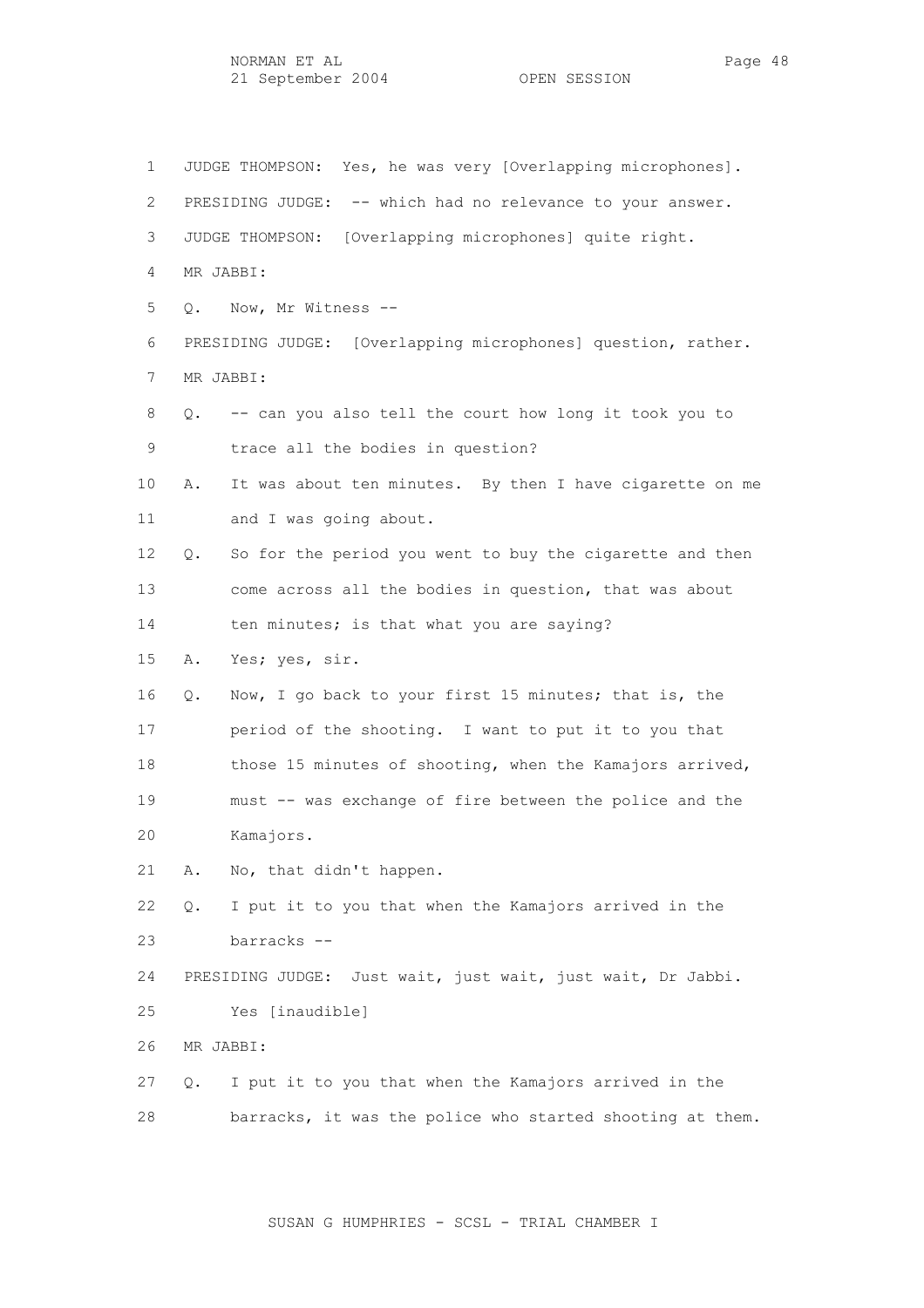1 A. That did not happen. I did not see that happen.

 2 Q. I also put it to you that you were not in a position to 3 say who was doing the shooting. 4 A. I did not see any gun with the policeman. 5 MR JABBI: My Lord, with respect he has started answering on 6 the wrong limb. 7 PRESIDING JUDGE: [Microphone not activated] 8 MR JABBI: Yes, because he is saying he did not see a 9 policeman with a gun. But my last question to him was 10 that he was not in a position to say who was doing the 11 shooting. 12 THE WITNESS: I was lying down in my house and I was lying 13 down in my house. 14 MR JABBI: 15 Q. So, you could not say who was doing the shooting that you 16 were hearing. That is all I am asking you. Since you 17 were lying down in your house - hiding under the bed, 18 according to you - the shooting you were hearing could 19 not be identified. 20 JUDGE BOUTET: Slowly, slowly, please. 21 MR JABBI: My Lord, I'm sorry. I'm sorry, My Lord. 22 Q. I will say that again just in case. 23 A. I am unable to say why. They came to the barracks. Then 24 there was no longer a police; they were in charge of the 25 police and soldiers. They were holding guns. I did not 26 see any policeman with any gun. 27 MR JABBI: My Lord, the witness is quite liberal with his 28 volunteered answers, but the question is whether you were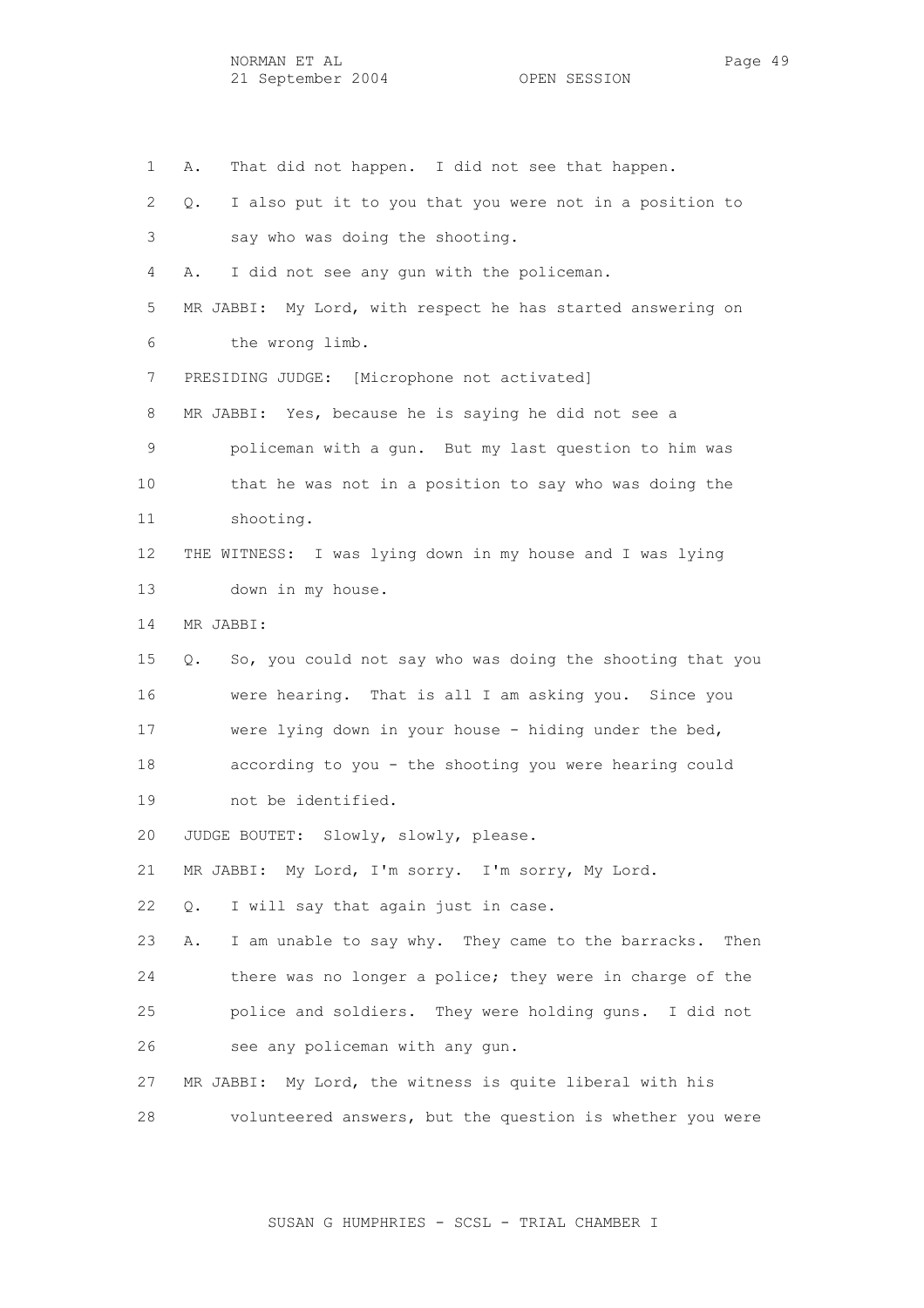NORMAN ET AL Page 50 21 September 2004 OPEN SESSION

 1 in a position to say who was doing the shooting that you 2 were hearing whilst you were hiding in your house at the 3 time you were hiding. 4 JUDGE THOMPSON: Let him answer that question before you 5 proceed further. 6 MR JABBI: Yes, My Lord. Yes, My Lord. 7 JUDGE THOMPSON: Then you can develop your line of further 8 questioning. In other words, the question is: is he in 9 a position to say that or not? 10 MR JABBI: Yes, My Lord. 11 THE WITNESS: Why I say that? 12 MR JABBI: 13 Q. [Microphone not activated] 14 A. Okay. 15 Q. Your answer to the question whether you were in a 16 position to say who was doing the shooting whilst you 17 were hiding in your house is no. Do I take it so? 18 JUDGE BOUTET: When you were hiding under the bed, could you 19 see who was doing the shooting or not? 20 JUDGE THOMPSON: [Microphone not activated] question, yes. 21 THE WITNESS: I was not seeing anybody, but why I'm

22 [inaudible] I would not seeing anybody.

 23 JUDGE THOMPSON: [Microphone not activated] a question put to 24 you. Answer the question. Were you in a position to see

25 who was doing the shooting or not?

26 THE WITNESS: If I say that, I will be telling a lie.

27 MR JABBI:

28 Q. So your answer is that you could not see who was doing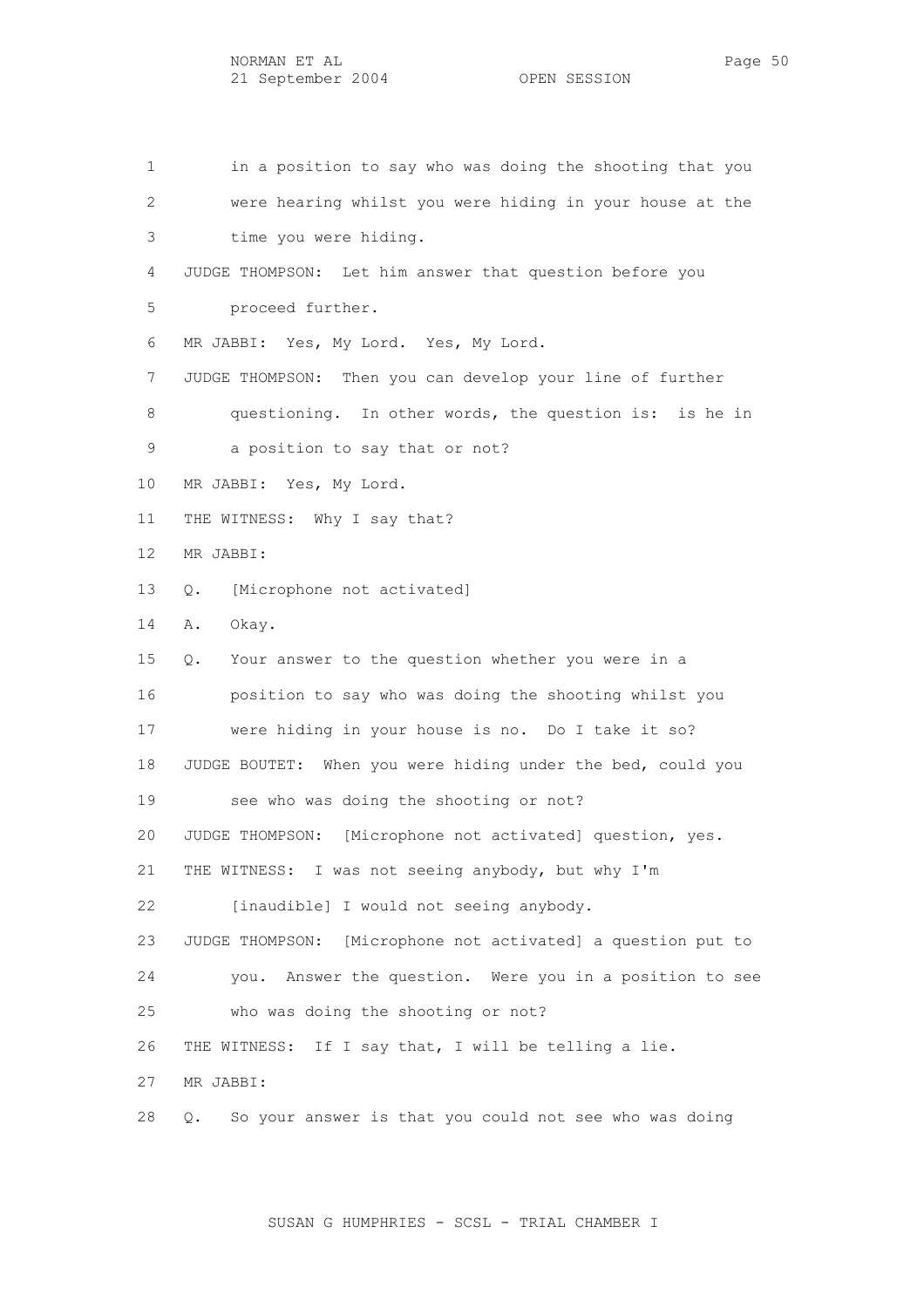NORMAN ET AL Page 51 21 September 2004 OPEN SESSION

 1 the shooting while you were hiding under -- in your 2 house. Yes or no? 3 A. If I say that, I will be lying - telling a lie. 4 PRESIDING JUDGE: [Microphone not activated] 5 THE WITNESS: No, [inaudible] I was lying down in my bed, but 6 I didn't know who was doing the shooting, but they came 7 to the barracks. 8 MR JABBI: 9 Q. Now -- 10 A. It was the Kamajors that came to the barracks. 11 JUDGE BOUTET: The question to you is not whether you can say; 12 it is whether you saw. 13 THE WITNESS: What did I see? Go -- ask that question again. 14 MR JABBI: 15 Q. No, you have actually answered it. His Lordship -- 16 JUDGE BOUTET: Yes, that's okay. Move ahead. [Overlapping 17 microphones] 18 MR JABBI: He has answered the question, My Lord. 19 PRESIDING JUDGE: [Overlapping microphones] yes, what I was 20 saying is that -- 21 MR JABBI: Right. Now, you say also that it took you about 22 ten minutes -- [Overlapping microphones] 23 [COURT REPORTER INTERRUPTS FOR THE RECORD] 24 PRESIDING JUDGE: [Microphone not activated] 25 THE INTERPRETER: Your mike is not on. 26 PRESIDING JUDGE: [Microphone not activated] have the reply to 27 that answer. 28 MR JABBI: Yes, indeed, My Lord.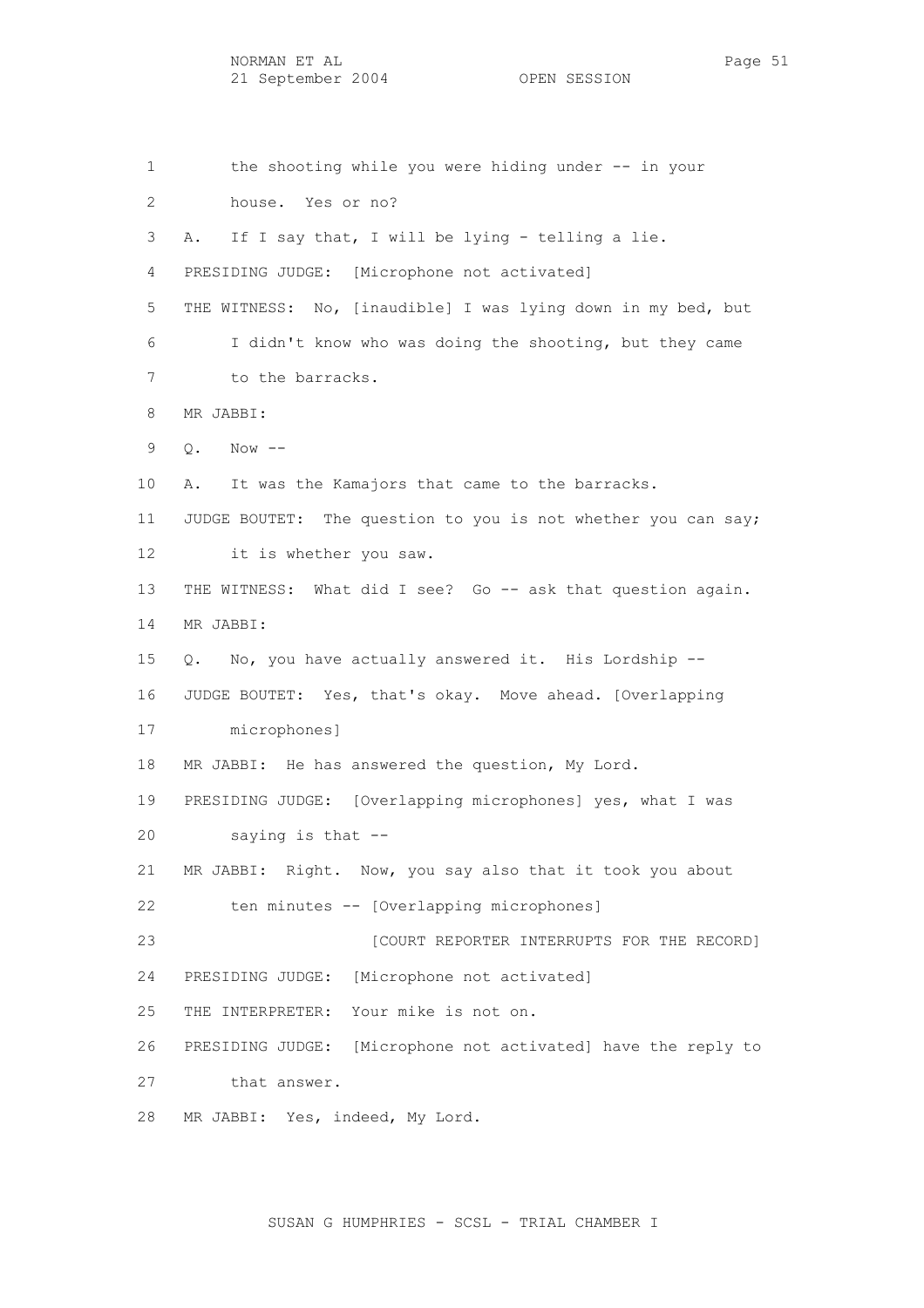1 PRESIDING JUDGE: That is while he was hiding in his house, he 2 could not see. 3 MR JABBI: That's right, My Lord. 4 PRESIDING JUDGE: He could not determine who was doing the 5 shooting. 6 MR JABBI: Yes. I am satisfied that he has given the answer, 7 My Lord. 8 PRESIDING JUDGE: Yes. 9 MR JABBI: But it was His Lordship who also put the -- 10 PRESIDING JUDGE: No, but His Lordship finally asked you to 11 proceed, and that I think there was a -- Yes. 12 MR JABBI: Yes. 13 [HN210904C 12.22 p.m.] 14 MR JABBI: 12:23:08 15 Q. Now, you also said that it took you about ten minutes to 16 leave your house to go and buy the cigarettes and also 17 see all the bodies that you saw and return to your house; 18 is that correct? 19 A. Yes, within the ten minutes, and I returned to my house. 12:23:39 20 Q. These six bodies you saw were all seen during the frame 21 of ten minutes; is that correct? 22 A. Yes, indeed; yes, indeed. Yes. 23 Q. Now, can you tell me how far-flung these bodies 24 were [microphone not activated] these bodies that you 12:24:10 25 saw, one after the other? 26 A. Those who know the barracks, I mean, they are all close 27 together -- the quarters are very close together. I saw

28 this and that and that. They were not very much far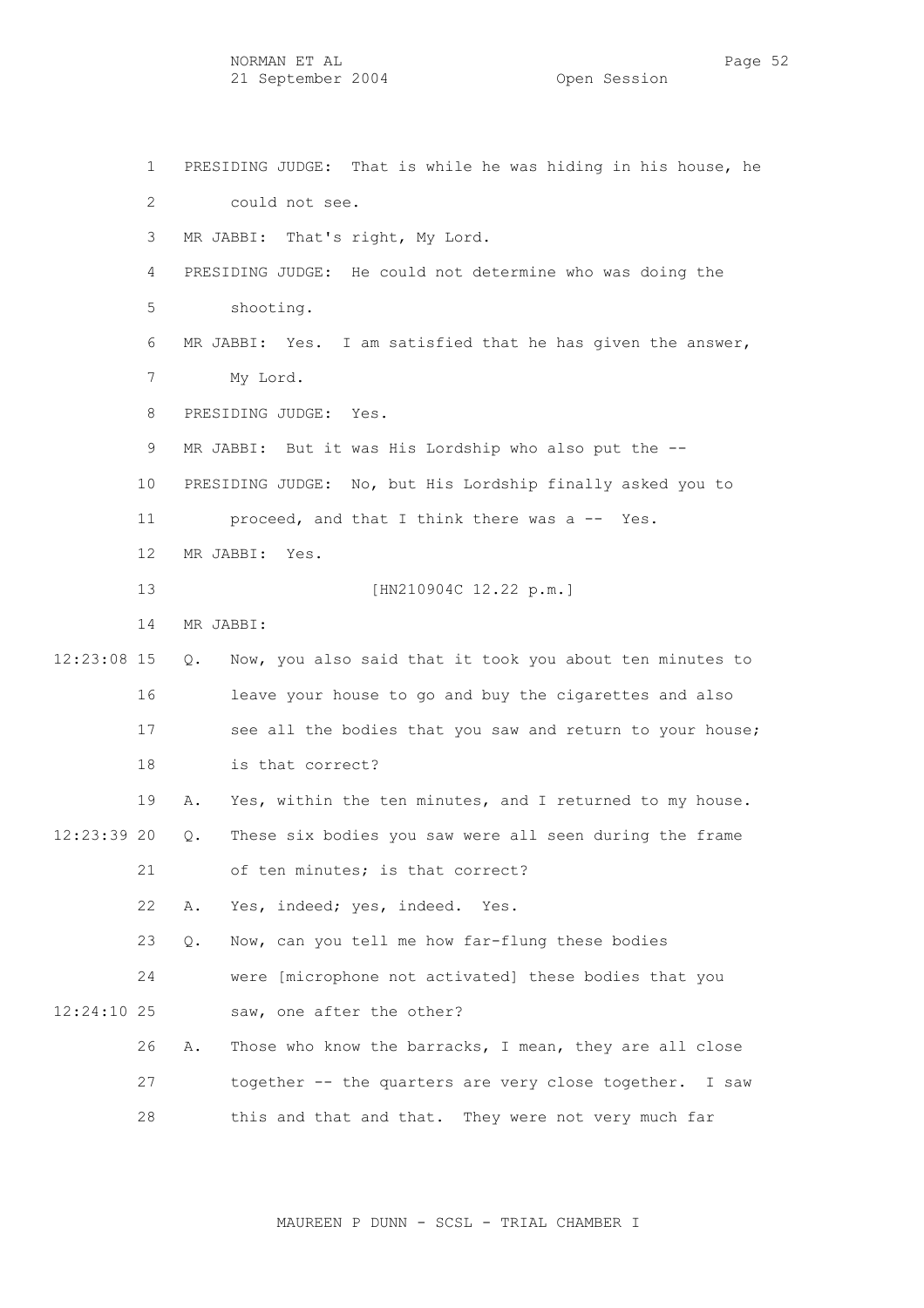1 apart. The quarters are not far apart.

 2 Q. And you also said that the total number of bodies you 3 discovered were six? 4 A. At first there were six. 12:24:55 5 Q. And I'm putting it to you that on that occasion you did 6 not see any bodies on the ground in the barracks. 7 A. No, I would not lie. I have sworn to the Koran, I will 8 not lie. 9 Q. I also put it to you that this evidence about six bodies 12:25:29 10 is in fact fabricated after the event. 11 A. [No interpretation] 12 JUDGE BOUTET: What was the answer? 13 MR JABBI: He has not given an answer. 14 THE WITNESS: No, it is not a lie; I'm telling the truth. 12:26:05 15 That is why I've sworn on the Koran. What is the reason 16 I would not say it? 17 MR JABBI: 18 Q. Now, can you tell the Court -- can you tell the Court any 19 particular Kamajor that you saw on that day in the 12:26:23 20 barracks? 21 A. During that time, if you believed they were your 22 relatives, you would not be able to tell, because they 23 were so dressed fearfully. They disguised themselves and 24 they painted their faces. Even if it were your brother, 12:26:54 25 you would not know him -- you can't recognise the person 26 on that day. 27 Q. So may I take it that you were not able to identify any 28 Kamajor on that day in the barracks?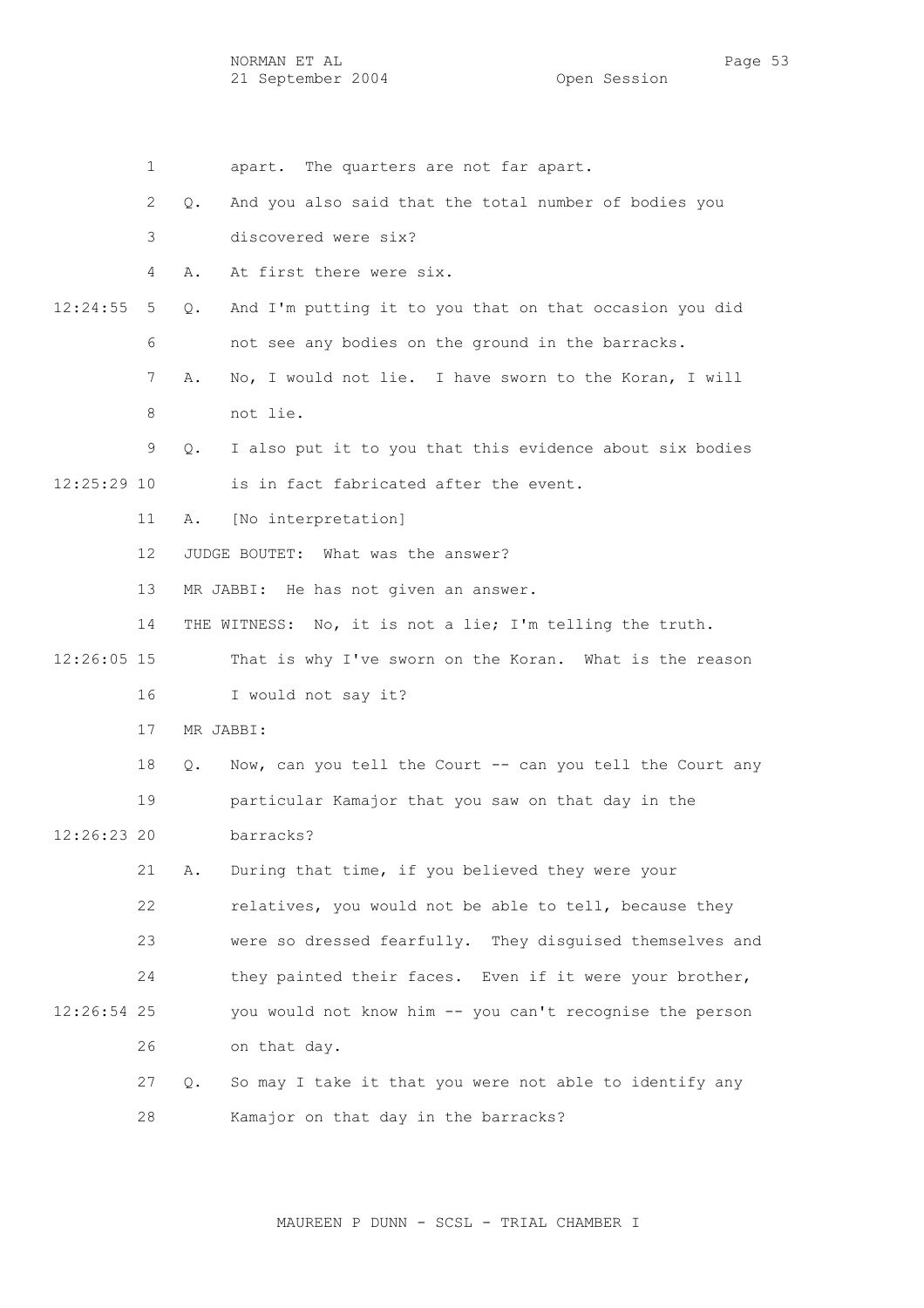|             | 1                 | Α. | I would not lie. No, they were so fearfully dressed and,  |
|-------------|-------------------|----|-----------------------------------------------------------|
|             | 2                 |    | because they disguised themselves and painted their       |
|             | 3                 |    | faces, even if it were your brother, you would not know.  |
|             | 4                 | Q. | You have also given evidence of being present at the site |
| 12:27:33    | 5                 |    | when a grave was dug and bodies buried there. Where was   |
|             | 6                 |    | that?                                                     |
|             | 7                 | Α. | In the barracks. In fact, I went and took part in doing   |
|             | 8                 |    | the work in the barracks. I helped them. We dug the       |
|             | 9                 |    | grave; we buried them there in the barracks.              |
| 12:28:04 10 |                   | Q. | Were those bodies police officers, or --                  |
|             | 11                | Α. | They were all policemen.                                  |
|             | $12 \overline{ }$ | Q. | All six bodies were policemen?                            |
|             | 13                | Α. | Yes, they were all policemen -- yes.                      |
|             | 14                | Q. | Now, do you remember the spot where that burial took      |
| 12:28:41 15 |                   |    | place?                                                    |
|             | 16                | Α. | Yes, indeed. I said it was in the barracks, by the        |
|             | 17                |    | school field -- by the --                                 |
|             | 18                | Q. | You know the specific spot?                               |
|             | 19                | Α. | Yes, sir; yes, yes.                                       |
| 12:29:02 20 |                   | Q. | And you can identify the spot to this Court, if given an  |
|             | 21                |    | opportunity?                                              |
|             | 22                | Α. | Kenema, yes.                                              |
|             | 23                | Q. | Now, after all this had happened - according to you - to  |
|             | 24                |    | police officers, and fairly senior police officers at     |
| 12:29:28 25 |                   |    | that, did you make a report of it?                        |
|             | 26                | Α. | Where can you report? There was no station; we were not   |
|             | 27                |    | working -- no.                                            |
|             | 28                | Q. | Did you make a report of it?                              |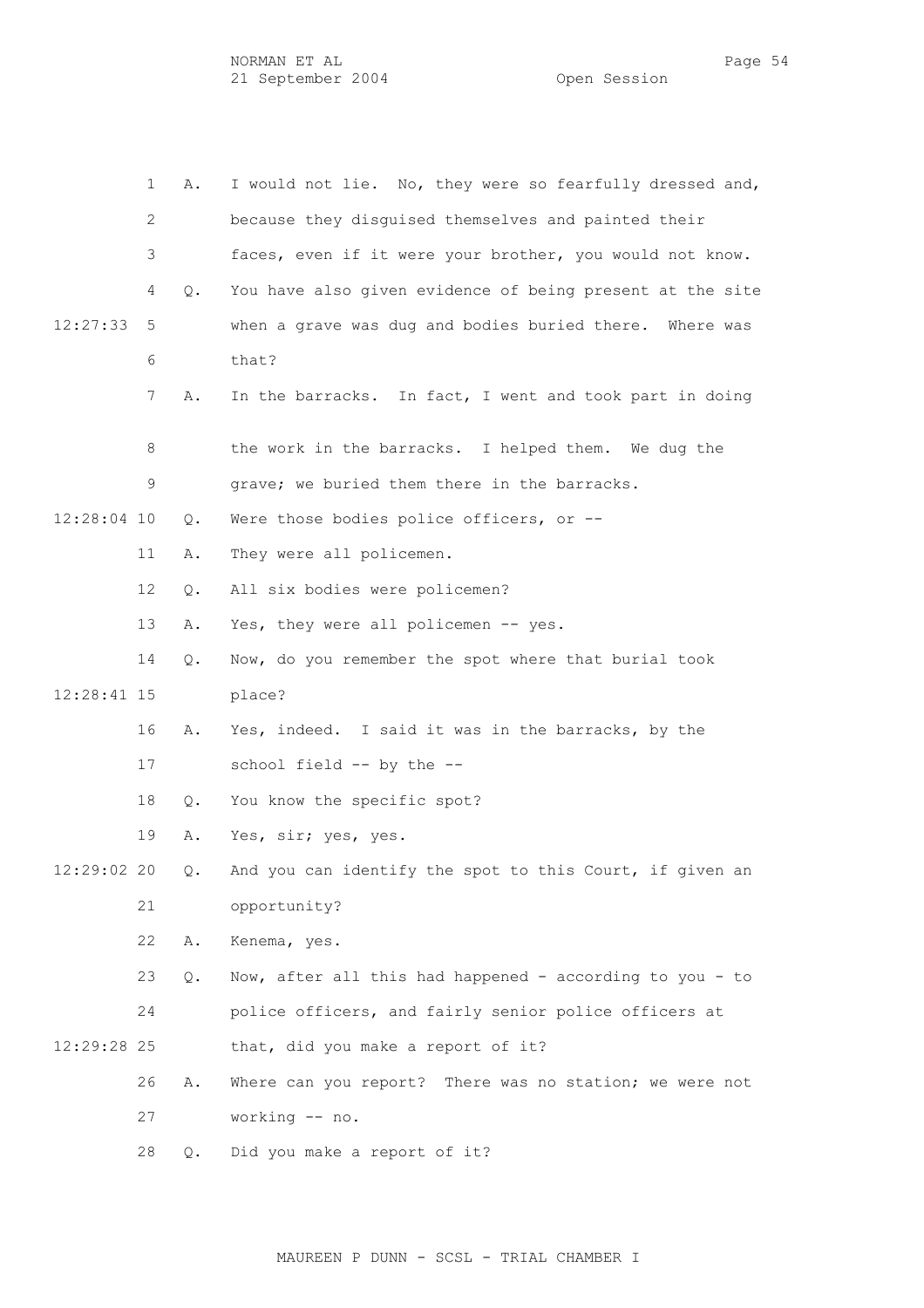1 A. No, sir. 2 Q. Fine. 3 A. No. 4 Q. Now, of the six bodies, you have said before -- okay, 12:30:00 5 before that question, I will ask you a preliminary. The 6 police force, or the policemen in the barracks at that 7 time, those who were resident in the barracks - all 8 **b** policemen resident in the barracks - can you tell this 9 Court what categories of police there were there? 12:30:25 10 Because you started by saying, if I may just refresh your 11 memory, that you, yourself, a general services 12 policeman -- 13 JUDGE THOMPSON: General duty policeman. 14 MR JABBI: General duty, sorry, My Lord. 12:30:45 15 Q. General duty policeman. Can you tell this Court what 16 types of such category existed among policemen who were 17 living in the barracks? 18 A. Those that were in the barracks at that time? 19 Q. Those who were living in the barracks regularly up to the 12:31:18 20 time the Kamajors came, what categories of policemen were 21 there? 22 A. I can't tell -- there were so many, but many left. 23 Q. I'm not sure that -- 24 A. Many left. 12:31:33 25 Q. I'm not asking about the number of policemen. You have 26 named one category for us here, that they were general 27 duties policemen. 28 A. But we are general duties, like me.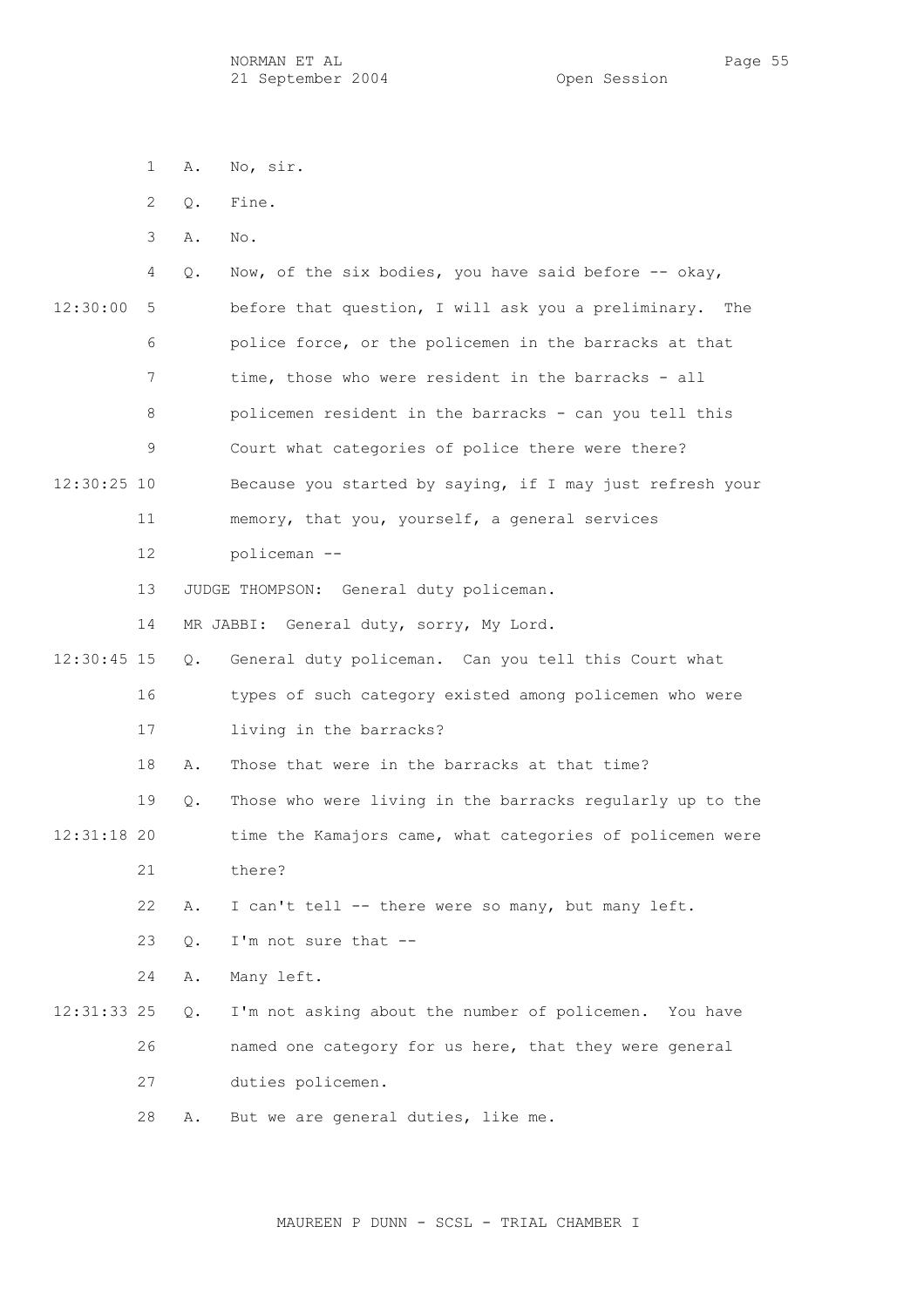1 Q. Was there any other category of police officer apart from 2 general duties? 3 PRESIDING JUDGE: Dr Jabbi, please. 4 MR JABBI: Sorry, yes, My Lord. 12:32:00 5 PRESIDING JUDGE: Ask him how many categories exist in the 6 police force and then ask him -- you know, let him say 7 whether this category was there in Kenema. 8 MR JABBI: As Your Lordship pleases. 9 Q. Generally speaking, apart from the general duties 12:32:19 10 policemen, was there any other category of policemen, 11 generally speaking, in the police force in Kenema? 12 A. Yes; yes, we were all there, SSDs were there, CID 13 and SB and general duty police -- we were there. At the 14 time, we were the people in the barracks. 12:32:55 15 Q. Okay. So how many categories did you name just now -- 16 SSD, just -- 17 A. Listen to me -- listen. General duties, SSD, CID, SB. 18 Q. What do you mean by "SB" [overlapping microphones] 19 A. They don't put on any uniform. 12:33:14 20 Q. No, but what does "SB" mean? SB, you said; what does it 21 mean? 22 A. SB, they're like the CIDs -- they don't put on any 23 uniform. They -- 24 Q. What words do the letters "SB" stand for in that answer 12:33:34 25 you have given? You have given an answer to say there 26 were SB policemen. What words do those two letters "SB" 27 stand for? 28 A. There is a branch that is called SB -- CID. They are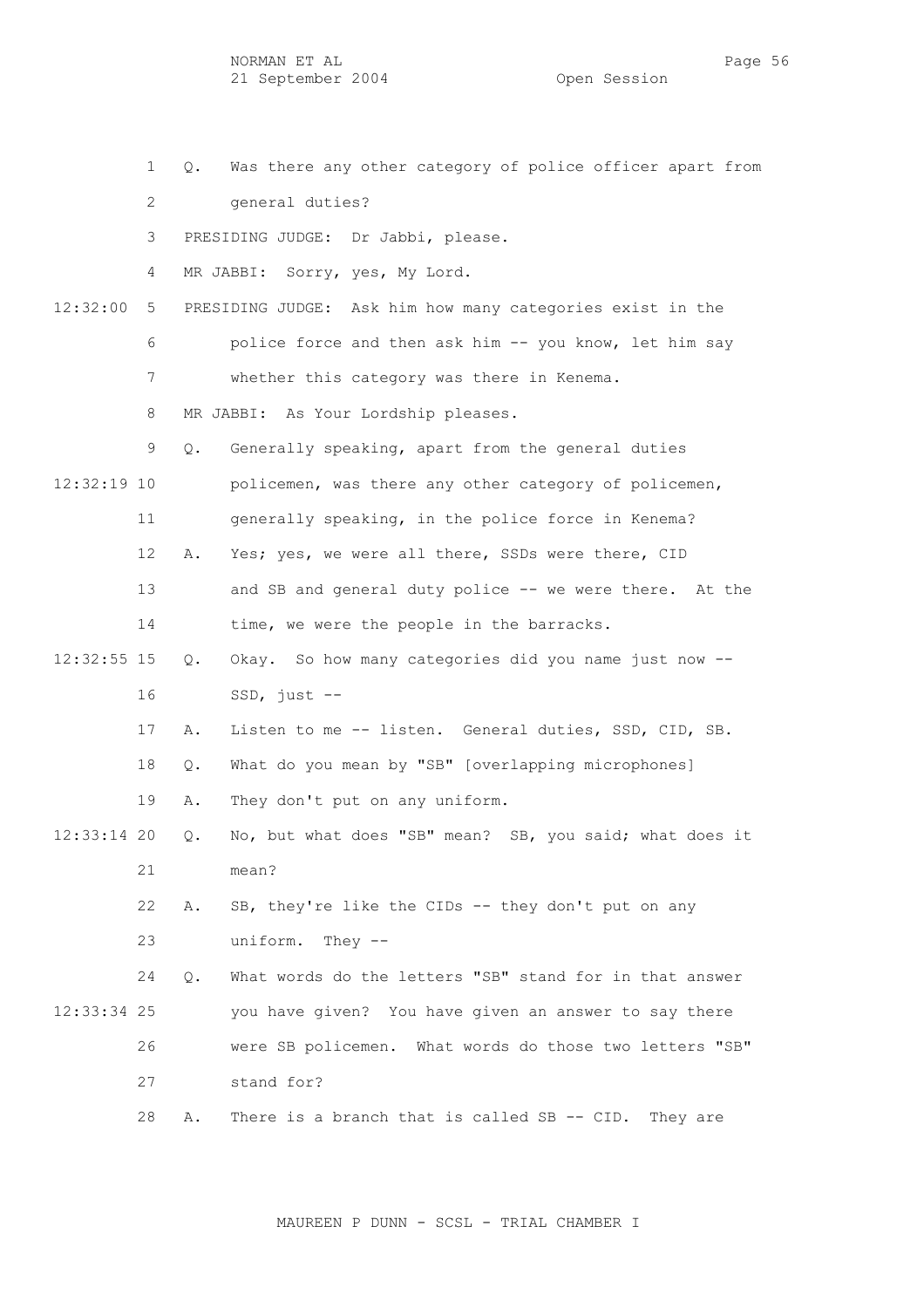1 there; they are branch. 2 Q. Is it Special Branch? 3 A. Special Branch, yes. 4 Q. So there were four categories of policemen generally in 12:34:02 5 the service in Kenema -- four categories? 6 A. Yes, yes. 7 Q. Now, of these bodies that you saw, or you say you saw in 8 the barracks after the arrival of the Kamajors, were you 9 able to say how many categories, or which of those 12:34:25 10 categories were represented among the dead bodies -- the 11 dead bodies -- seven of them, you said? 12 A. Yes. SSD OC Brima -- he was in the SSD. The others were 13 general duty; they put on uniforms. 14 Q. So, Your Honour, I did not get the answer very clearly. 12:35:10 15 Did you say two categories? Can you go over your answer 16 again, please? 17 A. What I said was SSD -- the head of the SSD, OC Brima, was 18 killed. The rest were all general duty policemen. 19 Q. So the seven policemen that were killed -- 12:35:31 20 A. Six. 21 PRESIDING JUDGE: [Microphone not activated] 22 JUDGE THOMPSON: Six; they were talking about six. In other 23 words, OC Brima was the head of the SSD and the rest of 24 the other six - that's the five - were general duty 12:35:44 25 police officers. That would seem to be what he's saying. 26 MR JABBI: That is, indeed, what he's saying. I was talking 27 about the seventh. 28 JUDGE THOMPSON: He hasn't dealt with that yet; you referred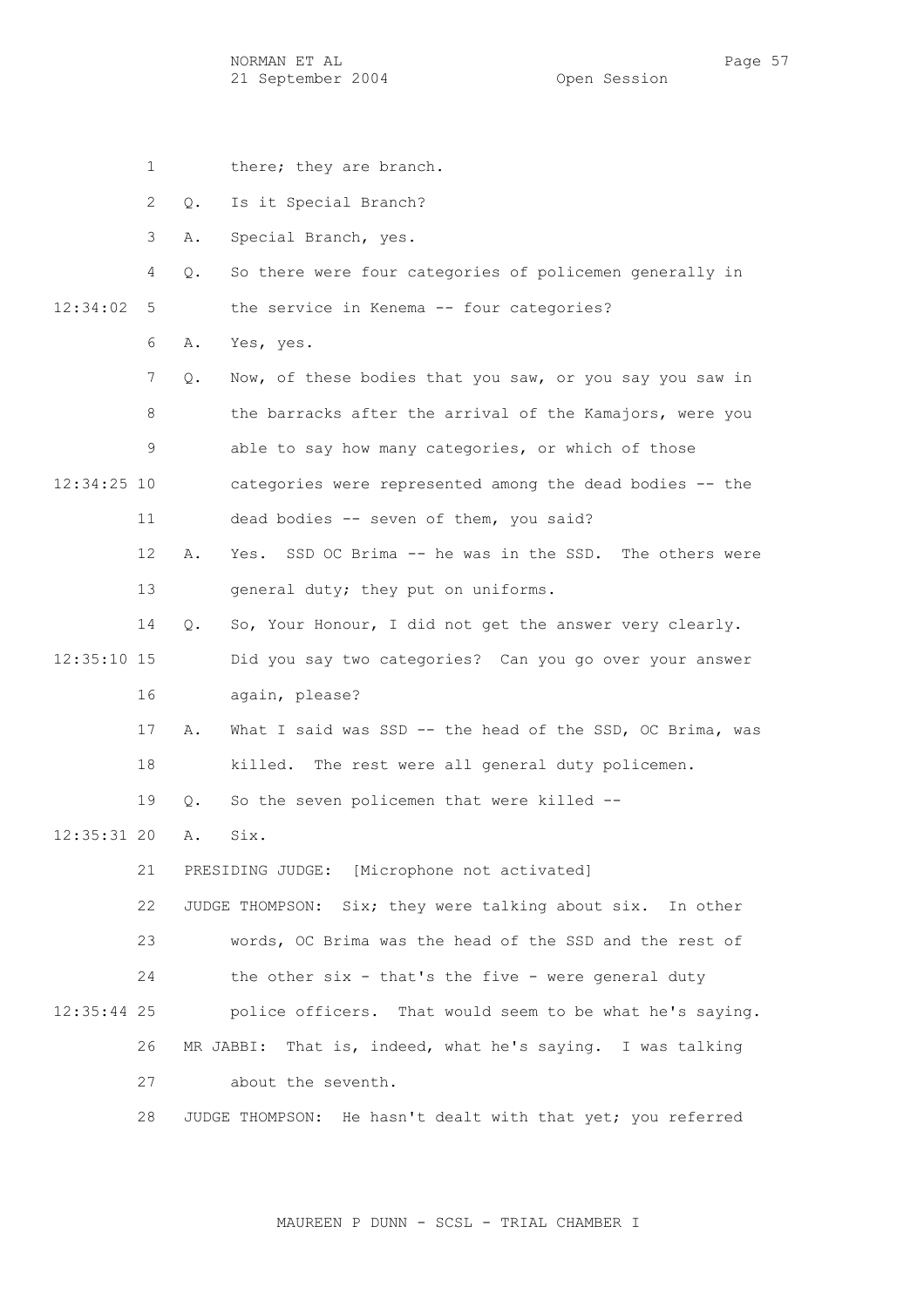1 him to six. The evidence seems to suggest that he 2 identified six at one point in time and, later on, a 3 seventh. 4 MR JABBI: Thank you very much, My Lord. 12:36:07 5 Q. Now, your answer is that, of the six bodies you first 6 identified, there were two categories of police 7 represented there -- one SSD -- 8 A. The OC. 9 Q. -- and the OC, and the remaining five were all general 12:36:24 10 duties? 11 A. Yes. 12 JUDGE THOMPSON: He was specific. He said Brima was the OC. 13 Otherwise -- 14 MR JABBI: Yes, My Lord. 12:36:34 15 JUDGE THOMPSON: He was specific on that. 16 MR JABBI: Yes, My Lord. I take it, My Lord. 17 Q. Of those categories of policemen, which ones usually 18 carried arms? 19 A. Those that carry guns are the SSDs -- SSDs, they carry 12:37:02 20 guns. 21 Q. Now, would you be surprised to learn that OC Brima was 22 armed before he died? 23 A. No, he had no gun. When I went to see his corpse, he was 24 wounded at the back -- he was shot on the back. 12:37:38 25 Q. Your answer is that, by the time you saw the body, there 26 was no gun by it; is that your answer? Is that your 27 answer? 28 A. Yes. He was dead, yes.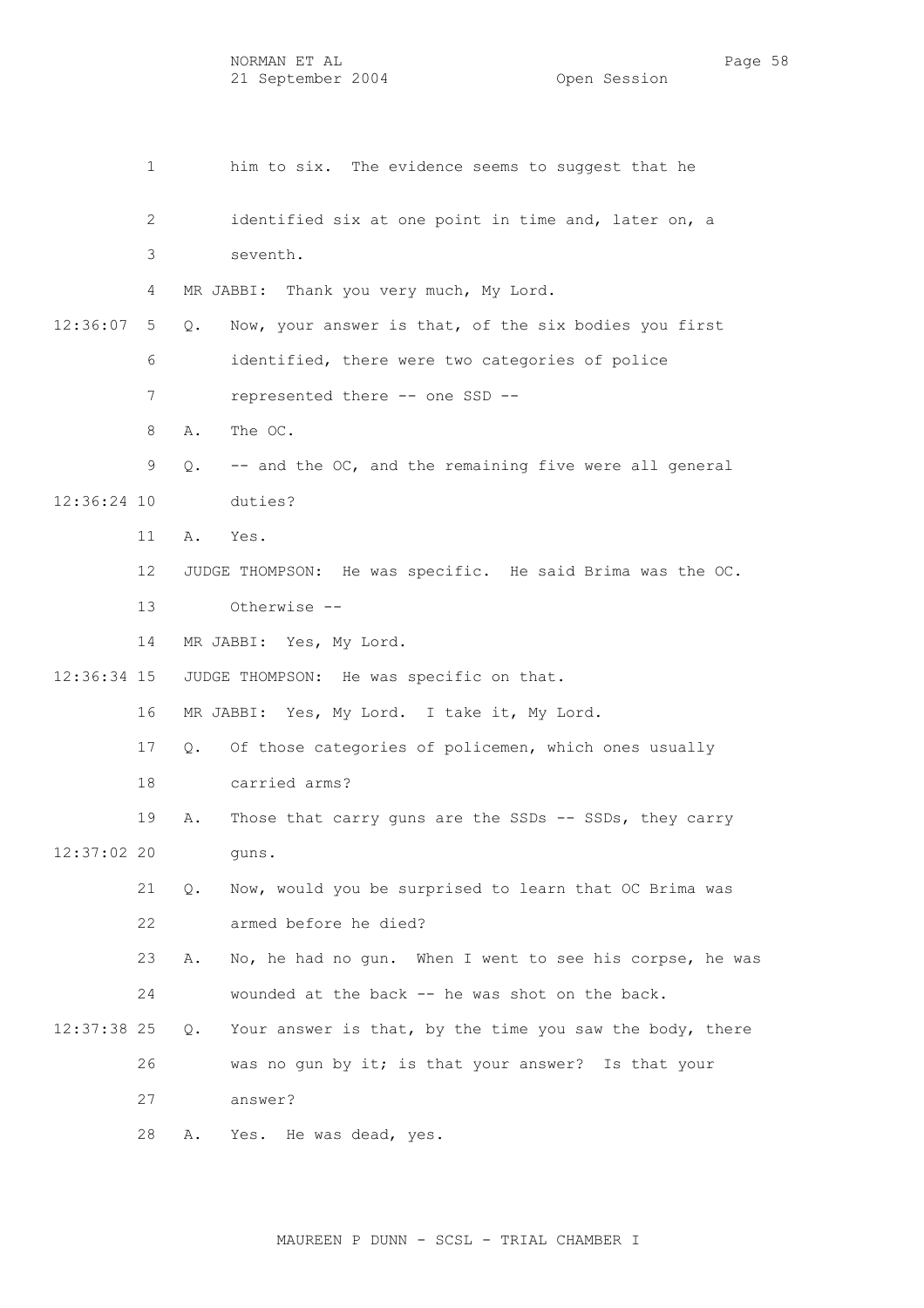1 Q. So I put it to you that you were not in a position to say 2 whether he was armed by the time he died. 3 A. What do you want me to say? 4 Q. I want you to say whether you were in a position to say 12:38:22 5 that OC Brima was armed or not armed by the time he died. 6 Are you in a position to say that categorically? 7 A. You want me to tell a lie. I did not see any gun with 8 him. I met him -- dead. I did not see any gun with him, 9 but you want me to tell a lie. 12:38:58 10 Q. Let him listen to my question carefully. 11 A. Yes, sir, I'm listening. 12 Q. In view of your answers so far, you cannot say whether, 13 at the time that OC Brima died, he had a gun on him -- 14 you cannot say that; that is all I'm asking you. You're 12:39:33 15 not in a position to say that. 16 A. No, I did not see any gun with the man; I saw his corpse. 17 Q. [Overlapping microphones] the answer I need. You could 18 not say whether, at the time he died, he might have been 19 armed or not armed; you cannot say that? 12:40:04 20 A. [Overlapping microphones] I did not see any gun with him. 21 I only saw his corpse. 22 Q. Because it was only his corpse they took him across 23 afterwards. Now, did you witness the shooting of any one 24 of those six bodies? Did you yourself personally witness 12:40:32 25 the shooting of anybody? 26 A. No, no, no. 27 Q. You did not witness the shooting of any bodies 28 [overlapping microphones]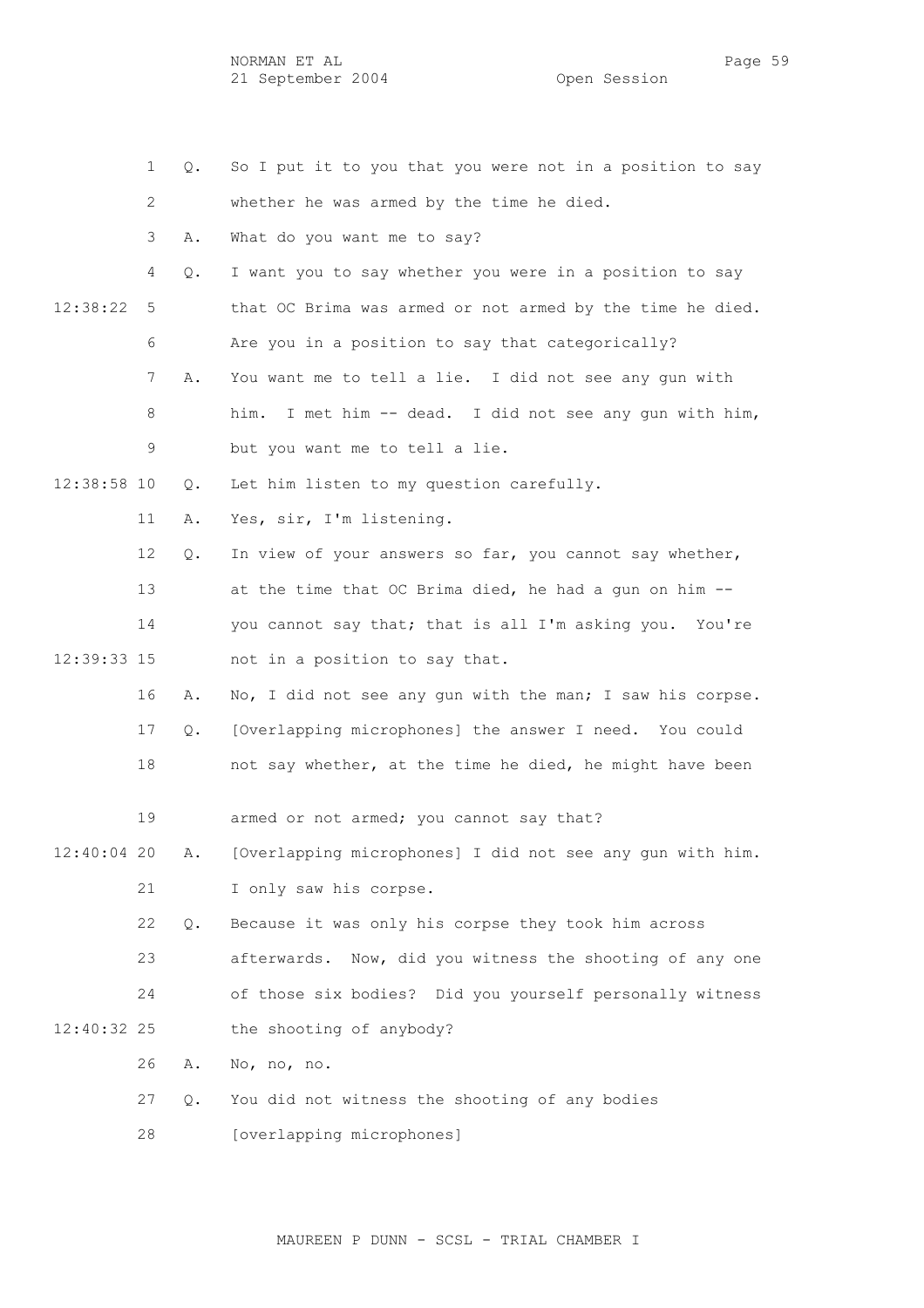1 A. No, I only saw the corpses.

12:41:48 5 the NIC building.

 2 Q. Now, I will take you to the arrival of ECOMOG. You have 3 said that, after two days, loud hailers announced the 4 arrival of ECOMOG asking people - the police - to go to

 6 A. They asked us to come out, all the policemen -- we just 7 come out and report.

 8 Q. [Microphone not activated] the same for you, and the 9 questions will now come. Again, I want you to be as 12:42:08 10 precise as you can be in the circumstances. How many 11 days - days - did it take from the time the Kamajors 12 arrived to the time ECOMOG arrived? How many days did it 13 take?

 14 A. When the Kamajors came, they were there for three days. 12:42:43 15 They were there for four days, and 50 ECOMOG came. 16 Q. Between the time that you saw the dead bodies for the 17 first time - the six dead bodies for the first time - up

 18 to the time that ECOMOG arrived -- I've not put the 19 question yet.

12:43:19 20 A. Okay.

 21 Q. Between the time that you saw the six dead bodies for the 22 first time to the time that ECOMOG arrived, to your own 23 knowledge, was there any shooting or fighting in the 24 barracks?

12:43:59 25 A. Go back to your question.

 26 Q. Was there any shooting or fighting in the barracks from 27 the time you came out and saw the six bodies to the time 28 a few days later when ECOMOG arrived? Had any fighting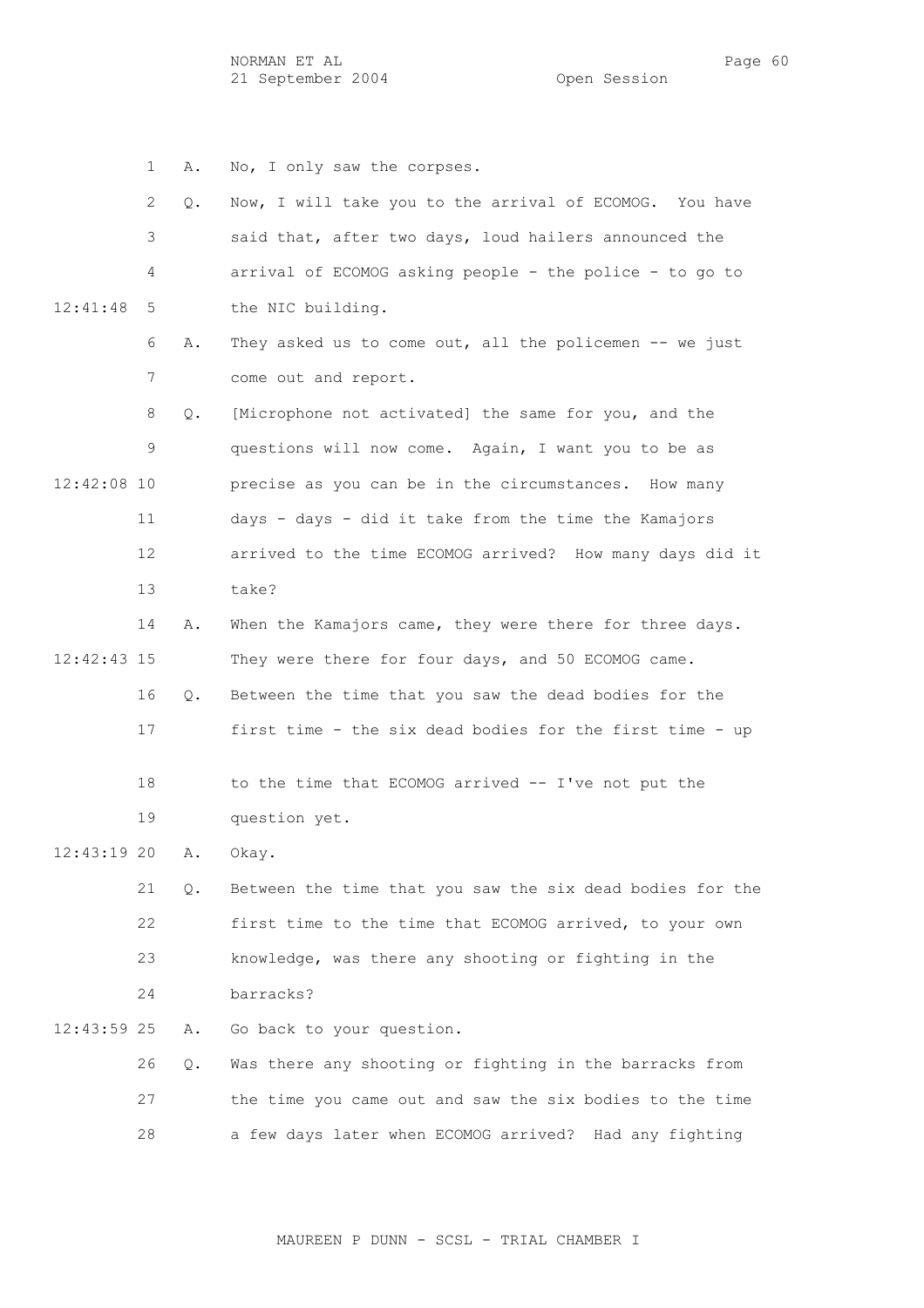1 taken place? 2 A. No. As soon as -- as soon as they killed the people, 3 we -- 4 PRESIDING JUDGE: No, stop there. The answer is no. 12:44:46 5 MR JABBI: 6 Q. So no fighting took place for that period, to your own 7 knowledge? 8 A. The military were killed. 9 Q. ECOMOG arrived and called you at NIC. What did they tell 12:45:13 10 you? 11 A. We were not the only people. 12 Q. The question is: What did ECOMOG say to you -- 13 A. When ECOMOG came and asked the police to come out and we 14 were gathered together and we were taken to the NIC, they 12:45:47 15 told us that we were now safe. 16 Q. Was that all ECOMOG [overlapping microphones] 17 A. Yes, that is what I heard, that we were now safe. 18 Q. Did ECOMOG ask the police, who assembled at NIC, to say 19 anything there? 12:46:19 20 A. No, I did not hear that. I did not hear them ask me to 21 say anything. I did not hear it. 22 Q. Not you in particular -- whether the assembled policemen 23 were asked to say anything to ECOMOG? 24 A. I did not hear that. 12:46:36 25 Q. [Microphone not activated]. Now, do you know if any 26 report was made about those six dead bodies to ECOMOG? 27 A. Even if they did, I did not hear it. Even if they did, 28 I did not hear it.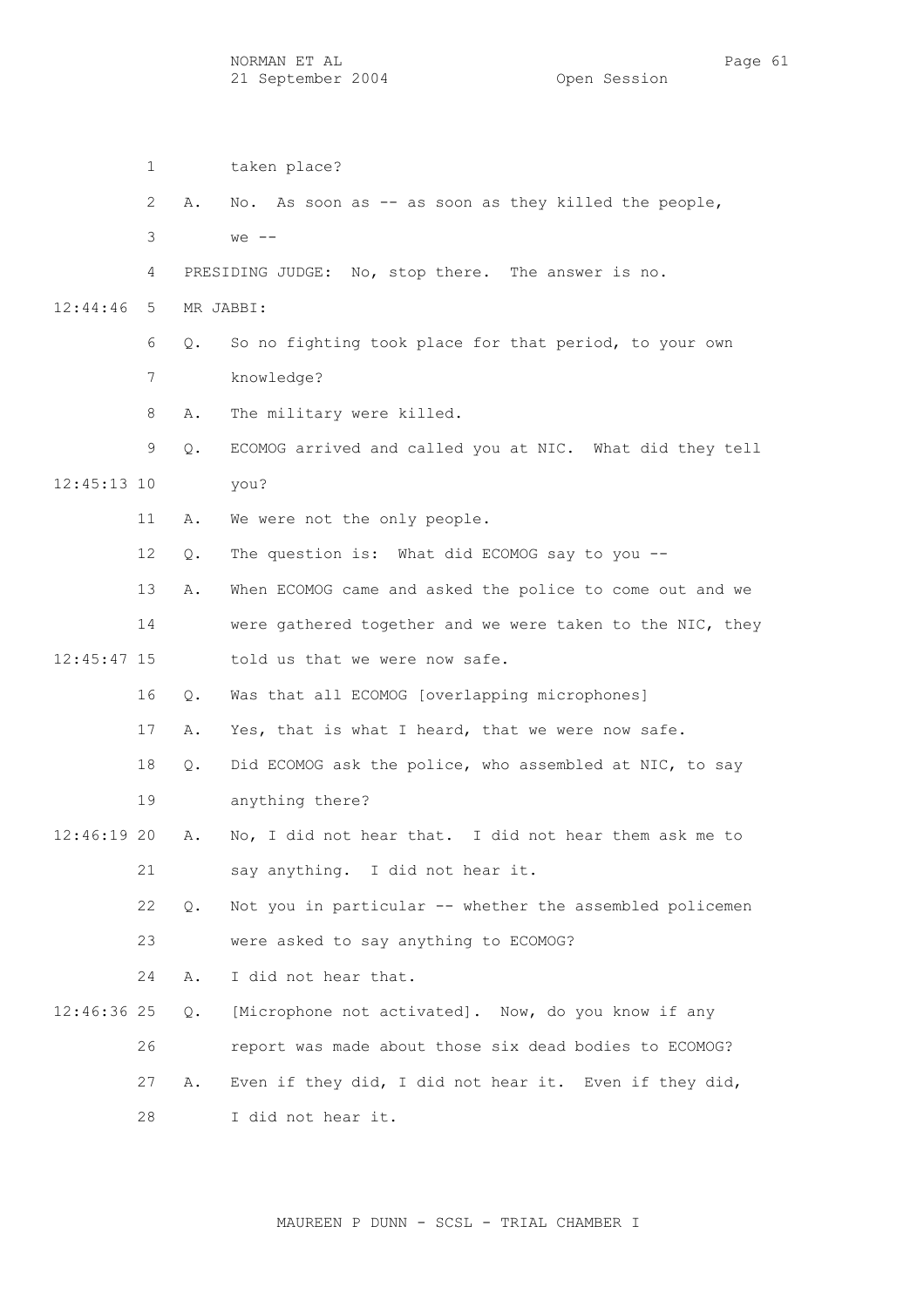- 1 Q. You do not know if any report was made to ECOMOG about
- 2 those six bodies?
- 3 A. No, no. [No interpretation]
- 4 PRESIDING JUDGE: That's enough.

12:47:25 5 JUDGE THOMPSON: All this explaining and commenting.

6 MR JABBI:

- 7 Q. Now, do you also know if any report was made to the 8 Kamajors about the incident in the police barracks since 9 they took over and they were there for some time in 12:47:49 10 control before ECOMOG came? Was any report made to them 11 in control about the six dead bodies you mentioned? 12 A. Go over that question. I did not get you clear. 13 Q. According to your evidence, the Kamajors took over
	- 14 control of Kenema --

12:48:32 15 A. Yes, sir.

- 16 Q. -- for a few days before ECOMOG arrived? For a few days, 17 six persons had been killed in the barracks before ECOMOG 18 arrived, and for that period --
	- 19 A. Yes.
- 12:48:55 20 Q. -- before ECOMOG arrived, the Kamajors were in control of 21 the situation in Kenema. Do you know if -- during that 22 pre-ECOMOG period when Kamajors were in control, do you 23 know if any report was made to the Kamajors about the six 24 dead bodies? 12:49:15 25 A. I don't know that. I don't know. I do not know.
	- 26 Q. You do not know if any such report was made?

27 A. I was in my house. I didn't go out at all.

28 Q. Thank you.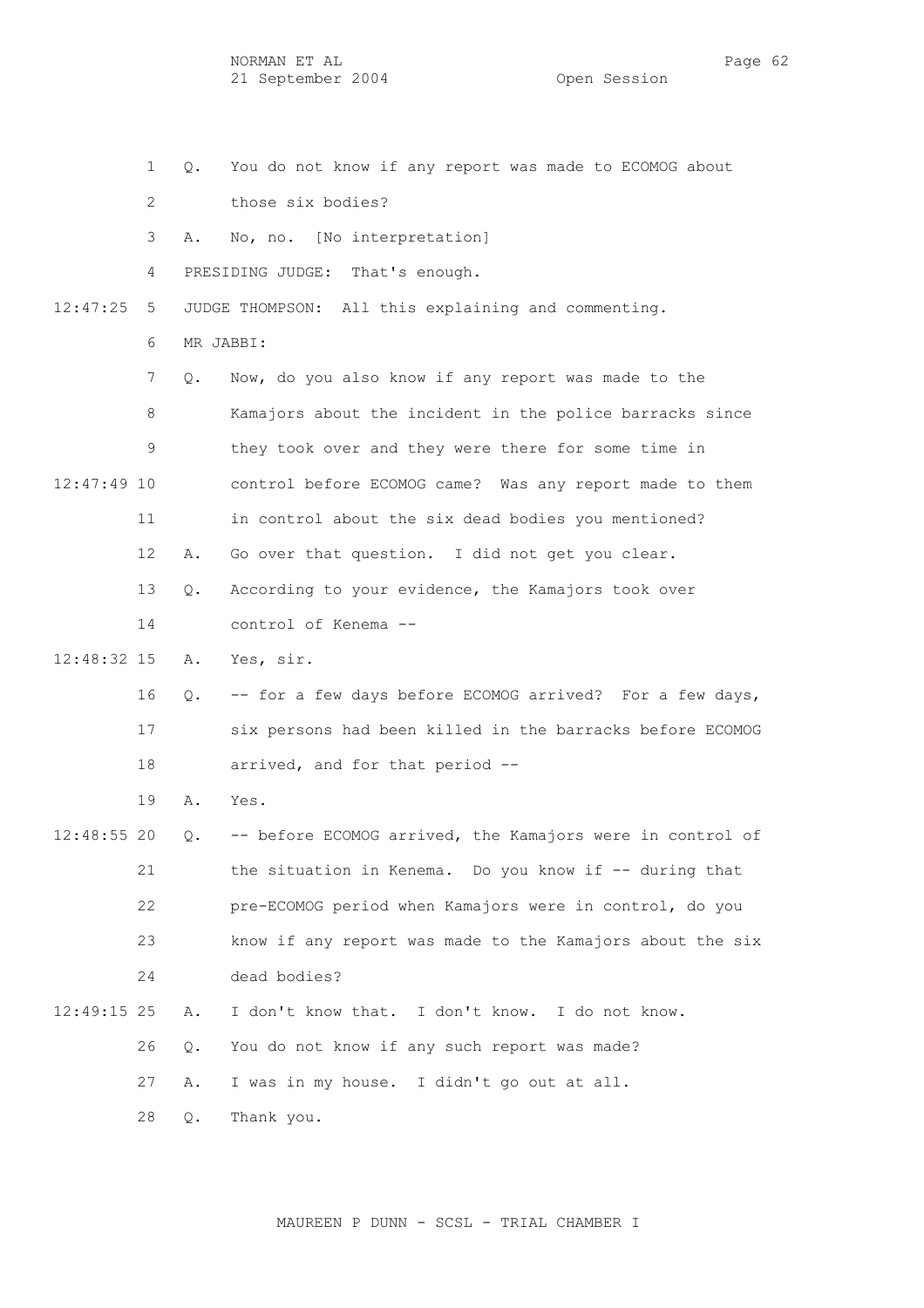NORMAN ET AL<br>21 September 2004 - Page 63 21 September 2004

 1 PRESIDING JUDGE: Except to buy cigarettes. 2 MR JABBI: The urge is very strong for him. 3 Q. Now, do you know whether any report was made to ECOMOG 4 about the Kamajors when ECOMOG arrived? 12:50:00 5 A. I don't know about that. 6 Q. You do not know whether any such report was made to the 7 Kamajors. Now -- 8 A. [No interpretation] 9 Q. That is okay. Your answer is completely satisfactory. 12:50:17 10 A. We had elders -- we had -- all our bosses were there. 11 Q. Okay, sir. 12 A. Okay. 13 Q. Now, next question. Did you recognise, at the NIC 14 meeting, any Kamajors? Did you recognise any Kamajors at 12:50:48 15 the NIC meeting? 16 A. No. We -- 17 PRESIDING JUDGE: Stop there. Please answer the question. 18 MR JABBI: 19 Q. You did not recognise any Kamajors that you knew at the 12:51:12 20 NIC meeting? 21 A. No. 22 Q. Now, for the period that the Kamajors were in control in 23 Kenema, before the arrival of the ECOMOG - this is not 24 now at the NIC meeting alone, don't forget - but for the 12:51:39 25 period that the Kamajors were in control in Kenema, 26 before the arrival of the ECOMOG, did you recognise any 27 Kamajors that you can identify? 28 A. No.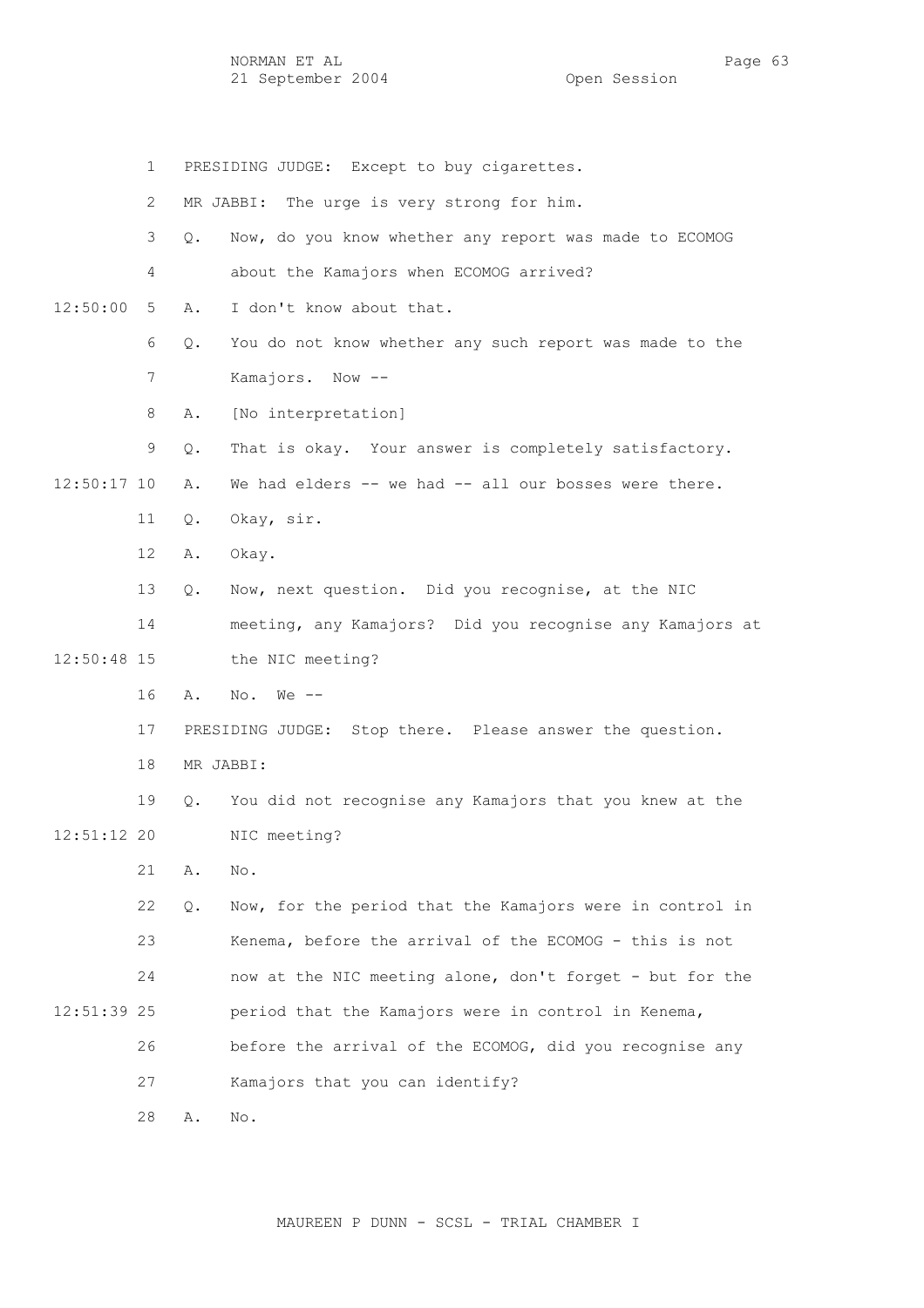1 Q. You did not recognise any Kamajors in Kenema for that 2 period? 3 A. No. 4 Q. Now, whilst ECOMOG -- 12:52:32 5 A. I want to ease myself. 6 PRESIDING JUDGE: The Court will rise for him to ease himself, 7 please. We will stop here. Dr Jabbi, you'll continue 8 with your cross-examination. I don't know how much time 9 you still have. 12:52:54 10 MR JABBI: I will not need a lot of time. The Court -- 11 PRESIDING JUDGE: We'll stop there, and the Court will rise 12 and we will resume at 2.30 for the continuation of the 13 cross-examination. The Court rises, please. 14 [Luncheon recess taken at 12.52 p.m.] 14:31:27 15 [On resuming at 2.42 p.m.] 16 **16** [The accused not present] 17 PRESIDING JUDGE: We are resuming the session. We are 18 informed -- the Chamber is informed that there is a 19 communication from the Detention Unit, you know, on the 14:45:19 20 state of health, you know, of the second and third 21 accused persons. Do you have the correspondence? Court 22 Management, do you have this correspondence, please? Can 23 you show this to the Defence -- the second and third -- 24 well, the first, second and the third, of course, see the 14:46:26 25 document. 26 [Document shown to Defence counsel] 27 PRESIDING JUDGE: Can you show it to the Prosecution, please? 28 [Document shown to Prosecution]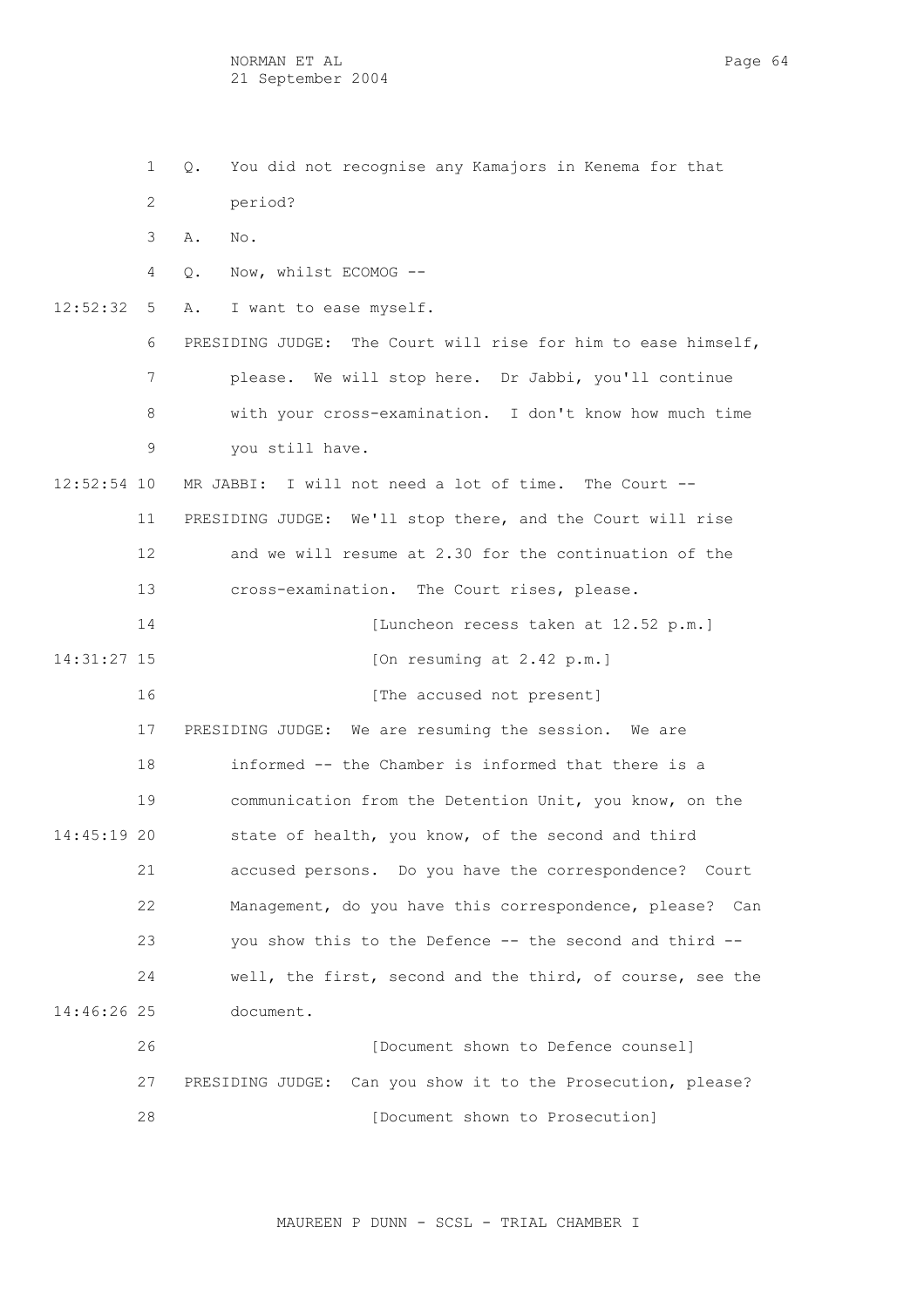1 PRESIDING JUDGE: It is the intention of the Chamber to admit 2 this document in evidence. Is there any objection? 3 MR SAUTER: No objection, Your Honour. 4 PRESIDING JUDGE: Defence? 14:49:19 5 MR JABBI: No objection. 6 MR BOCKARIE: Yes, Your Honour, in relation to the -- 7 PRESIDING JUDGE: Can you wait? Just exercise some patience. 8 Let's have the document back. This will be Exhibit 14, 9 is it? 14:50:33 10 MS EDMONDS: 13. 11 PRESIDING JUDGE: 13? We had 13. 12 MR HALL: 13 is the letter from yesterday from Chief Norman. 13 MS EDMONDS: That's 12. 14 PRESIDING JUDGE: That's 12, so this is 13. 14:51:03 15 [Exhibit No. 13 was admitted] 16 PRESIDING JUDGE: Maureen, can you please read the contents of 17 Exhibit 13? 18 MS EDMONDS: It's: 19 "Court Management, 14:51:32 20 Special Court for Sierra Leone" 21 From: 22 "Raymond Cardinal, Deputy Chief, Detention 23 Centre. "Please find attached a memo from 24 Dr Harding advising that both Moinina 14:51:44 25 Fofana and Allieu Kondewa be excused from 26 attending Court on this date due to a 27 medical condition. Moinina Fofana 28 complained of severe headache. His blood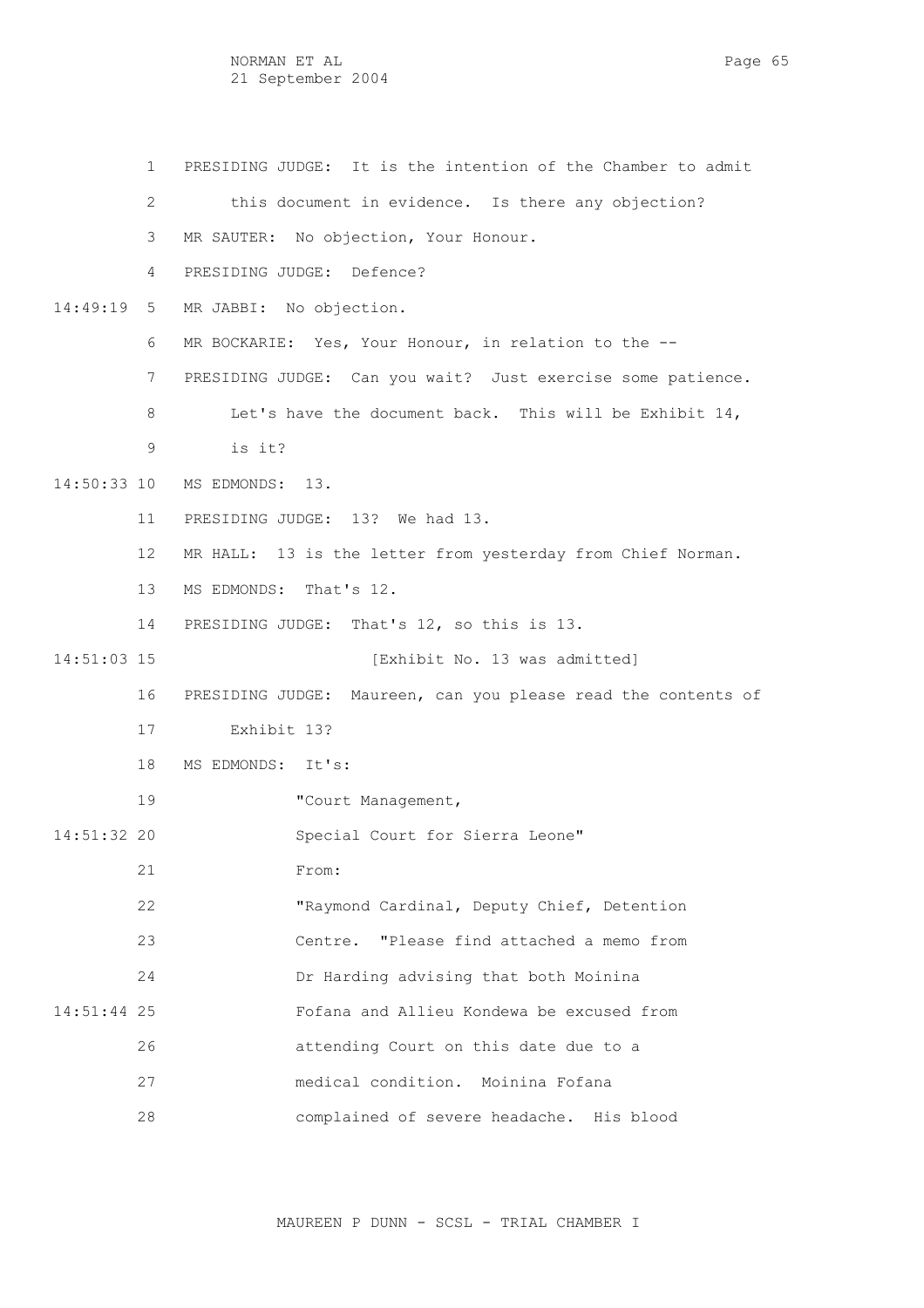| 1             | pressure is 120 over 90. This is slightly                    |
|---------------|--------------------------------------------------------------|
| 2             | high and has been treated. I'm reviewing                     |
| 3             | him at 1600 hours today. I'm advising that                   |
| 4             | he rest today."                                              |
|               |                                                              |
| $14:52:07$ 5  | "Allieu Kondewa complained of headache.                      |
| 6             | Blood pressure is normal. However, I was                     |
| 7             | called to see Mr Kondewa on Sunday. He had                   |
| 8             | symptoms of malaria and was started on                       |
| 9             | anti-malarials. This might be the cause of                   |
| 14:52:21 10   | his being unwell today. He took his third                    |
| 11            | dose of Arinate this morning and has had a                   |
| 12            | stronger analgesic. He can also rest                         |
| 13            | today. Dr Donald Harding."                                   |
| 14            | PRESIDING JUDGE: Thank you. Yes, Mr Bockarie?                |
| $14:52:42$ 15 | MR BOCKARIE: Yes, Your Honour. In addition to the medical    |
| 16            | report, I spoke to my client this afternoon and he told      |
| 17            | me that he will come tomorrow if he feels better -- and      |
| 18            | I hope he feels better. He's quite prepared to               |
| 19            | participate in the Court's proceedings. Thank you, sir.      |
| 14:53:05 20   | PRESIDING JUDGE: Thank you. Right. There's no other comment  |
| 21            | from either side?                                            |
| 22            | Sorry, Your Honour, the doctor is here. May<br>MR BOCKARIE:  |
| 23            | we -- probably I have to call -- I didn't know about the     |
| 24            | Exhibit 13, so I just telephoned if he can just come and     |
| 14:54:08 25   | give viva voce evidence as to the status of Moinina's        |
| 26            | health, but now that matter has been disposed of, may        |
| 27            | I just ask for his release, sir?                             |
| 28            | PRESIDING JUDGE: Yes, he's released. Exhibit 13 says it all. |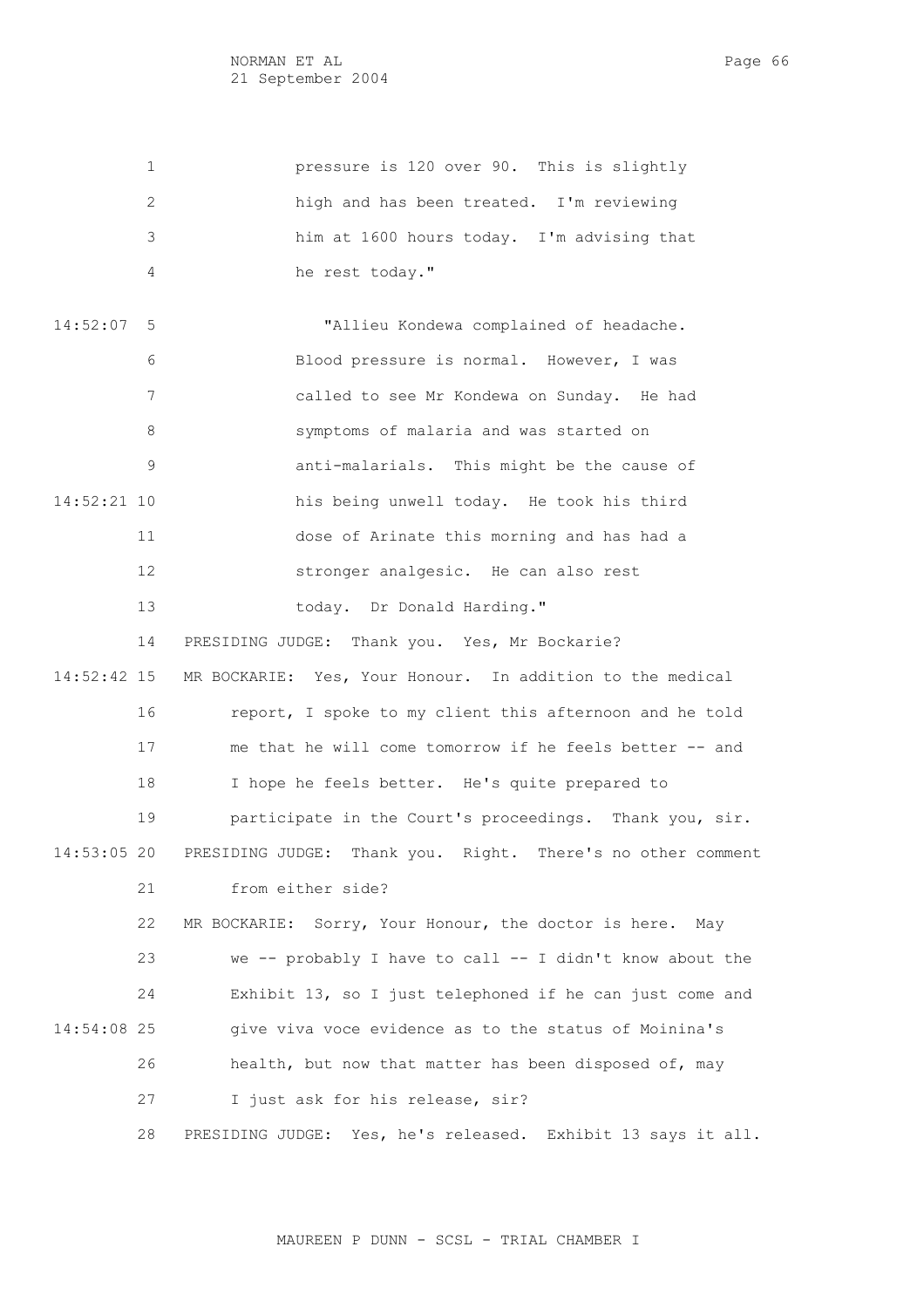NORMAN ET AL Page 67 21 September 2004

 1 MR BOCKARIE: Thank you very much, doctor, for coming. 2 DR HARDING: Thank you. 3 PRESIDING JUDGE: Thank you. Dr Jabbi, can we continue with 4 the cross-examination of this witness? 14:54:42 5 MR JABBI: Yes, Your Honour. 6 Q. Now, Mr Witness -- 7 A. Yes. 8 Q. -- your evidence-in-chief was that, after the NIC 9 meeting, on your way back to your house you saw certain 14:55:07 10 dead bodies; is that so? 11 A. Yes. When I left and I see when I was going back to my 12 house, yes. 13 Q. According to you, two by the supermarket, who were 14 civilians; two other dead bodies around Short Street, who 14:55:29 15 were also civilians -- 16 JUDGE BOUTET: Slowly, slowly. 17 THE INTERPRETER: Can you take the question, again, please? 18 MR JABBI: 19 Q. According to you, there were two dead bodies by the 14:55:43 20 supermarket; not so? 21 A. Yes. 22 Q. And another two around Short Street; not so? 23 A. Yes, sir. 24 Q. And yet another one by the bicycle field; is that 14:56:05 25 correct? 26 A. Yes, sir. 27 Q. They were all civilians?

28 A. The way I saw them, yes, they were civilians.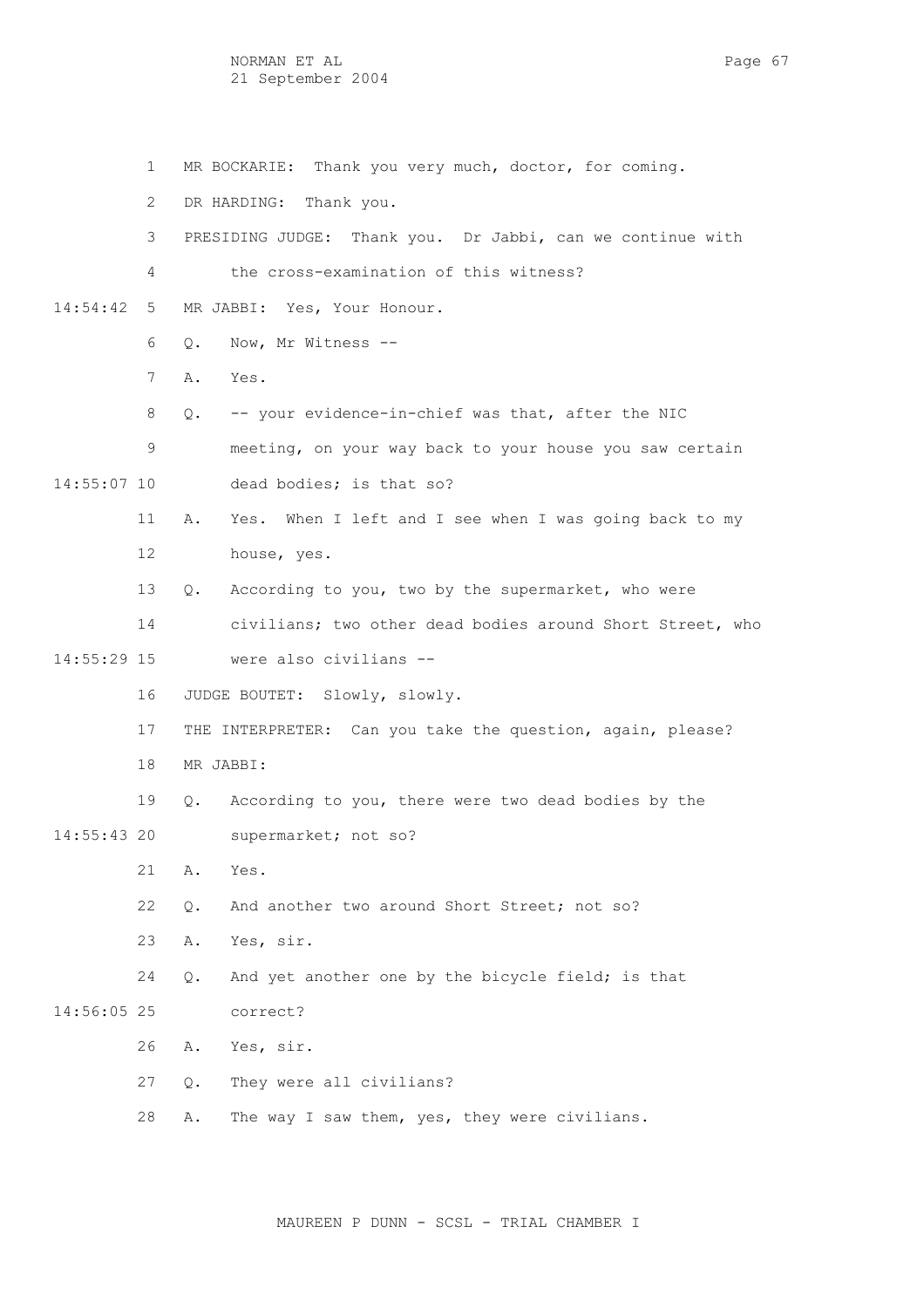1 Q. Did you know how they came to die? 2 A. No, I just met them there. I just saw them -- I just saw 3 their corpse when I was going home. I do not know how 4 they were killed. 14:56:36 5 Q. You reached the barracks and decided to go back to ECOMOG 6 on that occasion; is that correct, according to your 7 evidence? 8 A. Yes, I went round the house and I went back to where 9 I came from. I didn't even enter my house. 14:56:59 10 Q. Did you report these dead bodies to ECOMOG when you went 11 back there? 12 A. No. 13 Q. What did you go to do at ECOMOG on that occasion? 14 A. When they said we should surrender, we surrendered to 14:57:25 15 them. That's where we were, and they told us to go and 16 check in our houses, if anything had happened. As I was 17 going, that's when I saw the corpses behind the 18 supermarket and Short Street and in the bicycle field. 19 I went to my house -- went round my house, and I returned 14:57:40 20 to where I had come from. 21 Q. Would you say that those dead bodies were something that 22 happened, since you were supposed to go and check if 23 something happened? Would you say the dead bodies were 24 something that happened -- in that language? 14:58:17 25 A. Yes. 26 Q. There was something that happened? 27 A. No, sir. 28 Q. There was not something that happened?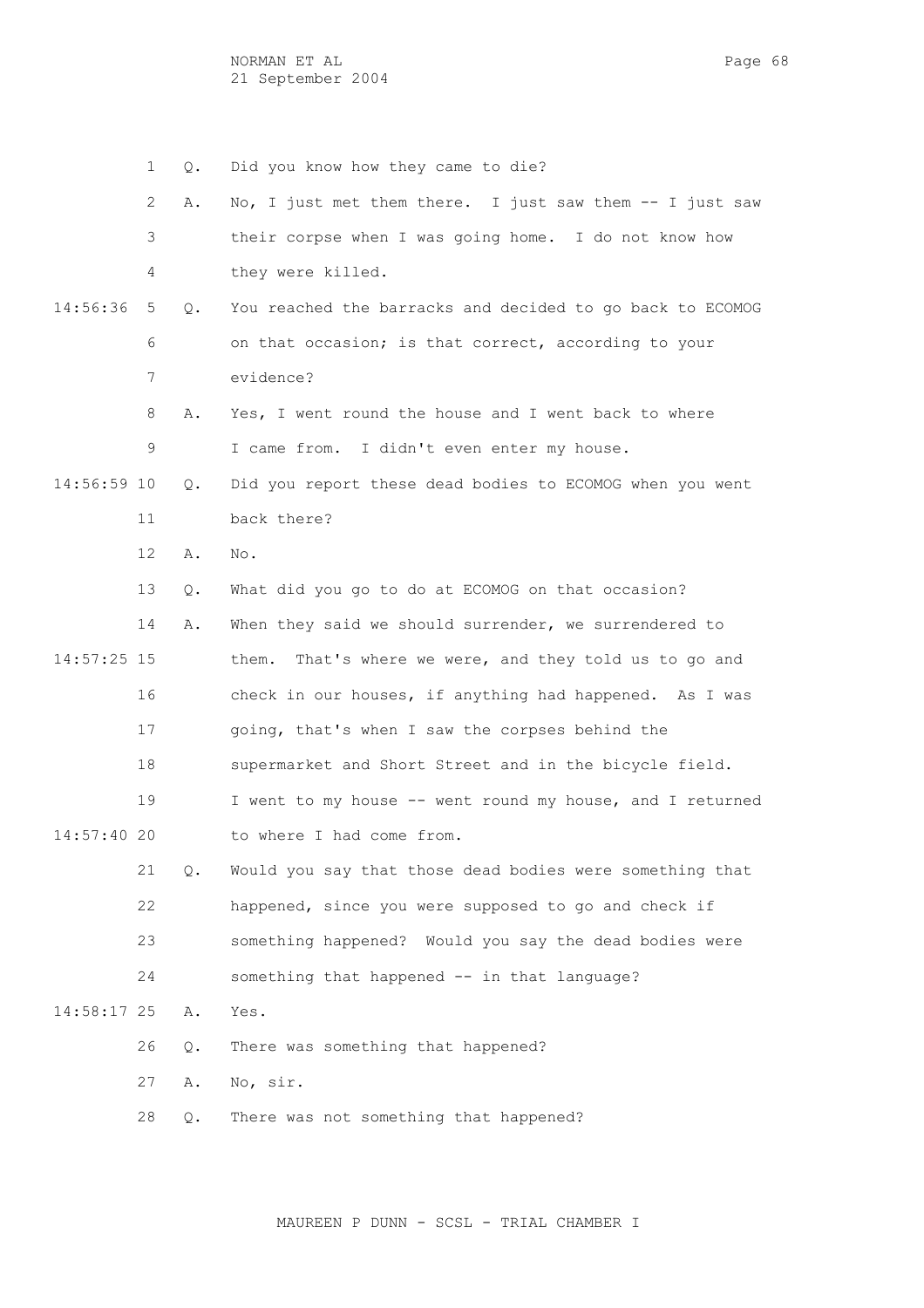NORMAN ET AL PAGE 69 21 September 2004

 1 A. I just saw corpses there. I don't know how they died. 2 That's why I passed by, when I was going. 3 Q. Okay. I'm not asking how they died. My question is: 4 you were told by ECOMOG to go back to your house and 14:58:45 5 check if anything had happened, according to you. 6 A. Yes, that's what I said. 7 Q. On your way to your house, you discovered five dead 8 bodies at different points; not so? 9 A. Yes, but they were not in the same place. 14:59:13 10 Q. They were at different points -- 11 A. Yes, sir. 12 Q. Yet you did not report that to ECOMOG when you went back 13 there, did you? 14 PRESIDING JUDGE: He said no, he didn't report it. 14:59:28 15 MR JABBI: 16 Q. Why did you not report it to ECOMOG when you went back? 17 A. (Inaudible) I didn't tell anybody. I was afraid -- 18 I didn't tell anybody. 19 Q. My question is: Why did you not report that discovery to 14:59:48 20 ECOMOG when you went back -- why? 21 A. I did not know why they died -- how they died. I was 22 afraid. That's why I returned. I didn't make any 23 reports. 24 Q. As a police officer, in those circumstances don't you 15:00:17 25 think it was part of your duty to make the report of that 26 discovery? 27 A. No, I didn't do that. I didn't make any report. When 28 I saw them, I went hurriedly to my house and I returned.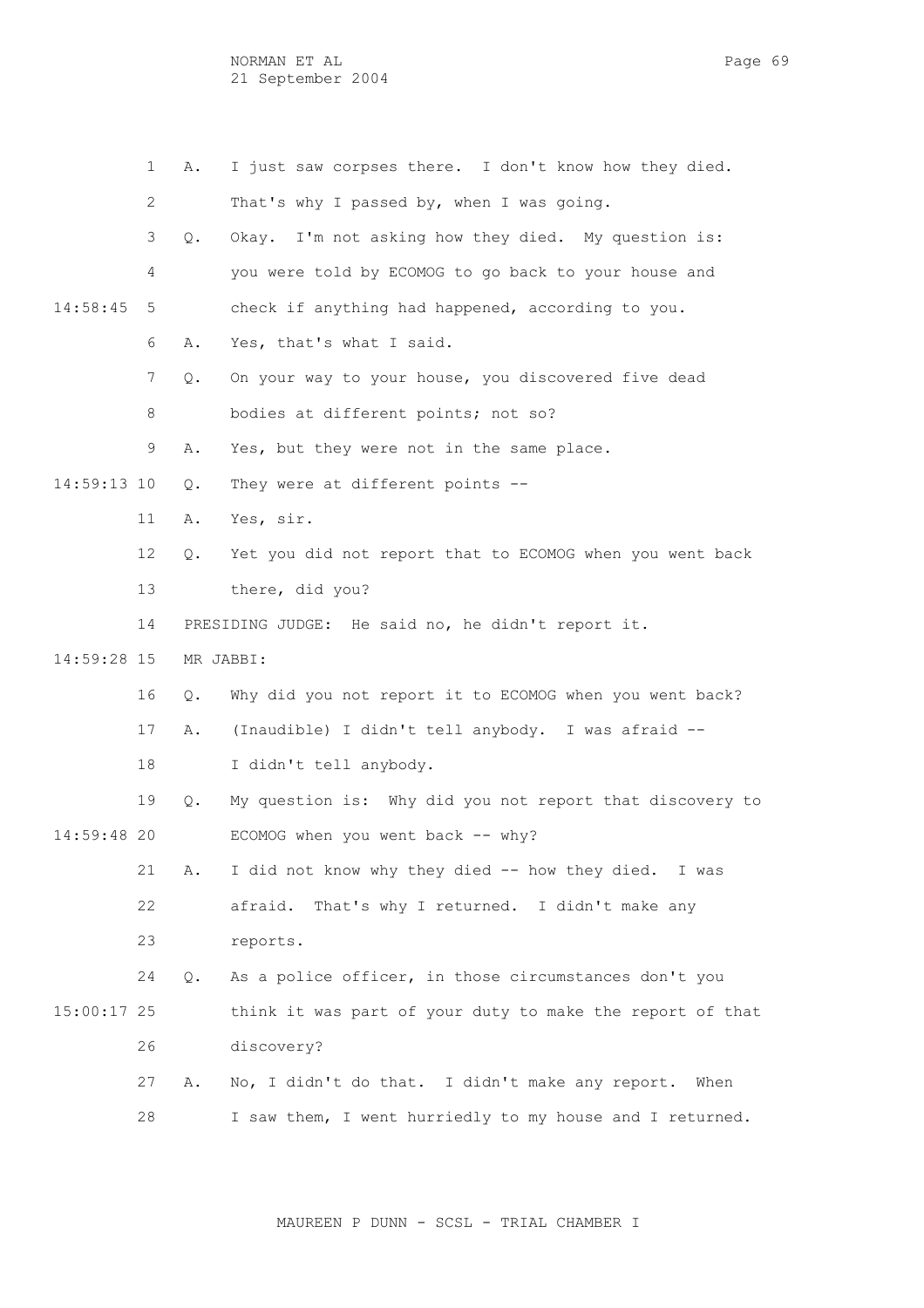NORMAN ET AL PAGE 70 21 September 2004

1 I didn't make any report.

2 PRESIDING JUDGE:

 3 Q. Mr Witness, Mr Witness, please, follow his question. 4 Follow his question. As a police officer, don't you 15:01:06 5 think it is your duty -- it was your duty to make a 6 report on those deaths, as a police officer? That is the 7 question counsel is putting to you.

8 A. No.

9 MR JABBI:

 15:01:22 10 Q. It wasn't your duty, or you didn't consider it to be part 11 of your duty?

12 JUDGE THOMPSON: Just a minute.

 13 THE WITNESS: It is my job, but at that time there was no -- 14 JUDGE THOMPSON: Your first question was, wasn't it his duty 15:01:39 15 to report this as a police officer.

16 MR JABBI: Yes, My Lord.

 17 JUDGE THOMPSON: And we were trying to get the answer to that 18 when you split your questions, and "part of" -- that 19 complicates it a little, doesn't it? Because the first 15:01:51 20 question, wasn't it, "Didn't you think this was your duty 21 as a police officer to have reported those deaths?" And 22 we were trying to get the answer and then you interjected 23 with, "Or didn't you think it was part of your duty?" It 24 seems a different kind of -- it has a nuance there. 15:02:12 25 MR JABBI: I got an answer back, and I thought -- 26 JUDGE THOMPSON: I didn't get it -- as a police officer. 27 MR JABBI: Sorry, My Lord.

28 Q. As a police officer -- if I may ask the question again.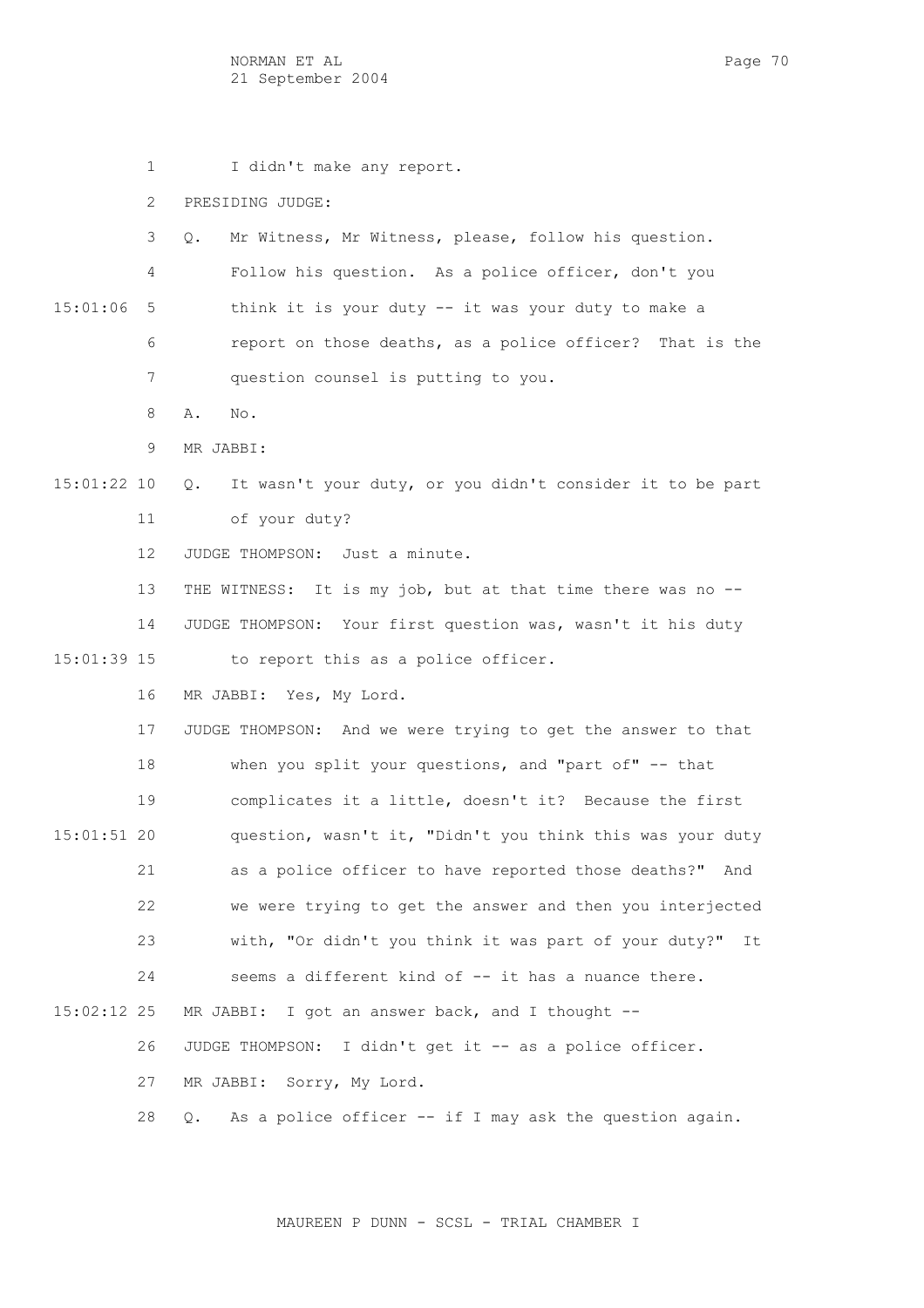| 1             | As a police officer, don't you think it was your duty to          |
|---------------|-------------------------------------------------------------------|
| $\mathbf{2}$  | report the discovery of those dead bodies?                        |
| 3             | JUDGE THOMPSON:<br>Yes.                                           |
| 4             | THE WITNESS: At that time we were not told to do any police       |
| 15:02:42<br>5 | job, no.                                                          |
| 6             | JUDGE THOMPSON: [Microphone not activated]                        |
| 7             | MR JABBI:                                                         |
| 8             | Had you been told at any time before that you should stop<br>Q.   |
| 9             | doing your police duties?                                         |
| $15:03:11$ 10 | When the Kamajors came, we were not doing any police job.<br>Α.   |
| 11            | When they did those things, we were not doing any police          |
| 12            | job. We had no police uniforms on. We were wearing                |
| 13            | ordinary clothes so they wouldn't ask who you are. We             |
| 14            | were not doing any police job.                                    |
| 15:03:32 15   | My question, however, was: Had you been told at any time<br>$Q$ . |
| 16            | before to stop doing your police duties -- "Yes" or "No"?         |
| 17            | It was only when the Kamajors came. At that time we were<br>Α.    |
| 18            | not doing any police job, because they told us there are          |
| 19            | no policemen. We were not doing any police job.                   |
| $15:04:01$ 20 | I don't know how the interpretation of the question<br>MR JABBI:  |
| 21            | is reaching him, because I think it's quite clear.                |
| 22            | PRESIDING JUDGE: But he has given the reply at least, which       |
| 23            | is pertinent to the question you asked.                           |
| 24            | It is not -- I mean, it is pertinent, but it is not<br>MR JABBI:  |
| 15:04:18 25   | on all fours.                                                     |
| 26            | PRESIDING JUDGE: "Were you ever asked not to do police jobs?"     |
| 27            | He said, "It's only when the Kamajors came that they              |
| 28            | stopped us from doing police jobs," or police job, or             |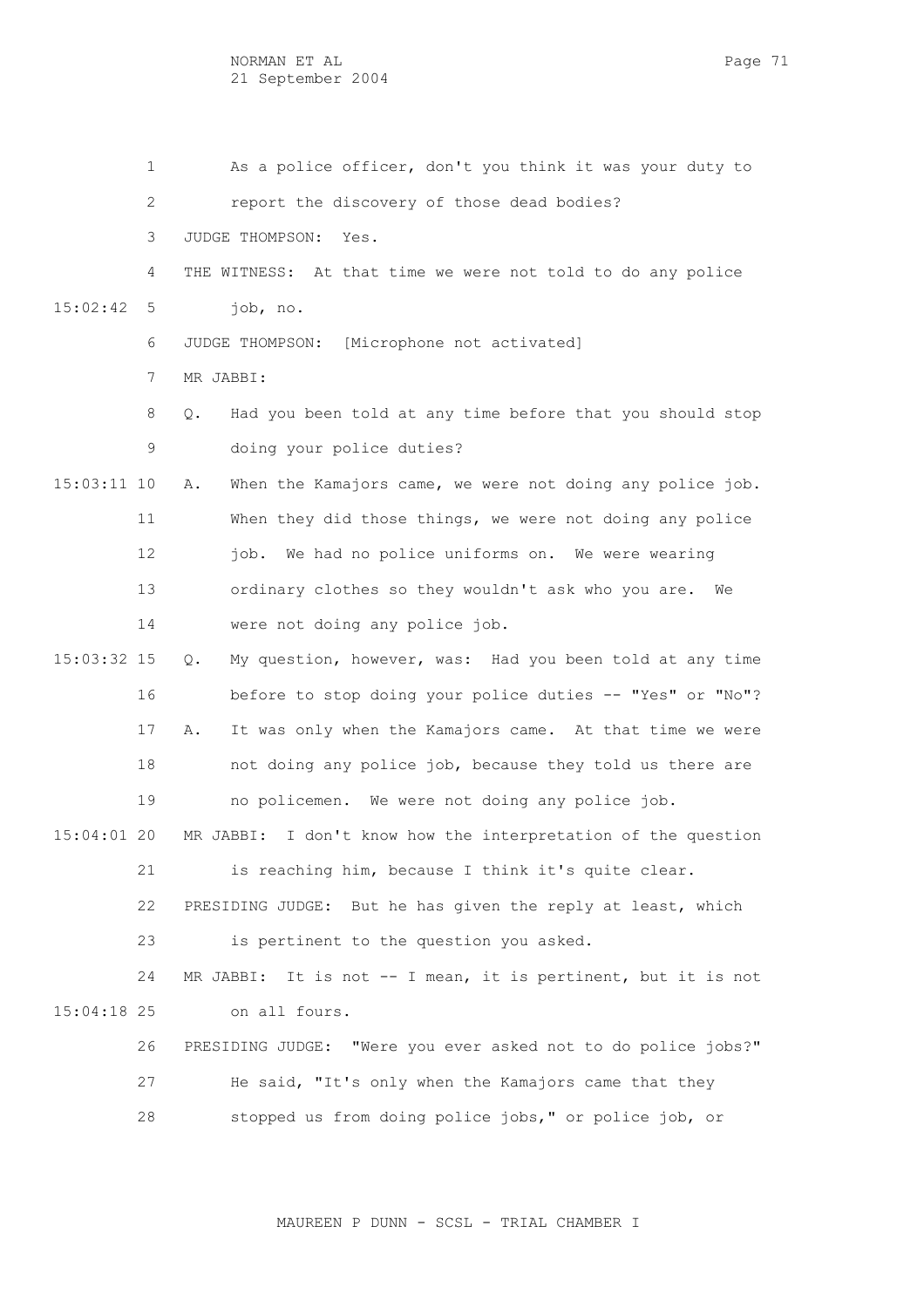|               | 1  | whatever -- whatever way he's putting it.                             |
|---------------|----|-----------------------------------------------------------------------|
|               | 2  | MR JABBI: I did not get the interpretation that way, My Lord.         |
|               | 3  | PRESIDING JUDGE:<br>That's what I got.                                |
|               | 4  | MR JABBI:                                                             |
| 15:04:37      | 5  | Am I going to conclude that your answer is that you had<br>Q.         |
|               | 6  | not been told to stop doing your police duties?                       |
|               | 7  | No. They talked to us, that they are not recognising any<br>Α.        |
|               | 8  | police people. There were no policemen. We thought we                 |
|               | 9  | were hiding. We were not wearing uniforms; we were in                 |
| $15:05:10$ 10 |    | hiding.                                                               |
|               | 11 | Fine. Now, as a citizen -- this time not as a police<br>$Q_{\bullet}$ |
|               | 12 | officer -- as a citizen, did you consider it necessary to             |
|               | 13 | make a report of those dead bodies you found on your way              |
|               | 14 | back to the house?                                                    |
| $15:05:36$ 15 |    | I said I didn't make any report -- I didn't make that<br>Α.           |
|               | 16 | report. I was afraid of my own life, that they would                  |
|               | 17 | kill me -- that's why.                                                |
|               | 18 | You have said --<br>Q.                                                |
|               | 19 | I just saw them and passed away.<br>Α.                                |
| $15:05:49$ 20 |    | You have said you did not make a report, and we have got<br>$Q$ .     |
|               | 21 | that, but my question is: As a citizen, did you not                   |
|               | 22 | consider it necessary to make the report? Whether or not              |
|               | 23 | you did make a report, but did you not consider it                    |
|               | 24 | necessary to make the report?                                         |
| $15:06:23$ 25 |    | I said I didn't make the reports.<br>Α.                               |
|               | 26 | JUDGE THOMPSON: Learned counsel, when you said "necessary",           |
|               | 27 | are you asking him -- I take it you're not asking him a               |
|               | 28 | factual question; you're asking him a question that seems             |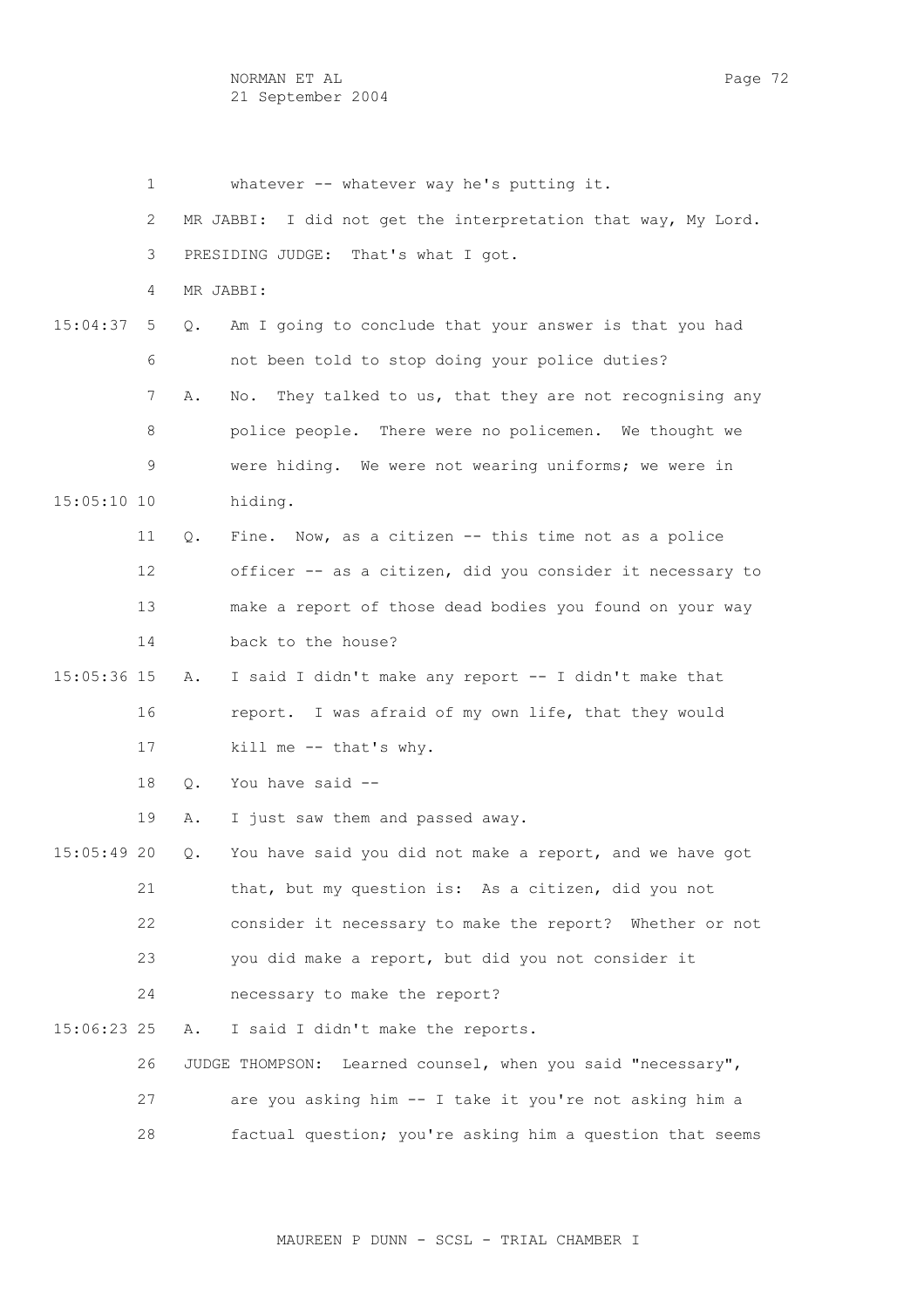|             | 1  | to go to obligation, because when you say, "As a citizen,  |
|-------------|----|------------------------------------------------------------|
|             | 2  | an ordinary citizen, did you consider it necessary," are   |
|             | 3  | you suggesting that there is some obligation; is that      |
|             | 4  | what you're putting to him? Because if it's a factual --   |
| 15:06:50    | 5  | MR JABBI: My Lord, I believe that --                       |
|             | 6  | JUDGE THOMPSON: Because if it's a factual inquiry, he has  |
|             | 7  | already told us that he did not make any report, because   |
|             | 8  | he was afraid for his life, or words to that effect. But   |
|             | 9  | now you're saying, as an ordinary citizen - as an          |
| 15:07:09 10 |    | ordinary citizen - whether he considered it necessary.     |
|             | 11 | Does the word "necessary" there impute some obligation,    |
|             | 12 | moral or otherwise?                                        |
|             | 13 | MR JABBI: To the extent, My Lord, that it may import some  |
|             | 14 | obligation, my intention is to evince the fact or          |
| 15:07:30 15 |    | otherwise whether he considered it to be so.               |
|             | 16 | JUDGE THOMPSON: But, you see, the question itself as it's  |
|             | 17 | framed seems to admit of some notion of a moral or legal   |
|             | 18 | obligation. "Necessary" -- I don't think that's a          |
|             | 19 | factual question.                                          |
| 15:07:47 20 |    | MR JABBI: My Lord, it may be a question of fact whether    |
|             | 21 | I consider that it is so-and-so and so-and-so.             |
|             | 22 | But the concept of "consider necessary"<br>JUDGE THOMPSON: |
|             | 23 | imports the notion of some kind of obligation, moral or    |
|             | 24 | It does not seem to actually relate to a factual<br>legal. |
| 15:08:09 25 |    | situation.<br>If I consider something necessary, I must be |
|             | 26 | acting from some frame of reference -- some references to  |
|             | 27 | certain duties or responsibilities that I'm supposed to    |
|             | 28 | work within.                                               |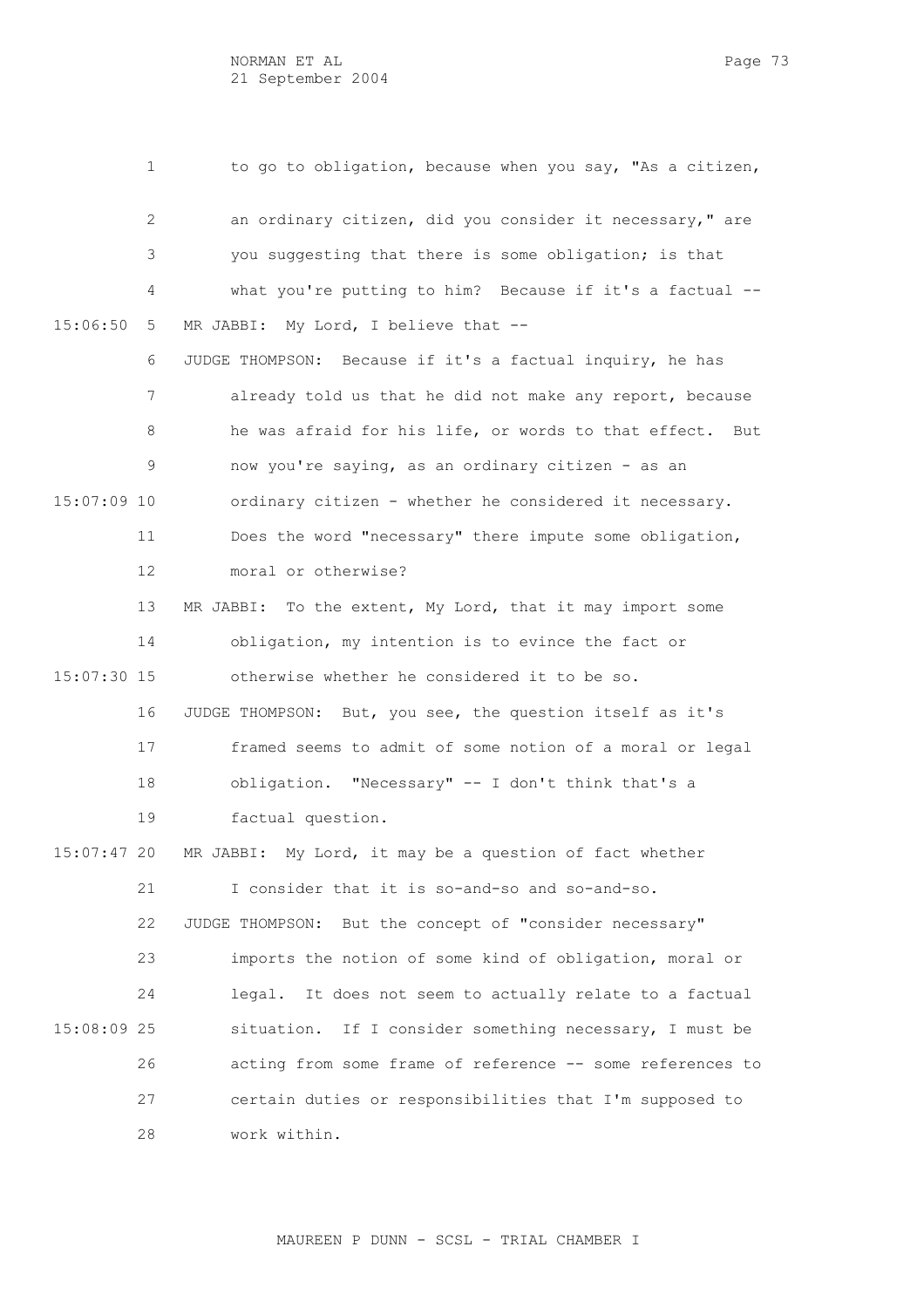|               | 1  | MR JABBI: I agree entirely with Your Lordship on that. But     |
|---------------|----|----------------------------------------------------------------|
|               | 2  | I would have thought, also, it was a matter of fact            |
|               | 3  | whether one had that frame of reference at a particular        |
|               | 4  | time.                                                          |
| 15:08:35      | 5  | JUDGE THOMPSON: Well, perhaps, yes.                            |
|               | 6  | MR JABBI: That is what I was trying to evince, My Lord,        |
|               | 7  | whether he had that sort of frame of reference at that         |
|               | 8  | time.                                                          |
|               | 9  | JUDGE THOMPSON: I will say no more at this stage.              |
| $15:08:47$ 10 |    | MR JABBI: Thank you very much, My Lord.                        |
|               | 11 | I take it that you did not consider it necessary to<br>Q.      |
|               | 12 | report those deaths -- as a citizen?                           |
|               | 13 | I said I didn't make the report.<br>Α.                         |
|               | 14 | [HN210904D 3.15 p.m.]                                          |
| $15:01:24$ 15 |    | Thank you. Now, can you tell this Court when the police<br>Q.  |
|               | 16 | started doing their regular duties after the arrival of        |
|               | 17 | ECOMOG?                                                        |
|               | 18 | It was about -- it was up to one month before we started<br>Α. |
|               | 19 | our job properly -- our police jobs properly, but at that      |
| $15:02:10$ 20 |    | time we only went to the compound and swept there and          |
|               | 21 | returned.                                                      |
|               | 22 | So when $--$<br>$Q$ .                                          |
|               | 23 | Nobody was allowed to stay in the police station.<br>Α.        |
|               | 24 | So around what month would you say the police resumed<br>Q.    |
| $15:02:50$ 25 |    | their regular duties, around what month?                       |
|               | 26 | I can't remember the time. I can't remember the date,<br>Α.    |
|               | 27 | but it was up to two weeks to one month there was no           |
|               | 28 | police job. The ECOMOG were in control of the town.            |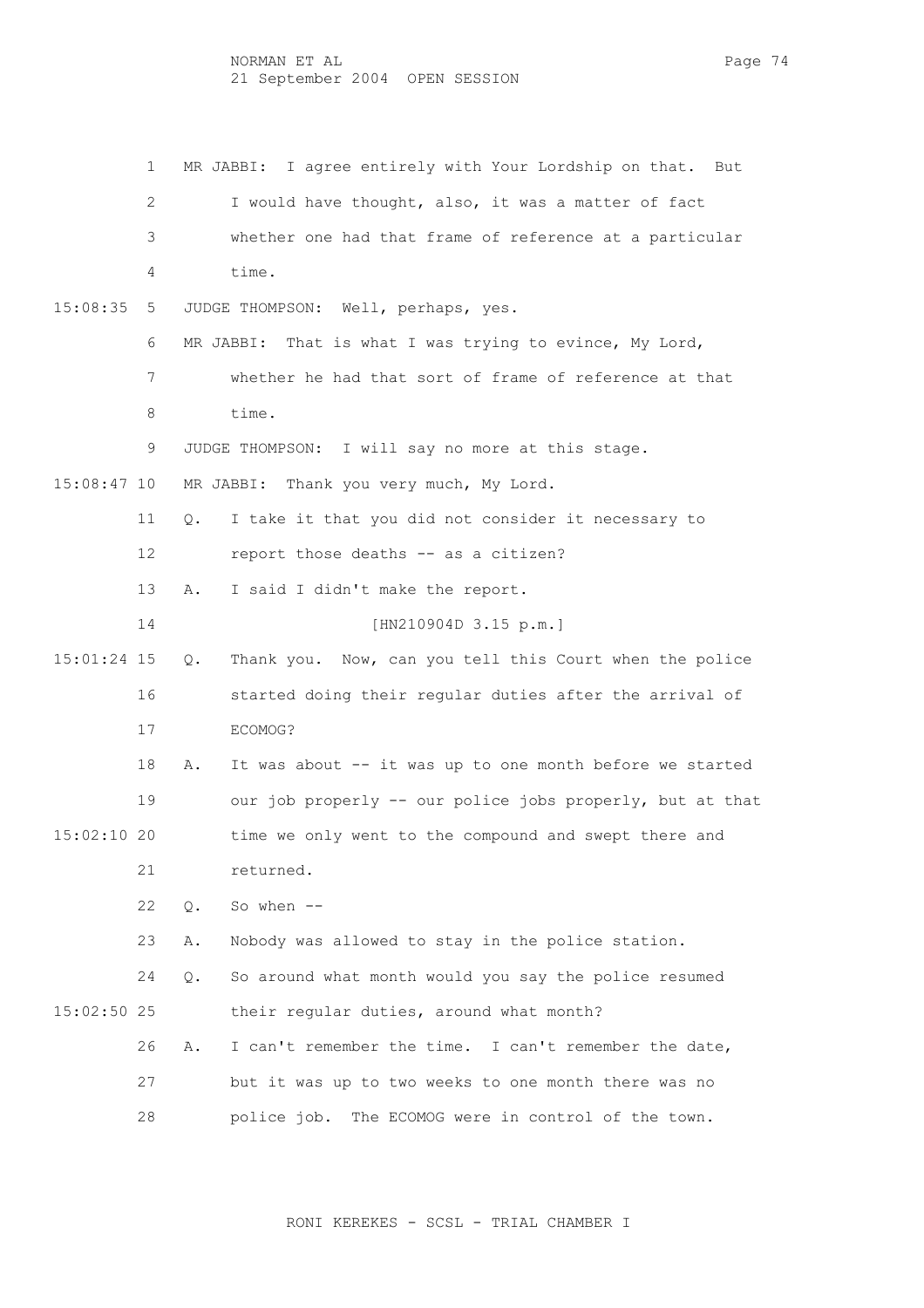NORMAN ET AL PAGE 75 21 September 2004 OPEN SESSION

 1 Q. So if we said March 1998, around March? 2 A. I said I don't know the dates at that time that we 3 started working. I can't remember the dates. 4 Q. Would it be around February? 15:03:33 5 A. And the day. 6 Q. I mean April - sorry - would it be around April? 7 A. I said I can't remember the date. 8 Q. Would it have been before Independence Day, April 27th? 9 That's three months since ECOMOG came. 15:04:16 10 A. I said I can't remember the date when we started working. 11 Q. Now, I put it to you that, at the latest, around March 12 the regular police duties would have resumed in Kenema in 13 1998. I put it to you. 14 A. Just as you've said, I didn't record it. I didn't put it 15:05:06 15 in mind. I didn't record it anywhere. I can't even 16 remember. 17 Q. Do you remember when you made your first statement to the 18 Prosecution? 19 A. No. I have forgotten the date because it was quite a 15:05:42 20 long time ago. If I had recorded it, then I would have 21 said so. They just went for me and asked me to make a 22 statement. 23 Q. May I suggest that it was in January 2003? 24 A. Just as you've said so, I'll accept it, but I told you 15:06:11 25 I don't know the dates. 26 Q. Will you consider that date likely to be the truth? 27 A. Just as you've said. I said I don't know the dates. 28 I didn't keep it in memory. I didn't record it up to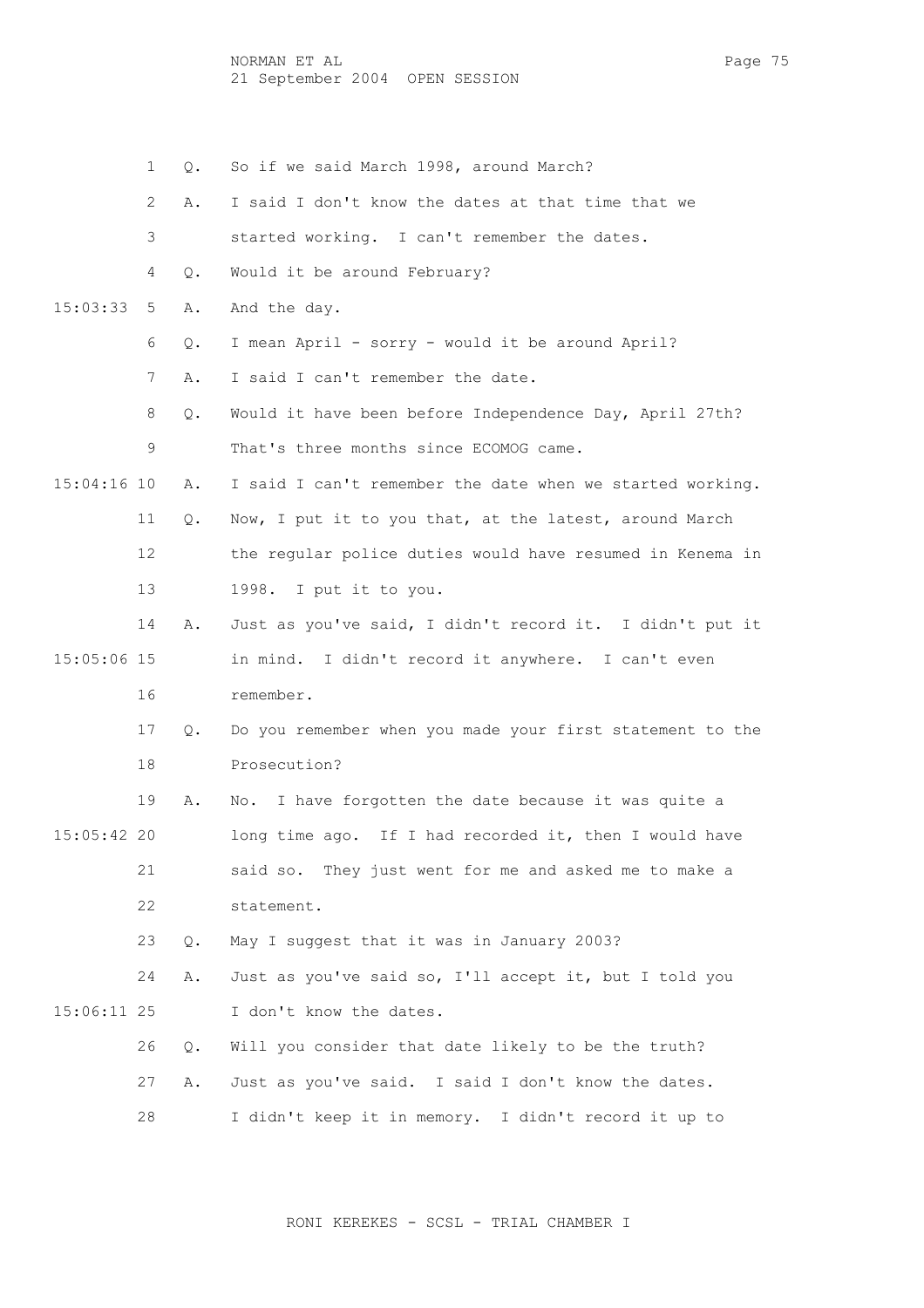NORMAN ET AL Page 76 21 September 2004 OPEN SESSION

|               | 1  |    | this time. No, I didn't keep it in memory. I can't                |
|---------------|----|----|-------------------------------------------------------------------|
|               | 2  |    | remember it. If you've said so, then it might be.                 |
|               | 3  | Q. | I have just proposed that as the milestone of memory.             |
|               | 4  |    | I'll put a question on it now. How long, roughly, before          |
| 15:06:50      | 5  |    | the time you made your statement -- how long, roughly,            |
|               | 6  |    | before the time you made your statement had you started           |
|               | 7  |    | doing your police duties in Kenema?                               |
|               | 8  | Α. | It was about after two months before they called me that          |
|               | 9  |    | some people had come from Freetown. At that time I had            |
| 15:07:31 10   |    |    | gone to my duty station and I came back and they told me          |
|               | 11 |    | to explain to them what had happened and that is what             |
|               | 12 |    | they want to record on paper.                                     |
|               | 13 | Q. | Are you saying that you made your statement around two            |
|               | 14 |    | months after you had resumed your police duties, since            |
| $15:07:57$ 15 |    |    | 1998 -- since February 1998? Is that what you're telling          |
|               | 16 |    | the Court?                                                        |
|               | 17 | Α. | Yes.                                                              |
|               | 18 | Q. | Well, I put it to you that you -- the police would have           |
|               | 19 |    | resumed -- or the police resumed their police duties in           |
| 15:08:18 20   |    |    | Kenema some time in the year 1998 and not later.                  |
|               | 21 | Α. | What should I say? What do you want me to say?                    |
|               | 22 | Q. | You have to say whether that is true or not.                      |
|               | 23 |    | JUDGE THOMPSON: Learned counsel, is that in contention?           |
|               | 24 |    | MR JABBI: No, My Lord. He is saying he cannot remember when       |
| $15:08:56$ 25 |    |    | he resumed -- when the police resumed their duties and            |
|               | 26 |    | I've asked him with reference to the time he made his             |
|               | 27 |    | statement.                                                        |
|               | 28 |    | JUDGE THOMPSON:<br>Yes.<br>In other words, he's not able to fix a |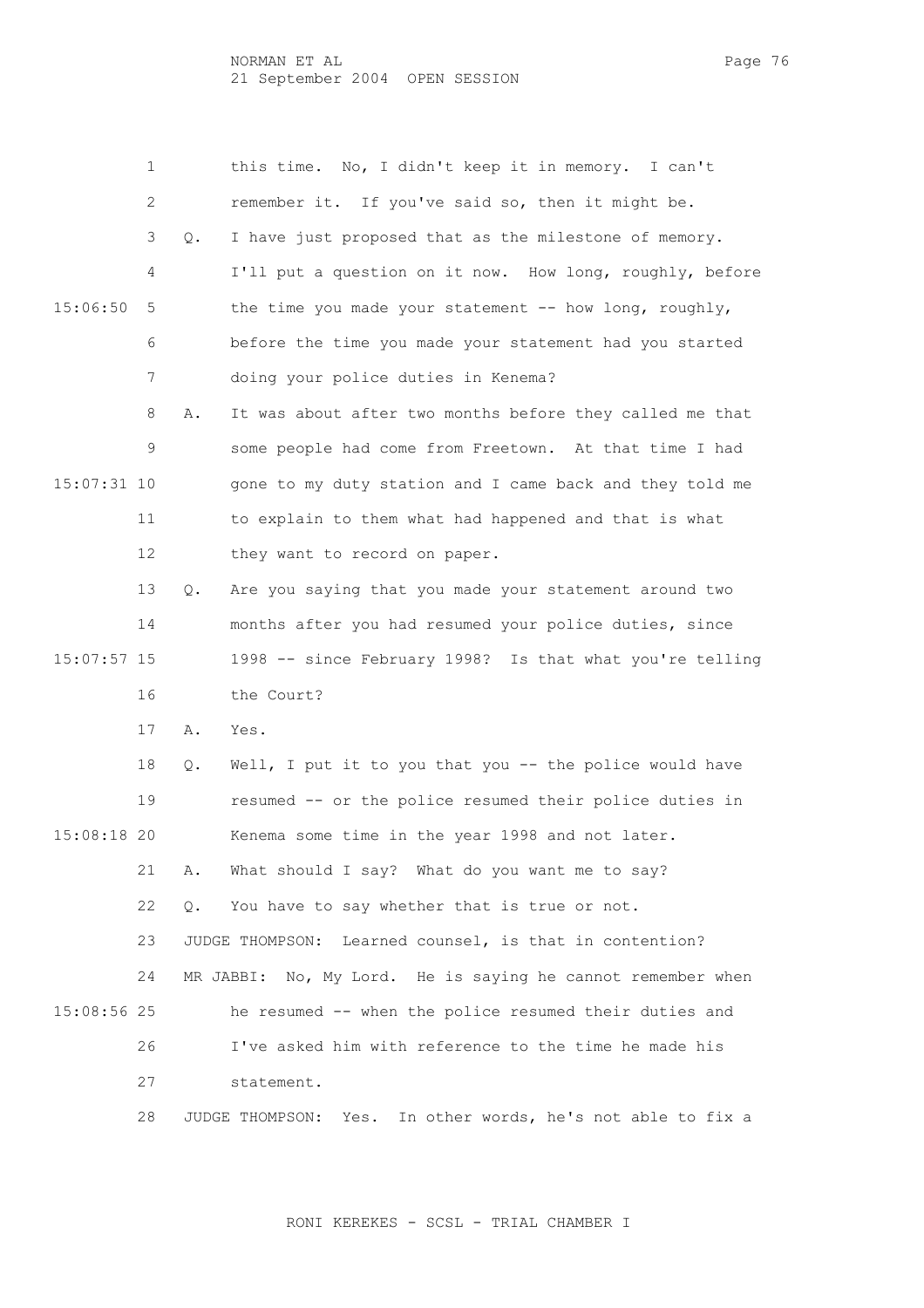NORMAN ET AL PAGE 77 21 September 2004 OPEN SESSION

 1 particular time frame in March. He's talked about March 2 1998. You yourself said police duties would have resumed 3 in March 1998. He's not able to accept that time frame. 4 MR JABBI: My Lord, my last question now was -- I've expanded 15:09:24 5 it -- in 1998 - I did not fix the month - but in 1998 6 police duties resumed in Kenema. That was my last

7 question, My Lord.

8 JUDGE THOMPSON: But not necessarily March.

 9 MR JABBI: I didn't take it to a month, just the whole year. 15:09:40 10 JUDGE THOMPSON: All right.

 11 PRESIDING JUDGE: When did your question -- when was your 12 question put, you know, as to the time limit of when he 13 started working as police and when they recorded his 14 statement? There was a question like that from you. 15:09:59 15 MR JABBI: No, I asked one question. First of all, he made a 16 statement to the police and he cannot remember a date and 17 I suggested a month, that it was in January 2003. He 18 could not remember either, and then I asked him: "How 19 long before your made your statement to the police had 15:10:19 20 you resumed police duties in Kenema?" And he said, "Two 21 months."

22 PRESIDING JUDGE: Yes, he said two months.

 23 MR JABBI: But since he doesn't know when he made the 24 statement, these two months would not have passed March. 15:10:35 25 That is why I have come back to suggest to him the time 26 that police would have resumed duties in Kenema. 27 JUDGE THOMPSON: And then you specifically suggested March 28 1998.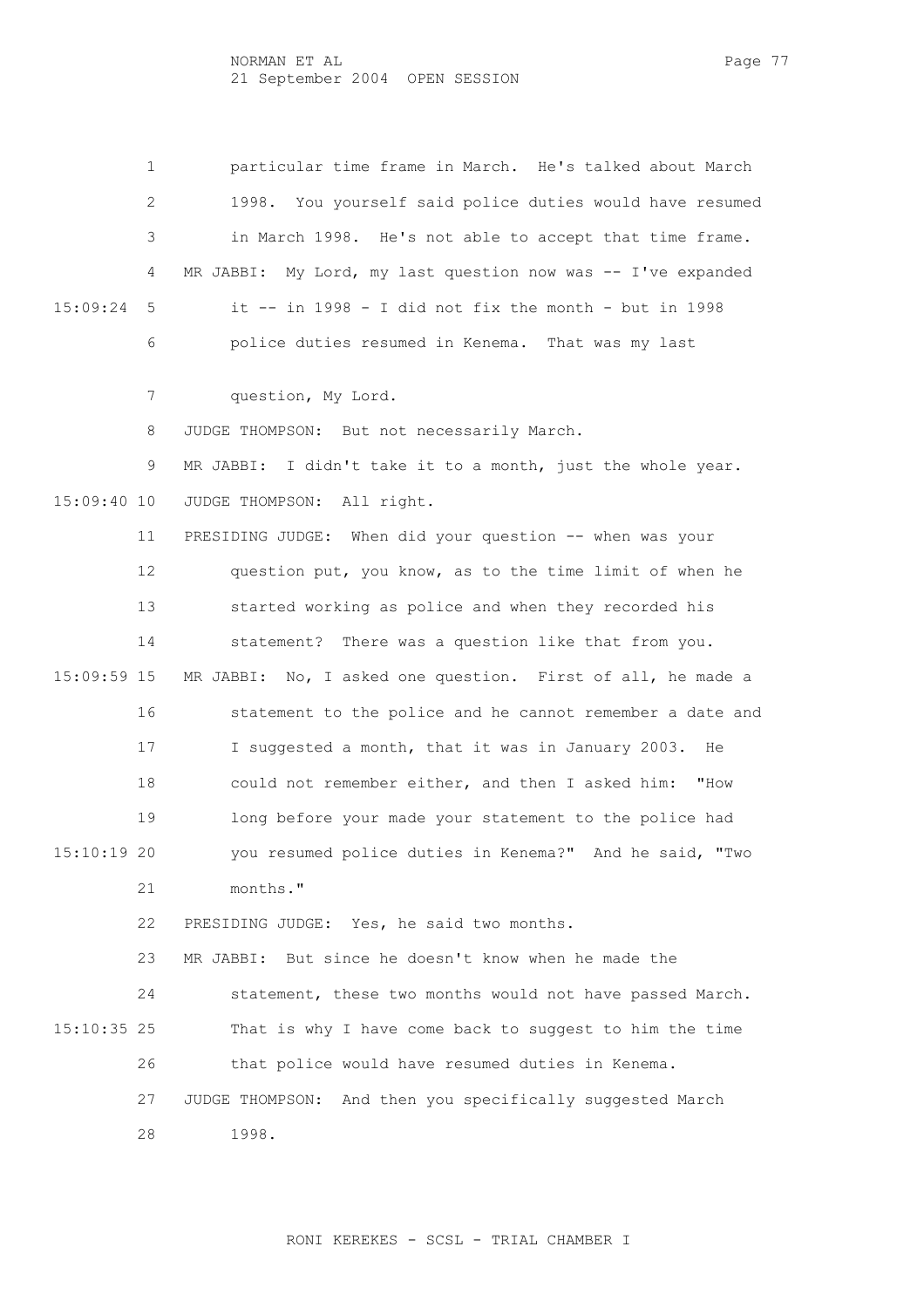NORMAN ET AL PAGE 78 21 September 2004 OPEN SESSION

 1 MR JABBI: I first of all suggested March, then I went to the 2 whole year. The whole year is the last question I posed. 3 JUDGE THOMPSON: All right. 4 MR SAUTER: Objection, Your Honour. This, to my memory, was 15:10:54 5 not the answer of the witness - being asked how many 6 months before he has given his statement. He was 7 resuming his duties. He answered, "It was two months 8 before I've given the statement that I was informed to 9 give a statement." This is quite a difference, in my 15:11:15 10 view. Thank you. 11 JUDGE BOUTET: Dr Jabbi, I would suggest you ask the witness -- 12 maybe he has given many statements. Now you say "the 13 statement", so which statement are we talking about? So 14 it may help to clarify the issue slightly. 15:11:32 15 MR JABBI: Thank you, My Lord. 16 Q. Now, how many statements? 17 THE INTERPRETER: Your microphone. 18 MR JABBI: 19 Q. How many statements have you made to the Prosecution in 15:11:47 20 respect of this matter? 21 A. Only once since they took that one. It still stands. 22 Q. Do you remember when you made it? 23 A. No. 24 Q. Do you remember how many months before that statement you 15:12:12 25 had resumed police duties in Kenema? 26 A. I can't tell the month now since I started working, doing 27 my police job. 28 Q. I put it to you that police duties in Kenema resumed some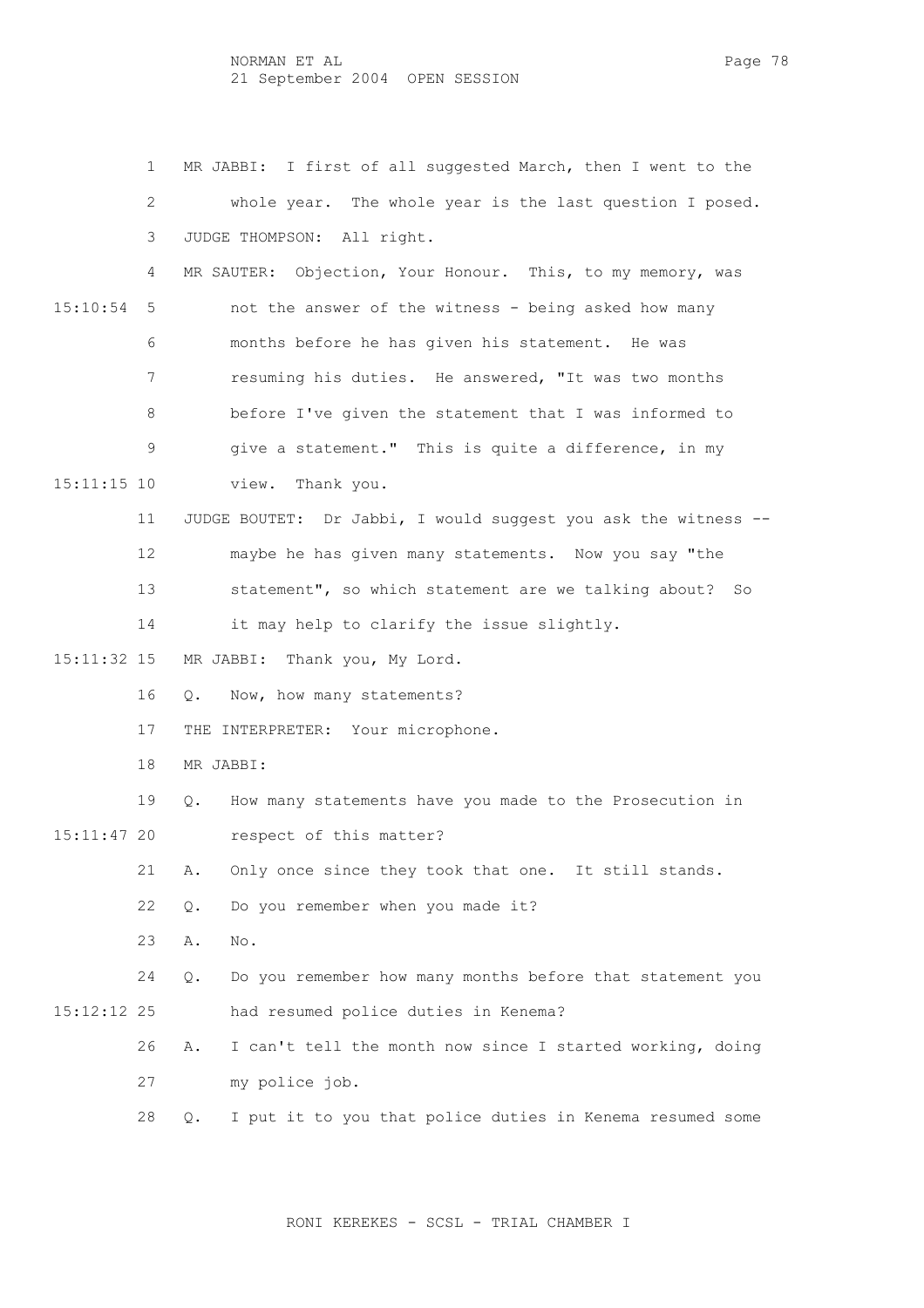1 time in 1998. 2 A. Yes, but it was not everybody that came to the station. 3 People had gone into hiding. It was not everybody that 4 was there. 15:13:13 5 Q. The question was not whether everybody was at work, but 6 whether police duties resumed in 1998, and your answer to 7 that is yes; is it not -- some time in 1998? 8 A. If you've said so, then I'll accept it, but I can't 9 remember the date, because it is quite a long time. 15:13:35 10 I have not recorded it on paper nor kept it in memory. 11 Q. Your statement in respect of this matter was not made in 12 1998, was it? 13 A. If I didn't make my statement in 1998? 14 Q. Yes, it was not in 1998 that you made the statement to 15:14:03 15 the police in respect of this matter or to the 16 Prosecution? So it was not in 1998; was it or was it 17 not? 18 A. I don't know the dates that I made the statement. I've 19 forgotten the dates. 15:14:25 20 Q. You may not know the date, but you may know the date when 21 it was not made. I'm not asking you when you made it. 22 I'm putting it to you that you did not make it in 1998. 23 THE INTERPRETER: My Lord, can Mr Jabbi please take it step by 24 step? The interpreter seems to be confused as to how to 15:14:51 25 put the question. 26 MR JABBI: I will take it slowly. Thank you. May I ask it 27 again? 28 THE INTERPRETER: Please.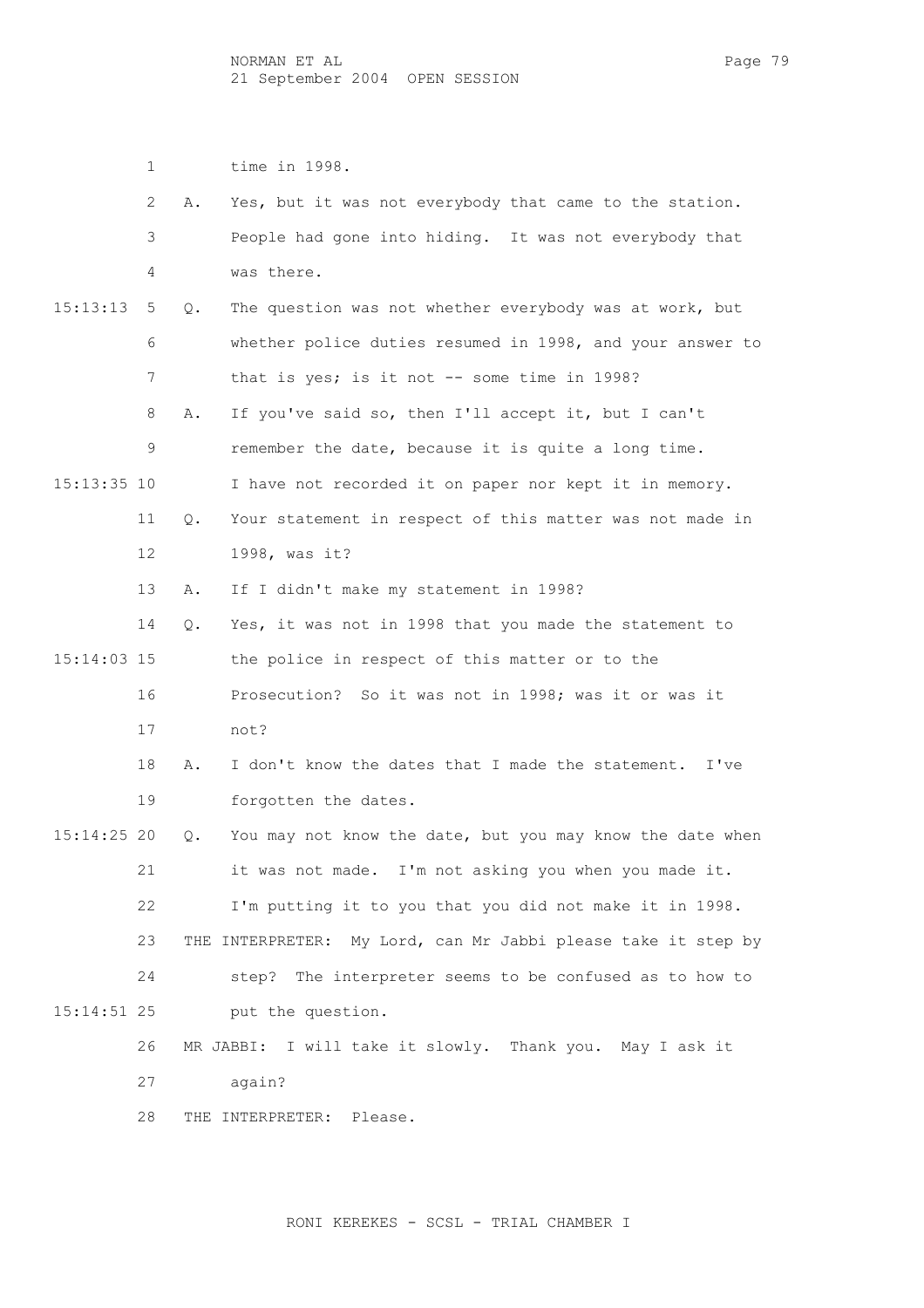1 JUDGE BOUTET: Please proceed.

2 MR JABBI:

|               | 3                 | My question is: That the statement you made to the<br>Q.      |
|---------------|-------------------|---------------------------------------------------------------|
| 15:15:13      | 4                 | Prosecution in respect of this matter was not made in         |
|               | 5                 | It was not in 1998 that the statement was made;<br>1998.      |
|               | 6                 | yes or no?                                                    |
|               | 7                 | I said I don't know the dates. I don't know the dates.<br>Α.  |
|               | 8                 | JUDGE BOUTET: Dr Jabbi, if I may help, it appears that the    |
|               | 9                 | dates -- the witness has a lot of problems with the           |
| $15:15:49$ 10 |                   | dates, but maybe if you're trying to bring him to a           |
|               | 11                | statement, you can refer -- I don't know how many people      |
|               | $12 \overline{ }$ | were there at the time. I don't have the statement, so        |
|               | 13                | ask him if it was one, two, three, five, a dozen persons,     |
|               | 14                | if he remembers one of them, who it is. Ask him these         |
| 15:16:07 15   |                   | kinds of questions. We may not be able to bring him to a      |
|               | 16                | space, but maybe to a location, so --                         |
|               | 17                | MR JABBI: My Lord, I believe that whether I put it that way,  |
|               | 18                | the fact of the time of making that statement is going to     |
|               | 19                | be $--$                                                       |
| 15:16:24 20   |                   | JUDGE BOUTET:<br>But --                                       |
|               | 21                | MR JABBI: But I will go accordingly, My Lord.                 |
|               | 22                | To whom did you make -- that is to say, the persons, to<br>Q. |
|               | 23                | which persons did you make your statement in respect of       |
|               | 24                | the matter now in court?                                      |
| $15:16:57$ 25 |                   | White man came from here -- one white man and two black<br>Α. |
|               | 26                | men, they went to Kenema -- one woman and a man and a         |
|               | 27                | white man.                                                    |

28 Q. Do you by any chance know their names?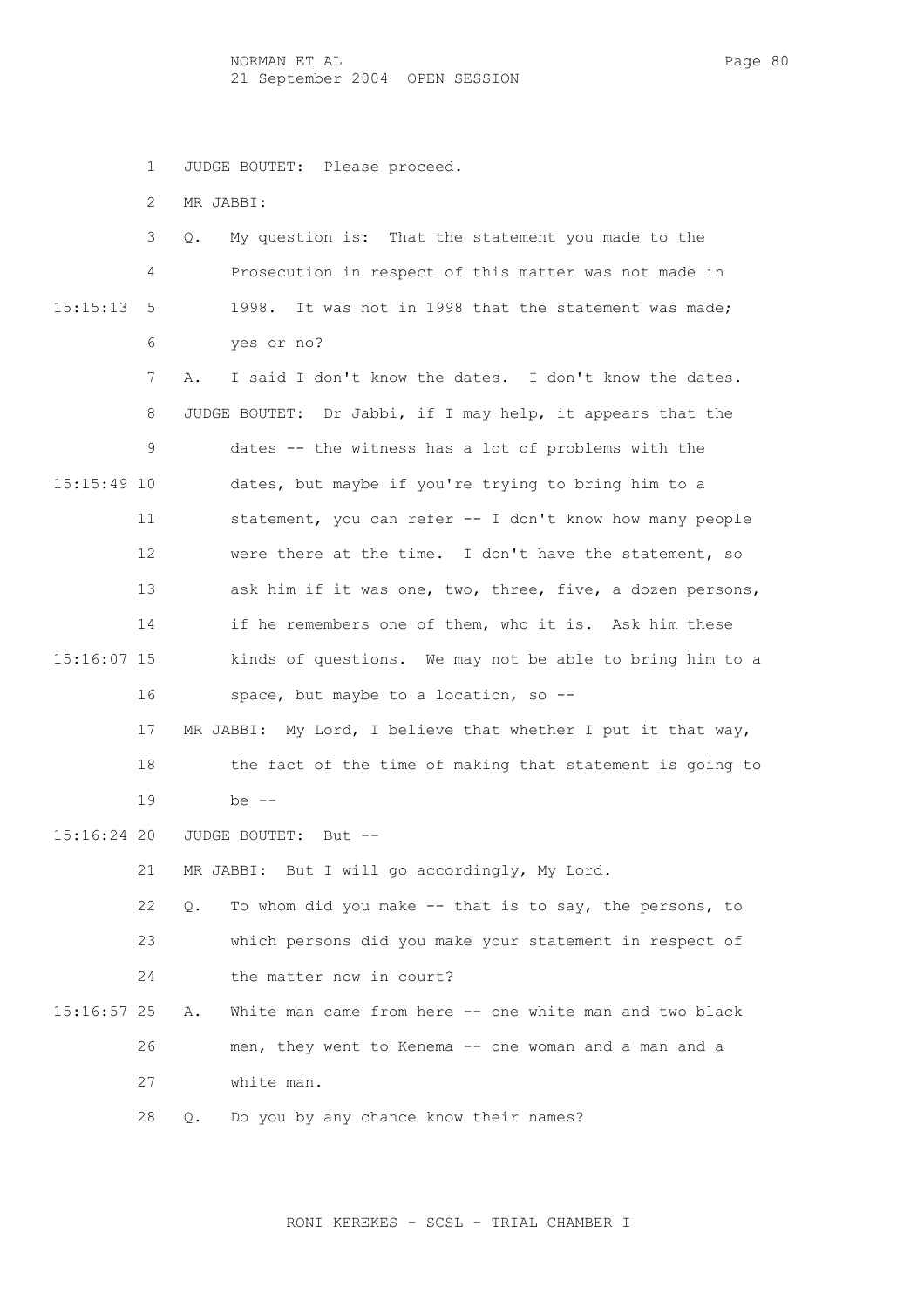- 1 A. Would the Court allow me to give their names, those that
- 2 took the statement from me?
- 3 MR JABBI: Yes, I believe so.
- 4 JUDGE BOUTET: Yes.
- 15:17:29 5 THE WITNESS: They will allow me, is it?
	- 6 JUDGE BOUTET: Yes, please.
	- 7 THE WITNESS: Yes. The one that I knew there was called
	- 8 Mr Gbekie and the white man and one woman. There were
	- 9 three in number, but I knew Mr Gbekie. His name is
- 15:17:51 10 Gbekie.
	- 11 MR JABBI:
	- 12 Q. So you remember that very well. How long ago?
	- 13 A. Up to this time? From that time to now? No, no, even
	- 14 now I can't remember the time.
- 15:18:10 15 MR JABBI: As I predicted, My Lord.
	- 16 Q. Did you make your statement in respect of this matter 17 after the Special Court of Sierra Leone, this Court in 18 which you are now, had been set up, or before?
- 19 PRESIDING JUDGE: Do you expect him to know when this Court 15:18:31 20 was set up?
	- 21 MR JABBI: Maybe he does, My Lord. He can say if he doesn't. 22 He's very good saying that he doesn't.
	- 23 PRESIDING JUDGE: And yet you keep asking him to say.
	- 24 MR JABBI: Well, I am not asking, My Lord, to see whether I
- 15:18:47 25 can elicit certain facts from him.
	- 26 PRESIDING JUDGE: Go ahead. Go ahead.
	- 27 MR JABBI:
	- 28 Q. You can say you don't know, just as you've said to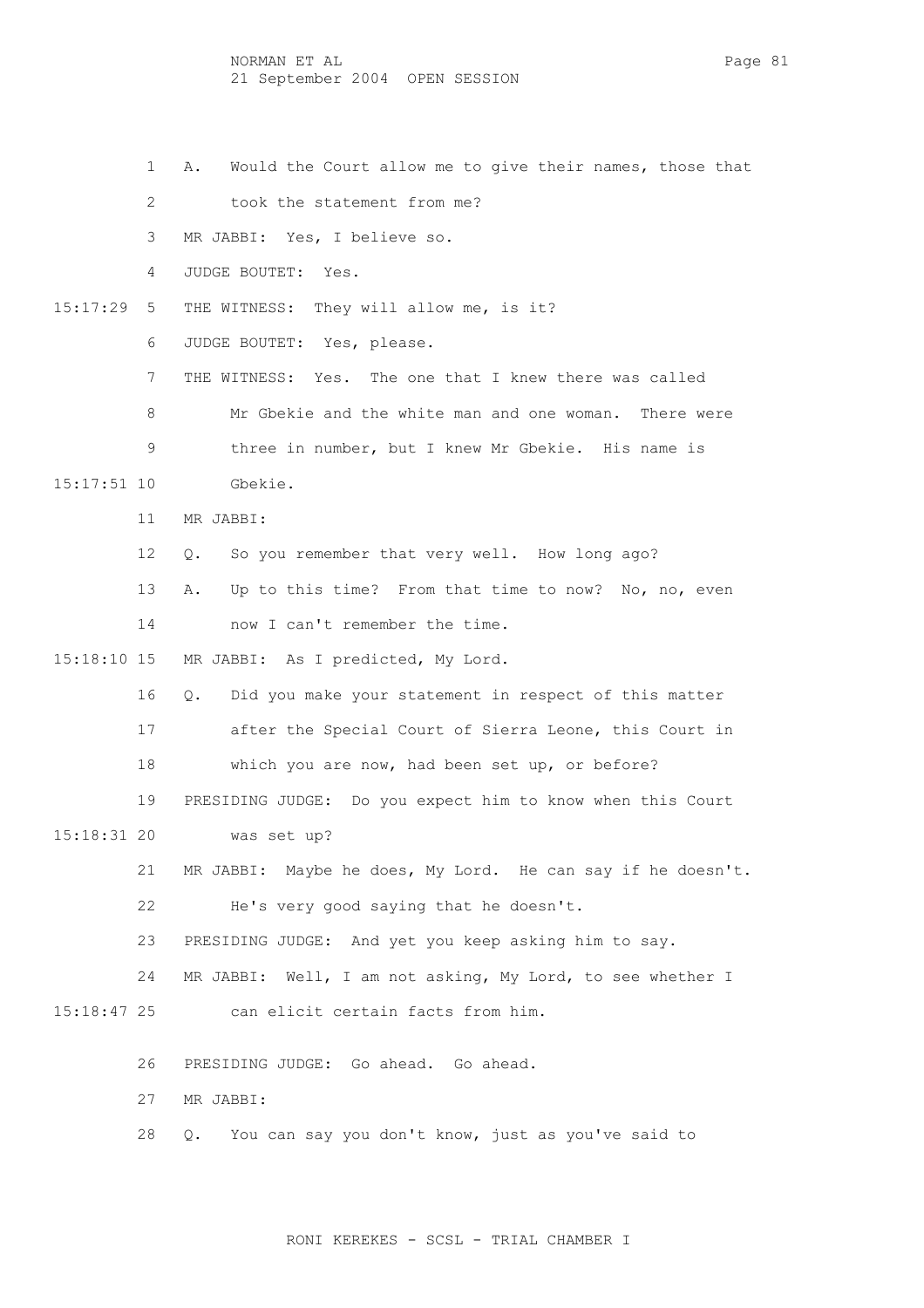NORMAN ET AL PAGE 82 21 September 2004 OPEN SESSION

 1 certain questions. When you made your statement to 2 Mr Gbekie and the white woman in respect -- 3 A. A white man, not a white woman. 4 Q. White man. When you made that statement to them in 15:19:16 5 respect of this matter now in this Court, did you know 6 whether this Court had been set up or not? 7 A. It was not in this country. 8 Q. When you made your statement? 9 A. To my knowledge, no. 15:19:43 10 Q. I put it to you that your statement was made more than 11 four years after 1998 -- including 1998, sorry. That's a 12 wide span. Would you agree? 13 A. If I had seen it written on a paper, but you have 14 something before you written. I can't say whether it is 15:20:31 15 more than four years or less than four years. No, I 16 can't say. 17 Q. I will move on. Now, during the period from 1998 to the 18 time you made the statement to the Prosecution in respect 19 of this matter - from 1998 to that time - was any report, 15:20:58 20 to your knowledge, made to the police about the six 21 policemen that you said had been killed in the barracks 22 in 1998? 23 A. No, I don't know that. Probably they made a statement or 24 report, but I don't know that. 15:21:38 25 Q. To your knowledge, was any investigation in respect of 26 those bodies conducted by your police force during that 27 time? 28 A. I said I didn't see it happen. Probably it happened, but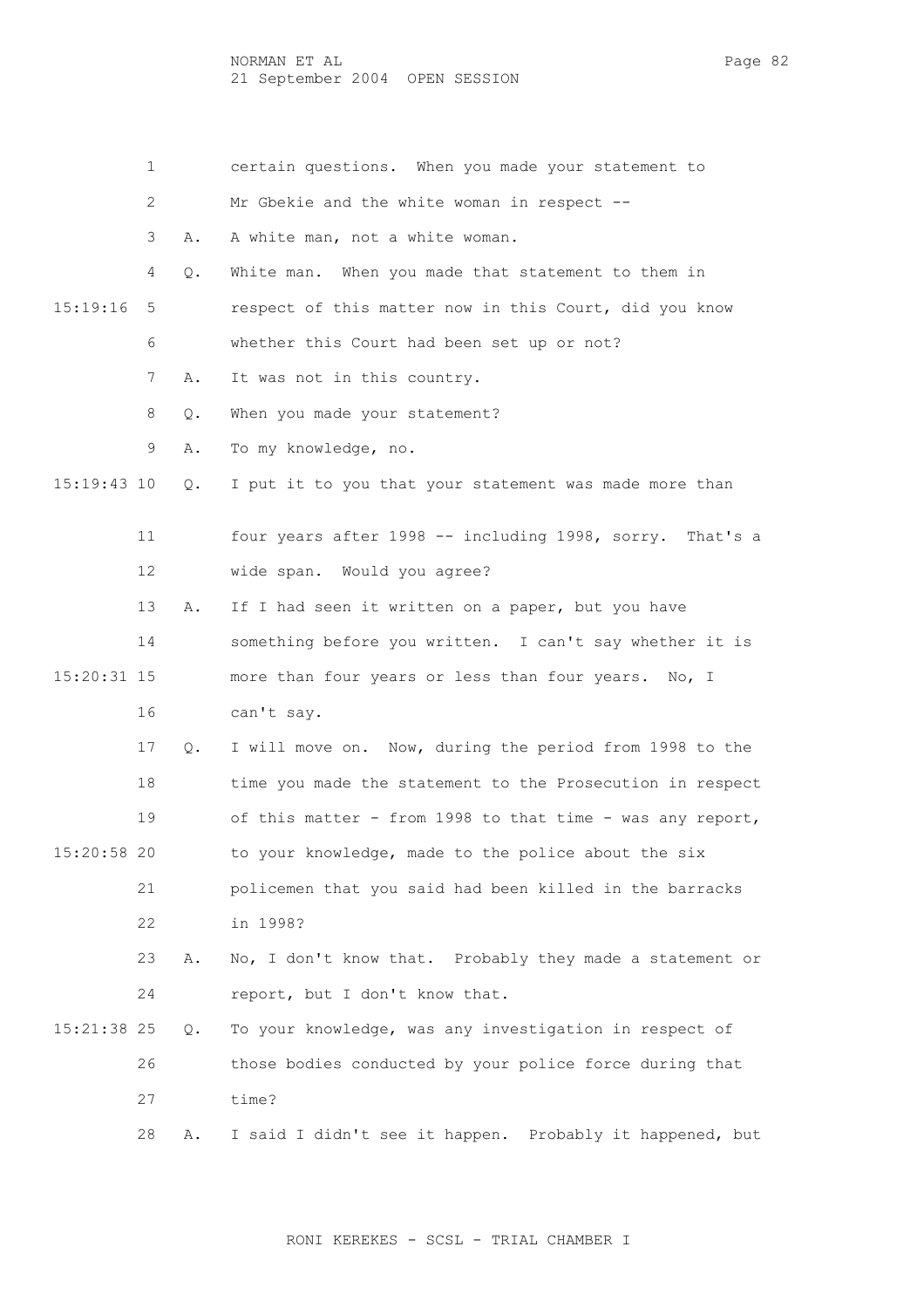1 I didn't see it happen.

|             | 2  | $Q$ .         | Then we go to the other dead bodies, the ones you             |
|-------------|----|---------------|---------------------------------------------------------------|
|             | 3  |               | discovered on your way from ECOMOG back to your house.        |
|             | 4  |               | To your knowledge, during the time between 1998 and the       |
| 15:22:25    | 5  |               | time you made a statement in respect of this matter, was      |
|             | 6  |               | any investigation done in respect of those bodies by your     |
|             | 7  |               | police force?                                                 |
|             | 8  | Α.            | I don't know that.                                            |
|             | 9  | Q.            | Now, do you know of any other atrocious incident during       |
| 15:23:09 10 |    |               | the time the Kamajors and ECOMOG were in Kenema, other        |
|             | 11 |               | than the killing of the six policemen? Do you know of         |
|             | 12 |               | any other such incident in Kenema?                            |
|             | 13 | Α.            | When the Kamajors came, it was later that ECOMOG came.        |
|             | 14 |               | When ECOMOG came, the men people had already died.            |
| 15:23:54 15 |    | Q.            | Apart from those six policemen, do you know of any other      |
|             | 16 |               | such atrocious incident at that time; that's the              |
|             | 17 |               | question?                                                     |
|             | 18 | Α.            | He says those five people -- besides those six people         |
|             | 19 |               | that you mentioned, besides the people at Short Street in     |
| 15:24:19 20 |    |               | supermarket, and the bicycle field, besides those --          |
|             | 21 |               | because those are the other things that I saw again when      |
|             | 22 |               | we -- those five people, after the six people killed.         |
|             | 23 | $Q_{\bullet}$ | So would you agree with me that the deaths of those six       |
|             | 24 |               | policemen was the worst thing that happened in that area      |
| 15:24:39 25 |    |               | at that time?                                                 |
|             | 26 |               | Objection, Your Honour.<br>MR SAUTER:                         |
|             | 27 |               | Argumentative.<br>JUDGE THOMPSON:                             |
|             | 28 |               | Objection, Your Honour. The witness is not in a<br>MR SAUTER: |
|             |    |               |                                                               |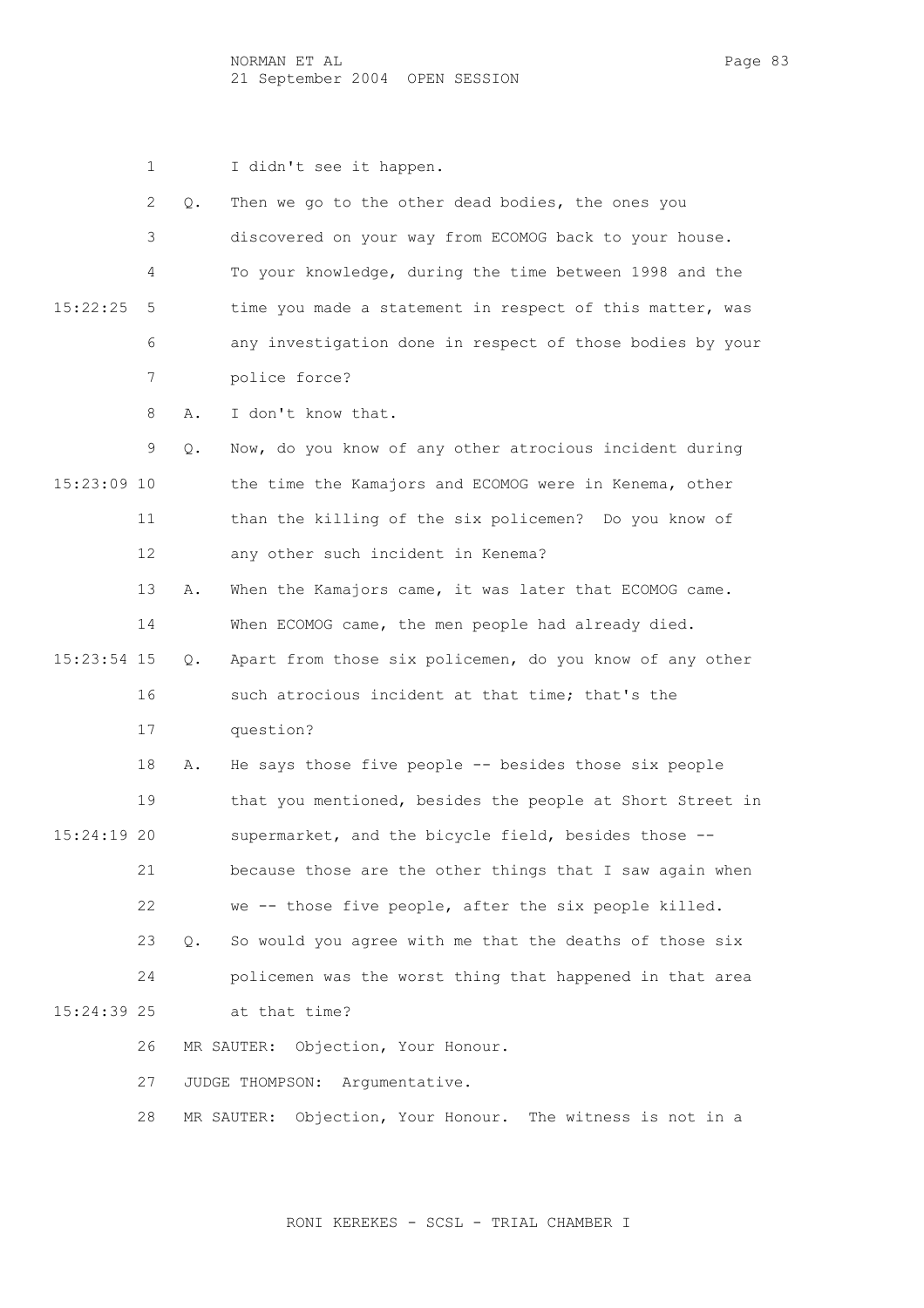NORMAN ET AL PAGE 84 21 September 2004 OPEN SESSION

 1 position to answer this question, which is highly 2 speculative. 3 JUDGE THOMPSON: And highly subjective, too. 4 MR JABBI: Thank you, My Lord. 15:25:18 5 Q. Now, let's try to come to a conclusion. 6 PRESIDING JUDGE: The Tribunal was going to ask you when you 7 were going to come to a conclusion, because it is getting 8 too long. 9 MR JABBI: Yes, indeed, My Lord. It's the manner of 15:25:40 10 answers -- 11 PRESIDING JUDGE: You see, we have not, like in other 12 tribunals -- I'm saying this, I think, for the second or 13 third time -- this Chamber has not, like in other 14 tribunals, set time frames for examination-in-chief, 15:25:56 15 cross-examination and re-examination. You know that it 16 exists in other tribunals. We have resisted the 17 temptation, on the understanding, you know, that counsel 18 will at least be reasonable in their exercise -- in the 19 exercise of their rights, you know, to examine-in-chief, 15:26:19 20 to cross-examine and to re-examine. We would like to 21 remind counsel to please be understanding in this regard. 22 It is not at all times that the Tribunal would want to 23 use the hammer, you know, to call you to order, which is, 24 of course, our inherent right. So, please, we have to be 15:26:42 25 very understanding of this and to ensure we're as brief 26 and to the point as possible. Thank you. 27 MR JABBI: My Lord, I wish to entertain a hope -- no cause for 28 Your Lordships to adopt that method.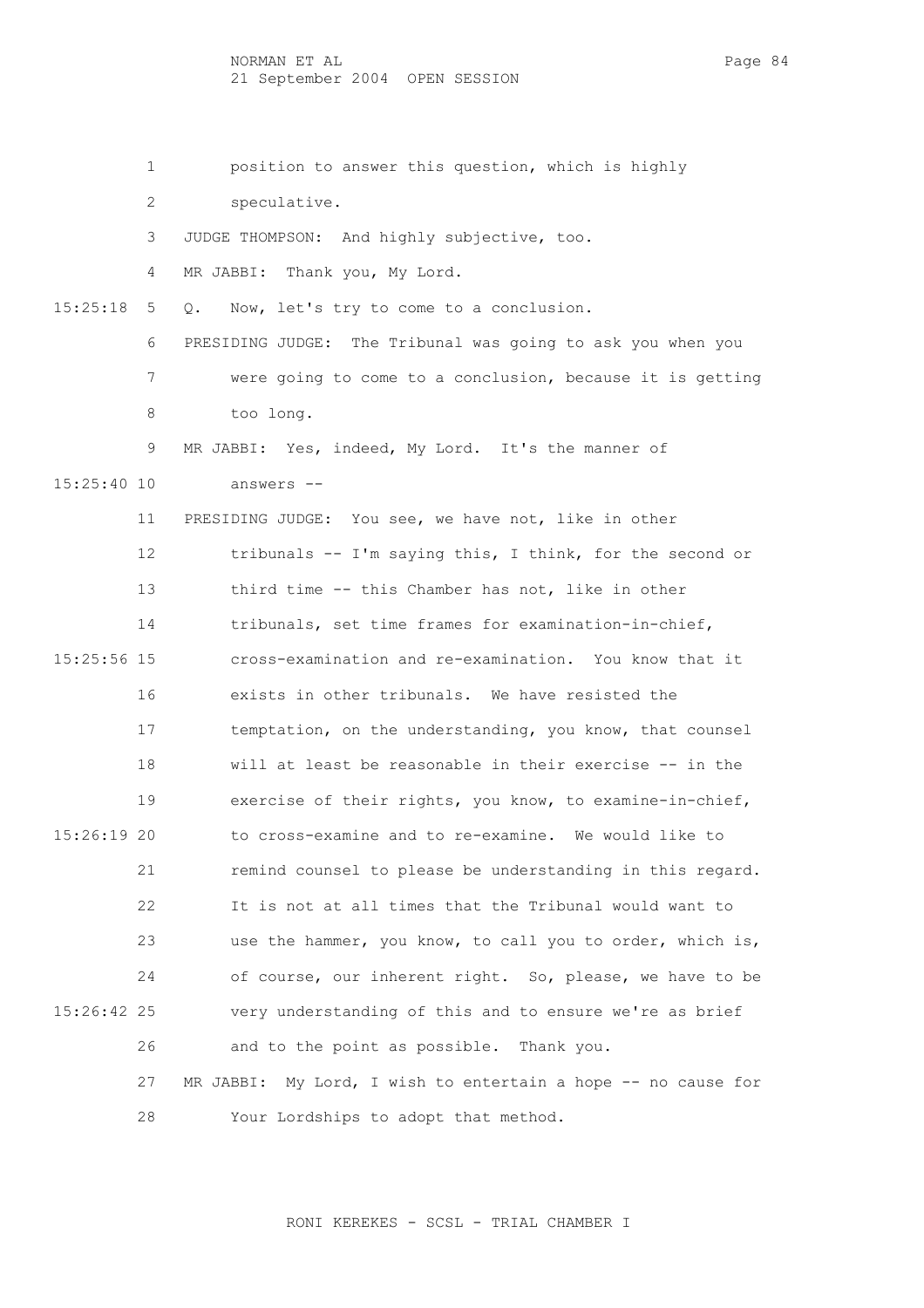NORMAN ET AL PAGE 85 21 September 2004 OPEN SESSION

 1 PRESIDING JUDGE: Right. That's why I have never touched the 2 hammer. 3 MR JABBI: This is the first time I've seen it, My Lord. 4 So, as I say, let's try and wrap it up now. 15:27:15 5 Q. Would you be surprised if somebody said that this 6 incident was so crucial and so heinous that there ought 7 to have been an investigation about it by the police in 8 your area before this Court came into existence? 9 A. I said, whether they did it or not, I don't know. 15:28:25 10 Whether it was reported to the police or not, I don't 11 know. 12 Q. I put it finally to you that your narrative of this 13 incident concerning the alleged six deaths of policemen 14 is a complete fiction of your imagination. 15:28:49 15 A. No, what I saw with my eyes is what I explained. That is 16 why I took an oath on the Koran, because if I'm telling a 17 lie, let the Prophet judge me tomorrow. 18 Q. I'm putting it to you that this event did not take place 19 and the Prophet is going to judge you tomorrow. 15:29:38 20 A. Okay. 21 MR JABBI: That's my last question. 22 JUDGE BOUTET: Thank you. 23 PRESIDING JUDGE: He said, "That event did not take place and 24 the Prophet is going to judge you tomorrow." What was 15:29:56 25 your answer to that? 26 JUDGE BOUTET: He said okay. 27 THE WITNESS: I know I said the truth, and if he says I'm not 28 telling the truth, and I know I've said the truth, then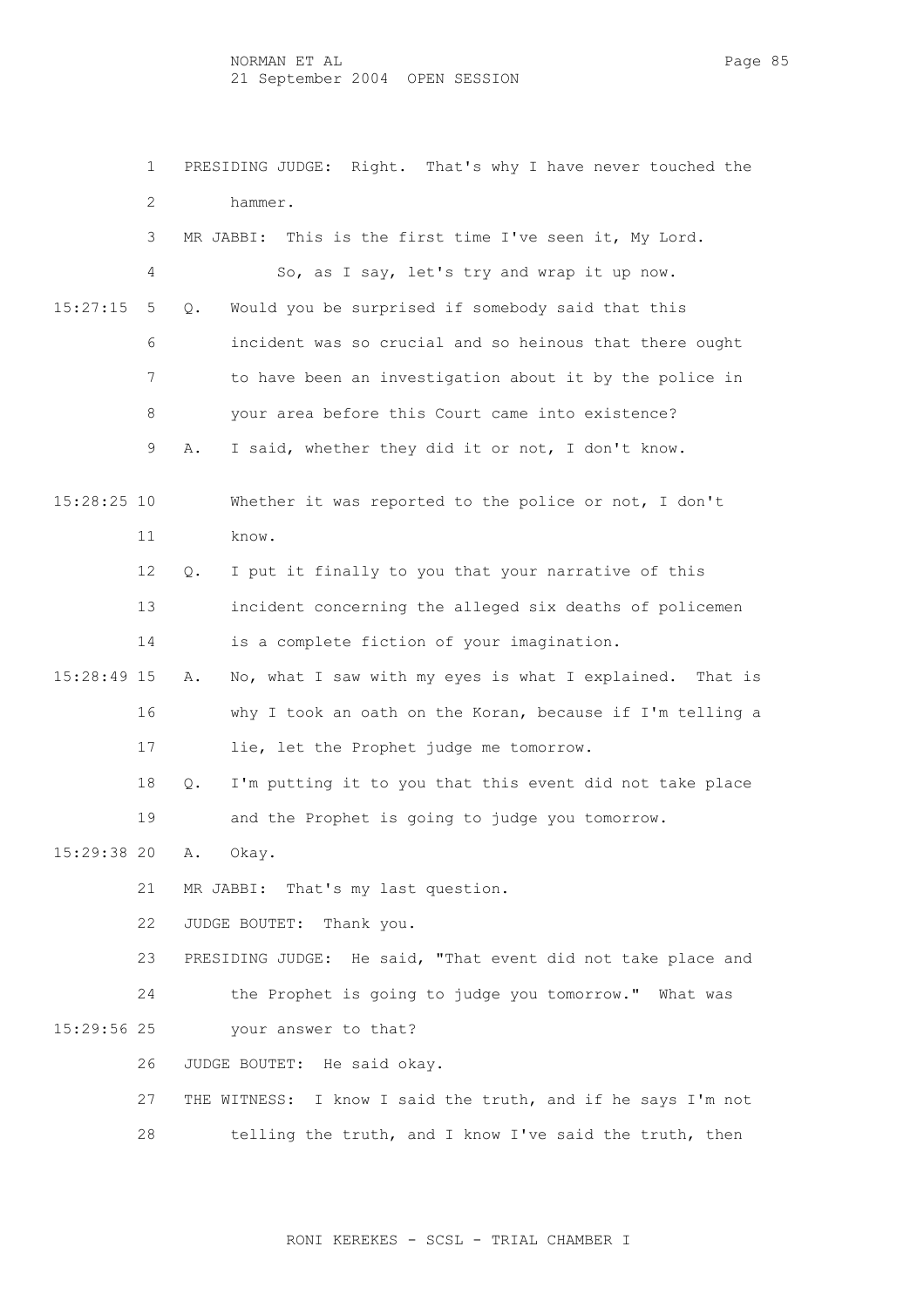NORMAN ET AL PAGE 86 21 September 2004 OPEN SESSION

 1 it is left to the prophet to decide. It is left to God 2 to decide. I know I've said the truth. 3 JUDGE BOUTET: Second accused. 4 CROSS-EXAMINED BY MR BOCKARIE: 15:30:54 5 Q. Mr Witness? 6 A. Yes, sir. 7 Q. You've been in the police force for nearly 20 years; am I 8 correct? 9 A. Yes, at end of this year it will be 20 years. It is 15:31:15 10 19 years. 11 Q. During your stay in the police, you've been obtaining 12 statements from prospective litigants, isn't it? 13 A. No. My own job was to patrol. We had different jobs, 14 that was not my own job. We have different jobs in the 15:31:53 15 police. I did not make any statements. 16 Q. By the way, do you read and write? 17 A. No. I said I don't take statements. We have 18 different-different jobs in the police. 19 PRESIDING JUDGE: He said: Do you read and write; answer the 15:32:09 20 question. 21 THE WITNESS: No, sir. 22 MR BOCKARIE: 23 Q. But you can sign -- you can sign your name, don't you? 24 A. Oh, yes, yes. 15:32:21 25 Q. Have a look at this document. Is this your signature? 26 A. Yes, yes, that is my signature. 27 Q. Sorry, I didn't get the answer. That's your signature? 28 A. Yes, sir.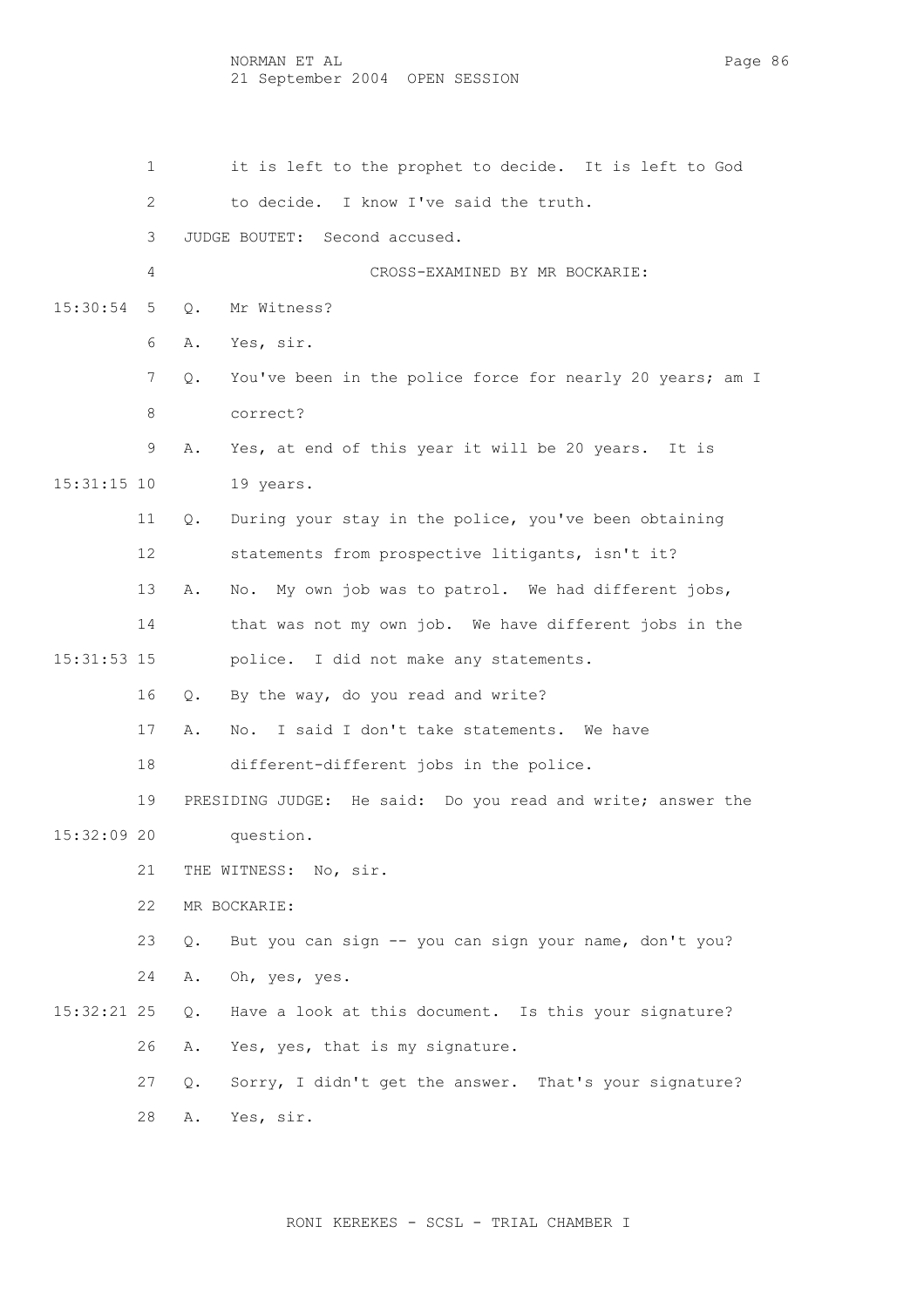NORMAN ET AL PAGE 87 21 September 2004 OPEN SESSION

 1 Q. Thank you. Now, in your statement you had this to say, 2 and I'll read briefly: "We were all hiding in a house 3 and we heard firing all over the place. One bullet hit 4 the wall on the veranda side of my house." 15:33:42 5 A. Yes. 6 Q. That is correct, isn't it? Thank you. Now, Mr Witness, 7 you said the Kamajors were coming from all three 8 directions, isn't it? 9 A. Yes, that's what happened. 15:34:02 10 Q. At that time were they firing? 11 A. No, initially when they came, they were not firing, no. 12 Q. You even encountered them and they just ignored you; am I 13 correct? 14 A. We did not meet. They met me at the pump laundering. 15:34:29 15 They didn't talk to me and I also didn't talk to them 16 when they passed. They went down -- down the barracks. 17 Q. That is exactly what I'm saying. When they met you, they 18 ignored you and went about their business? 19 A. Yes, they did not talk to me. That second they were 15:34:49 20 saying, "No police, no soldier." That is what they were 21 talking to me when they went down to the barracks. 22 Q. And all of a sudden you heard this firing all over the 23 place? 24 A. When I had gone back to the house and I went into the 15:35:08 25 house, we heard the firing down the barracks and we are 26 up the barracks here -- up the barracks here. 27 Q. Now, during this time were the SSD armed? Say by 28 December 1998, were the SSD armed in Kenema? Sorry,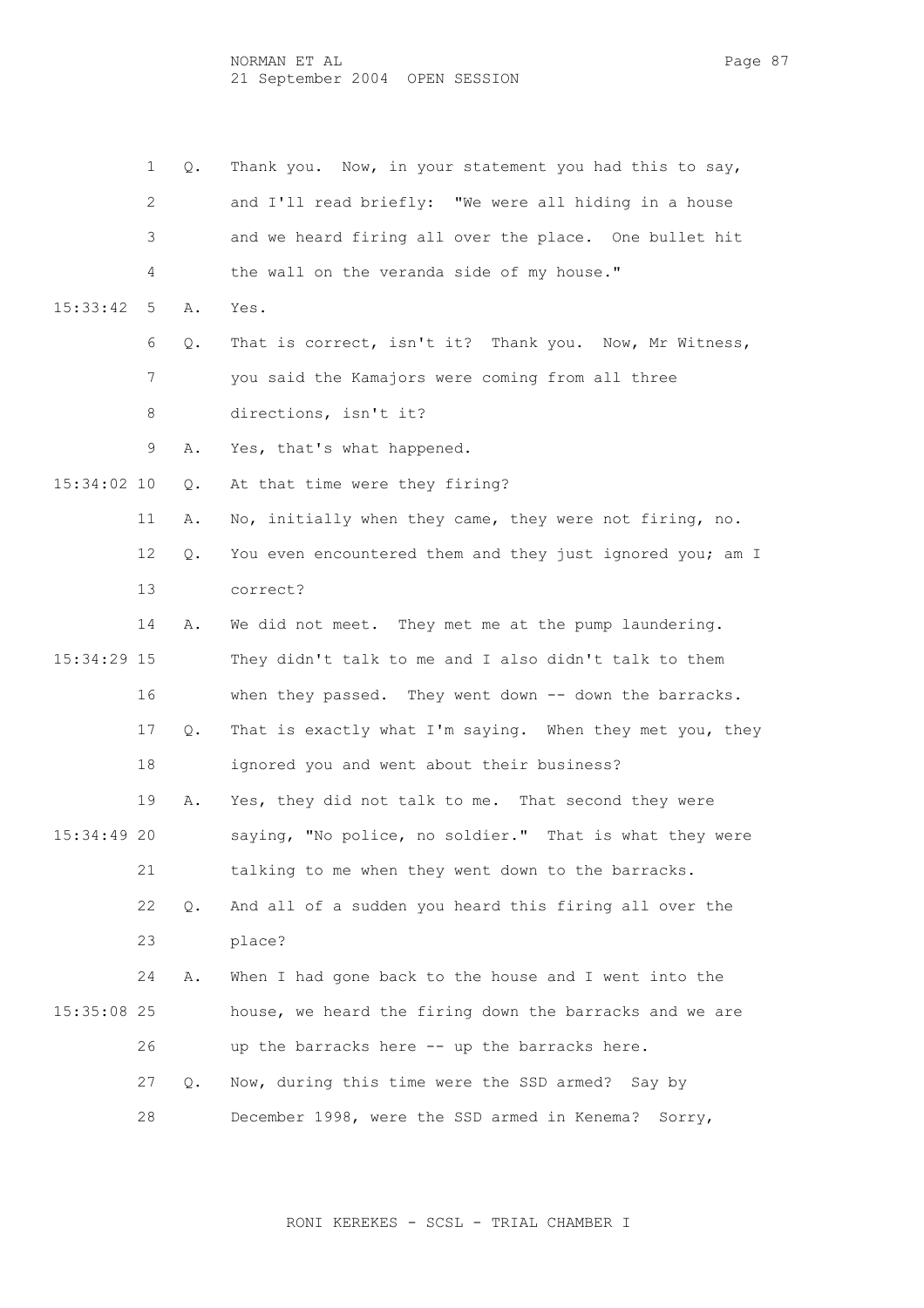- 1 December 1997 -- December 1997, were the SSD armed in 2 Kenema?
- 3 A. Yes, yes, I can remember.

 4 Q. Mr Witness, will you agree with me that before February 15:36:01 5 1998 there were clashes between the Kamajors and the 6 soldiers -- the AFRC in Kenema; am I correct?

7 A. Repeat it again.

 8 Q. Will you agree with me that before February 1998 there 9 were clashes between the Kamajors and the AFRC soldiers 15:36:24 10 in Kenema; am I correct?

- 11 A. I didn't hear or see that happen, but I used to come to 12 the place and go back to my village. There is not much 13 problems in Kenema, but I used to go there and return 14 back to my village.
- 15:37:01 15 Q. Oh, so you -- okay, I'll take that. Now, Mr Witness, 16 after the incident you went into your room and hid, and 17 you were in your room until the firing subsided; am I 18 correct?

19 A. Yes, myself and my family.

15:37:36 20 Q. Eventually you came out and you saw corpses?

 21 A. Yes, when I heard people passing, when I heard civilians 22 moving about, when I heard civilians talking outside, so 23 we came out then.

 24 Q. Just to reiterate what you told Dr Jabbi, but it is a 15:37:55 25 fact if I say that you did not see the killings, did you? 26 A. I said I was in the house. When I left -- when I went 27 outside now, I just saw corpses. I was not there; I was 28 in the house.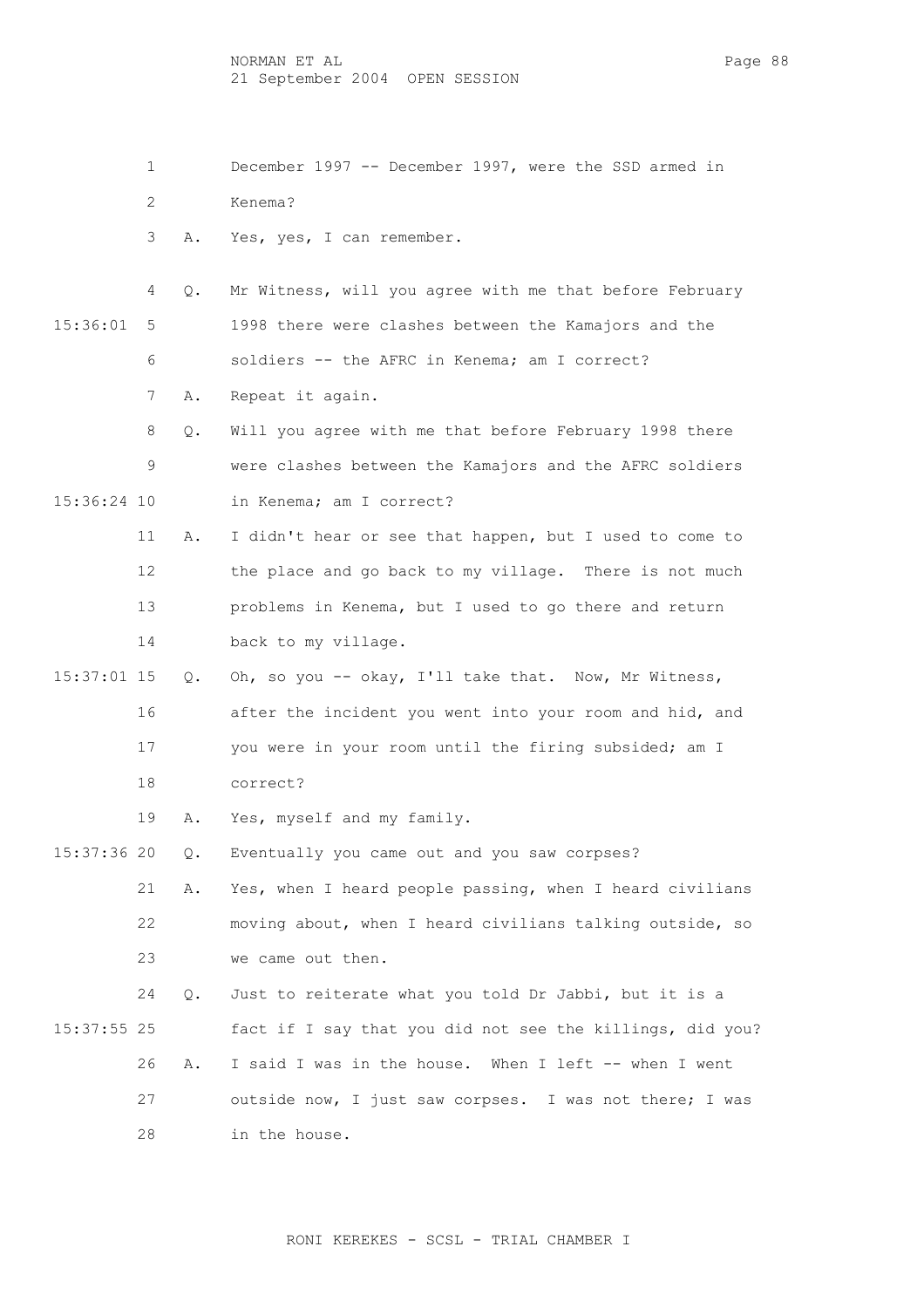NORMAN ET AL PAGE 89 21 September 2004 OPEN SESSION

1 Q. You're required to answer yes or no.

2 A. No.

- 3 Q. You did not see -- thank you, thank you.
- 4 A. No.

15:38:25 5 Q. Simple, Mr Witness --

6 JUDGE THOMPSON: Learned counsel, please avoid any

7 confrontational --

8 MR BOCKARIE: I am sorry.

9 JUDGE THOMPSON: He said that he did not see the killings, and

15:38:39 10 the records, in fact, clearly indicate that.

11 MR BOCKARIE: Yes.

 12 Q. Now, Mr Witness, let's come to this February. When the 13 Kamajors entered into town, were there Kamajor leaders 14 among them? Are you aware of that, yes or no?

- 15:39:08 15 A. I just saw them in a group that morning coming from 16 Sannoh Street and Suppui Street. That is when I saw them 17 that morning. I didn't know who was their leader or 18 whether they had a leader. I didn't know anything about 19 that.
- 15:39:25 20 Q. Did you make any attempt to inquire whether they had a 21 leader or not?

 22 A. No, I was afraid. I couldn't ask such a thing. I was 23 afraid. I just took the bucket and I went back home. 24 I was afraid.

 15:39:45 25 Q. Thank you. Now, you've been emphasising that these 26 barracks are very, very big. Can you tell me at the time 27 of this incident, between January and February, how many 28 police personnel were staying in these barracks,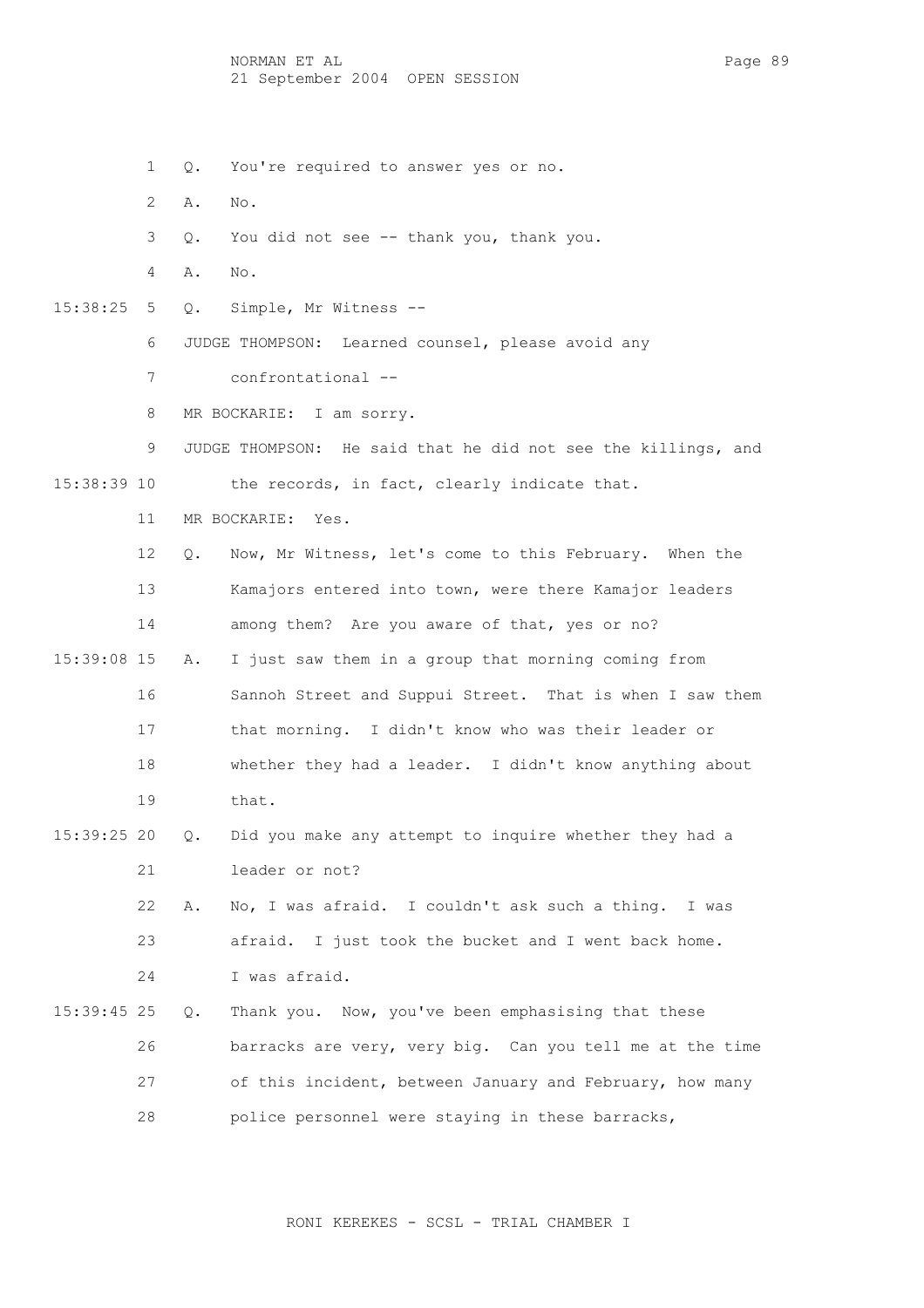NORMAN ET AL Page 90 21 September 2004 OPEN SESSION

 1 approximately? 2 A. No, no, I don't know the number. 3 Q. Will I be correct to say that they exceeded 200? 4 A. If I said that, I'll be telling a lie. People were 15:40:38 5 scattered about. 6 Q. Will you agree with me that they exceeded 100? 7 A. No. 8 Q. Now -- but can you give us a rough estimate as to how 9 many police personnel were in the barracks on this 15:41:03 10 February? Just a rough estimate. 11 A. At that time if I should give you a number now, I will be 12 telling a lie, because most people had gone into the 13 bush. Most people had gone into the bush -- this is when 14 they killed those people. After they killed them, then 15:41:35 15 most people left for the bushes. I can't tell you a 16 rough estimation of how many people were there. 17 Q. So you're telling this Court they left after the alleged 18 killings, not before? 19 A. Yes, sir. Some people went into hiding -- some went to 15:42:01 20 the villages into hiding. 21 Q. Now, you mentioned a name Tamba Gbekie. Where does he 22 work? 23 A. I said at that time they went and took a statement from 24 us, I didn't know where he was working. I knew that he 15:42:26 25 was working with the CID in the police. A long time 26 before this, this incident that I talked about, he was 27 working at the CID. A long time before I knew him to be 28 a CID personnel.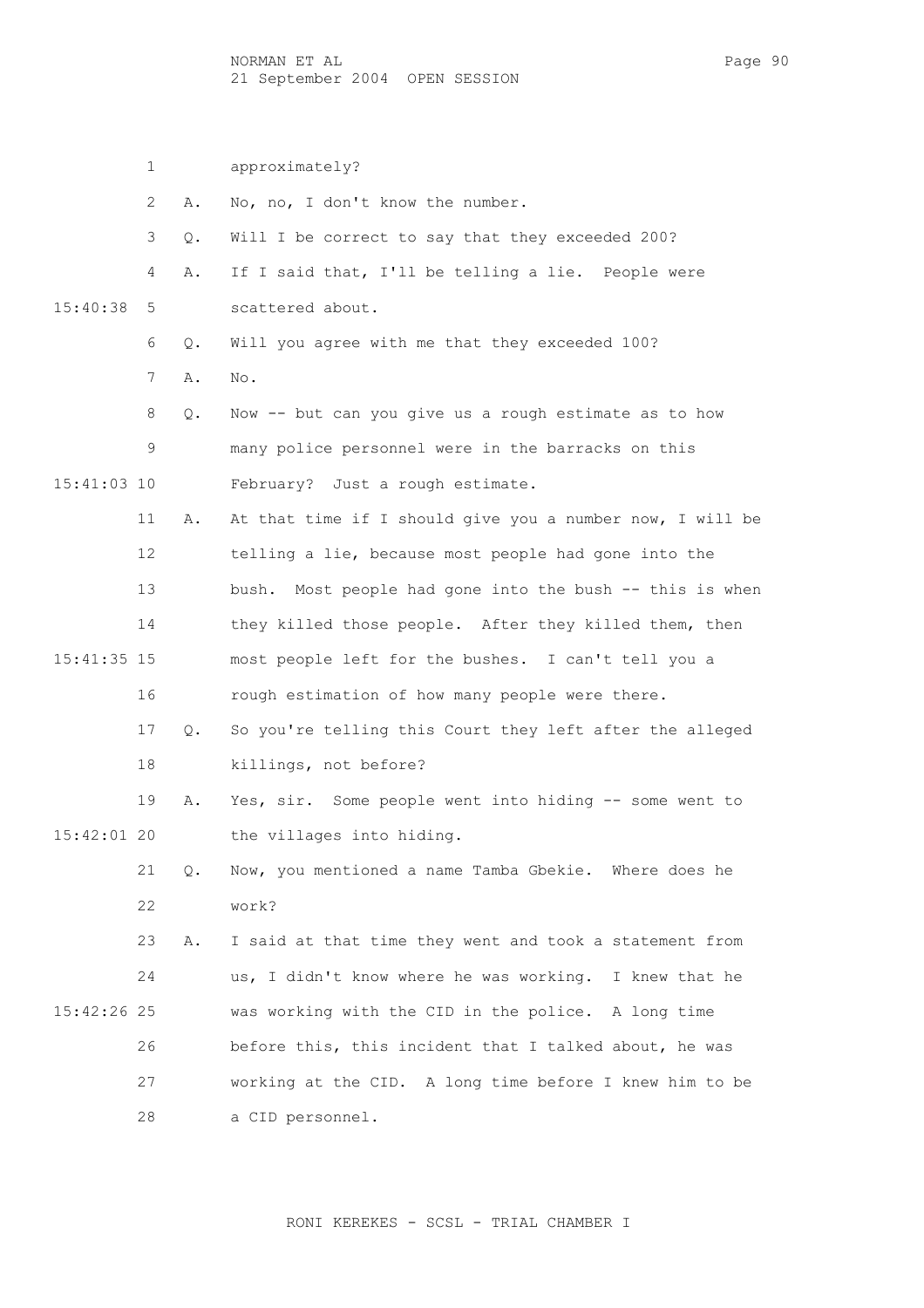NORMAN ET AL Page 91 21 September 2004 OPEN SESSION

 1 Q. So you knew him to be a police personnel. At time that 2 the statement was obtained from you, did you know that he 3 was still in the police? 4 A. I said he was in the police before this incident took 15:42:55 5 place. I knew him in the Sierra Leone police long before 6 this incident happened. 7 Q. Just a minute. Is he still in the police force? 8 A. Yes. 9 Q. Is he a superior officer? 15:43:14 10 A. Oh, yes, he's commissioner himself. 11 Q. Was he ever assigned to Kenema? 12 A. It is this year that he was sent to Kenema. 13 Q. [Overlapping microphones ] you worked under him? 14 A. Yes, I am just an errand boy. I work under him. He's 15:43:45 15 our head, all of us. 16 Q. Now, Mr Witness, can you tell this Court how did you come 17 in contact with officials from the Office of the 18 Prosecutor? Did you volunteer to meet them, or did they 19 meet you? 15:44:03 20 JUDGE THOMPSON: Let him answer the first question before you 21 entangle it. 22 MR BOCKARIE: Sorry. 23 Q. Tell this Court: How did you come in contact with 24 officials from the Office of Prosecutor? 15:44:18 25 A. At that time I was posted -- I was posted to hang -- I 26 was working there. I was there when I had a message -- 27 our boss, the sergeant -- the sergeant said that people 28 had come from Freetown, that they named a number of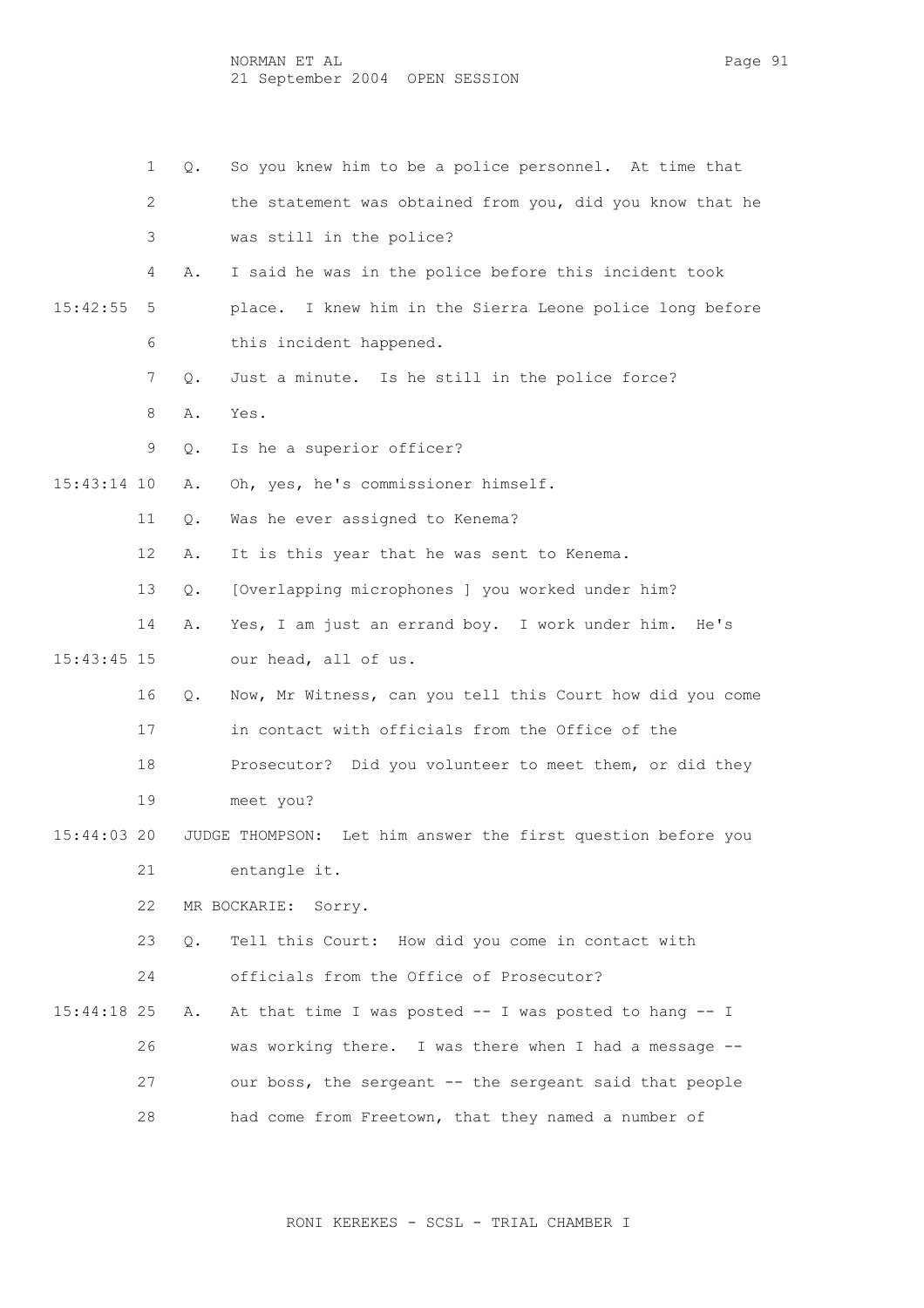NORMAN ET AL Page 92 21 September 2004 OPEN SESSION

- 1 people, of which I was among. They said they want to see
- 2 us and I left my station and went there.
- 3 Q. Thank you. Now, are you afraid, as you're sitting here
- 4 presently?
- 15:44:56 5 JUDGE THOMPSON: Afraid of what?
	- 6 MR BOCKARIE:
	- 7 Q. Are you afraid of your identity being disclosed, as you 8 are sitting there?
	- 9 A. Oh, yes. Yes, I'm afraid.
- 15:45:18 10 Q. But you're speaking the truth, aren't you?
	- 11 A. Yes, I am speaking the truth.
	- 12 Q. Why are you afraid?
	- 13 A. What sort of afraid? What sort of fear are you talking 14 about?
- 15:45:39 15 JUDGE THOMPSON: I thought the question was vague and, once 16 the question is vague, it becomes highly argumentative,
	- 17 so afraid of what?
	- 18 MR BOCKARIE:
	- 19 Q. Are you afraid of making your identity known?
- 15:45:55 20 JUDGE THOMPSON: To whom?
	- 21 MR BOCKARIE:
	- 22 Q. To the public.
	- 23 JUDGE THOMPSON: Because his identity is known to us.
	- 24 MR BOCKARIE:
- 15:46:05 25 Q. You don't want people sitting over there to see you? 26 A. No, no, I don't want them to see me.
	- 27 Q. Can you tell this Court why you don't want them to see 28 you?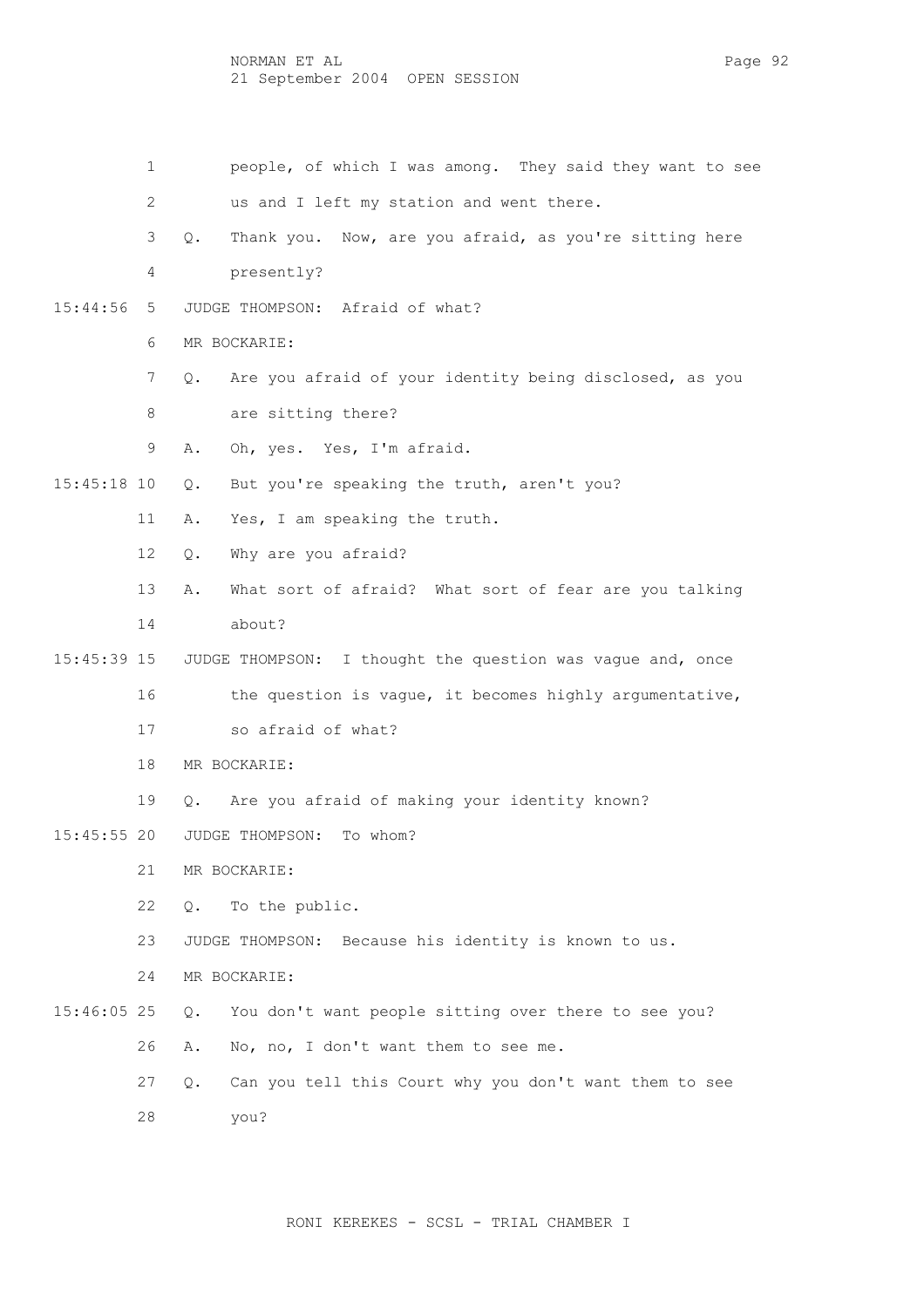1 A. No.

|               | 2  | What is no? Can you tell this Court why you don't want<br>Q.     |
|---------------|----|------------------------------------------------------------------|
|               | 3  | people outside sitting to see you?                               |
|               | 4  | Possibly in the nearest future any other thing could<br>Α.       |
| 15:46:57      | 5  | happen, then they will say, "Such a person went and gave         |
|               | 6  | evidence in the court." Probably they will be against            |
|               | 7  | They will kill me, or they will kill my children.<br>me.         |
|               | 8  | That's why I said the Court should protect me.                   |
|               | 9  | That will be all for this witness.<br>MR BOCKARIE:               |
| $15:47:17$ 10 |    | JUDGE BOUTET: Thank you. Third accused.                          |
|               | 11 | CROSS-EXAMINED BY MR WILLIAMS:                                   |
|               | 12 | MR WILLIAMS:                                                     |
|               | 13 | Mr Witness, you said that a couple of people helped you<br>Q.    |
|               | 14 | to bury corpses; is that correct? A number of people             |
| 15:47:42 15   |    | left you to bury the corpses of your colleagues; is that         |
|               | 16 | correct?                                                         |
|               | 17 | No, no. No.<br>Α.                                                |
|               | 18 | Did you bury them single-handedly?<br>Q.                         |
|               | 19 | No, I met them digging the grave and I asked them, I<br>Α.       |
| 15:48:08 20   |    | said, "What are you doing?" They said, "We're digging            |
|               | 21 | the grave to bury the corpse," and I went to help them.          |
|               | 22 | I met them digging. They had almost completed the                |
|               | 23 | digging, so they did not help me; I helped them.                 |
|               | 24 | Thank you very much. Could you tell the Court the names<br>$Q$ . |
| 15:48:22 25   |    | of those people that helped you to bury your colleagues?         |
|               | 26 | JUDGE BOUTET:<br>I do have one concern based on some of the      |
|               | 27 | evidence we've heard by previous witnesses.<br>It may be         |
|               | 28 | that the question that you're asking is protected by             |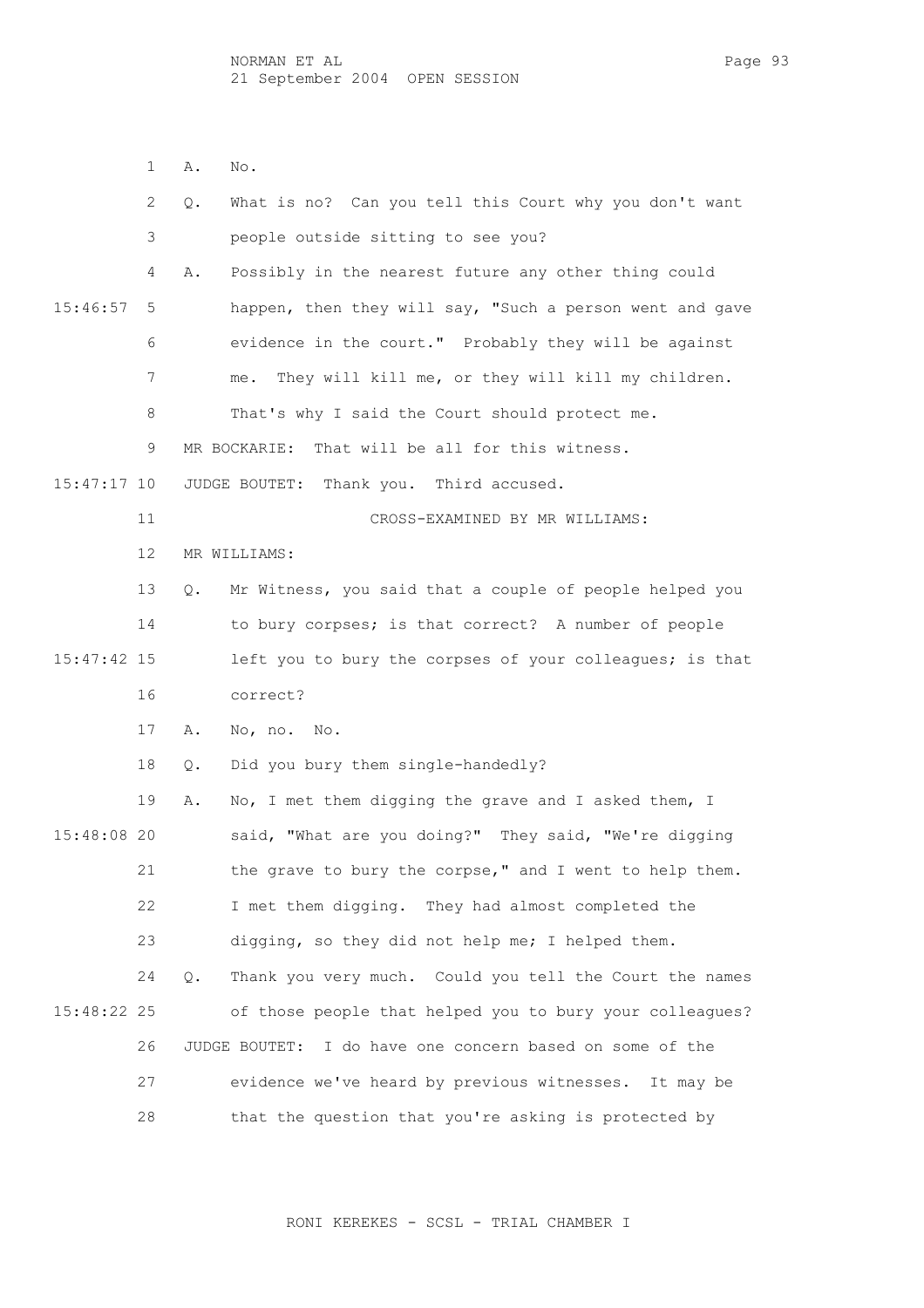1 protective measures, because if you're asking the name of 2 who it was, as such, I do remember at least one witness 3 that said, "I was there. I did this," and that witness 4 testified here under protection. 15:49:03 5 MR WILLIAMS: My Lord, the witness did not say -- I remember a 6 female saying, you know, that she helped -- I mean, she 7 provided something, physically. 8 JUDGE BOUTET: I'm just saying that -- let's say at this 9 moment I'm just warning you that if you press that, we 15:49:24 10 may end up in a difficult scenario. 11 PRESIDING JUDGE: Do you appreciate that in the course of 12 enumerating -- I mean, it could also enumerate -- give 13 the name of that witness. 14 MR WILLIAMS: My Lord, based on what that witness said, My 15:49:45 15 Lord, she could not have participated in the digging and 16 physically laying the corpses to rest. 17 JUDGE BOUTET: Mr Williams, I'm not trying to preclude you 18 from asking any question. If you want to explore that, 19 we may go into closed session. I don't have any problems 15:50:01 20 MR WILLIAMS: I stand guided. 21 JUDGE BOUTET: If you feel this is important for your 22 cross-examination, we will assist, you, in that we will 23 just go into closed session for that short period of time 24 and allow you to ask these questions. I'm not trying to 15:50:15 25 preclude the cross-examination, just cautioning you about 26 the measures that are in place, that's all. 27 JUDGE THOMPSON: [Overlapping microphones] -- lack of your 28 instructions and based on your evaluation, if you get an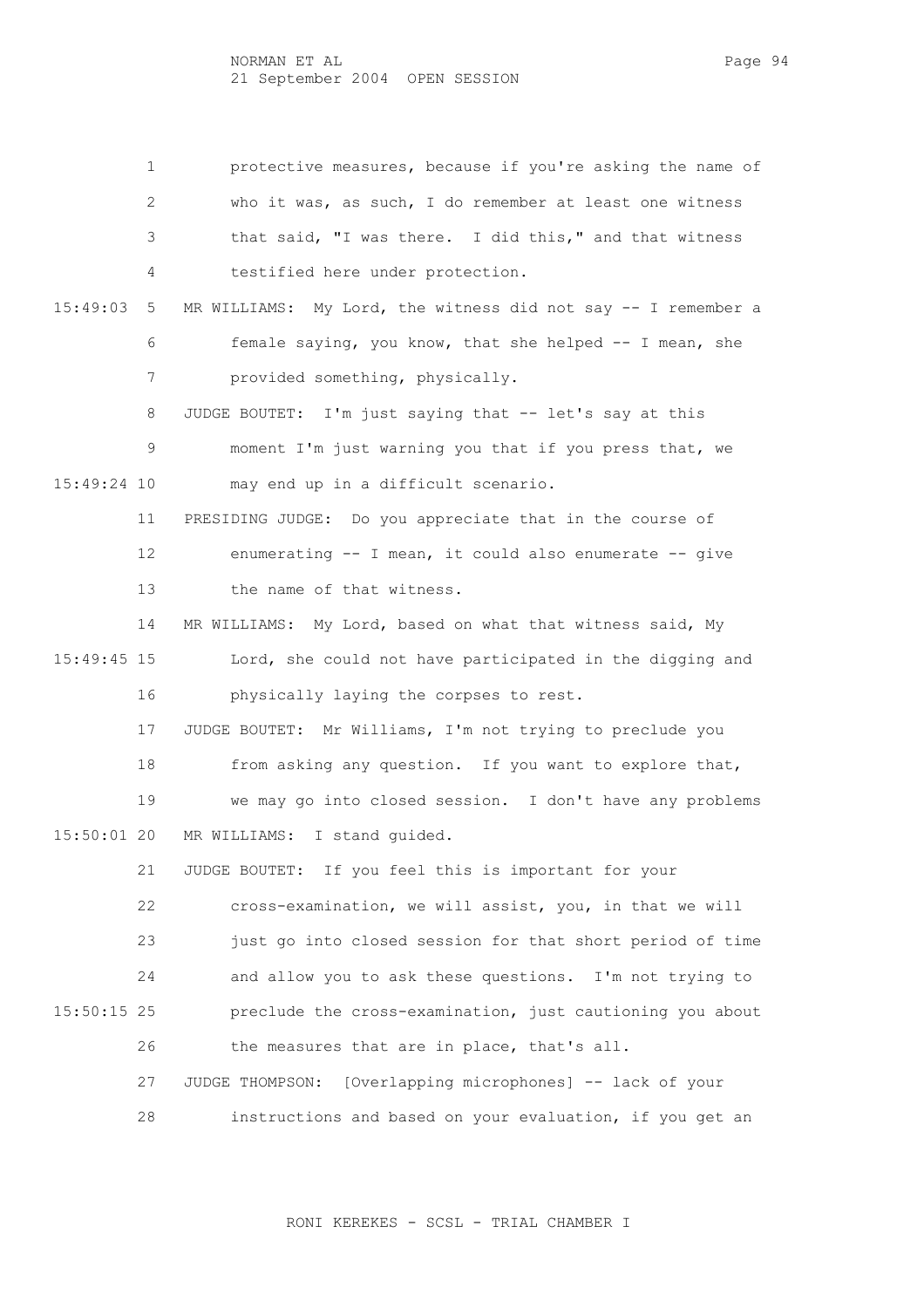NORMAN ET AL PAGE 1958 EN 2009 ISLAM PAGE 95 21 September 2004 OPEN SESSION

 1 answer to this question, would that undermine the 2 integrity of the protective measures? I mean, you're an 3 officer of the court and this is -- we've got a decision 4 of the Court which stands now -- for now until it is 15:50:46 5 reversed and we're all guided by the decision and I'm 6 sure you feel yourself bound by it and we're trying to 7 maintain the integrity of that decision, so as counsel 8 you should be able to tell us. We don't know what your 9 instructions are and, as my learned brother said, I don't 15:51:11 10 intend to foreclose you from asking legitimate questions 11 based on your instructions, but if you end up undermining 12 the integrity of our decision, then I think we have a 13 right to intervene. 14 MR WILLIAMS: Well, then, based on Your Lordship's concern, 15:51:21 15 I will not pursue that line of cross-examination. 16 PRESIDING JUDGE: I think you are better advised not to pursue 17 that line. Can you now proceed, Mr Williams. 18 MR WILLIAMS: Yes. 19 Q. You also said that you saw civilian corpses. 15:51:44 20 A. Yes, I saw five of them. I saw them, five of them. 21 Q. Are you saying that they were dressed in civilian 22 clothing or they were civilians? What were you telling 23 the Court? 24 A. They had civilian clothes on. 15:51:59 25 Q. So you would not know whether they were civilians, 26 soldiers or rebels; is that correct? 27 A. No, they had civilian clothing on. 28 Q. Would you answer my question, please?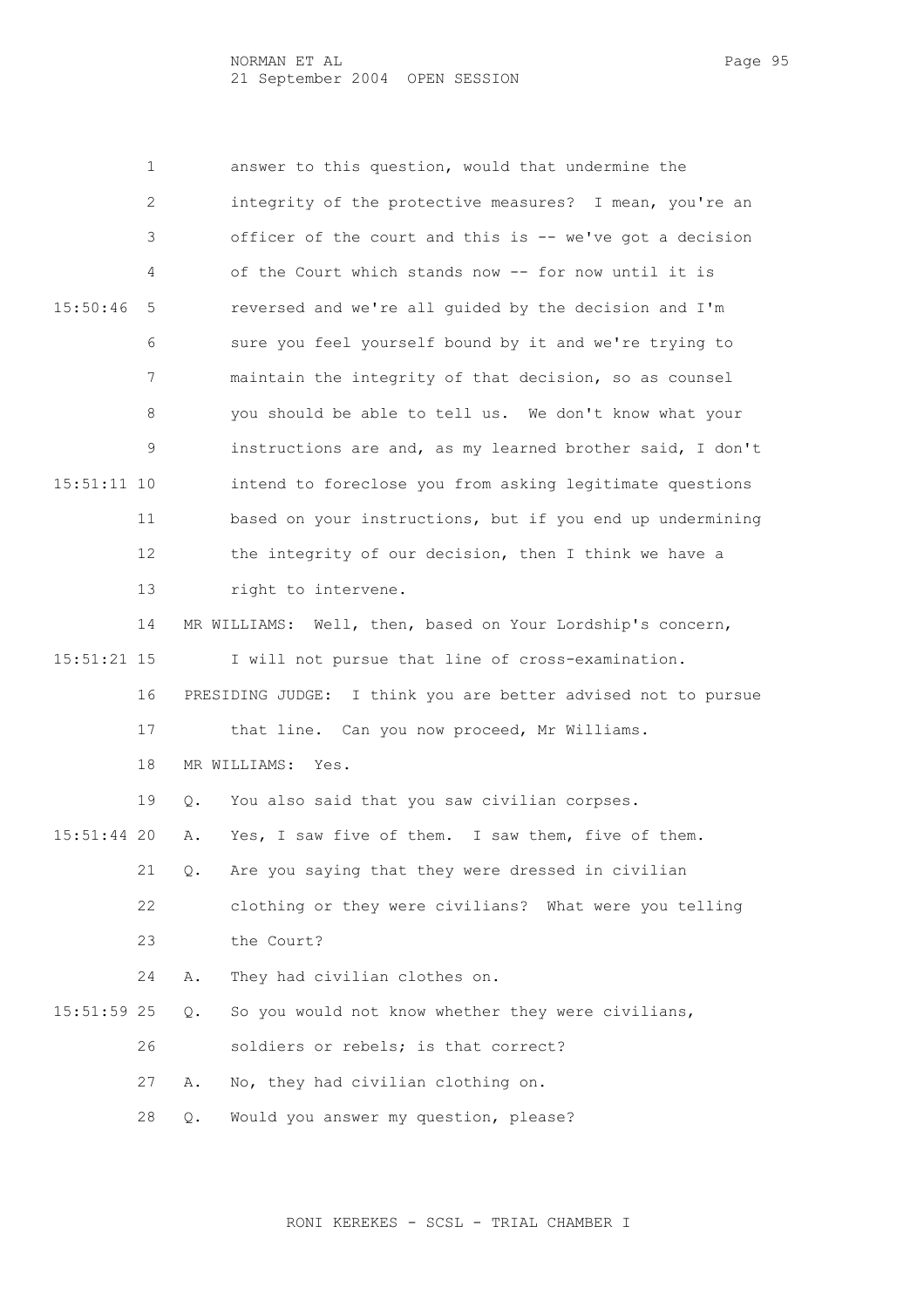1 A. Yes, sir.

2 Q. You wouldn't know whether they were civilians or rebels

3 or soldiers; correct?

4 A. I know they were civilians; they had civilian clothing

15:52:40 5 on. I know they were civilians

6 PRESIDING JUDGE:

- 7 Q. Mr Witness -- Mr Witness.
- 8 A. Sir.
- 9 Q. You saw the corpses?

15:52:53 10 A. Yes, sir.

11 Q. They were dressed in civilian attire?

12 A. Yes, sir, these same civilians that I have.

 13 Q. Were you aware whether they were of the army or whether 14 they were soldiers or rebels? Would you know?

 15:53:14 15 A. No, sir, no sir, I don't know. I just saw them having 16 civilian clothing lying dead -- civilian clothing lying 17 dead.

18 Q. So if they were soldiers, you wouldn't know?

- 19 A. No, I wouldn't have known, but if they had had military 15:53:35 20 uniform, I would have known. That's why I said they were
	- 21 civilians.

22 JUDGE THOMPSON:

 23 Q. What are you wearing now? What are you wearing, witness? 24 A. I have a civilian clothing on.

15:53:52 25 Q. Are you a civilian?

26 A. Yes, sir. Now that I'm in this Court, I'm a civilian.

27 PRESIDING JUDGE: You are not a civilian; you're a policeman.

28 JUDGE THOMPSON: Thank you.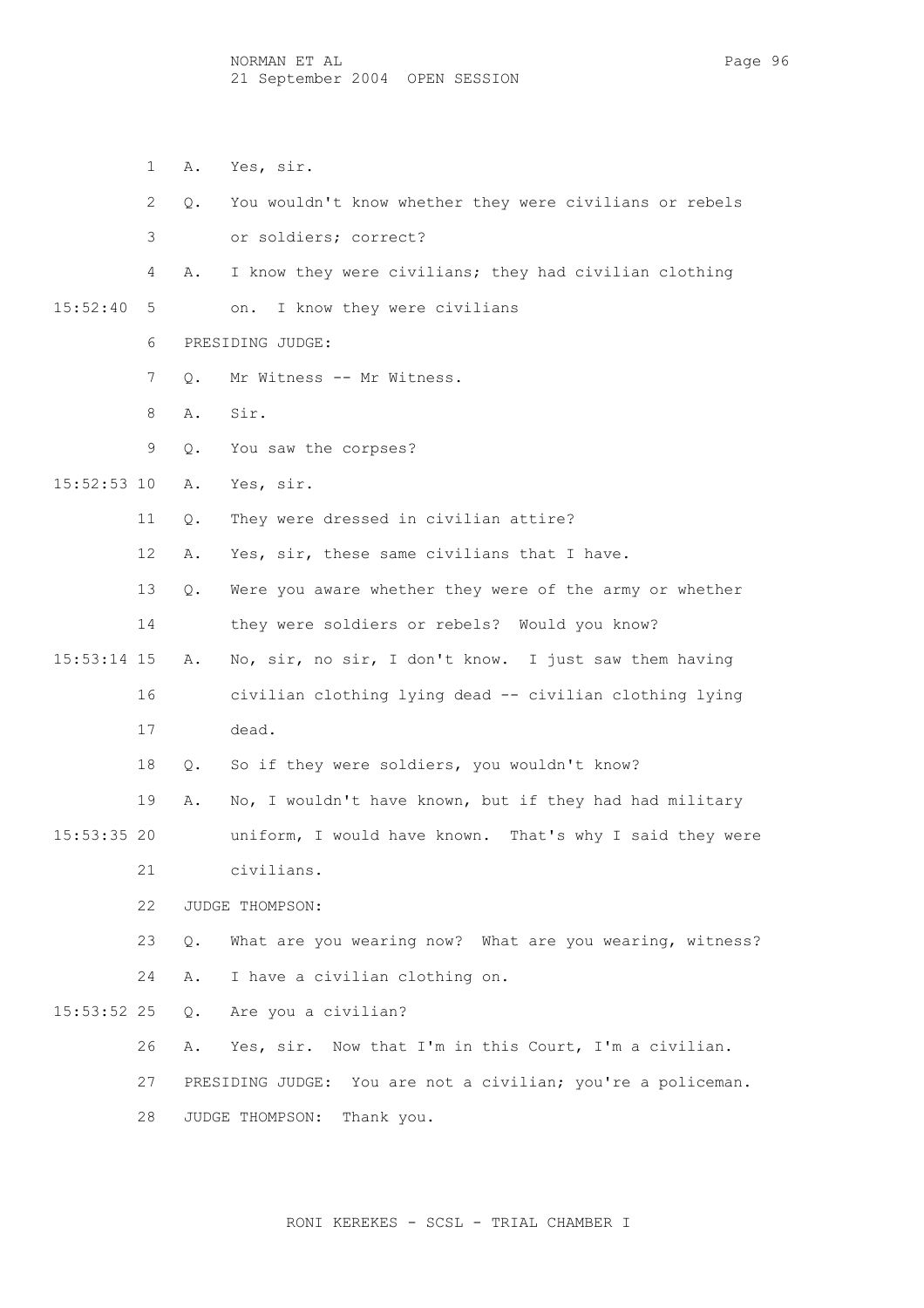1 PRESIDING JUDGE:

|               | 2  | If you did not tell us that you were a policeman, seeing<br>$Q$ . |
|---------------|----|-------------------------------------------------------------------|
|               | 3  | you in this dress, would we have known that you were a            |
|               | 4  | policeman in this dress? If you did not tell us here              |
| 15:54:17      | 5  | that you're a policeman, would we have known in this              |
|               | 6  | dress that you were a policeman?                                  |
|               | 7  | No, no.<br>Α.                                                     |
|               | 8  | PRESIDING JUDGE:<br>Okay.                                         |
|               | 9  | MR WILLIAMS:                                                      |
| $15:54:28$ 10 |    | Mr Witness, these are the -- bodies that you saw, you<br>$Q$ .    |
|               | 11 | could not officially recognise who those people were; is          |
|               | 12 | that right? You had never seen them before?                       |
|               | 13 | I saw that they were men. I saw men lying down.<br>Α.<br>I saw    |
|               | 14 | that they were men.                                               |
| $15:54:52$ 15 |    | You saw Desmond Pratt and you knew Desmond Pratt;<br>Q.           |
|               | 16 | correct?                                                          |
|               | 17 | Oh, yes, the person I was staying together the other<br>Α.        |
|               | 18 | corpses, I didn't know their names.                               |
|               | 19 | You've never seen them before?<br>О.                              |
| $15:55:15$ 20 |    | No, those that I saw, I had never seen them before.<br>Α.         |
|               | 21 | They're civilian corpses. He said they're<br>PRESIDING JUDGE:     |
|               | 22 | some civilian -- I mean, make a distinction.                      |
|               | 23 |                                                                   |
|               |    | MR WILLIAMS:                                                      |
|               | 24 | Of the five mentioned, were all civilians?<br>$\circ$ .           |
| $15:55:30$ 25 |    | PRESIDING JUDGE: They're police casualties according to the       |
|               | 26 | record.                                                           |
|               | 27 | MR WILLIAMS: I'm concentrating on those five.                     |
|               | 28 | JUDGE THOMPSON: Well, why not --                                  |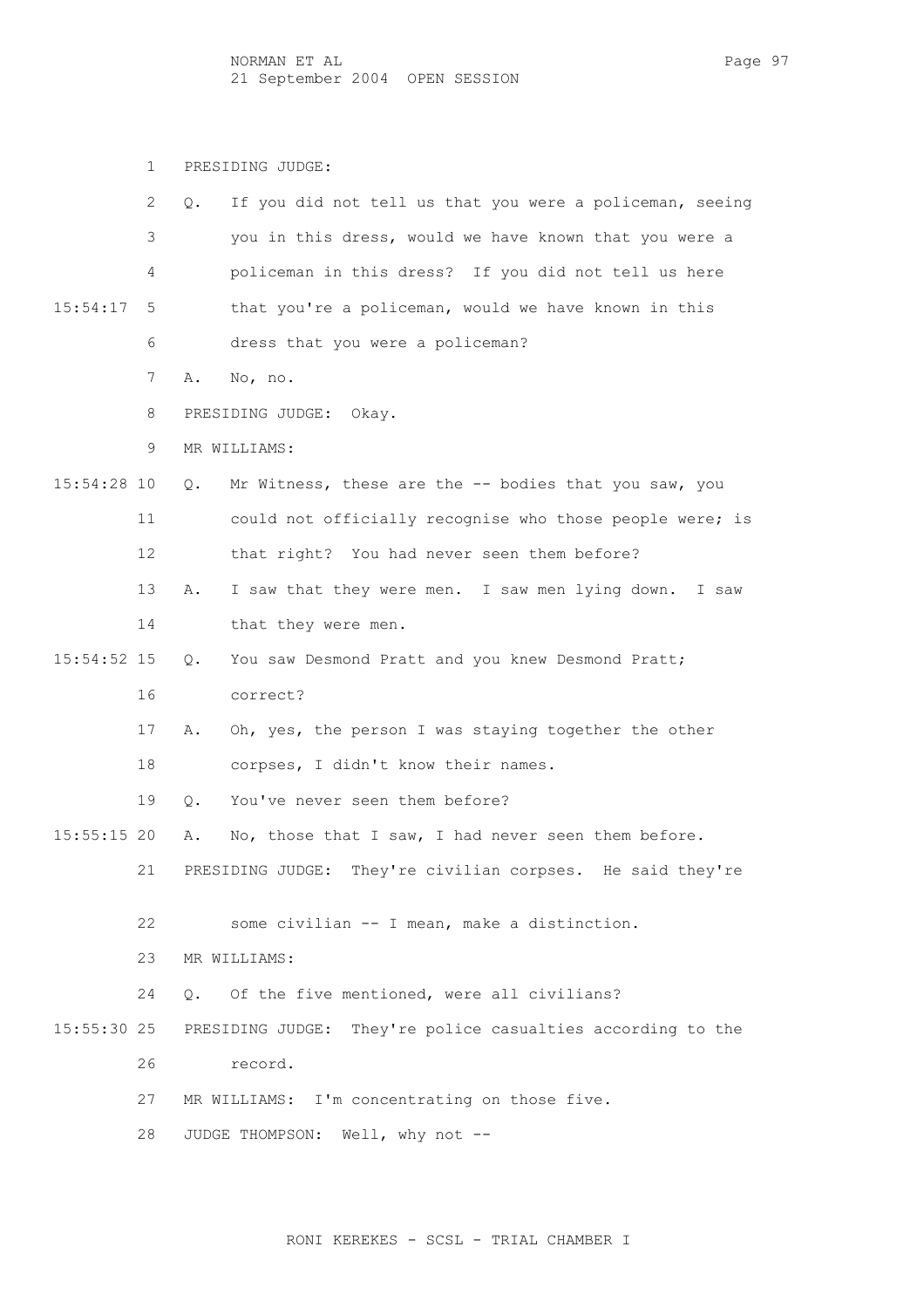1 PRESIDING JUDGE: [Overlapping microphones ] -- call it the 2 so-called civilian. 3 JUDGE THOMPSON: The ones he described as civilian corpses. 4 MR WILLIAMS: Yes, My Lord. [Microphone not activated] -- 15:55:49 5 that's why I described Desmond Pratt to be a police 6 officer. 7 JUDGE THOMPSON: [Microphone not activated] 8 MR WILLIAMS: 9 Q. All right. To be more specific, you said when you were 15:55:58 10 returning -- it was when you were returning from the NIC 11 office to your quarter that you saw these five corpses? 12 A. Yes, but they were not lying at the same place; they were 13 lying in different places. 14 Q. You didn't know whether those corpses -- I mean, those 15:56:19 15 people were soldiers, you wouldn't know? 16 A. I wouldn't know, no. 17 Q. You also would not know whether they were rebels; you 18 wouldn't know? 19 A. No, they had a civil dress on.

 15:56:38 20 Q. And have you ever heard about the war vigilantes? 21 A. Yes, I used to hear it from the soldiers. They were 22 saying vigilante, volunteers; I used to hear them say 23 that. 24 [4.01 p.m. HN210904E]

 16:01:08 25 Q. These vigilantes were civilians who were merely 26 assisting -- 27 PRESIDING JUDGE: No. Don't say that, Mr Williams. Ask him

28 the functions of the vigilantes, not that there were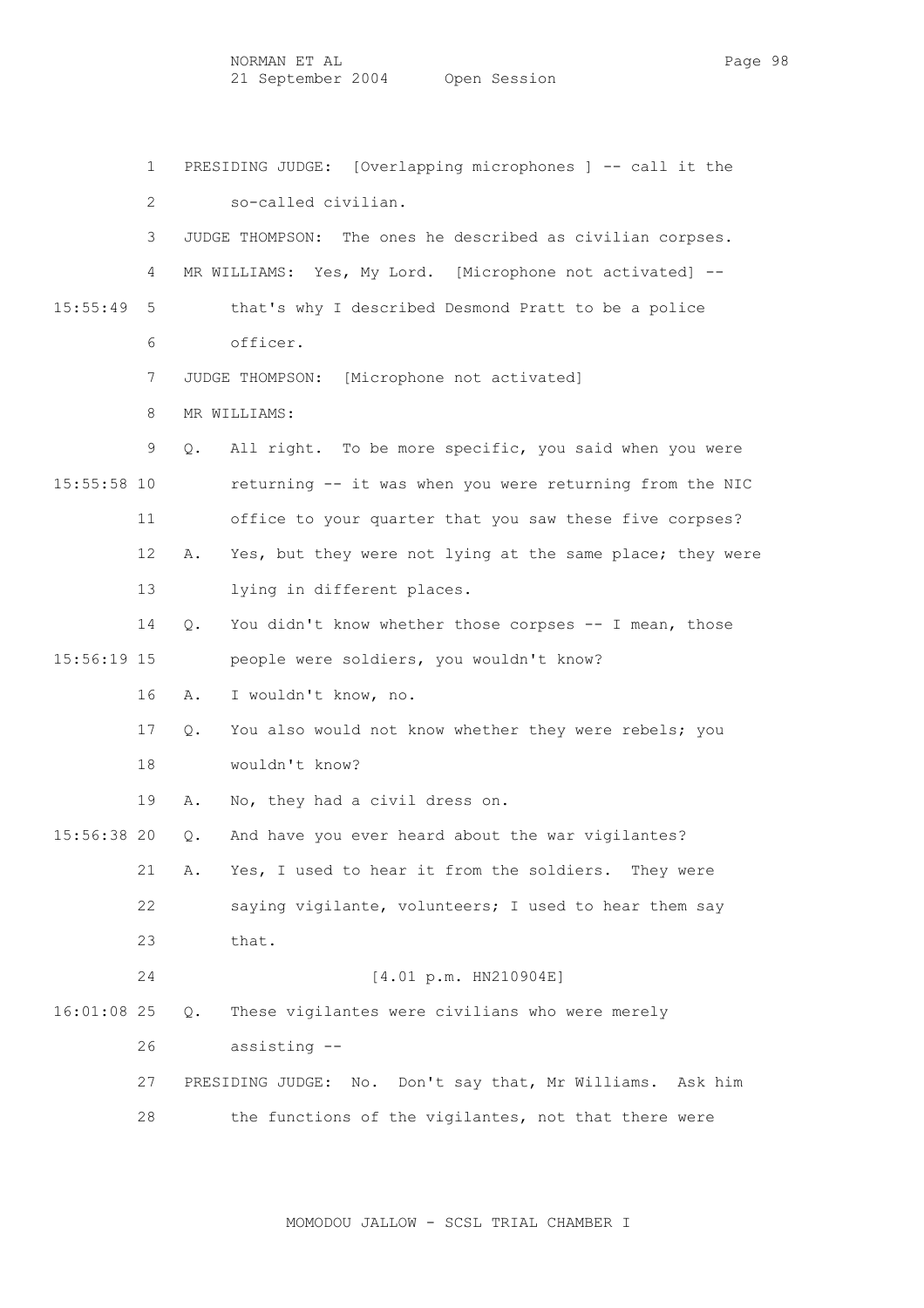NORMAN ET AL Page 99 21 September 2004 Open Session

 1 civilians who were assisting. That's giving evidence. 2 MR WILLIAMS: I am suggesting -- 3 PRESIDING JUDGE: Frame your question, not even suggesting. 4 Ask him the role of vigilantes. Who were vigilantes; 16:01:36 5 what did they do; what was their role - vigilantes? 6 MR WILLIAMS: 7 Q. Were vigilantes present in Kenema whilst the junta was in 8 power? 9 A. Those that were called vigilantes were civilians that 16:02:12 10 were staying with the soldiers. They used to give them 11 numbers and they took guns and gave it to them. Those 12 civilians that have stayed with the soldiers were called 13 the vigilantes. 14 Q. And then those civilians who also cared about the 16:02:28 15 township of Kenema also became vigilantes; is that 16 correct? 17 A. No. Those that were made into vigilantes were taken from 18 else where, brought them and they were joined, but I 19 can't remember anyone that actually came and joined the 16:03:02 20 vigilantes voluntarily. Some were brought from Daru and 21 they were made into vigilantes. 22 Q. I mean, nobody from Kenema served as a vigilante. Is 23 that what you are saying; not a single person? 24 A. I said I didn't see a vigilante that was from Kenema, but 16:03:34 25 I knew people -- they were taking people from Daru, 26 Freetown and elsewhere that were made into vigilantes, 27 but I didn't know anyone that was taken from Kenema who 28 was a vigilante.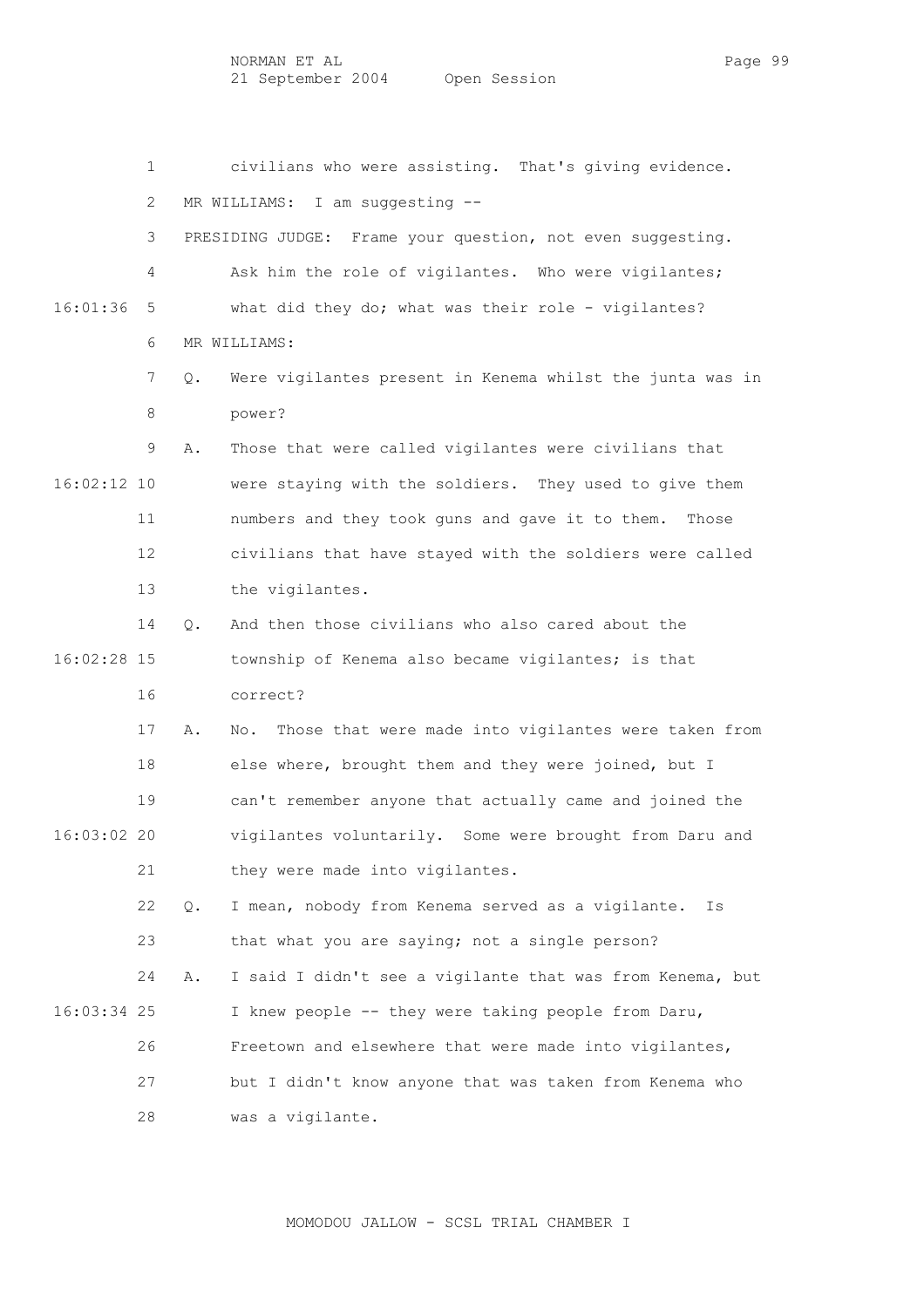1 Q. All right. Okay, let me ask you this, Mr Witness. Am I 2 right to say that when the junta was in power -- I mean, 3 when they were in control of Kenema, they did a lot of 4 terrible things to the civilian populace? 16:04:16 5 A. That is what I said just now. Yes, sir. 6 Q. And then you said they never killed anybody; is that also

 8 A. I said I didn't see them kill people. They were saying 9 that they were killing people; it was happening outside, 16:04:42 10 but I didn't see it with my own eyes in Kenema.

> 11 Q. Do you know of any civilian who was killed during the 12 junta period in Kenema?

13 A. No.

7 what you said?

 14 Q. Do you know of anybody who was mayor -- who was called 16:05:10 15 the Mayor of Kenema? There was somebody who was the 16 Mayor of Kenema, do you know him? 17 JUDGE BOUTET: Mr Williams, what time are we talking about

18 when you are talking the mayor. Was it during the Junta?

19 MR WILLIAMS: During the junta period.

16:05:40 20 JUDGE BOUTET: Okay, thank.

21 MR WILLIAMS:

22 Q. So you don't know of somebody -- or do you know a BS

23 Massaquoi who was a mayor?

24 A. Oh, yes, Oh, yes.

16:05:50 25 Q. Is he still alive?

26 A. No.

27 Q. How did he die?

28 A. On that day I went to my village. When I came back they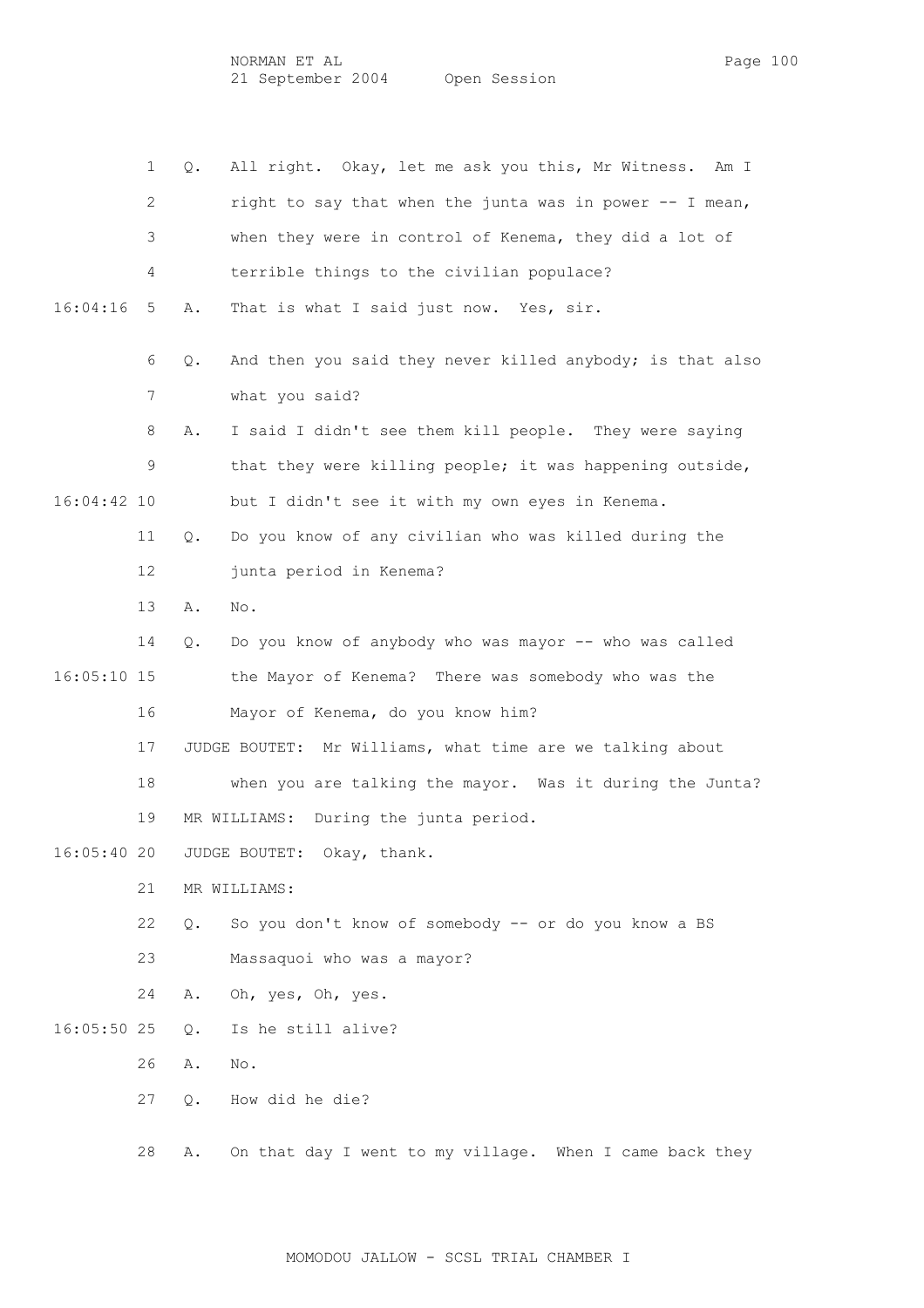| NORMAN ET AL      |              | Page 101 |  |
|-------------------|--------------|----------|--|
| 21 September 2004 | Open Session |          |  |

 1 said they had killed BS Massaquoi. They said the 2 junta -- RUF had killed him. I came from my village on 3 that day. I met; they said they had killed him. 4 Q. I mean, just a short while ago, didn't you say you never 16:06:28 5 heard of any civilian who was killed by the junta in 6 Kenema; didn't you say that? 7 A. No, that's not the way you asked me. 8 Q. The way you answer is what I care. 9 A. I know of his death; I was told. 16:06:50 10 Q. Now, tell us all the other civilian deaths. 11 JUDGE THOMPSON: Which question are you putting to him now? 12 MR WILLIAMS: My Lord -- 13 JUDGE BOUTET: Any person dead or was killed because -- 14 JUDGE THOMPSON: Can we be a little bit more organised and 16:07:02 15 logical and tidy, because we have quite a multiplicity of 16 questions put to him, and that would result in a 17 multiplicity of issues. Let's go step by step. 18 MR WILLIAMS: 19 Q. Apart from BS Massaquoi, tell us about other civilians 16:07:26 20 who were killed by the junta in Kenema during the period 21 1997 to February 1998? 22 JUDGE THOMPSON: Isn't that like a fishing expedition, because 23 do the records reflect that he admitted here that he knew 24 of other civilians killed other than the five he 16:07:56 25 identified -- he referred to? 26 MR WILLIAMS: My Lord, this was post-junta period, My Lord -- 27 JUDGE THOMPSON: Yes. 28 MR WILLIAMS: In answer to my -- to a question from me, and in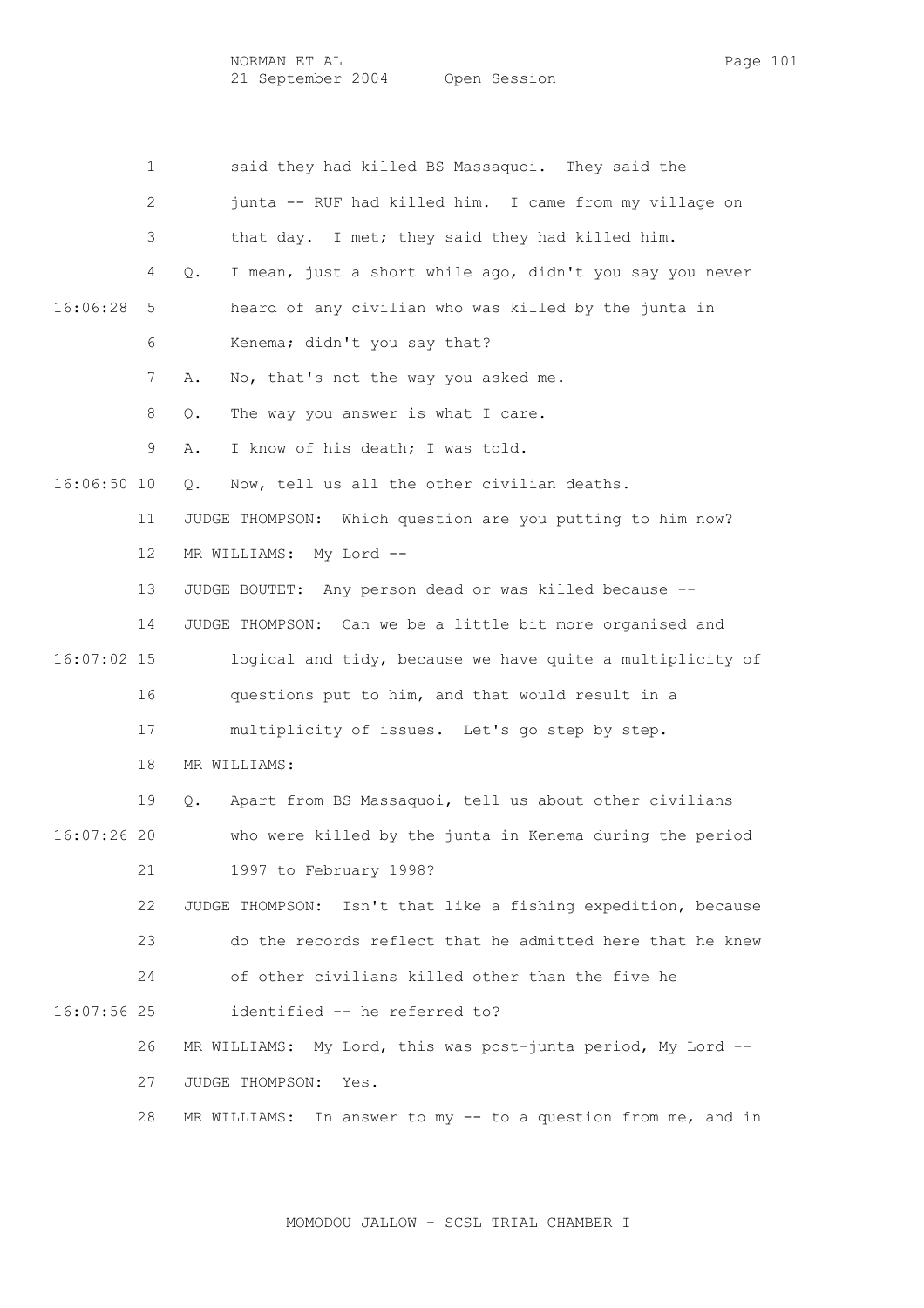NORMAN ET AL Page 102 21 September 2004 Open Session

 1 examination-in-chief, he said he did not know of any 2 civilian who was killed -- I think categorically that no 3 civilian or civilians were killed during the junta 4 period. 16:08:08 5 JUDGE THOMPSON: Yes. 6 MR WILLIAMS: He repeated it in cross-examination a short 7 while ago. 8 JUDGE THOMPSON: Yes. 9 MR WILLIAMS: I put it -- I put a specific case to him of BS 16:08:22 10 Massaquoi. 11 JUDGE BOUTET: That's true. 12 JUDGE THOMPSON: Okay. 13 MR WILLIAMS: Then he was killed. 14 JUDGE BOUTET: And he was killed during the junta. 16:08:22 15 JUDGE THOMPSON: Yes. 16 MR WILLIAMS: During the junta period, My Lord. I mean, I'm 17 testing his veracity now. I want him to practically 18 contradict what he has said earlier. 19 JUDGE THOMPSON: Well, by saying that he knew that 16:08:38 20 BS Massaquoi was killed during the junta period, and 21 BS Massaquoi was a civilian, is it necessarily implying 22 that he knew of all or so many other civilians again? 23 There is a lacuna there, unless you put specifically to 24 him. 16:08:50 25 JUDGE BOUTET: But the -- 26 MR WILLIAMS: My Lord, with respect, he can. He lived there; 27 I mean, he is in a position to say. I mean, all the 28 witnesses have specifically mentioned of cases where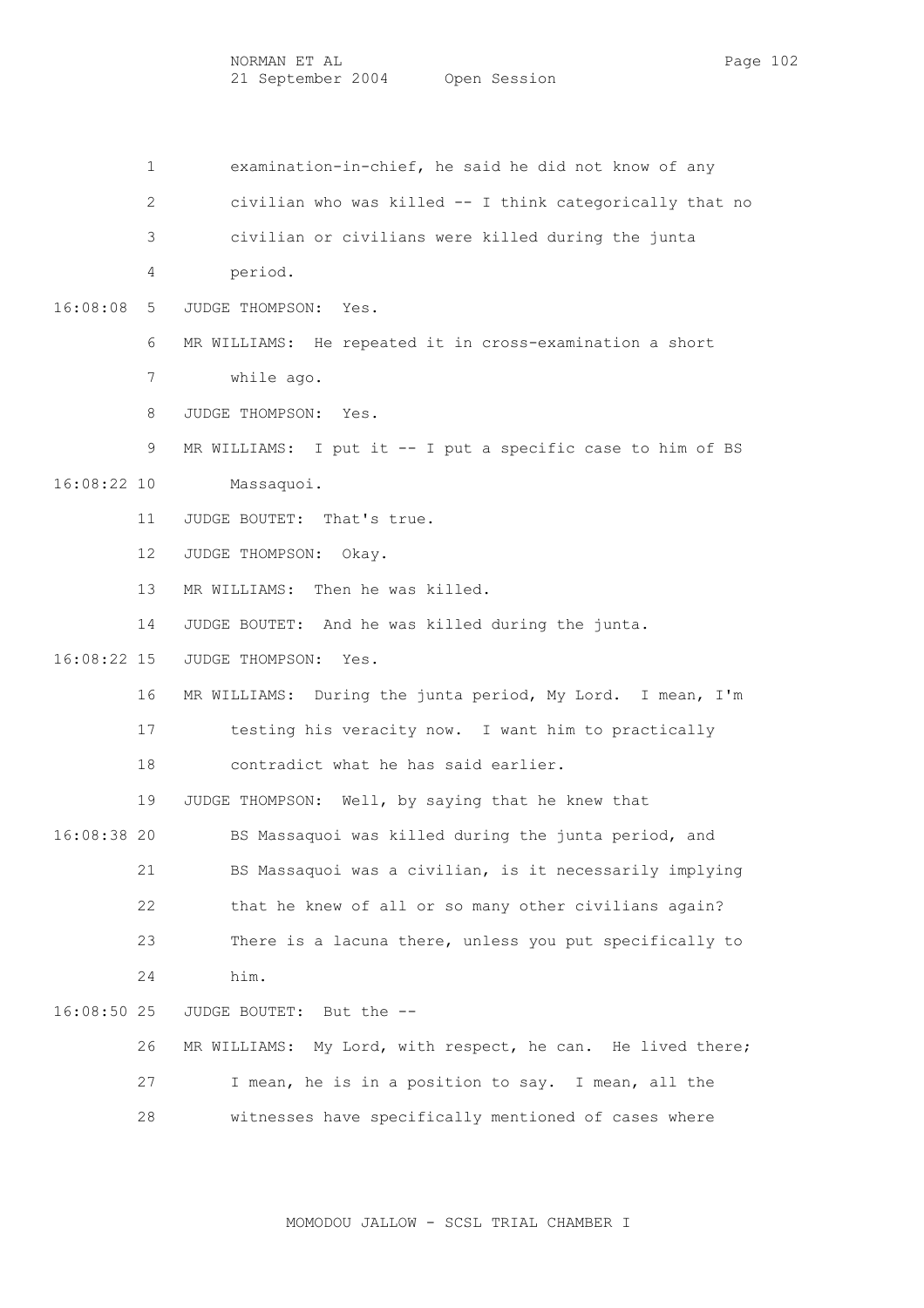1 civilians were removed from cells and executed, and I 2 would be surprised if he does not know of those cases. 3 JUDGE THOMPSON: But remember that he is here also to testify 4 to certain facts, not to testify to things that may well 16:09:18 5 have been outside his knowledge, so unless you have 6 evidence that he has knowledge of other civilians who 7 were killed beside the ones he has mentioned, it would 8 look like a fishing expedition. That's my view, but I 9 will say no more at this point. 16:09:36 10 MR WILLIAMS: As My Lord pleases. 11 Q. Answer the question, please. Tell us of other civilians 12 who were killed by the junta during their rule in Kenema? 13 A. I said even if they killed other people, I didn't know 14 about it. I was not there permanently. Even when 16:10:02 15 BS Massaquoi was killed, I was not there. When I came, 16 they told me that BS Massaquoi was killed. I went to my 17 village. 18 Q. So many things you've testified to, I mean, you did not 19 see; you were merely told. But then I will ask you this: 16:10:18 20 Were you ever told of civilians that were removed from 21 police cells and executed by the junta? 22 A. No. I said even if they did it, I didn't know. I took 23 leave and I went to my village; I was on leave. I was 24 not there even when BS Massaquoi was killed. I don't 16:11:02 25 know -- I don't know, sir. 26 Q. How long did you go for leave? 27 A. They will give you a UPA leave to somebody for about 28 seven days. They would give an annual leave, at times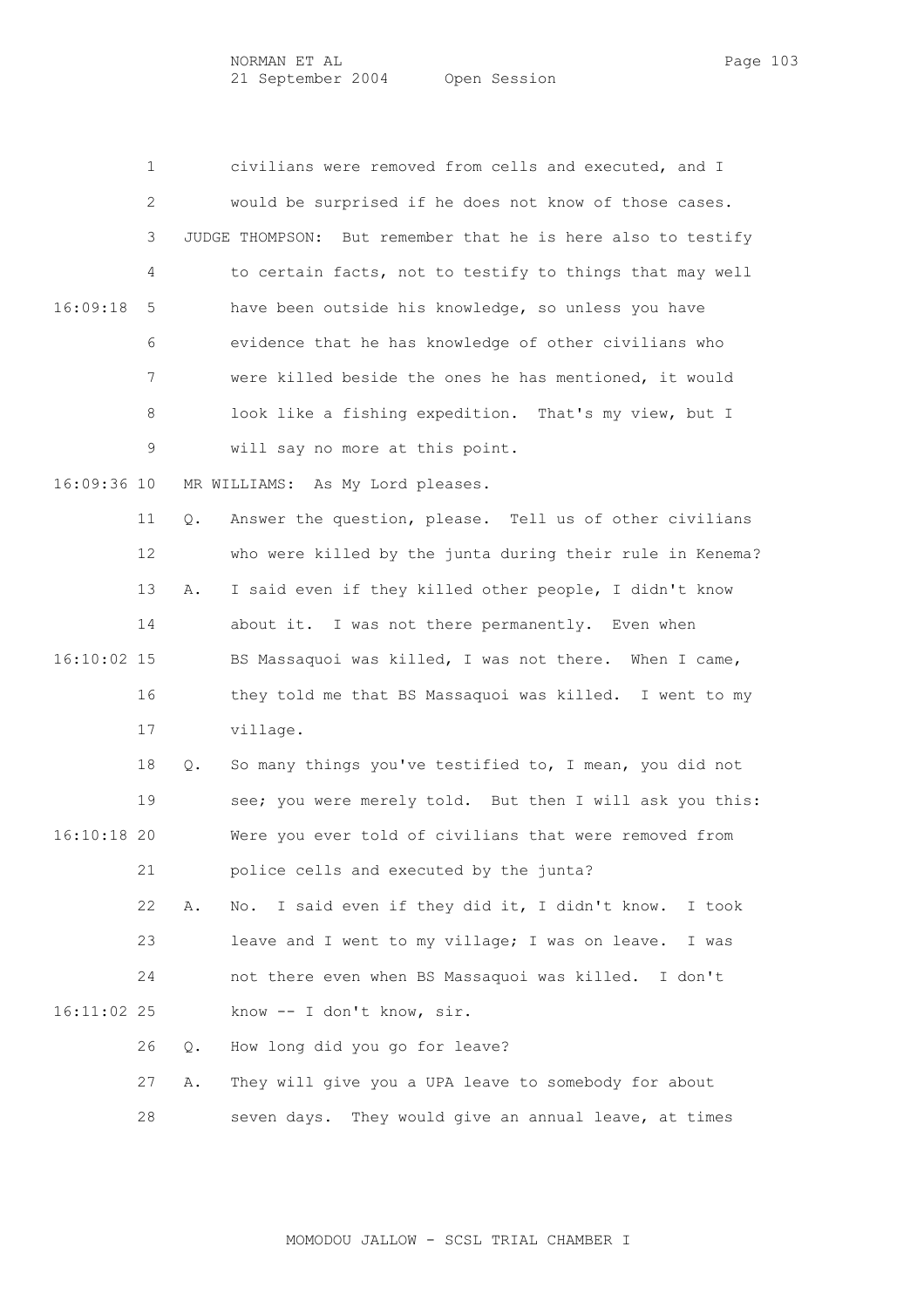|               | 2                 | Q. | You were away. When you came back, were you informed?     |
|---------------|-------------------|----|-----------------------------------------------------------|
|               | 3                 | Α. | It was BS's death that was reported to me. Even then I    |
|               | 4                 |    | didn't stay there for long. I just went back. It was      |
| 16:11:30      | 5                 |    | BS Massaquoi's death that I was informed about. Even      |
|               | 6                 |    | there I didn't stay there for long; I just went back to   |
|               | 7                 |    | my village after I had bought some wires.                 |
|               | 8                 | Q. | Okay, I will proceed. How many days elapsed between the   |
|               | 9                 |    | Sunday the Kamajors entered Kenema and the day ECOMOG     |
| $16:12:10$ 10 |                   |    | came into Kenema?                                         |
|               | 11                | Α. | When the Kamajors entered, it took about four days.<br>On |
|               | $12 \overline{ }$ |    | the fifth day ECOMOG entered to Kenema.                   |
|               | 13                | Q. | ECOMOG -- the Kamajors entered on Sunday. On which day    |
|               | 14                |    | did ECOMOG come in?                                       |
| $16:12:44$ 15 |                   | Α. | It was on Friday.                                         |
|               | 16                | Q. | You know a Sergeant Vandi. You know somebody called       |
|               | 17                |    | Sergeant Vandi?                                           |
|               | 18                | Α. | No.                                                       |
|               | 19                | Q. | And then you mentioned that you came out several times to |
| 16:13:4020    |                   |    | purchase cigarette. You came out of your house on a       |
|               | 21                |    | number of occasions to purchase cigarette.                |
|               | 22                | Α. | It was not on several occasions; it was only twice.       |
|               | 23                | Q. | And in your statement, the statement you made to the      |
|               | 24                |    | Prosecutor which is dated 11th January 2003, you had this |
| $16:14:08$ 25 |                   |    | to say - I will read it out to you, "Whilst in the        |
|               | 26                |    | house" Okay, excuse me. I made a mistake. Do you          |
|               | 27                |    | know a Sergeant Sandi?                                    |
|               | 28                | Α. | Yes, yes.                                                 |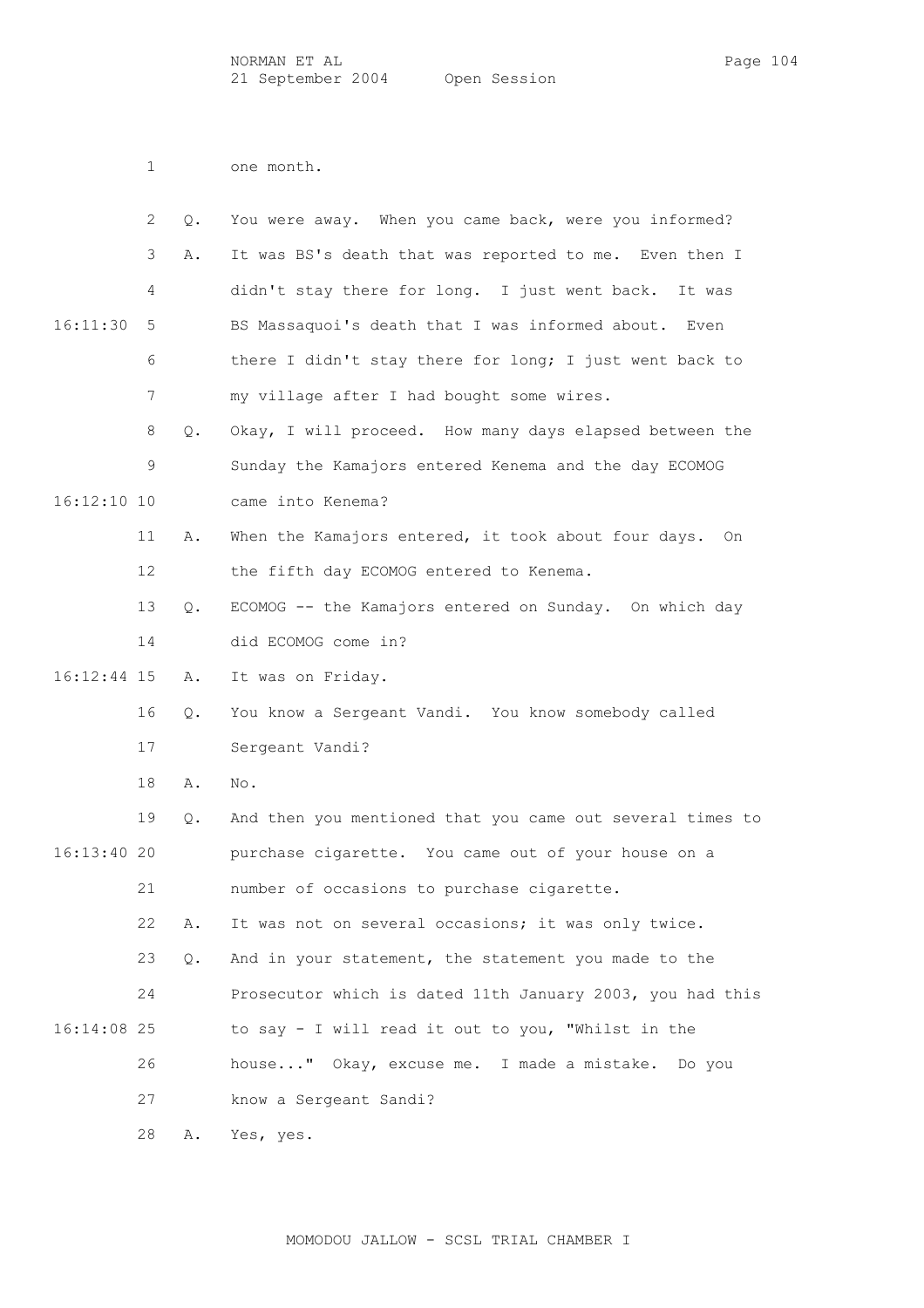1 Q. He is a Kamajor? 2 A. No, no. He was a police, but they said we should not 3 name people here. 4 JUDGE BOUTET: Now, Mr Witness, there are some people you 16:14:42 5 cannot, and we will tell you when you cannot. So 6 otherwise, you have to answer the question, please. 7 MR WILLIAMS: 8 Q. And in your statement you made to the Prosecutor, did you 9 tell them that, when you went into your house on Sunday, 16:15:00 10 you did not step out until the day ECOMOG came into 11 Kenema? 12 A. No, no. 13 MR SAUTER: Objection, My Lord. This is not the proper way to 14 deal with alleged inconsistencies. According to the 16:15:22 15 rules you've set up, it's a different one. He has to 16 quote what he allegedly has said before asking him 17 whether this was what he said, and then come to 18 inconsistencies. Thank you. 19 JUDGE BOUTET: Mr Williams. 16:15:36 20 MR WILLIAMS: My Lord, I believe Your Lordships' ruling is 21 when you seek to tender a statement, My Lord. I don't 22 know whether my learned friend is a -- 23 JUDGE BOUTET: At this stage, I will overrule the objection. 24 We will see where you are going. 16:15:54 25 MR WILLIAMS: As My Lord pleases. 26 PRESIDING JUDGE: But you have to be very careful of how far 27 you go, because if you are going to be perceived to be

28 using that statement as a para-inconsistent statement,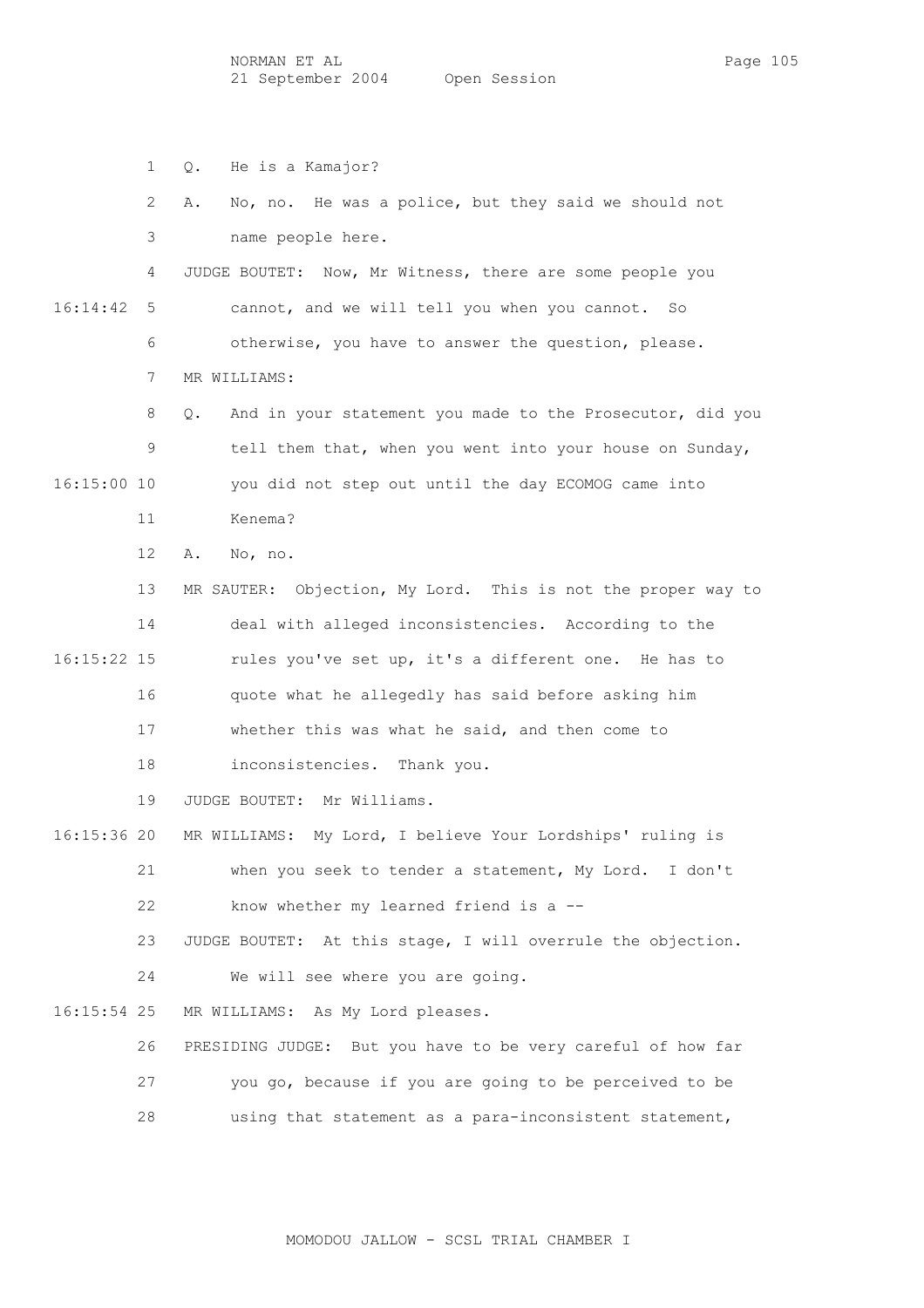1 you know, to his viva voce evidence, then you will be in 2 some trouble there. 3 MR WILLIAMS: I will take the cue, My Lord. 4 Q. I will read a portion of your statement to you. You 16:16:28 5 said, "While in the house Sergeant Sandi came to my house 6 and told me that they, the Kamajors, had killed our 7 friends." Did you say that to the Prosecutors? 8 A. No, sir. Sandi is a police officer, he is not a 9 Kamajors. 16:17:00 10 PRESIDING JUDGE: When "they say," they, the Kamajors; would 11 you imagine that. 12 MR WILLIAMS: My Lord, I have abandon that. I'm not linking 13 "said to be a Kamajor." And then, My Lord, again, it is 14 subject to interpretation, but if he said that -- like, 16:17:20 15 "Came to my house and told me that they, the 16 Kamajors..." it means Sandi is inclusive, but I will not 17 pursue that, My Lord. 18 PRESIDING JUDGE: Okay. All right, go ahead, Mr Williams. 19 MR WILLIAMS: 16:17:34 20 Q. You said Sergeant Mason, Fandai, Turay, OC Brima Kanu, 21 Desmond Pratt had been killed; is that correct? 22 A. It was later that I said that. It was not Sandi that 23 told me. 24 Q. But by this statement you are saying that it was Sandi 16:18:06 25 who told; do you say that to the -- 26 A. No. Would you allow me to explain? He said Sandi came

 27 to me and they had missed him, after which he came to me. 28 He called me -- he met me at the pump. He called me; he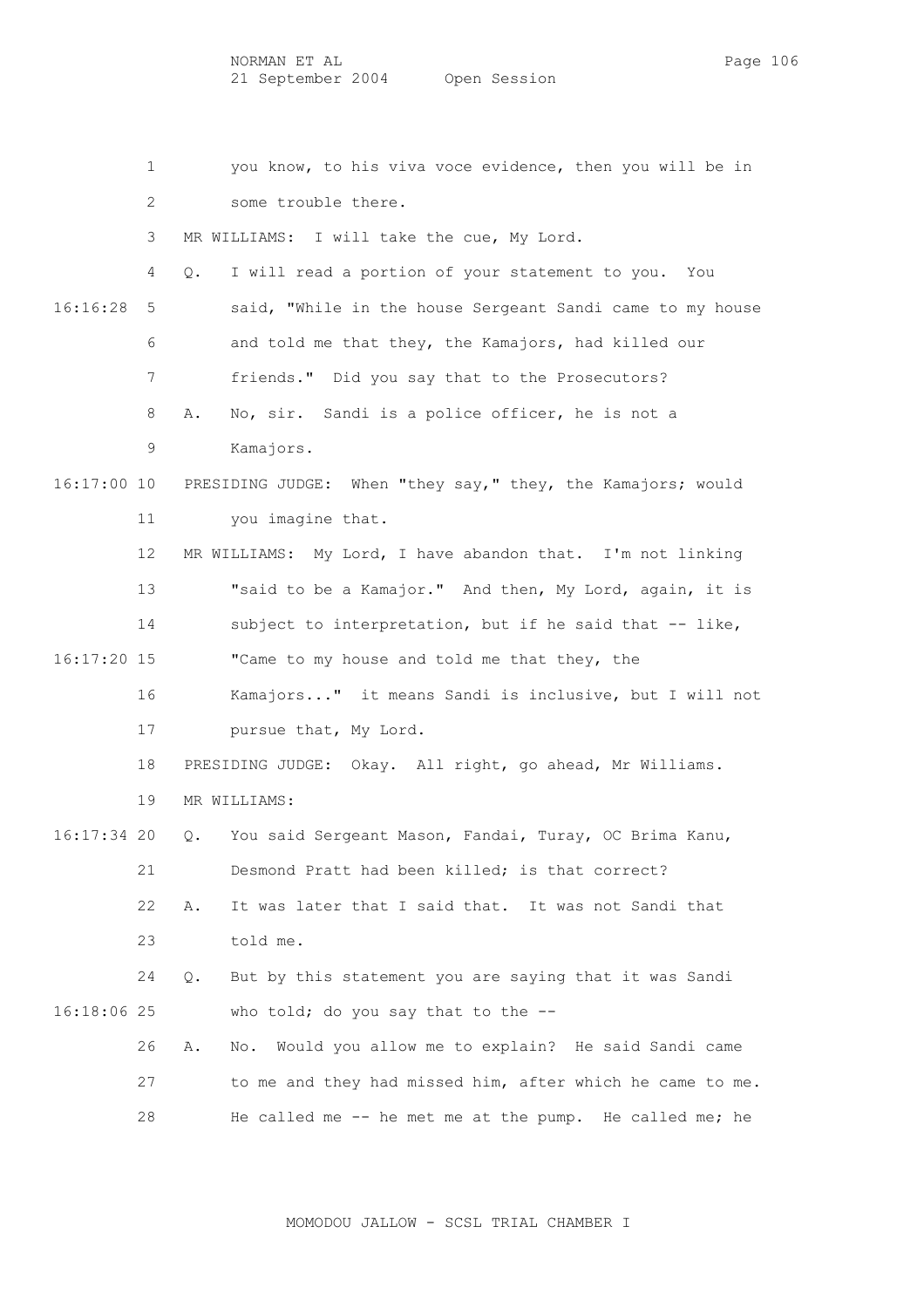NORMAN ET AL Page 107 21 September 2004 Open Session

 1 said, "Come here." He said, "What are you doing?" I 2 said, "I'm laundering." He said, "Let us find the way to 3 hide, because they are looking for police." 4 JUDGE THOMPSON: Listen to counsel and, counsel, I think you 16:18:30 5 need to make it quite clear that you are in fact 6 putting -- and this is the difficulty as I say what -- 7 one is not quite sure what you want to do yet, but if you 8 are quoting portions of his statement to the Prosecution 9 and then trying to put those portions alongside portions 16:18:52 10 or extracts of his testimony here, I think you should be 11 very clear that you are, in fact, doing that. Now, if it 12 is not clear, then he goes on and virtually takes the 13 whole thing away from the focus and tell us what he had 14 told the police. 16:19:16 15 MR WILLIAMS: My Lord, I believe I said that I was reading 16 portions of his statement -- 17 JUDGE THOMPSON: Yes, I mean with the emphasis that he made 18 that statement allegedly to the police -- 19 MR WILLIAMS: Yes, My Lord. 16:19:22 20 JUDGE THOMPSON: But now you see what between that statement 21 and his oral testimony, otherwise the exercise looks to 22 be one in futility, with greatest respect. 23 MR WILLIAMS: As My Lord pleases. 24 Q. And then I will also read another portion of your 16:19:44 25 statement. You said, "We had nowhere to go, so we stayed 26 in hiding for three days." 27 A. Umm. 28 JUDGE THOMPSON: And I reckon that you would say, "Did you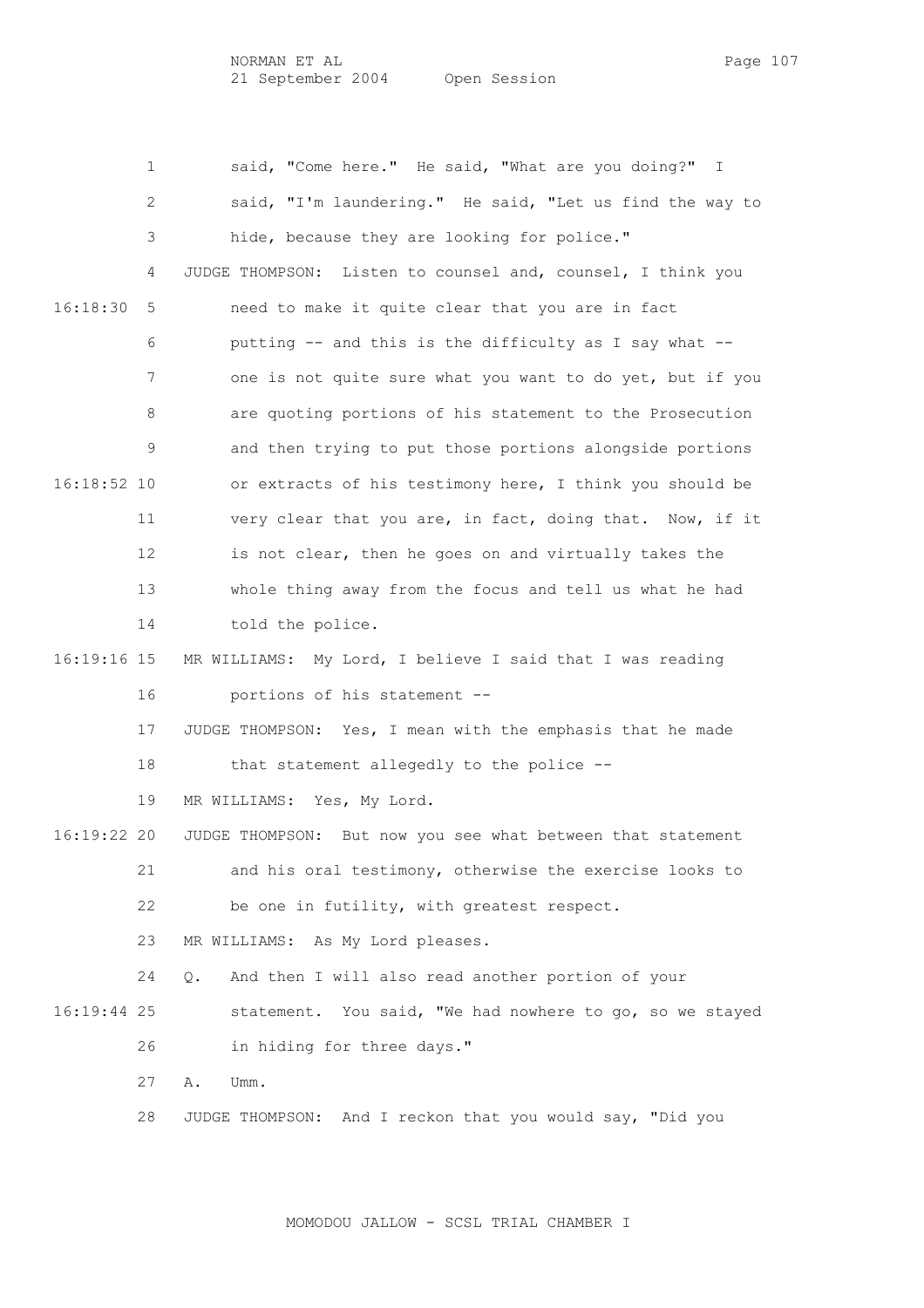NORMAN ET AL Page 108 21 September 2004 Open Session

 1 tell the Prosecution that?" 2 MR WILLIAMS: My Lord, he has answered. 3 JUDGE THOMPSON: Well, you see, "Umm." I don't know what 4 "Umm" means. 16:20:06 5 MR WILLIAMS: 6 Q. Did you tell the Prosecution that? 7 A. That what? 8 Q. "So we stayed in hiding for three days." 9 A. Yes, I said that one. 16:20:24 10 Q. And on the fourth -- did you also say this to them, "That 11 on the fourth day, people started moving around the 12 barracks and we came out." 13 A. No, I didn't say that, I didn't say so. The way I said 14 was not the way he has just reported. If you want, you 16:21:02 15 can ask me how I said it, I will explain. 16 Q. So you are telling this Court that you were not confined 17 into your house for three days - I mean, three 18 consecutive days? 19 JUDGE BOUTET: This is not quite sure, Mr Williams. The 16:21:20 20 question -- 21 THE WITNESS: Nobody put me into my house. I was there for 22 myself and after that time I came out. Nobody put me 23 into my house. I went there voluntarily and came out, 24 again voluntarily. 16:21:42 25 JUDGE BOUTET: The question was about on the fourth day. He 26 answered yes when you asked him if he had been in his 27 house hiding for three days. And on the fourth day -- 28 and it's on the fourth day that he denied having said

MOMODOU JALLOW - SCSL TRIAL CHAMBER I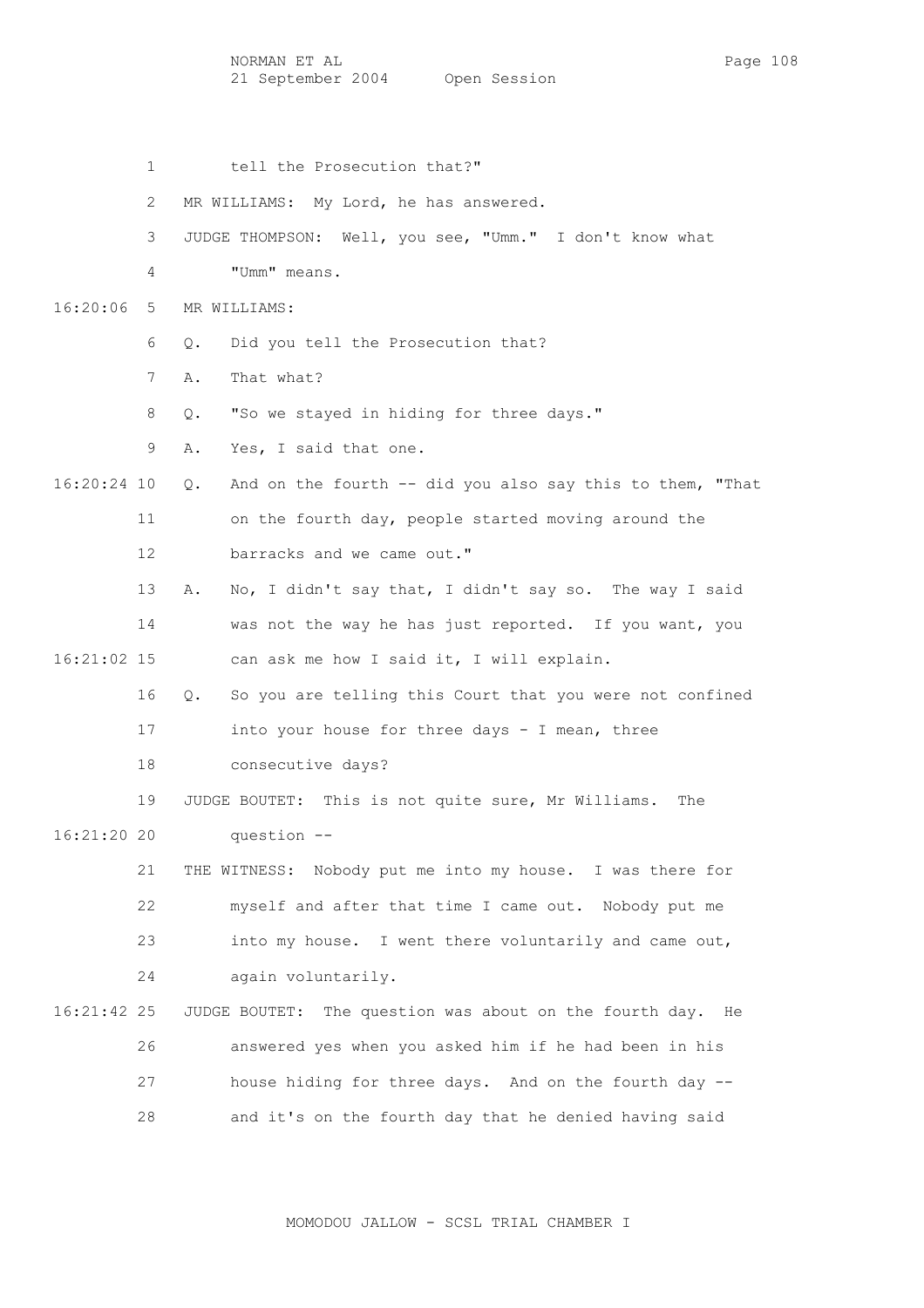1 that. So the first part, he said yes. It's the second

2 part.

3 MR WILLIAMS: I agree, My Lord.

4 Q. And then did you -- were you aware of any fighting

 16:22:18 5 between the junta and the Kamajors whilst they were in 6 power around Kenema?

7 A. No, sir, I didn't see that.

8 Q. And then when the ECOMOG came into -- when ECOMOG entered 9 Kenema, they took over control of the activities of the

16:22:50 10 Kamajors; is that correct?

 11 A. Did they start doing the job of the Kamajors; is that 12 what you are saying?

13 Q. What I meant was that --

 14 JUDGE BOUTET: It's because your question is not clear, I have 16:23:10 15 to confess, because you said, "They took over from the 16 Kamajors." Did they take over control, or do they assume 17 command of the Kamajor? I mean, what do you mean?

18 MR WILLIAMS:

 19 Q. I mean, they took over command of the Kamajors; is that 16:23:28 20 correct?

21 A. Yes, sir.

22 Q. Thank you.

- 23 A. They were under their commander then.
- 24 Q. Under the command of ECOMOG?

16:23:50 25 A. Yes, everybody at that time.

 26 Q. And would you say that the ECOMOG officers would punish 27 Kamajors when they misbehaved after they had come to -- 28 after they had entered Kenema.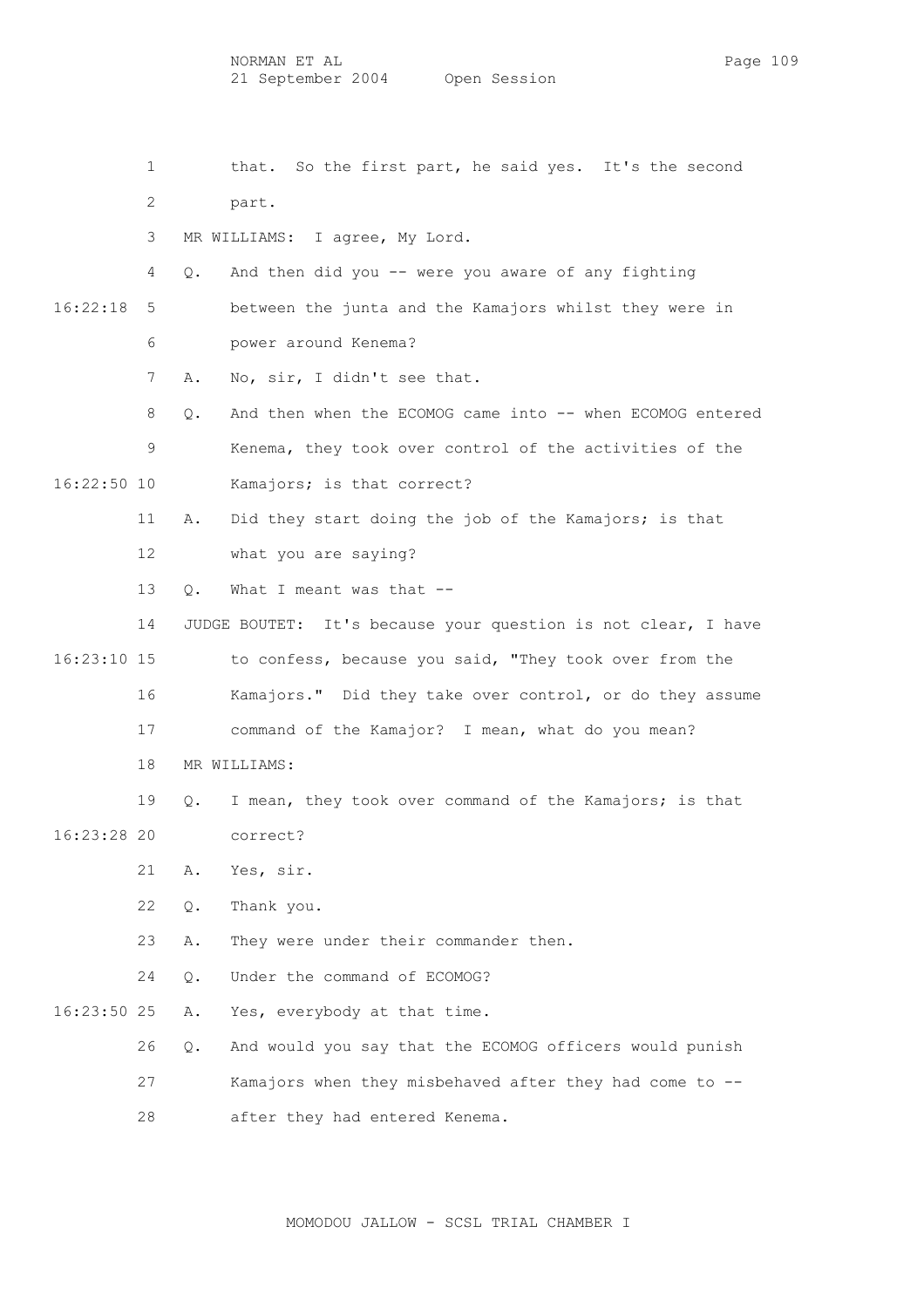NORMAN ET AL Page 110 21 September 2004 Open Session

1 A. No, I didn't see that. I didn't see ECOMOG punishing

2 Kamajors. I didn't see them doing that.

3 THE WITNESS: I would like to ease myself.

 4 THE INTERPRETER: My Lords, the witness is expressing that he 16:25:08 5 would like to ease himself.

6 JUDGE BOUTET: Mr Witness, please wait a few seconds and we

7 will accede to your request. Mr Williams, you still have

8 long to go?

9 MR WILLIAMS: No further question, My Lord.

16:25:26 10 JUDGE BOUTET: No further questions. Thank you.

11 THE WITNESS: But I'm pressed; I want to ease myself.

12 JUDGE BOUTET: Any re-examination?

13 MR SAUTER: No, Your Lord.

14 THE WITNESS: I said I want to ease myself.

 16:25:34 15 JUDGE BOUTET: Yes, we will -- we will, but we still have to 16 stand up and allow the curtains to be closed.

17 THE WITNESS: Okay, sir.

 18 PRESIDING JUDGE: We will adjourn, and we will resume sitting 19 tomorrow at 9.00 a.m. -- at 9.00, please, because we have 16:26:02 20 some calendar constraints and obligations. We shall sit 21 for anything around, say, about two hours maximum in the 22 morning. We will make a further communication as to our 23 calendar tomorrow when we meet in the morning. So the 24 Court will rise and we will resume sitting tomorrow at 16:26:28 25 9.00 tomorrow morning.

> 26 [Whereupon the hearing adjourned at 4.25 p.m., to be 27 reconvened on Wednesday, the 22nd day of September 2004 at 9.00 a.m.]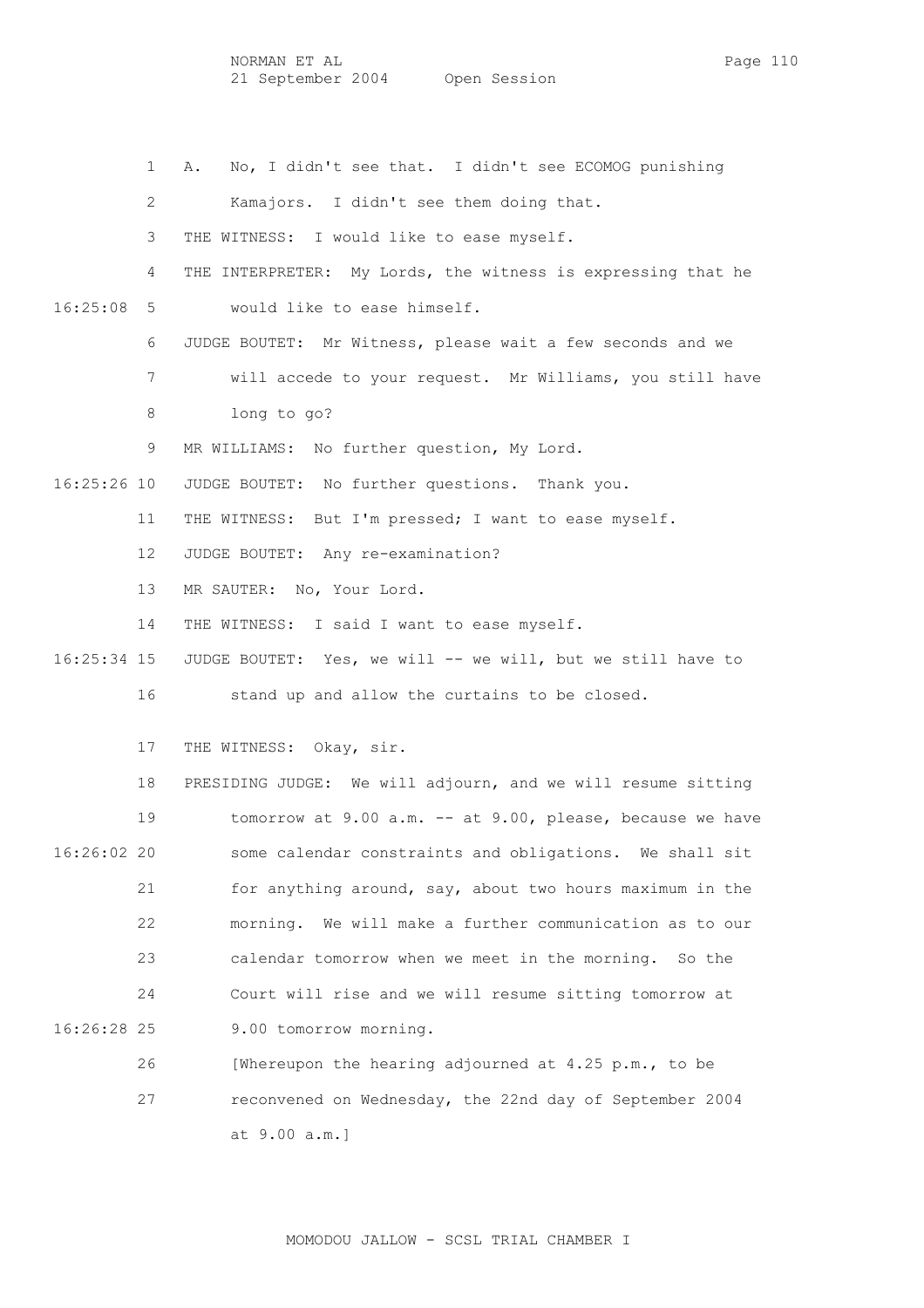| WITNESS TF2-040               |    |
|-------------------------------|----|
| EXAMINED BY MR SAUTER         | 13 |
| CROSS-EXAMINED BY MR JABBI    | 37 |
| CROSS-EXAMINED BY MR BOCKARIE | 86 |
| CROSS-EXAMINED BY MR WILLIAMS |    |